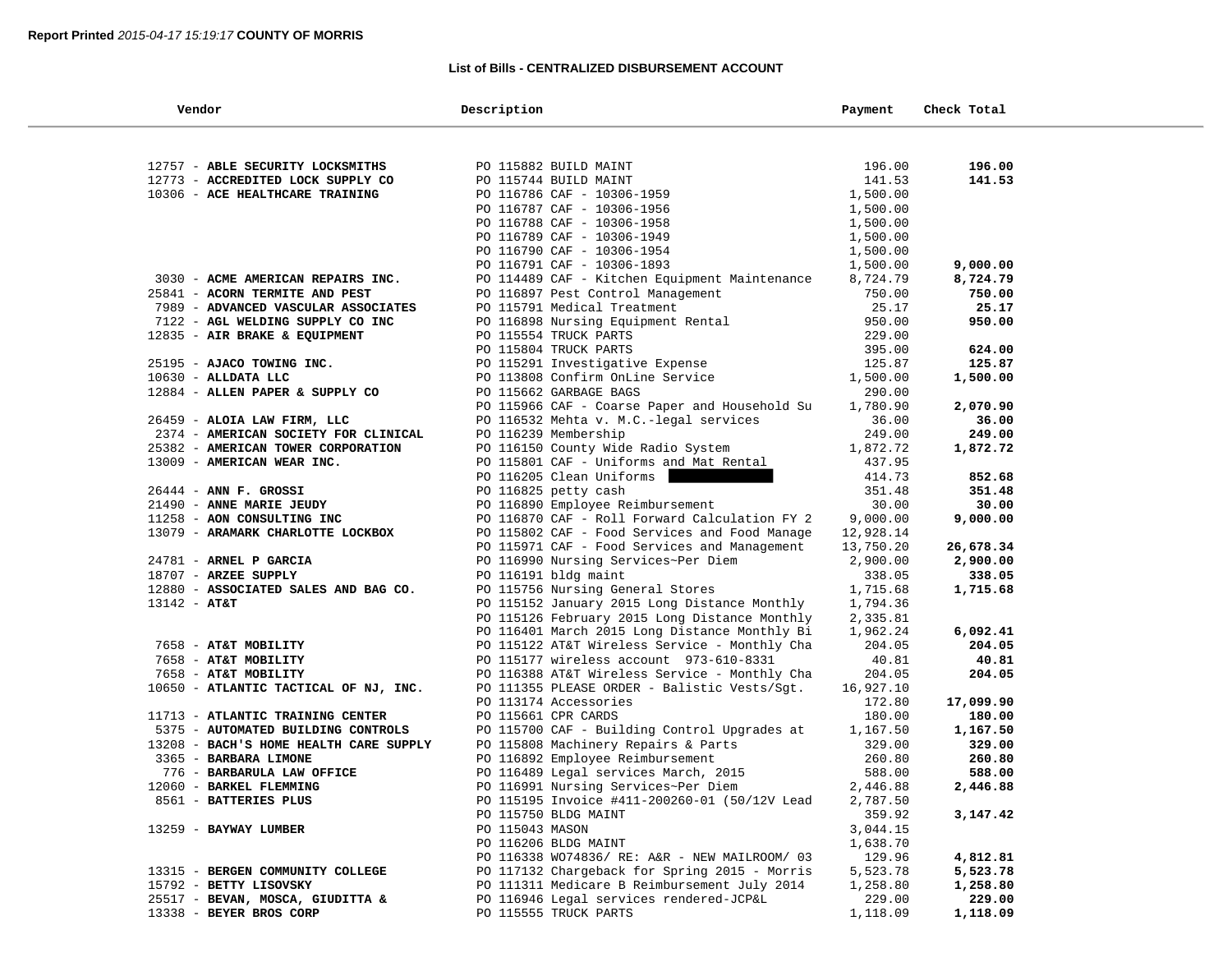| 13549 - BFI |                                            | PO 111211 SEU Renovation-Capital Expense Proj 101,433.03                                                                                                                                                                                                                       |             | 101,433.03   |
|-------------|--------------------------------------------|--------------------------------------------------------------------------------------------------------------------------------------------------------------------------------------------------------------------------------------------------------------------------------|-------------|--------------|
|             | 9476 - BINSKY SERVICE LLC                  | PO 115345 CAF - Labor Rates for HVAC Repair &                                                                                                                                                                                                                                  | 380.00      | 380.00       |
|             |                                            | 6725 - BIO- REFERENCE LABORATORIES, INC. PO 115499 CAF - Medical Laboratory Diagnostic                                                                                                                                                                                         | 469.91      | 469.91       |
|             |                                            |                                                                                                                                                                                                                                                                                | 317.13      | 317.13       |
|             |                                            |                                                                                                                                                                                                                                                                                | 855.02      | 855.02       |
|             |                                            |                                                                                                                                                                                                                                                                                | 94.04       | 94.04        |
|             |                                            |                                                                                                                                                                                                                                                                                | 311.64      | 311.64       |
|             |                                            |                                                                                                                                                                                                                                                                                | 235.27      | 235.27       |
|             |                                            |                                                                                                                                                                                                                                                                                | 210.00      | 210.00       |
|             |                                            |                                                                                                                                                                                                                                                                                | 30.00       | 30.00        |
|             |                                            |                                                                                                                                                                                                                                                                                | 135.00      | 135.00       |
|             |                                            |                                                                                                                                                                                                                                                                                | 222.01      | 222.01       |
|             |                                            |                                                                                                                                                                                                                                                                                | 672.51      | 672.51       |
|             |                                            |                                                                                                                                                                                                                                                                                | 59.95       | 59.95        |
|             |                                            |                                                                                                                                                                                                                                                                                | 247.92      | 247.92       |
|             |                                            |                                                                                                                                                                                                                                                                                | 20,961.42   | 20,961.42    |
|             |                                            |                                                                                                                                                                                                                                                                                | 396.00      | 396.00       |
|             | 27428 - CALICO INDUSTRIES, INC.            | 6725 - <b>BIO- REFERENCE LABORATORIES, INC.</b> PO 115499 CAF - Medical Laboratory Diagnostic<br>27619 - <b>BOBCAT PRODUCTS, INC.</b> PO 115702 Mosquito Trap Supplies<br>8001 - <b>BOBCAT OF CENTRAL JERSEY</b> PO 115702 Mosquito Trap Supplie<br>PO 115008 CAF - Can Liners | 3,670.00    | 3,670.00     |
|             | 24595 - CAPOZZI OVERHEAD DOORS, INC.       | PO 116095 CAF - Labor Rates for Garage Door R                                                                                                                                                                                                                                  | 640.80      | 640.80       |
|             | 27035 - CARLO N DURAN                      | PO 116992 Nursing Services~Per Diem                                                                                                                                                                                                                                            | 1,184.00    | 1,184.00     |
|             | 9273 - CARMAGNOLA & RITARDI LLC            | PO 116533 Legal services                                                                                                                                                                                                                                                       | 2,263.19    | 2,263.19     |
|             | 25474 - CARRELLE L CALIXTE                 |                                                                                                                                                                                                                                                                                | 2,813.00    | 2,813.00     |
|             | 21725 - CARTRIDGE WORLD OF PARSIPPANY      | PO 116993 Nursing Services~Per Diem<br>PO 115142 Received Toner Cartridge                                                                                                                                                                                                      | 599.85      | 599.85       |
|             | 5087 - CATERERS OF EXCELLENCE/ BON         | PO 116237 FY 2015 Alliance Countywide Trainin 305.90                                                                                                                                                                                                                           |             | 305.90       |
|             | 4598 - CDW GOVERNMENT LLC                  | PO 106308 Misc Equipment for Testing / Deploy                                                                                                                                                                                                                                  | 4,319.98    |              |
|             |                                            | PO 109008 Equipment                                                                                                                                                                                                                                                            | 1,650.20    |              |
|             |                                            |                                                                                                                                                                                                                                                                                | 190.61      |              |
|             |                                            |                                                                                                                                                                                                                                                                                | 998.47      | 7,159.26     |
|             | 3638 - CENTER POINT LARGE PRINT            | PO 109008 Equipment<br>PO 111475 Repair Parts<br>PO 113167 OIT Staff Supplies<br>PO 115143 Confirm Large Print Books<br>PO 115237 Long Valley Fax                                                                                                                              | 117.50      | 117.50       |
|             | 20487 - CENTURYLINK                        |                                                                                                                                                                                                                                                                                | 212.75      | 212.75       |
|             |                                            |                                                                                                                                                                                                                                                                                | 250.20      | 250.20       |
|             | 20487 - CENTURYLINK<br>20487 - CENTURYLINK |                                                                                                                                                                                                                                                                                | 1,785.33    | 1,785.33     |
|             | 24625 - CFCS - HOPE HOUSE                  |                                                                                                                                                                                                                                                                                | 6, 175.00   | 6,175.00     |
|             | 26522 - CHARLES MOORE                      |                                                                                                                                                                                                                                                                                | 60.00       | 60.00        |
|             | 1627 - CHEMUNG SUPPLY CORP                 |                                                                                                                                                                                                                                                                                | 4,982.20    |              |
|             |                                            | PO 115256 telephone service.<br>PO 116434 Telephone Tlchester<br>PO 116231 GIA-1505, Substance Abuse Case Mgmt<br>PO 116575 Reimb, for Cell Phone<br>PO 115559 SNOW PLOWING PARTS<br>PO 115807 SNOW PLOWING PARTS<br>PO 116809 Replace Br. 1041-                               | 4,982.20    | 9,964.40     |
|             | 13788 - CHERRY WEBER & ASSOC. PC           |                                                                                                                                                                                                                                                                                | 3,764.15    | 3,764.15     |
|             | 11824 - CIVIL DYNAMICS INC                 |                                                                                                                                                                                                                                                                                | 12,800.00   | 12,800.00    |
|             | 20319 - CLAUDIA BUDDY                      | PO 115821 Medicare B Reimbursement September                                                                                                                                                                                                                                   | 419.60      | 419.60       |
|             | 25571 - CLEARY GIACOBBE ALFIERI &          | PO 116356 Legal services rendered - MCCounsel                                                                                                                                                                                                                                  | 5,678.38    | 5,678.38     |
|             | 25571 - CLEARY GIACOBBE ALFIERI &          | PO 116380 Public Safety Complex legal service                                                                                                                                                                                                                                  | 891.25      | 891.25       |
|             | 25571 - CLEARY GIACOBBE ALFIERI &          | PO 116383 Open Space legal services rendered                                                                                                                                                                                                                                   | 845.89      | 845.89       |
|             | 25571 - CLEARY GIACOBBE ALFIERI &          | PO 116414 MC Labor legal services                                                                                                                                                                                                                                              | 2,651.40    | 2,651.40     |
|             | 8454 - CLIFTON ELEVATOR SERVICE CO INC     | PO 115701 CAF - Elevatior Maintenance & Inspe                                                                                                                                                                                                                                  | 5,962.50    | 5,962.50     |
|             | 24252 - COFFEE LOVERS COFFEE SERVICE       | PO 116099 Coffee/Tea                                                                                                                                                                                                                                                           | 97.30       | 97.30        |
|             | 26074 - COMMUNICATIONS SERVICE             | PO 116086 Radio Services                                                                                                                                                                                                                                                       | 1,050.90    | 1,050.90     |
|             | 9486 - COMPLETE SECURITY SYSTEMS, INC.     | PO 115614 UPGRADE SECURITY EQUIP                                                                                                                                                                                                                                               | 4,100.00    | 4,100.00     |
|             | 13937 - COMPUTER CABLE & CONNECTOR CO      | PO 115140 Stock Order                                                                                                                                                                                                                                                          | 131.76      | 131.76       |
|             | 27297 - CONNOLLY & HICKEY HISTORICAL       | PO 116978 CAF - Historical Structure Report/M                                                                                                                                                                                                                                  | 27,107.50   | 27,107.50    |
|             | 8043 - CONTRACT PHARMACY SERVICES INC      | PO 115492 CAF - Pharmaceutical and Related Se                                                                                                                                                                                                                                  | 24, 379. 19 | 24,379.19    |
|             | 21755 - CORE PROMOTIONS, LLC               | PO 116333 FY 2015 Countywide Training - Envir                                                                                                                                                                                                                                  | 1,367.80    | 1,367.80     |
|             | 14027 - COUNTY COLLEGE OF MORRIS           | PO 116837 Expenditures in connection with maj                                                                                                                                                                                                                                  | 34,200.00   | 34,200.00    |
|             | 14022 - COUNTY COLLEGE OF MORRIS           | PO 116988 1ST HALF 4/15 OPERATING BUDGET                                                                                                                                                                                                                                       | 568,256.75  | 568,256.75   |
|             | 14022 - COUNTY COLLEGE OF MORRIS           | PO 116989 2ND HALF 4/15 OPERATING BUDGET                                                                                                                                                                                                                                       | 568,256.75  | 568,256.75   |
|             | 13 - COUNTY OF MORRIS                      | PO 116397 Salary Reimbursement to Health Mgt                                                                                                                                                                                                                                   | 20,448.50   | 20,448.50    |
|             | 13 - COUNTY OF MORRIS                      | PO 116398 OT Reimbursement for HazMat                                                                                                                                                                                                                                          | 4,461.74    | 4,461.74     |
|             | 13 - COUNTY OF MORRIS                      | PO 116781 MEDICAL & DENTAL COSTS - WEIGHTS &                                                                                                                                                                                                                                   | 36,433.65   | 36,433.65    |
|             | 13 - COUNTY OF MORRIS                      | PO 117047 Unemployment Ins Expenditures - Tra                                                                                                                                                                                                                                  | 815,000.00  | 815,000.00   |
|             | 13 - COUNTY OF MORRIS                      | PO 117048 Transfer of Capital Improvements 20 2,305,000.00                                                                                                                                                                                                                     |             | 2,305,000.00 |
|             | 13 - COUNTY OF MORRIS                      | PO 117098 PEER GROUPING TO RMB AGING SALARY B                                                                                                                                                                                                                                  | 80,311.00   | 80,311.00    |
|             | 13 - COUNTY OF MORRIS                      | PO 117143 1st Half Apirl 2015 Metered Mail                                                                                                                                                                                                                                     | 305.16      | 305.16       |
|             | 13 - COUNTY OF MORRIS                      | PO 117241 1st Half Apirl 2015 Metered Mail                                                                                                                                                                                                                                     | 8,642.28    | 8,642.28     |
|             | 13 - COUNTY OF MORRIS                      | PO 117255 TRANSFER FUNDS FOR DEDICATED WEIGHT                                                                                                                                                                                                                                  | 72,775.39   | 72,775.39    |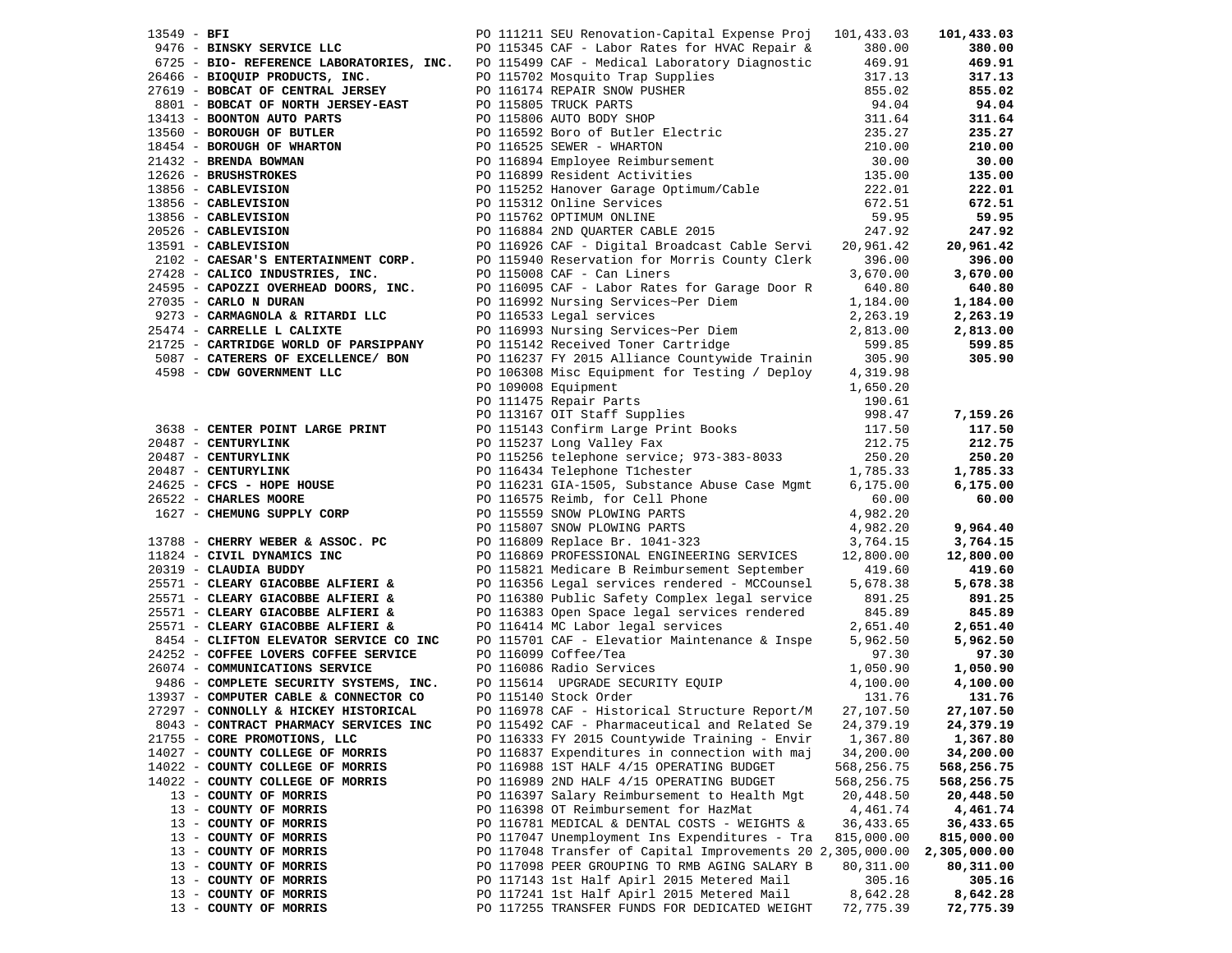|                        |                                          | 13 - COMPT of Montant 22 - 11614 Markov 72 - 12614 Markov 72 - 12615 Markov 72 - 1262 Markov 72 - 1262 Markov 72 - 1262 Markov 72 - 1262 Markov 72 - 1262 Markov 72 - 1262 Markov 72 - 1262 Markov 72 - 1262 Markov 72 - 1262 |           |           |
|------------------------|------------------------------------------|-------------------------------------------------------------------------------------------------------------------------------------------------------------------------------------------------------------------------------|-----------|-----------|
|                        |                                          |                                                                                                                                                                                                                               |           |           |
|                        |                                          |                                                                                                                                                                                                                               |           |           |
|                        |                                          |                                                                                                                                                                                                                               |           |           |
|                        |                                          |                                                                                                                                                                                                                               |           |           |
|                        | 27492 - EASTMAN PARK MICROGRAPHICS, INC. | PO 104606 film processing for the books in va                                                                                                                                                                                 | 325.84    |           |
|                        |                                          | PO 114541 processing of film for the vault Ac                                                                                                                                                                                 | 681.07    | 1,006.91  |
| 12467 - EDITHA MARQUEZ |                                          | PO 116998 Nursing Services~Per Diem                                                                                                                                                                                           | 1,467.05  | 1,467.05  |
|                        | 26117 - EDWARDS LEARNING CENTER          | PO 116853 CAF - Edwards-JR/JS-15-WFNJ                                                                                                                                                                                         | 4,213.52  | 4,213.52  |
|                        | 1462 - ELIZABETH A. JACOBSON             | PO 116764 old Ref# CF06000106000                                                                                                                                                                                              | 298.42    | 298.42    |
|                        | 27135 - ELIZABETH VILLASENOR             | PO 116994 Nursing Services~Per Diem                                                                                                                                                                                           | 2,072.00  | 2,072.00  |
| 27141 - ELLEN M. NOLL  |                                          | PO 116999 Nursing Services~Per Diem                                                                                                                                                                                           | 443.12    | 443.12    |
|                        | 17157 - EMERALD PROFESSIONAL             | PO 116901 Nursing General Stores                                                                                                                                                                                              | 5,800.00  |           |
|                        |                                          | PO 116902 Adult Briefs                                                                                                                                                                                                        | 45,832.80 | 51,632.80 |
|                        | 2047 - EMPLOYMENT HORIZONS, INC.         | PO 116776 CAF - Office Cleaning                                                                                                                                                                                               | 44,059.00 | 44,059.00 |
| 18572 - ENID YEARWOOD  |                                          | PO 112036 Medicare B Reimbursement July 2014                                                                                                                                                                                  | 629.40    | 629.40    |
|                        | 6140 - ENVELOPES & PRINTED PROD. INC.    | PO 113176 Office Supplies                                                                                                                                                                                                     | 397.00    |           |
|                        |                                          | PO 116251 Envelope order                                                                                                                                                                                                      | 609.00    | 1,006.00  |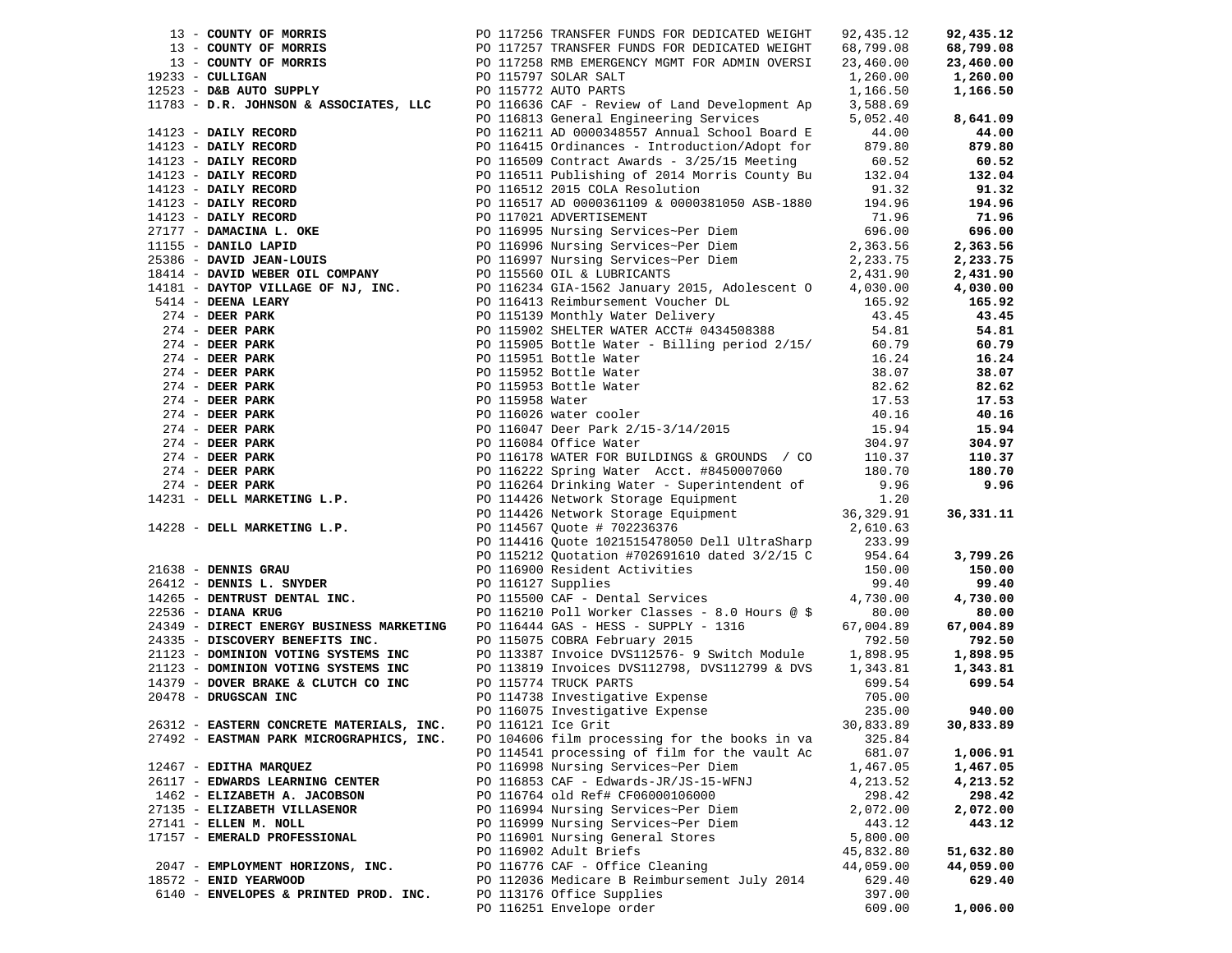|                                        |                                                                                                                                                                                                                                                                                                                   |            | 400.00     |
|----------------------------------------|-------------------------------------------------------------------------------------------------------------------------------------------------------------------------------------------------------------------------------------------------------------------------------------------------------------------|------------|------------|
|                                        |                                                                                                                                                                                                                                                                                                                   |            | 70.00      |
|                                        |                                                                                                                                                                                                                                                                                                                   |            | 4,054.90   |
|                                        |                                                                                                                                                                                                                                                                                                                   |            | 2,035.00   |
|                                        |                                                                                                                                                                                                                                                                                                                   |            | 3,972.50   |
|                                        |                                                                                                                                                                                                                                                                                                                   |            | 4,389.00   |
|                                        |                                                                                                                                                                                                                                                                                                                   |            | 5,980.00   |
|                                        |                                                                                                                                                                                                                                                                                                                   |            | 2,981.55   |
|                                        |                                                                                                                                                                                                                                                                                                                   |            |            |
|                                        |                                                                                                                                                                                                                                                                                                                   |            |            |
|                                        |                                                                                                                                                                                                                                                                                                                   |            | 2,322.33   |
|                                        |                                                                                                                                                                                                                                                                                                                   |            | 48.75      |
|                                        |                                                                                                                                                                                                                                                                                                                   |            |            |
|                                        |                                                                                                                                                                                                                                                                                                                   |            |            |
|                                        |                                                                                                                                                                                                                                                                                                                   |            |            |
|                                        | 14569 - <b>ENTRONMENTAL SYSTEMS</b> PO 115271 APCSTS Maintenance Renewal 400.00<br>27678 <b>- ESMERALDA GONZALES</b> PO 116585 2015 WORK BOTS - NIGHTCREW 70.00<br>27678 <b>- ESSEX TRAVEL SERVICE</b> PO 116785 2015 WORK BOTS - NIGHTCREW 4,05                                                                  |            | 220.05     |
|                                        |                                                                                                                                                                                                                                                                                                                   |            | 1,825.00   |
|                                        |                                                                                                                                                                                                                                                                                                                   |            |            |
|                                        |                                                                                                                                                                                                                                                                                                                   |            |            |
|                                        |                                                                                                                                                                                                                                                                                                                   |            |            |
|                                        |                                                                                                                                                                                                                                                                                                                   |            |            |
|                                        |                                                                                                                                                                                                                                                                                                                   |            |            |
|                                        |                                                                                                                                                                                                                                                                                                                   |            |            |
|                                        |                                                                                                                                                                                                                                                                                                                   |            |            |
|                                        |                                                                                                                                                                                                                                                                                                                   |            |            |
|                                        |                                                                                                                                                                                                                                                                                                                   |            |            |
|                                        |                                                                                                                                                                                                                                                                                                                   |            |            |
|                                        |                                                                                                                                                                                                                                                                                                                   |            |            |
|                                        |                                                                                                                                                                                                                                                                                                                   |            |            |
|                                        | 9388 - <b>FPI PROFESSIONAL SAFETY SERVICES</b> PO 119665 PLEASE ORDER - FIG PAtches/E. O'Ro 1,625.00<br>27615 - <b>FIRE FORT RESPONDER GRANTS, INC.</b> PO 115605 PLEASE ORDER - Flag Patches/E. O'Ro 150.00 160.00<br>399.00 399.00 399.00                                                                       |            |            |
|                                        |                                                                                                                                                                                                                                                                                                                   |            |            |
|                                        |                                                                                                                                                                                                                                                                                                                   |            |            |
|                                        | 9269 - GEORGINA GRAY-HORSLEY<br>27440 - GERISCRIPT PHARMACY<br>27440 - GERISCRIPT PHARMACY<br>27440 - GERISCRIPT PHARMACY<br>27440 - GERISCRIPT PHARMACY<br>296.00<br>29821 TRIS 24 DO 115933 hitistal and Related Septem and Related Sep                                                                         |            |            |
|                                        |                                                                                                                                                                                                                                                                                                                   |            | 696.00     |
|                                        |                                                                                                                                                                                                                                                                                                                   |            | 24,514.24  |
|                                        |                                                                                                                                                                                                                                                                                                                   |            | 380.00     |
|                                        |                                                                                                                                                                                                                                                                                                                   |            | 395.00     |
|                                        |                                                                                                                                                                                                                                                                                                                   |            | 667.62     |
|                                        |                                                                                                                                                                                                                                                                                                                   |            | 9,360.00   |
|                                        |                                                                                                                                                                                                                                                                                                                   |            |            |
|                                        |                                                                                                                                                                                                                                                                                                                   |            |            |
|                                        |                                                                                                                                                                                                                                                                                                                   |            |            |
|                                        | 1984 - <b>GRAINGER</b><br>1984 - <b>GRAINGER</b><br>1984 - <b>GRAINGER</b><br>1984 - <b>GRAINGER</b><br>1983 - <b>GRAINGER</b><br>1998 - <b>GRAINGER</b><br>1998 - <b>GRAINGER</b><br>1998 - <b>GRAINGER</b><br>1998 - <b>GRAINGER</b><br>1998 - <b>GRAINGER</b><br>1998 - <b>GRAINGER</b><br>1998 - <b>GRAIN</b> |            |            |
|                                        |                                                                                                                                                                                                                                                                                                                   |            |            |
|                                        |                                                                                                                                                                                                                                                                                                                   |            |            |
|                                        |                                                                                                                                                                                                                                                                                                                   |            |            |
|                                        |                                                                                                                                                                                                                                                                                                                   |            |            |
|                                        |                                                                                                                                                                                                                                                                                                                   |            |            |
|                                        |                                                                                                                                                                                                                                                                                                                   |            |            |
| 9728 - HARRIET VALLECER RN             | PO 117002 Nursing Services~Per Diem                                                                                                                                                                                                                                                                               | 1,184.00   | 1,184.00   |
| 25522 - HARRY L. SCHWARZ & CO.         | PO 116412 Appraisal Review - 1297 Valley Rd.                                                                                                                                                                                                                                                                      | 1,215.00   | 1,215.00   |
| 6075 - HECTOR MEZA                     | PO 116208 2015 WORK BOOTS - NIGHT CREW                                                                                                                                                                                                                                                                            | 90.00      | 90.00      |
| 11538 - HEWLETT-PACKARD COMPANY        | PO 114988 Quote 10215861 HP LaserJet ProP1102                                                                                                                                                                                                                                                                     | 152.85     | 152.85     |
| 8560 - HIGH GRADE CONTRACTING          | PO 116858 ROOF REPAIR                                                                                                                                                                                                                                                                                             | 950.00     | 950.00     |
| 15188 - HILL-ROM CO, INC.              | PO 116910 Nursing Equipment Rental                                                                                                                                                                                                                                                                                | 855.00     | 855.00     |
| 5418 - HOLTZ LEARNING CENTERS LTD      | PO 115293 Training                                                                                                                                                                                                                                                                                                | 225.00     | 225.00     |
| 20737 - HOOVER TRUCK CENTERS INC       | PO 115593 TRUCK PARTS                                                                                                                                                                                                                                                                                             | 208.84     | 208.84     |
| 20737 - HOOVER TRUCK CENTERS INC       | PO 115778 TRUCK PARTS                                                                                                                                                                                                                                                                                             | 80.56      | 80.56      |
| 15241 - HORIZON BLUE CROSS BLUE SHIELD | PO 115923 Dental coverage for 1/15                                                                                                                                                                                                                                                                                | 4,487.17   | 4,487.17   |
| 15241 - HORIZON BLUE CROSS BLUE SHIELD | PO 115929 Monthly premium bill for 4/15                                                                                                                                                                                                                                                                           | 139,480.02 | 139,480.02 |
| 15241 - HORIZON BLUE CROSS BLUE SHIELD | PO 115943 Dental coverage for 3/15                                                                                                                                                                                                                                                                                | 4,386.05   | 4,386.05   |
| 15241 - HORIZON BLUE CROSS BLUE SHIELD | PO 116046 April 2015 Main County and Morris V                                                                                                                                                                                                                                                                     | 39,761.03  | 39,761.03  |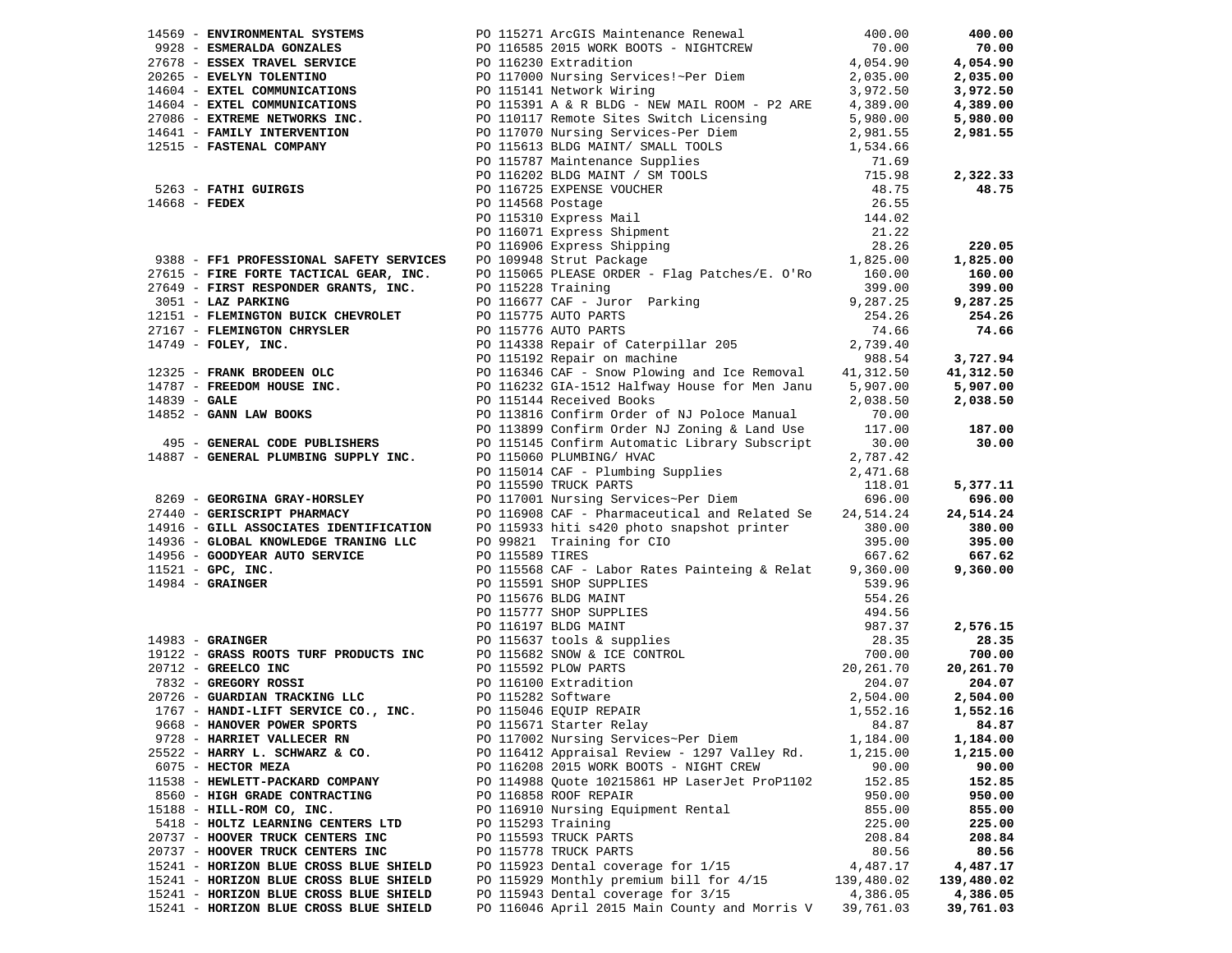|                | 15241 - HORIZON BLUE CROSS BLUE SHIELD                                                                         |                 | PO 116180 Novwember 2014 Freeholders Medical 2,374,365.57 2,374,365.57                                                                                                                                                                         |                      |            |
|----------------|----------------------------------------------------------------------------------------------------------------|-----------------|------------------------------------------------------------------------------------------------------------------------------------------------------------------------------------------------------------------------------------------------|----------------------|------------|
|                | 15241 - HORIZON BLUE CROSS BLUE SHIELD                                                                         |                 | PO 116189 November and December 2014 Horizon 59,906.84                                                                                                                                                                                         |                      | 59,906.84  |
|                | 15241 - HORIZON BLUE CROSS BLUE SHIELD                                                                         |                 | PO 116341 April 2015 Horizon Mosquito Medical 20,636.37                                                                                                                                                                                        |                      | 20,636.37  |
|                | 15241 - HORIZON BLUE CROSS BLUE SHIELD                                                                         |                 | PO 116819 November 2014 Horizon PBA 151 Medic 293,074.38                                                                                                                                                                                       |                      | 293,074.38 |
|                | 15241 - HORIZON BLUE CROSS BLUE SHIELD                                                                         |                 | PO 116820 December 2014 Horizon PBA 151 Medic 295,780.94                                                                                                                                                                                       |                      | 295,780.94 |
| $27650 - IAFN$ |                                                                                                                |                 | PO 115231 Memberships                                                                                                                                                                                                                          | 730.50               | 730.50     |
|                | 26660 - ILIFF-RUGGIERO FUNERAL HOME INC.                                                                       |                 | PO 116524 Remove Deceased Human Remains from                                                                                                                                                                                                   | 2,100.00             | 2,100.00   |
|                | 10767 - ILLIENE CHARLES, RN                                                                                    |                 |                                                                                                                                                                                                                                                | 2,090.50             | 2,090.50   |
|                | 15309 - IMAGE ACCESS CORP                                                                                      |                 | PO 117003 Nursing Services~Per Diem<br>PO 115347 MSP3500 LASER PRINGER                                                                                                                                                                         | 2,090.50<br>3,093.00 |            |
|                |                                                                                                                |                 |                                                                                                                                                                                                                                                |                      | 10,289.00  |
|                | 4592 - INFORMATION & TECHNOLOGY                                                                                |                 | PO 115931 scanners for Registry and Imaging 7,196.00                                                                                                                                                                                           |                      |            |
|                |                                                                                                                |                 |                                                                                                                                                                                                                                                |                      |            |
|                |                                                                                                                |                 |                                                                                                                                                                                                                                                |                      |            |
|                |                                                                                                                |                 |                                                                                                                                                                                                                                                |                      |            |
|                |                                                                                                                |                 |                                                                                                                                                                                                                                                |                      |            |
|                |                                                                                                                |                 |                                                                                                                                                                                                                                                |                      |            |
|                |                                                                                                                |                 |                                                                                                                                                                                                                                                |                      |            |
|                |                                                                                                                |                 |                                                                                                                                                                                                                                                |                      | 5,430.00   |
|                | 1664 - INGRAM LIBRARY SERVICES                                                                                 |                 | For 115863 CAF - 4592-1794<br>PO 116863 CAF - 4592-1794<br>PO 116864 CAF - 4592-1791<br>PO 116846 CAF - 4592-1791<br>PO 116846 CAF - 4592-1791<br>PO 116847 CAF - 4592-1791<br>PO 116847 CAF - 4592-1793<br>PO 116849 CAF - 4592-1795<br>PO 11 |                      |            |
|                |                                                                                                                |                 |                                                                                                                                                                                                                                                |                      | 4,389.04   |
|                |                                                                                                                |                 |                                                                                                                                                                                                                                                |                      |            |
|                | 1664 - INGRAM LIBRARY SERVICES                                                                                 |                 |                                                                                                                                                                                                                                                |                      | 3,704.44   |
|                | 1664 - INGRAM LIBRARY SERVICES<br>7863 - INTELLIGENT COMPUTERS                                                 |                 |                                                                                                                                                                                                                                                |                      | 2,113.82   |
|                |                                                                                                                |                 | PO 113170 Upgrade of Current HD Duplication H 1,080.24                                                                                                                                                                                         |                      | 1,080.24   |
|                |                                                                                                                |                 |                                                                                                                                                                                                                                                |                      | 4,088.10   |
|                |                                                                                                                |                 |                                                                                                                                                                                                                                                |                      | 350.00     |
|                |                                                                                                                |                 |                                                                                                                                                                                                                                                |                      | 1,512.50   |
|                |                                                                                                                |                 |                                                                                                                                                                                                                                                |                      | 733.80     |
|                |                                                                                                                |                 |                                                                                                                                                                                                                                                |                      |            |
|                |                                                                                                                |                 |                                                                                                                                                                                                                                                |                      | 35.00      |
|                |                                                                                                                |                 |                                                                                                                                                                                                                                                |                      | 498.50     |
|                |                                                                                                                |                 |                                                                                                                                                                                                                                                |                      |            |
|                |                                                                                                                |                 |                                                                                                                                                                                                                                                |                      | 2,494.84   |
|                |                                                                                                                |                 | FOR A SURVEY CONFUSERS and the Duplication H $1,080.24$<br>FOR CITER CITY TIRE TO 11579 TRES and the Duplication H $1,080.24$<br>25455 - INTERNATIONAL ACADEMIES OF PO 115694 Education, School, Training 350.00<br>20792 - IPC HOS            |                      | 52.00      |
|                |                                                                                                                |                 |                                                                                                                                                                                                                                                |                      | 60.00      |
|                |                                                                                                                |                 |                                                                                                                                                                                                                                                |                      | 60.00      |
|                |                                                                                                                |                 |                                                                                                                                                                                                                                                |                      | 309.43     |
|                | 15483 - JENSON & MITCHELL INC                                                                                  |                 | PO 115781 TRUCK PARTS                                                                                                                                                                                                                          | 1,654.34             | 1,654.34   |
|                |                                                                                                                | PO 114446 JCP&L |                                                                                                                                                                                                                                                | 350.01               | 350.01     |
|                | 960 - JERSEY CENTRAL FONER & LIGHT<br>960 - JERSEY CENTRAL POWER & LIGHT                                       |                 |                                                                                                                                                                                                                                                |                      | 450.00     |
|                | 960 - JERSEY CENTRAL POWER & LIGHT                                                                             |                 |                                                                                                                                                                                                                                                |                      | 721.65     |
|                | 960 - JERSEY CENTRAL POWER & LIGHT                                                                             |                 |                                                                                                                                                                                                                                                |                      | 65.27      |
|                | 960 - JERSEY CENTRAL POWER & LIGHT                                                                             |                 |                                                                                                                                                                                                                                                |                      | 1,368.23   |
|                | 960 - JERSEY CENTRAL POWER & LIGHT                                                                             |                 |                                                                                                                                                                                                                                                |                      | 785.24     |
|                | 960 - JERSEY CENTRAL POWER & LIGHT                                                                             |                 |                                                                                                                                                                                                                                                |                      | 6,463.19   |
|                | 960 - JERSEY CENTRAL POWER & LIGHT                                                                             |                 |                                                                                                                                                                                                                                                |                      | 3,292.25   |
|                | 960 - JERSEY CENTRAL POWER & LIGHT                                                                             |                 |                                                                                                                                                                                                                                                |                      | 15,575.95  |
|                |                                                                                                                |                 |                                                                                                                                                                                                                                                |                      | 101.93     |
|                | 900 - JERSEY CENTRAL POWER & LIGHT<br>000 - JERSEY CENTRAL POWER & LIGHT                                       |                 | PO 114446 JCP&L<br>PO 115134 FIBER POLE ATTACHMENT CONTRACT<br>PO 11552 JCP&L<br>PO 11552 JCP&L<br>PO 116534 JCP&L<br>PO 116334 ELECTRIC - WARRANTS<br>PO 116335 ELECTRIC - WARRANTS<br>PO 116335 ELECTRIC - COMM CENTER<br>PO 116446 Utility  |                      | 597.98     |
|                |                                                                                                                |                 |                                                                                                                                                                                                                                                |                      | 5,036.37   |
|                | 960 - JERSEY CENTRAL FOWER & LIGHT<br>960 - JERSEY CENTRAL POWER & LIGHT<br>960 - JERSEY CENTRAL POWER & LIGHT |                 |                                                                                                                                                                                                                                                |                      |            |
|                |                                                                                                                |                 |                                                                                                                                                                                                                                                |                      | 40,019.57  |
|                | 960 - JERSEY CENTRAL POWER & LIGHT                                                                             |                 | PO 116674 ELECTRIC - 0537                                                                                                                                                                                                                      | 83, 414.31           | 83, 414.31 |
|                | 1815 - JESCO INC.                                                                                              |                 | PO 115783 TRUCK PARTS                                                                                                                                                                                                                          | 1,030.32             | 1,030.32   |
|                | 20888 - JESSY JACOB                                                                                            |                 | PO 117004 Nursing Services~Per Diem                                                                                                                                                                                                            | 217.50               | 217.50     |
|                | 18917 - JIM DELGIUDICE                                                                                         |                 | PO 116006 Freeholder Photos                                                                                                                                                                                                                    | 275.62               | 275.62     |
|                | 26156 - JJS SERVICES, INC.                                                                                     |                 | PO 115986 SNOW REMOVAL AT WEIGHTS & MEASURES                                                                                                                                                                                                   | 1,350.00             | 1,350.00   |
|                | 26156 - JJS SERVICES, INC.                                                                                     |                 | PO 116347 CAF - Snow Plowing and Ice Removal                                                                                                                                                                                                   | 77,873.75            | 77,873.75  |
|                | 15508 - JML MEDICAL INC.                                                                                       |                 | PO 116916 CAF - Various Medical Supplies                                                                                                                                                                                                       | 9,231.62             | 9,231.62   |
|                | 779 - JOE CIFELLI                                                                                              |                 | PO 116620 Work Boot Allowance $$90.00$                                                                                                                                                                                                         | 90.00                | 90.00      |
|                | $26133 - JOHN TUGMAN$                                                                                          |                 | PO 116271 MC Camber of Commerce                                                                                                                                                                                                                | 38.00                | 38.00      |
|                | 27674 - JOHN W KENNEDY COMPANY INC.                                                                            |                 | PO 115961 GASOLINE INTEGRITY ANALYSIS PASTE/G                                                                                                                                                                                                  | 187.92               | 187.92     |
|                | $26528$ - JOHN ZEGERS                                                                                          |                 | PO 116557 Reimb. for Cell Phone                                                                                                                                                                                                                | 60.00                | 60.00      |
|                | 2695 - JOHNSTONE SUPPLY                                                                                        | PO 116297 HVAC  |                                                                                                                                                                                                                                                | 2,083.01             |            |
|                |                                                                                                                | PO 116570 HVAC  |                                                                                                                                                                                                                                                | 311.93               | 2,394.94   |
|                | 677 - JULIO PORRAO                                                                                             |                 | PO 116582 Mileage reimb. for 3/15                                                                                                                                                                                                              | 56.00                | 56.00      |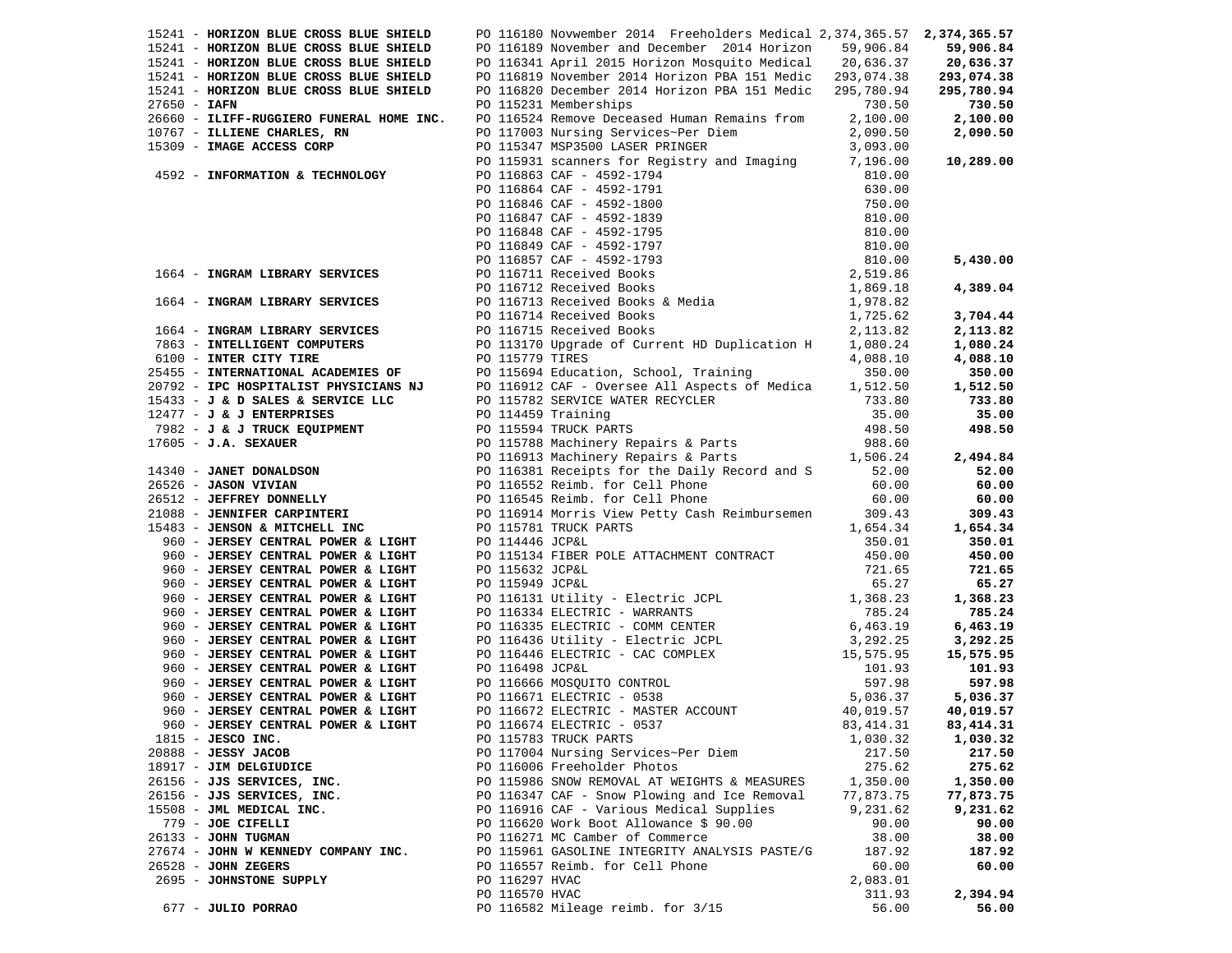|                                                                                                                                                                                                                                          | PO 116544 Reimb. for Cell Phone 60.00<br>20384 - <b>KAITLYN HELLYER</b> PO 116611 Mileage reimb. for 1/15 & 2/15 36.40<br>15565 - <b>KELLER &amp; KIRKPATRICK</b> PO 116623 CAF - Group 1 Miloing & Resurfacing 5,181.60<br>277 - <b>KENNETH SALVO</b>                            |                      | 60.00         |
|------------------------------------------------------------------------------------------------------------------------------------------------------------------------------------------------------------------------------------------|-----------------------------------------------------------------------------------------------------------------------------------------------------------------------------------------------------------------------------------------------------------------------------------|----------------------|---------------|
|                                                                                                                                                                                                                                          |                                                                                                                                                                                                                                                                                   |                      | 36.40         |
|                                                                                                                                                                                                                                          |                                                                                                                                                                                                                                                                                   |                      |               |
|                                                                                                                                                                                                                                          |                                                                                                                                                                                                                                                                                   |                      | 11,577.60     |
|                                                                                                                                                                                                                                          |                                                                                                                                                                                                                                                                                   |                      | 750.00        |
|                                                                                                                                                                                                                                          | PO 116207 2015 WORK BOOTS - HILL CREW<br>PO 114877 Proprietary software maintenance                                                                                                                                                                                               |                      | 74.99         |
| 15587 - KEYSTONE PUBLIC SAFETY INC.                                                                                                                                                                                                      |                                                                                                                                                                                                                                                                                   | 450.00               | 450.00        |
|                                                                                                                                                                                                                                          | - 2006 - <b>KLJ TRANSCRIPTION SERVICES</b><br>2006 - <b>KLJ TRANSCRIPTION SERVICES</b><br>2006 - <b>KLJ TRANSCRIPTION SERVICES</b><br>2006 - <b>KONICA MINOLITA BUSINESS</b><br>2006 - <b>KORICA MINOLITA BUSINESS</b><br>2006 - <b>KORICA MINOLITA BUSINESS</b><br>200.00<br>290 |                      | 1,361.71      |
| 20602 - KONICA MINOLTA BUSINESS                                                                                                                                                                                                          |                                                                                                                                                                                                                                                                                   |                      | 1,490.52      |
| 11406 - KONKUS CORPORATION                                                                                                                                                                                                               |                                                                                                                                                                                                                                                                                   |                      | 56,460.00     |
| 15634 - KORNER STORE INC                                                                                                                                                                                                                 |                                                                                                                                                                                                                                                                                   |                      | 390.00        |
| -<br>26521 - KRISTIAN MCMORLAND<br>12726 - LANGUAGE LINE SERVICES                                                                                                                                                                        | PO 117029 Reimb. for Cell Phone<br>PO 117029 Reimb. for Cell Phone                                                                                                                                                                                                                |                      | 60.00         |
|                                                                                                                                                                                                                                          |                                                                                                                                                                                                                                                                                   |                      | 13.60         |
|                                                                                                                                                                                                                                          | COLOR TO THE SERVICES<br>25486 - LASZLO CSENGETO<br>25383 - LAW OFFICE OF ROBERT J. GREENBAUM<br>25383 - LAW OFFICE OF ROBERT J. GREENBAUM<br>26.865 - LEXIS NEXIS<br>26.865 - LEXIS NEXIS<br>27.000 DO 113900 On-Line Service<br>27.000 DO                                       |                      | 30.80         |
|                                                                                                                                                                                                                                          |                                                                                                                                                                                                                                                                                   |                      | 1,500.00      |
|                                                                                                                                                                                                                                          |                                                                                                                                                                                                                                                                                   |                      | 174.00        |
|                                                                                                                                                                                                                                          |                                                                                                                                                                                                                                                                                   |                      | 1,046.30      |
| 11936 - LEXISNEXIS RISK DATA                                                                                                                                                                                                             | PO 109376 Investigative Expense 174.00<br>PO 111244 Investigative Expense 1,046.30<br>PO 116615 Insurance reimb for $1/15$ to $6/17$                                                                                                                                              |                      | 1,046.55      |
| 1483 - LINDA CARUTH                                                                                                                                                                                                                      | PO 116615 Insurance reimb. for 1/15 to 6/15                                                                                                                                                                                                                                       |                      | 72.00         |
| 15816 - LONGFELLOWS SANDWICH DELI                                                                                                                                                                                                        | PO 115751 MEAL RECEIPTS                                                                                                                                                                                                                                                           | 46.28                | 46.28         |
| 15816 - LONGFELLOWS SANDWICH DELI                                                                                                                                                                                                        | PO 116163 MEAL RECEIPTS                                                                                                                                                                                                                                                           | 204.43               | 204.43        |
|                                                                                                                                                                                                                                          | 15816 - LONGFELLOWS SANDWICH DELI PO 116579 Food and Refreshments for meeting 36.00                                                                                                                                                                                               |                      | 36.00         |
|                                                                                                                                                                                                                                          |                                                                                                                                                                                                                                                                                   | 95.92                | 95.92         |
|                                                                                                                                                                                                                                          | 15816 - <b>LONGFELLOWS SANDWICH DELI</b> PO 116692 Morris View Advisory Board Meeting<br>8307 - <b>LOREEN RAFISURA</b> PO 117005 Nursing Services~Per Diem                                                                                                                        | 291.56               | 291.56        |
| 53 - LOVEYS PIZZA & GRILL                                                                                                                                                                                                                | PO 116587 MEAL RECEIPTS                                                                                                                                                                                                                                                           | 990.00               | 990.00        |
|                                                                                                                                                                                                                                          | 26155 - LS ENGINEERING ASSOCIATES CORP. PO 116859 CAF - Professional Engineering Cons 19,200.00                                                                                                                                                                                   |                      | 19,200.00     |
| 26155 - LS ENGINEERING ASSOCIATES CORP.                                                                                                                                                                                                  |                                                                                                                                                                                                                                                                                   |                      | 1,150.00      |
|                                                                                                                                                                                                                                          | PO 116865 PROFESSIONAL ENGINEERING SERVICES 1,150.00<br>PO 116245 Legal Services 1,556.78                                                                                                                                                                                         |                      | 1,556.78      |
|                                                                                                                                                                                                                                          | 15850 - LUM, DRASCO & POSITAN LLC<br>16280 - M.C. ECONOMIC DEVELOPMENT PO 116245 Legal Services<br>16280 - M.C. ECONOMIC DEVELOPMENT PO 116098 Registration for May 8, 2015 "Morri 150.00<br>15883 - M.C. BAR ASSOCIATION PO 115581 MCB                                           |                      | 150.00        |
|                                                                                                                                                                                                                                          | PO 115581 MCBA Legal Palooza - WRB                                                                                                                                                                                                                                                |                      |               |
|                                                                                                                                                                                                                                          |                                                                                                                                                                                                                                                                                   | 1,125.00             | 1,354.00      |
| 15885 - M.C. CHAMBER OF COMMERCE                                                                                                                                                                                                         | PO 116069 Membership<br>PO 116069 Membership<br>20783 - <b>MA. LIZA IMPERIAL</b><br>7568 - <b>MADUKWE IMO IBOKO, RN</b><br>12638 - <b>MAIRA ROGERS</b><br><b>PO 117007 Nursing Services~Per Diem<br/> PO 117008 Nursing Services~Per Diem<br/> PO 116602 Insuranc</b>             | 150.00               | 150.00        |
|                                                                                                                                                                                                                                          |                                                                                                                                                                                                                                                                                   | 2,673.25             | 2,673.25      |
|                                                                                                                                                                                                                                          |                                                                                                                                                                                                                                                                                   | 2,664.00             | 2,664.00      |
| 12638 - MAIRA ROGERS                                                                                                                                                                                                                     |                                                                                                                                                                                                                                                                                   |                      | 72.00         |
|                                                                                                                                                                                                                                          | PO 116602 Insurance reimb. for 1/15 to 6/15 72.00<br>PO 116630 old Ref# CF08000825000 8,286.53                                                                                                                                                                                    |                      |               |
|                                                                                                                                                                                                                                          |                                                                                                                                                                                                                                                                                   |                      | 9,282.98      |
| $3210 - MANPOWER$                                                                                                                                                                                                                        | PO 116810 old Ref# CF09001463000<br>PO 115289 temporary staffing<br>PO 115289 temporary staffing                                                                                                                                                                                  | 996.45<br>918.40     | 918.40        |
|                                                                                                                                                                                                                                          |                                                                                                                                                                                                                                                                                   |                      | 155.90        |
| 15988 - MANUFACTURERS NEWS INC<br>12021 - MARGARET VIOLA<br>12021 - MARGARET VIOLA                                                                                                                                                       | PO 115146 Confirm NJ Manufacturers Register 155.90<br>PO 111987 Medicare B Reimbursement July 2014 629.40                                                                                                                                                                         |                      | 629.40        |
|                                                                                                                                                                                                                                          |                                                                                                                                                                                                                                                                                   | 464.00               | 464.00        |
| 25080 - MARIA CARMELITA OBLINA<br>26678 - MARION ENNIS<br>26678 - MARION ENNIS                                                                                                                                                           | PO 117006 Nursing Services~Per Diem<br>PO 117009 Nursing Services~Per Diem                                                                                                                                                                                                        | $101.00$<br>$476.40$ | 476.40        |
|                                                                                                                                                                                                                                          |                                                                                                                                                                                                                                                                                   |                      | 591.26        |
| 11023 - MARTHA YAGHI<br>27662 - MATTHEW J. MEDEIROS                                                                                                                                                                                      | PO 117010 Nursing Services~Per Diem 591.26<br>PO 116073 Witness Travel Reimbursement 228.98<br>PO 116733 OnLine Intro to RDA for Librarian w 175.00<br>PO 116896 Employee Reimbursement 30.00                                                                                     |                      | 228.98        |
|                                                                                                                                                                                                                                          |                                                                                                                                                                                                                                                                                   |                      | 175.00        |
| 12619 - MAURIELLO JEANNE<br>21477 - MAYLENE P BAPTISTE                                                                                                                                                                                   |                                                                                                                                                                                                                                                                                   |                      | 30.00         |
|                                                                                                                                                                                                                                          |                                                                                                                                                                                                                                                                                   | 550.00               | 550.00        |
| 9650 - MC LEAGUE OF MUNICIPALITIES<br>1836 - MC MUA TRANSFER STATION<br>16065 - MC VOCATIONAL SCHOOL DISTRICT<br>16065 - MC VOCATIONAL SCHOOL DISTRICT<br>16065 - MC VOCATIONAL SCHOOL DISTRICT<br>16065 - MC VOCATIONAL SCHOOL DISTRICT |                                                                                                                                                                                                                                                                                   | 350.00               | 350.00        |
|                                                                                                                                                                                                                                          |                                                                                                                                                                                                                                                                                   | 286, 291.67          | 286,291.67    |
| 27689 - MCCARTER'S TRUCK                                                                                                                                                                                                                 | PO 116093 Investigative Expense                                                                                                                                                                                                                                                   |                      | 190.00 190.00 |
| 25792 - MCGRATH MUNICIPAL EQUIPMENT, LLC                                                                                                                                                                                                 | PO 115596 TRUCK PARTS                                                                                                                                                                                                                                                             | 249.50               | 249.50        |
| 27603 - MCKESSON MEDICAL SURGICAL                                                                                                                                                                                                        | PO 116918 Nursing General Stores                                                                                                                                                                                                                                                  | 2,295.58             | 2,295.58      |
| 14264 - MCMANIMON, SCOTLAND & BAUMANN LLC                                                                                                                                                                                                | PO 116225 Legal services rendered                                                                                                                                                                                                                                                 | 11,239.85            |               |
|                                                                                                                                                                                                                                          | PO 116754 Professional Services - Bond Ordina                                                                                                                                                                                                                                     | 300.00               |               |
|                                                                                                                                                                                                                                          | PO 117063 Professional Services - Bond Ordina                                                                                                                                                                                                                                     | 300.00               | 11,839.85     |
| 16095 - MCMASTER-CARR SUPPLY CO                                                                                                                                                                                                          | PO 115335 Misc, parts                                                                                                                                                                                                                                                             | 176.39               |               |
|                                                                                                                                                                                                                                          | PO 115947 Misc. Supplies                                                                                                                                                                                                                                                          | 364.50               |               |
|                                                                                                                                                                                                                                          | PO 116219 Misc. Supplies                                                                                                                                                                                                                                                          | 84.74                | 625.63        |
| 20839 - MEDLINE INDUSTRIES INC                                                                                                                                                                                                           | PO 114704 Nursing General Stores                                                                                                                                                                                                                                                  | 291.17               | 291.17        |
| 8443 - MELOJANE CELESTINO                                                                                                                                                                                                                | PO 117011 Nursing Services~Per Diem                                                                                                                                                                                                                                               | 887.26               | 887.26        |
| 16158 - MGL PRINTING SOLUTIONS                                                                                                                                                                                                           | PO 115709 VOUCHER FORMS                                                                                                                                                                                                                                                           | 1,364.00             |               |
|                                                                                                                                                                                                                                          | PO 115826 Payroll - Pressure Seal Form P/R &                                                                                                                                                                                                                                      | 6,467.00             | 7,831.00      |
| 26517 - MICHAEL HENDERSON                                                                                                                                                                                                                | PO 116548 Reimb. for Cell Phone                                                                                                                                                                                                                                                   | 60.00                | 60.00         |
|                                                                                                                                                                                                                                          |                                                                                                                                                                                                                                                                                   |                      |               |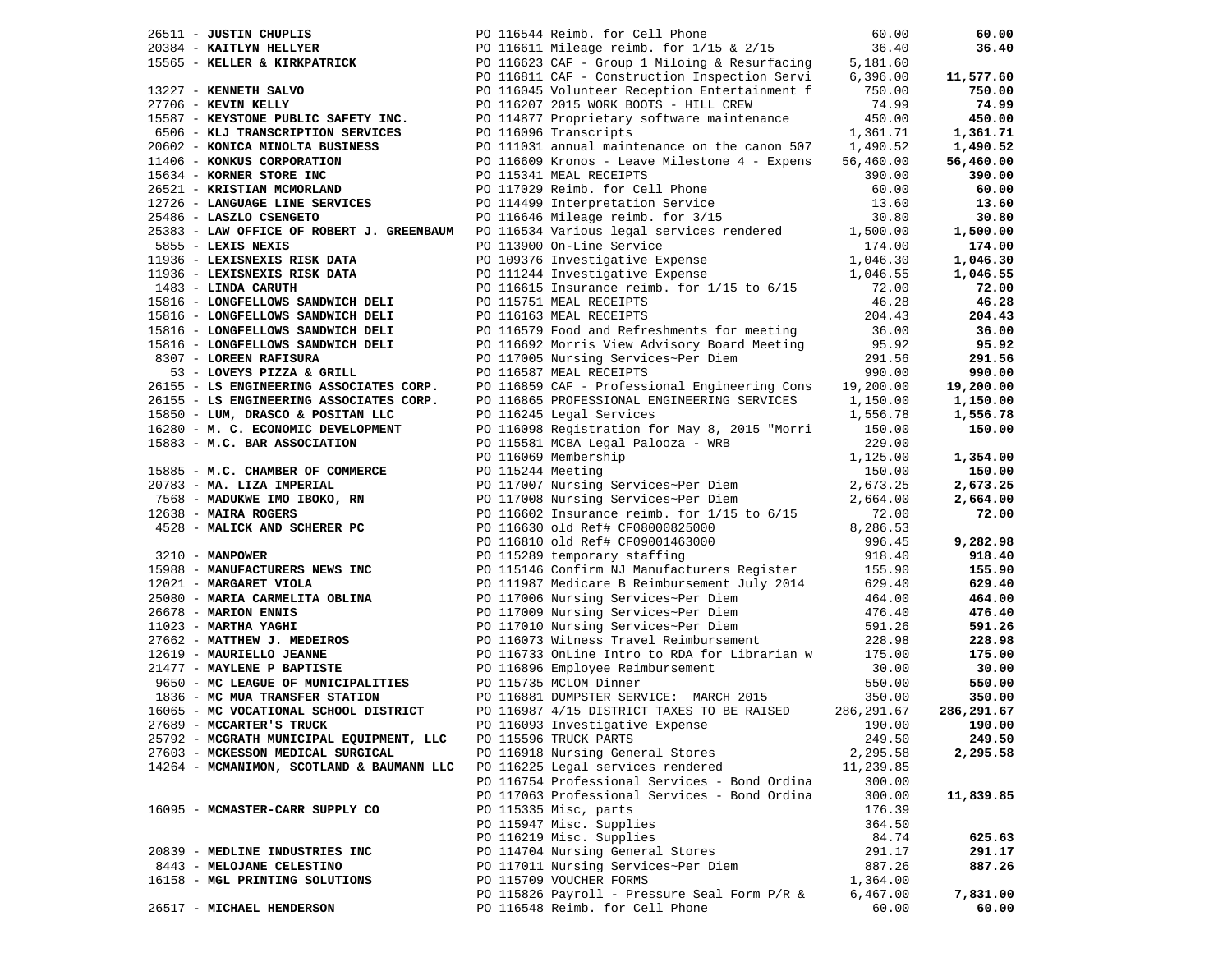| 27136 - MICHAEL ZINN $2,229.25$<br>29136 - MICHAEL ZANNIC TRUCK CENTRE INC $2,229.25$<br>29131 - MICHELLE CAPILIT PRUCK CENTRE INC $4,886.45$<br>1453 - MID-ATLANTIC TRUCK CENTRE INC $2,162.63$<br>4,886.45<br>16207 - MILLER & CHITTY     |  |                                                       |           |           |
|---------------------------------------------------------------------------------------------------------------------------------------------------------------------------------------------------------------------------------------------|--|-------------------------------------------------------|-----------|-----------|
|                                                                                                                                                                                                                                             |  |                                                       |           |           |
|                                                                                                                                                                                                                                             |  |                                                       |           |           |
|                                                                                                                                                                                                                                             |  |                                                       |           |           |
|                                                                                                                                                                                                                                             |  |                                                       |           |           |
|                                                                                                                                                                                                                                             |  |                                                       |           |           |
|                                                                                                                                                                                                                                             |  |                                                       |           |           |
|                                                                                                                                                                                                                                             |  |                                                       |           |           |
|                                                                                                                                                                                                                                             |  |                                                       |           |           |
|                                                                                                                                                                                                                                             |  |                                                       |           |           |
| 7131 - MORRIS COUNTY AFTER CRIVER CRIVER CONTRESS (1,991.34<br>1,991.34<br>1,991.34<br>1,991.34<br>1,991.34<br>19478 - MORRIS COUNTY AFTER CRIVER OF PO 115175 member registration 2015 legislati<br>225.00<br>18894 - MORRIS COUNTY ENGRAV |  |                                                       |           |           |
|                                                                                                                                                                                                                                             |  |                                                       |           |           |
|                                                                                                                                                                                                                                             |  |                                                       |           |           |
|                                                                                                                                                                                                                                             |  |                                                       |           |           |
|                                                                                                                                                                                                                                             |  |                                                       |           |           |
|                                                                                                                                                                                                                                             |  |                                                       |           |           |
|                                                                                                                                                                                                                                             |  |                                                       |           |           |
|                                                                                                                                                                                                                                             |  |                                                       |           |           |
|                                                                                                                                                                                                                                             |  |                                                       |           |           |
|                                                                                                                                                                                                                                             |  |                                                       |           |           |
|                                                                                                                                                                                                                                             |  |                                                       |           |           |
|                                                                                                                                                                                                                                             |  |                                                       |           |           |
|                                                                                                                                                                                                                                             |  |                                                       |           |           |
|                                                                                                                                                                                                                                             |  |                                                       |           |           |
|                                                                                                                                                                                                                                             |  |                                                       |           |           |
|                                                                                                                                                                                                                                             |  |                                                       |           |           |
|                                                                                                                                                                                                                                             |  |                                                       |           |           |
|                                                                                                                                                                                                                                             |  |                                                       |           |           |
|                                                                                                                                                                                                                                             |  |                                                       |           |           |
|                                                                                                                                                                                                                                             |  |                                                       |           |           |
|                                                                                                                                                                                                                                             |  |                                                       |           |           |
|                                                                                                                                                                                                                                             |  |                                                       |           |           |
|                                                                                                                                                                                                                                             |  |                                                       |           |           |
|                                                                                                                                                                                                                                             |  |                                                       |           |           |
|                                                                                                                                                                                                                                             |  |                                                       |           |           |
|                                                                                                                                                                                                                                             |  |                                                       |           |           |
|                                                                                                                                                                                                                                             |  |                                                       |           |           |
|                                                                                                                                                                                                                                             |  |                                                       |           |           |
| 19523 - N.J. NATURAL GAS COMPANY PO 116794 NATURAL GAS - WHARTON OFF 179.30<br>PO 116795 NATURAL GAS - WHARTON BRIDGES 1.645.<br>PO 116795 NATURAL GAS - WHARTON ROLDES 144.25<br>PO 116797 NATURAL GAS - WHARTON ROLDES 239.40<br>PO       |  |                                                       |           |           |
|                                                                                                                                                                                                                                             |  |                                                       |           |           |
|                                                                                                                                                                                                                                             |  |                                                       |           |           |
|                                                                                                                                                                                                                                             |  |                                                       |           |           |
|                                                                                                                                                                                                                                             |  |                                                       |           |           |
|                                                                                                                                                                                                                                             |  |                                                       |           |           |
| 16480 - NATIONAL INDUSTRIES                                                                                                                                                                                                                 |  | PO 116925 Machinery Repairs & Parts 2,451.97 2,451.97 |           |           |
| 20856 - NEW HORIZONS COMPUTER LEARNING                                                                                                                                                                                                      |  | PO 116860 CAF - 20856-1424                            | 800.00    | 800.00    |
| 5525 - NEW JERSEY ASSOCIATION OF                                                                                                                                                                                                            |  | PO 116375 General Mtg & Learning Session              | 35.00     | 35.00     |
| 24261 - NEW JERSEY ASSOCIATION OF COUNTIES                                                                                                                                                                                                  |  | PO 114966 Membership Dues                             | 10,475.00 | 10,475.00 |
| 16540 - NEW PIG CORPORATION                                                                                                                                                                                                                 |  | PO 115601 OPERATING & REPAIR SUPPLY                   | 261.28    | 261.28    |
| 16552 - NEWBRIDGE SERVICES INC                                                                                                                                                                                                              |  | PO 116785 CAF - NEWSER-15M-WIA                        | 203.78    | 203.78    |
| 24712 - NICHOLAS L. ROCCAFORTE                                                                                                                                                                                                              |  | PO 116924 Resident Activities                         | 75.00     | 75.00     |
| 16570 - NISIVOCCIA, LLP                                                                                                                                                                                                                     |  | PO 117073 CAF - 2014 Audit Services                   | 52,000.00 |           |
|                                                                                                                                                                                                                                             |  | PO 117074 CAF - 2014 Audit Services                   | 8,300.00  | 60,300.00 |
| 16575 - NJ ASSOC OF COUNTIES                                                                                                                                                                                                                |  |                                                       |           |           |
|                                                                                                                                                                                                                                             |  | PO 115941 2015 NJAC ANNUAL CONFERENCE                 | 850.00    | 850.00    |
| 16664 - NJ STATE BAR ASSOCIATION                                                                                                                                                                                                            |  | PO 115242 Training                                    | 34.00     | 34.00     |
| 18113 - NJ TRANSACTION CONFERENCE                                                                                                                                                                                                           |  | PO 116616 Transportation Conference April 201         | 320.00    | 320.00    |
| 26724 - NJ TRANSACTION CONFERENCE                                                                                                                                                                                                           |  | PO 116617 Transportation Conference                   | 885.00    |           |
|                                                                                                                                                                                                                                             |  | PO 116583 NJ TransAction 2015 Conference & Ex         | 295.00    | 1,180.00  |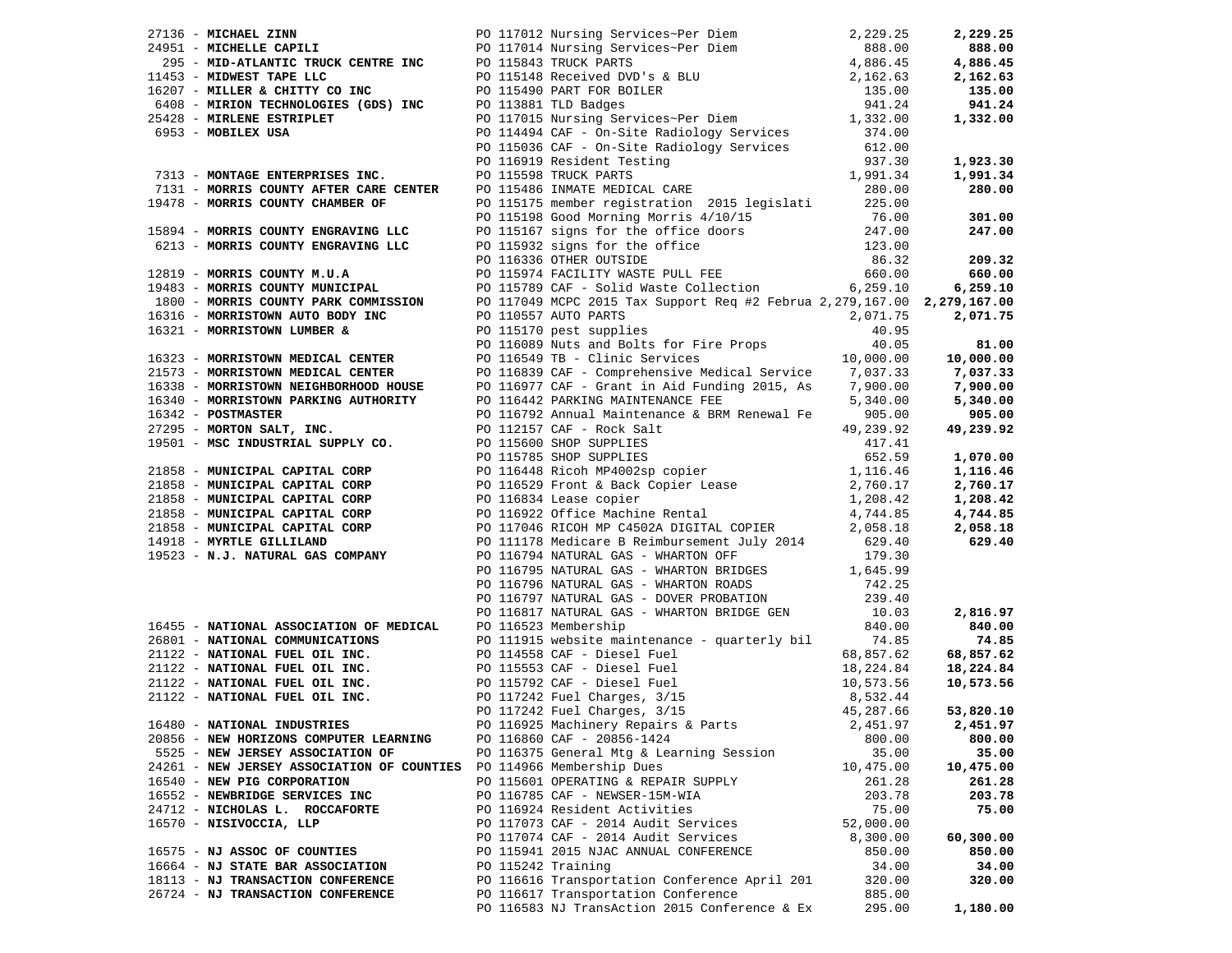| $10662$ - NMS LABS                                                                                                                                                                                                                                                               |  | PO 116522 Toxicological Testing Services                                                                                                                                                                                                     | 5,111.00           | 5,111.00           |
|----------------------------------------------------------------------------------------------------------------------------------------------------------------------------------------------------------------------------------------------------------------------------------|--|----------------------------------------------------------------------------------------------------------------------------------------------------------------------------------------------------------------------------------------------|--------------------|--------------------|
| 96357 - NORTHEAST COMMUNICATIONS, INC.<br>26357 - NORTHEAST COMMUNICATIONS, INC.<br>27648 - NORTHEAST PROTECTION PO 115790 Resident Safety & Security 1,100.00<br>16786 - O'MULLAN & BRADY P.C. PO 116488 County Couinsel Administra                                             |  |                                                                                                                                                                                                                                              |                    | 200.00             |
|                                                                                                                                                                                                                                                                                  |  |                                                                                                                                                                                                                                              |                    | 354.00             |
|                                                                                                                                                                                                                                                                                  |  |                                                                                                                                                                                                                                              |                    | 1,100.00           |
|                                                                                                                                                                                                                                                                                  |  |                                                                                                                                                                                                                                              |                    | 19,591.00          |
| 4654 - OFFICE TEAM                                                                                                                                                                                                                                                               |  | PO 115824 J. Morris Parking March 2015                                                                                                                                                                                                       | 75.00              | 75.00              |
| 4654 - OFFICE TEAM                                                                                                                                                                                                                                                               |  | PO 115827 J.Morris w/e 3/13/15                                                                                                                                                                                                               | 871.13             | 871.13             |
| 27602 - OLIVER COMMUNICATIONS GROUP, INC.                                                                                                                                                                                                                                        |  | PO 114787 Fiber Maintenance Contract                                                                                                                                                                                                         | 5,000.00           | 5,000.00           |
| 9292 - OPEN SYSTEMS INTEGRATORS, INC.                                                                                                                                                                                                                                            |  | PO 115578 Public Safety Complex Access System                                                                                                                                                                                                | 850.00             | 850.00             |
| 2929 - ORIENTAL TRADING COMPANY INC.                                                                                                                                                                                                                                             |  | PO 115572 Residents craft supplies promo code                                                                                                                                                                                                | 80.68              | 80.68              |
| 15457 - PAMELA JAMES                                                                                                                                                                                                                                                             |  | PO 116826 reimbursement for supplies                                                                                                                                                                                                         | 112.28             | 112.28             |
| 10287 - PANCIELLO CONSTRUCTION LLC                                                                                                                                                                                                                                               |  | PO 116292 CAF - Labor Rates Concrete Replacem 680.00                                                                                                                                                                                         |                    |                    |
|                                                                                                                                                                                                                                                                                  |  | PO 116521 CAF - Labor Rates Concrete Replacem                                                                                                                                                                                                | 1,360.00           | 2,040.00           |
| 16887 - PAPER MART INC                                                                                                                                                                                                                                                           |  | PO 115935 brown kraft envelopes                                                                                                                                                                                                              | 2,709.79           | 2,709.79           |
| 16890 - PARSIPPANY-TROY HILLS                                                                                                                                                                                                                                                    |  | PO 116763 CAF - 2015 Municipal Alliance Funds                                                                                                                                                                                                | 4,000.00           | 4,000.00           |
| 17495 - PATTERSON MEDICAL SUPPLY, INC. PO 113111 Rehabilitation Shoes                                                                                                                                                                                                            |  |                                                                                                                                                                                                                                              | 2,635.15           | 2,635.15           |
| 9584 - PAUL CERAN OD                                                                                                                                                                                                                                                             |  | PO 115488 INMATE MEDICAL CARE                                                                                                                                                                                                                | 95.00              | 95.00              |
|                                                                                                                                                                                                                                                                                  |  |                                                                                                                                                                                                                                              | 89.98              | 89.98              |
|                                                                                                                                                                                                                                                                                  |  |                                                                                                                                                                                                                                              | 800.00             | 800.00             |
|                                                                                                                                                                                                                                                                                  |  |                                                                                                                                                                                                                                              | 189.99             | 189.99             |
|                                                                                                                                                                                                                                                                                  |  |                                                                                                                                                                                                                                              | 529.00             | 529.00             |
| 9564 - PAUL CHANNE PO 115466 INMALE MEDICAL CARE<br>27677 - <b>PAUL CHASE</b><br>18102 - <b>PEQUANNOCK TOWNSHIP</b><br>7632 - <b>PESI INC.</b><br>26546 - <b>PEZZO PIZZA II</b><br>26546 - <b>PEZZO PIZZA II</b><br>26546 - <b>PEZZO PIZZA II</b><br>26546 - <b>PEZZO PIZZA </b> |  |                                                                                                                                                                                                                                              | 3,924.00           | 3,924.00           |
| 17019 - PHILLIPSBURG SCHOOL BASED                                                                                                                                                                                                                                                |  | PO 116553 CAF - PHILS-14Y-WIA<br>PO 116880 CAF - PHILS-14Y-WIA                                                                                                                                                                               | 368.00             |                    |
|                                                                                                                                                                                                                                                                                  |  |                                                                                                                                                                                                                                              |                    |                    |
|                                                                                                                                                                                                                                                                                  |  |                                                                                                                                                                                                                                              |                    |                    |
|                                                                                                                                                                                                                                                                                  |  | PO 116880 CAF - PHILS-14Y-WIA<br>PO 116880 CAF - PHILS-14Y-WIA<br>PO 116554 CAF - PHILS-15Y-WIA<br>PO 116555 CAF - PHILS-15Y-WIA<br>PO 116556 CAF - PHILS-15Y-WIA<br>PO 116538 CAF - PHILS-15Y-WIA<br>PO 116633 CAF - PHILS-15Y-WIA<br>PO 11 |                    | 6,709.00           |
| 17019 - PHILLIPSBURG SCHOOL BASED                                                                                                                                                                                                                                                |  |                                                                                                                                                                                                                                              |                    |                    |
|                                                                                                                                                                                                                                                                                  |  |                                                                                                                                                                                                                                              |                    |                    |
|                                                                                                                                                                                                                                                                                  |  |                                                                                                                                                                                                                                              |                    |                    |
|                                                                                                                                                                                                                                                                                  |  |                                                                                                                                                                                                                                              |                    |                    |
|                                                                                                                                                                                                                                                                                  |  |                                                                                                                                                                                                                                              |                    |                    |
|                                                                                                                                                                                                                                                                                  |  |                                                                                                                                                                                                                                              |                    | 22,187.00          |
| 17066 - PLAINSMAN AUTO SUPPLY                                                                                                                                                                                                                                                    |  |                                                                                                                                                                                                                                              |                    |                    |
|                                                                                                                                                                                                                                                                                  |  |                                                                                                                                                                                                                                              |                    |                    |
| 17084 - POLAND SPRING WATER CO. PO 116516 Poland Spring Water/Rental Inv.15B0 1.98                                                                                                                                                                                               |  |                                                                                                                                                                                                                                              |                    | 6,262.96           |
|                                                                                                                                                                                                                                                                                  |  |                                                                                                                                                                                                                                              |                    | 1.98               |
| 12398 - POP-A-LOCK OF NORTHERN NJ<br>17117 - POWER PLACE INC<br>12398 - POP-A-LOCK OF NORTHERN NJ<br>17117 - POWER PLACE INC<br>7207 - PRACTICE ASSOCIATES MEDICAL GROUP DO 115489 INMATE MEDICAL CARE<br>26363 - PRAXAIR DISTRIBUTION DO 116933 Resident Oxygen                 |  |                                                                                                                                                                                                                                              | 535.00             | 535.00             |
| 17117 - POWER PLACE INC                                                                                                                                                                                                                                                          |  |                                                                                                                                                                                                                                              | 273.25             | 273.25             |
|                                                                                                                                                                                                                                                                                  |  |                                                                                                                                                                                                                                              | 281.45             | 281.45             |
| 26363 - PRAXAIR DISTRIBUTION                                                                                                                                                                                                                                                     |  |                                                                                                                                                                                                                                              | 4,003.28<br>125.00 | 4,003.28<br>125.00 |
| 25535 - PRECIOUS GEMS MUSIC, LLC<br>25337 - PRECISION LOCKER COMPANY                                                                                                                                                                                                             |  | PO 116927 Resident Activities<br>PO 115340 SECURITY EOUIP<br>PO 115340 SECURITY EQUIP                                                                                                                                                        | 823.41             | 823.41             |
| 6638 - PRESERVATION DESIGN PARTNERSHIP, LL PO 116974 CAF - Review Grant Applications for                                                                                                                                                                                         |  |                                                                                                                                                                                                                                              | 210.00             |                    |
|                                                                                                                                                                                                                                                                                  |  | PO 116975 CAF - Historic Preservation Archite 14,266.95                                                                                                                                                                                      |                    | 14,476.95          |
| 24230 - PRIORITY DISPATCH CORP.                                                                                                                                                                                                                                                  |  |                                                                                                                                                                                                                                              | 5,500.00           | 5,500.00           |
| 27376 - PROCOMM SYSTEMS, INC.                                                                                                                                                                                                                                                    |  | PO 114570 Education, School, Training<br>PO 115207 CAF - Labor Rates Carpentry<br>PO 112567 Detection Equipment Maintenance<br>PO 115825 Keep Up To Date on Payroll Renewal                                                                  | 4,901.00           | 4,901.00           |
| 27518 - PROENGIN INC.                                                                                                                                                                                                                                                            |  | PO 112567 Detection Equipment Maintenance                                                                                                                                                                                                    | 1,174.00           | 1,174.00           |
| 11771 - PROGRESSIVE BUSINESS                                                                                                                                                                                                                                                     |  | PO 115825 Keep Up To Date on Payroll Renewal                                                                                                                                                                                                 | 230.00             | 230.00             |
| 17189 - PSE&G CO                                                                                                                                                                                                                                                                 |  | PO 116510 GAS - PSE & G - MOSQUITO                                                                                                                                                                                                           | 1,053.05           |                    |
|                                                                                                                                                                                                                                                                                  |  | PO 116929 Gas Usage                                                                                                                                                                                                                          | 14,609.83          |                    |
|                                                                                                                                                                                                                                                                                  |  | PO 116930 Gas Usage                                                                                                                                                                                                                          | 1,285.52           | 16,948.40          |
| 27685 - PUBLICSTUFF INC.                                                                                                                                                                                                                                                         |  | PO 116213 Open Records Management Software                                                                                                                                                                                                   | 10,000.00          | 10,000.00          |
| 21413 - QUALITY AUTO GLASS, INC                                                                                                                                                                                                                                                  |  | PO 115764 AUTO PARTS                                                                                                                                                                                                                         | 476.00             | 476.00             |
| 264 - R & J CONTROL, INC.                                                                                                                                                                                                                                                        |  | PO 115754 Machinery Repairs & Parts                                                                                                                                                                                                          | 314.00             | 314.00             |
| 12473 - R.D. SALES DOOR & HARDWARE LLC                                                                                                                                                                                                                                           |  | PO 109353 CCTV-Door Repair and Automatic Door                                                                                                                                                                                                | 6,430.00           |                    |
|                                                                                                                                                                                                                                                                                  |  | PO 109353 CCTV-Door Repair and Automatic Door                                                                                                                                                                                                | 815.00             |                    |
|                                                                                                                                                                                                                                                                                  |  | PO 109778 Plant Operation                                                                                                                                                                                                                    | 1,270.00           |                    |
|                                                                                                                                                                                                                                                                                  |  | PO 115698 DOOR REPAIR                                                                                                                                                                                                                        | 1,005.00           |                    |
|                                                                                                                                                                                                                                                                                  |  | PO 116142 Video Download & Repair of 2D Exit                                                                                                                                                                                                 | 645.00             | 10,165.00          |
| 17215 - R.S. KNAPP CO. INC.                                                                                                                                                                                                                                                      |  | PO 115191 plans & specs for CAC Phase III                                                                                                                                                                                                    | 1,976.15           |                    |
|                                                                                                                                                                                                                                                                                  |  | PO 115757 Resident Activites & B&G Engineerin                                                                                                                                                                                                | 1,451.11           |                    |
|                                                                                                                                                                                                                                                                                  |  | PO 115757 Resident Activites & B&G Engineerin                                                                                                                                                                                                | 177.53             | 3,604.79           |
| 20927 - RAILROAD CONSTRUCTION                                                                                                                                                                                                                                                    |  | PO 116604 CAF - Reconstruction of Righter Roa                                                                                                                                                                                                | 61,550.00          | 61,550.00          |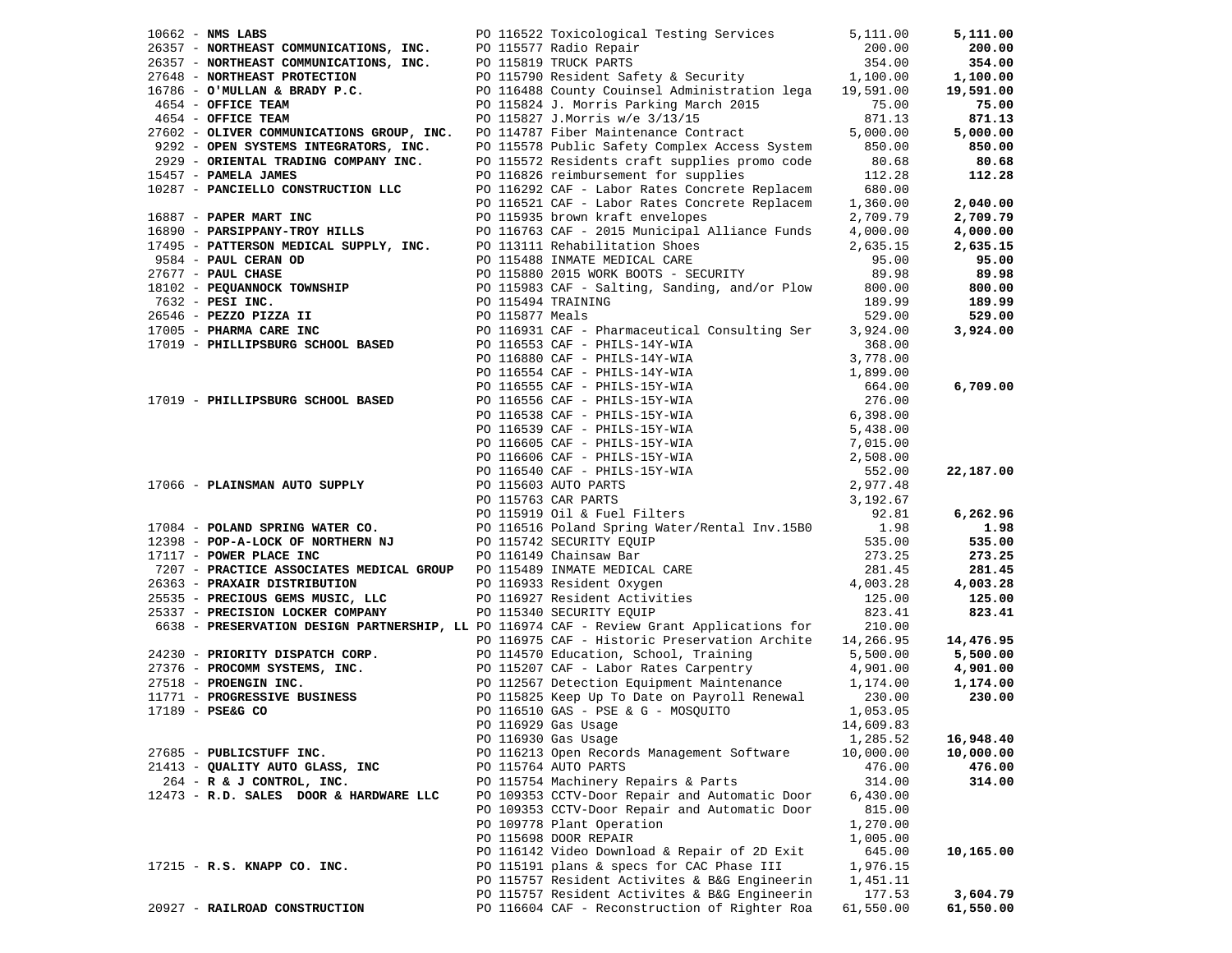| 17247 - TOWNSHIP OF RANDOLPH PO 116707 CAF - 2015 Municipal Alliance Funds 2,326.65<br>17245 - TOWNERIT OF RANDOLPHE TREE 20115707 CAP - 2015 Municipal Alliance Funds 2,326.62<br>2022 - RE-TRON TECHNOLOGIES INC. PO 115970 RS / Target Cuff 2759 - RE-TRON TECHNOLOGIES INC. PO 115976 AUTH FIRES 112.28<br>17213 - R |                                                                                        |                   | 2,326.65           |
|--------------------------------------------------------------------------------------------------------------------------------------------------------------------------------------------------------------------------------------------------------------------------------------------------------------------------|----------------------------------------------------------------------------------------|-------------------|--------------------|
|                                                                                                                                                                                                                                                                                                                          |                                                                                        |                   | 79.98              |
|                                                                                                                                                                                                                                                                                                                          |                                                                                        |                   | 319.96             |
|                                                                                                                                                                                                                                                                                                                          |                                                                                        |                   | 15,746.56          |
|                                                                                                                                                                                                                                                                                                                          |                                                                                        |                   | 322.00             |
|                                                                                                                                                                                                                                                                                                                          |                                                                                        |                   | 46,134.90          |
|                                                                                                                                                                                                                                                                                                                          |                                                                                        |                   | 208.00             |
|                                                                                                                                                                                                                                                                                                                          |                                                                                        |                   | 60.00              |
|                                                                                                                                                                                                                                                                                                                          |                                                                                        |                   |                    |
|                                                                                                                                                                                                                                                                                                                          |                                                                                        |                   | 60,850.50          |
|                                                                                                                                                                                                                                                                                                                          |                                                                                        |                   | 60.00              |
|                                                                                                                                                                                                                                                                                                                          |                                                                                        |                   | 68.51              |
|                                                                                                                                                                                                                                                                                                                          |                                                                                        |                   | 33.56              |
|                                                                                                                                                                                                                                                                                                                          |                                                                                        |                   | 1,641.88           |
|                                                                                                                                                                                                                                                                                                                          |                                                                                        |                   | 1,193.25           |
|                                                                                                                                                                                                                                                                                                                          |                                                                                        |                   | 1,674.11           |
|                                                                                                                                                                                                                                                                                                                          |                                                                                        |                   | 16,793.00          |
|                                                                                                                                                                                                                                                                                                                          |                                                                                        |                   | 17,640.90          |
|                                                                                                                                                                                                                                                                                                                          |                                                                                        |                   | 37.99              |
|                                                                                                                                                                                                                                                                                                                          |                                                                                        |                   | 1,305.40           |
|                                                                                                                                                                                                                                                                                                                          |                                                                                        |                   |                    |
|                                                                                                                                                                                                                                                                                                                          |                                                                                        |                   | $275.00$<br>408.00 |
| 9325 - RUTGERS SCHOOL OF BUSINESS PO 116852 CAF - 9325-1879<br>17443 - RUTGERS STATE UNIVERSITY OF NJ PO 115720 Rutgers training May 2015 129.00<br>27172 - RUTGERS THE STATE UNIVERSITY OF NJ PO 115447 Registration Fee for Pest M<br>17443 - RUTGERS STATE UNIVERSITY OF NJ                                           |                                                                                        |                   | 129.00             |
|                                                                                                                                                                                                                                                                                                                          |                                                                                        |                   |                    |
|                                                                                                                                                                                                                                                                                                                          |                                                                                        |                   |                    |
|                                                                                                                                                                                                                                                                                                                          |                                                                                        |                   |                    |
|                                                                                                                                                                                                                                                                                                                          |                                                                                        |                   | 1,430.00           |
|                                                                                                                                                                                                                                                                                                                          |                                                                                        |                   | 629.40             |
|                                                                                                                                                                                                                                                                                                                          |                                                                                        |                   | 280.60             |
|                                                                                                                                                                                                                                                                                                                          |                                                                                        |                   | 160.00             |
|                                                                                                                                                                                                                                                                                                                          |                                                                                        |                   | 1,149.17           |
|                                                                                                                                                                                                                                                                                                                          |                                                                                        |                   | 60.00              |
|                                                                                                                                                                                                                                                                                                                          |                                                                                        |                   | 2,097.00           |
|                                                                                                                                                                                                                                                                                                                          |                                                                                        |                   | 139,533.12         |
|                                                                                                                                                                                                                                                                                                                          |                                                                                        |                   | 5,950.00           |
|                                                                                                                                                                                                                                                                                                                          |                                                                                        |                   | 189.41             |
|                                                                                                                                                                                                                                                                                                                          |                                                                                        |                   |                    |
| 27173 - RUVENER STRIP GRAINE UNIVERSITY OF NAT PO 115447 Registration Fae for Peat Moaguito 250.00<br>27173 - RUVENER STRIP GRAINE OF NAT PO 115447 Registration Fae for Peat Moaguito 250.00<br>27175 - SARATNE VON AULOCK PO 1                                                                                         |                                                                                        |                   | 306.76             |
|                                                                                                                                                                                                                                                                                                                          |                                                                                        |                   |                    |
|                                                                                                                                                                                                                                                                                                                          |                                                                                        |                   | 465.93             |
|                                                                                                                                                                                                                                                                                                                          |                                                                                        |                   |                    |
|                                                                                                                                                                                                                                                                                                                          |                                                                                        |                   |                    |
|                                                                                                                                                                                                                                                                                                                          |                                                                                        |                   |                    |
|                                                                                                                                                                                                                                                                                                                          |                                                                                        |                   |                    |
|                                                                                                                                                                                                                                                                                                                          |                                                                                        |                   |                    |
|                                                                                                                                                                                                                                                                                                                          |                                                                                        |                   | 512.27             |
|                                                                                                                                                                                                                                                                                                                          |                                                                                        |                   | 830.93             |
|                                                                                                                                                                                                                                                                                                                          |                                                                                        |                   | 217.14             |
|                                                                                                                                                                                                                                                                                                                          |                                                                                        |                   | 1,500.00           |
|                                                                                                                                                                                                                                                                                                                          |                                                                                        |                   | 4,000.00           |
|                                                                                                                                                                                                                                                                                                                          |                                                                                        |                   | 127.10             |
|                                                                                                                                                                                                                                                                                                                          |                                                                                        |                   | 800.00             |
|                                                                                                                                                                                                                                                                                                                          |                                                                                        |                   | 8,154.57           |
| 9777 - SODEXO, INC & AFFILIATES                                                                                                                                                                                                                                                                                          | PO 116242 Refreshments for meeting March 19,                                           | 69.60             |                    |
|                                                                                                                                                                                                                                                                                                                          | PO 116491 Food and Refreshments for MHSAAB Bo                                          | 144.30            | 213.90             |
| 27447 - SOLOMON PAGE GROUP LLC                                                                                                                                                                                                                                                                                           | PO 115846 K. Massage w/e 3/14/15                                                       | 1,400.00          | 1,400.00           |
| 17755 - SOUTHEAST MORRIS COUNTY                                                                                                                                                                                                                                                                                          | PO 116151 WATER - HIGHVIEW                                                             | 615.11            | 615.11             |
| 17755 - SOUTHEAST MORRIS COUNTY                                                                                                                                                                                                                                                                                          | PO 116445 WATER - MONTHLY                                                              | 9,586.38          | 9,586.38           |
| 17755 - SOUTHEAST MORRIS COUNTY                                                                                                                                                                                                                                                                                          | PO 116513 WATER - HILL                                                                 | 2,733.70          | 2,733.70           |
| 17755 - SOUTHEAST MORRIS COUNTY                                                                                                                                                                                                                                                                                          |                                                                                        | 6,271.34          | 6,271.34           |
|                                                                                                                                                                                                                                                                                                                          |                                                                                        |                   |                    |
|                                                                                                                                                                                                                                                                                                                          | PO 116590 WATER - FIRE LINES & HYDRANTS                                                |                   |                    |
| 17755 - SOUTHEAST MORRIS COUNTY                                                                                                                                                                                                                                                                                          | PO 116942 Water Usage                                                                  | 3,999.81          | 3,999.81           |
| 17755 - SOUTHEAST MORRIS COUNTY                                                                                                                                                                                                                                                                                          | PO 116943 Water Usage                                                                  | 971.71            | 971.71             |
| 20804 - SPECIALTY MEDICAL PRODUCTS INC.                                                                                                                                                                                                                                                                                  | PO 116944 Nursing Equipment Rental                                                     | 2,994.00          | 2,994.00           |
| 17772 - SPEEDWELL ELECTRIC MOTORS                                                                                                                                                                                                                                                                                        | PO 116945 Machinery Repairs & Parts                                                    | 347.00            | 347.00             |
| 17798 - ST. CLARE'S HOSPITAL<br>4611 - STAPLES ADVANTAGE                                                                                                                                                                                                                                                                 | PO 116396 CAF - Chapter 51 CH51-1424 DETOX Oc<br>PO 114063 FY 2015 Countywide Training | 9,384.00<br>55.06 | 9,384.00<br>55.06  |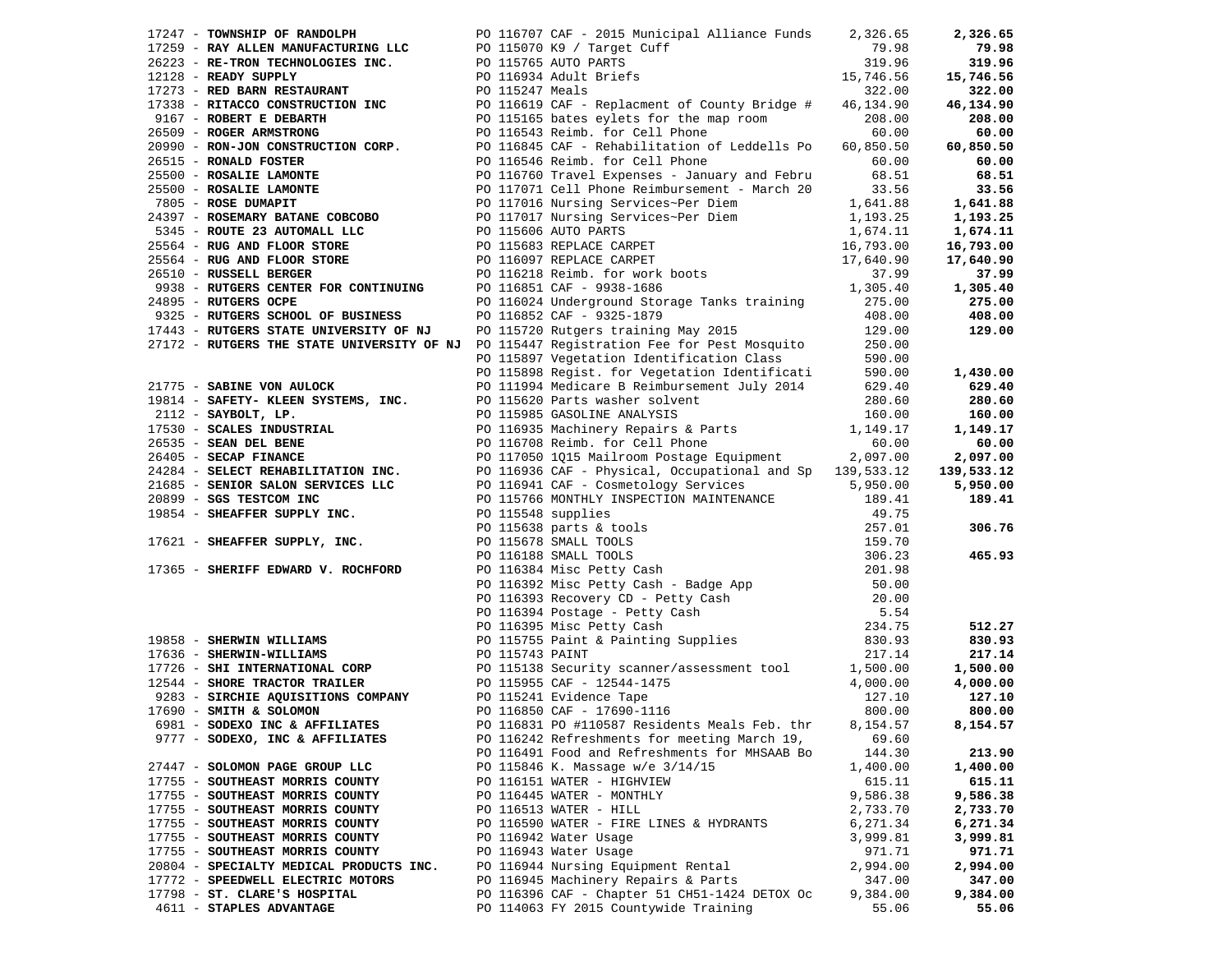|                | 4611 - STAPLES ADVANTAGE                | PO 114065 Office Supplies for Human Services 61.54                                                                                                                                                                                                                                   |            | 61.54      |
|----------------|-----------------------------------------|--------------------------------------------------------------------------------------------------------------------------------------------------------------------------------------------------------------------------------------------------------------------------------------|------------|------------|
|                |                                         |                                                                                                                                                                                                                                                                                      |            | 446.49     |
|                |                                         |                                                                                                                                                                                                                                                                                      |            | 19.99      |
|                |                                         |                                                                                                                                                                                                                                                                                      |            | 57.81      |
|                |                                         |                                                                                                                                                                                                                                                                                      |            | 79.51      |
|                |                                         | 4611 <b>- STAPLES ADVANTAGE</b><br><b>4611 - STAPLES ADVANTAGE</b><br><b>4611 - STAPLES ADVANTAGE</b><br><b>4611 - STAPLES ADVANTAGE</b><br><b>4611 - STAPLES ADVANTAGE</b><br><b>4611 - STAPLES ADVANTAGE</b><br><b>4611 - STAPLES ADVANTAGE</b><br><b>4611 - STAPLES ADVANTAGE</b> |            | 511.09     |
|                |                                         |                                                                                                                                                                                                                                                                                      |            | 124.27     |
|                |                                         |                                                                                                                                                                                                                                                                                      |            | 410.22     |
|                |                                         |                                                                                                                                                                                                                                                                                      |            | 1,947.08   |
|                |                                         |                                                                                                                                                                                                                                                                                      |            | 1,970.26   |
|                |                                         |                                                                                                                                                                                                                                                                                      |            |            |
|                |                                         |                                                                                                                                                                                                                                                                                      |            | 402.37     |
|                |                                         |                                                                                                                                                                                                                                                                                      |            | 691.60     |
|                |                                         |                                                                                                                                                                                                                                                                                      |            | 406.39     |
|                |                                         |                                                                                                                                                                                                                                                                                      |            | 84.98      |
|                |                                         |                                                                                                                                                                                                                                                                                      |            | 44.42      |
|                |                                         |                                                                                                                                                                                                                                                                                      |            | 376.20     |
|                |                                         |                                                                                                                                                                                                                                                                                      |            | 26.97      |
|                |                                         |                                                                                                                                                                                                                                                                                      |            | 859.08     |
|                |                                         |                                                                                                                                                                                                                                                                                      |            | 135.00     |
|                |                                         |                                                                                                                                                                                                                                                                                      |            |            |
|                |                                         | 5021 - AEROFUND FINANCIAL INC.<br>PO 116816 CAF - Agreement STATSHUT-15M-JARC 406.47<br>PO 116784 CAF - Agreement STATSHUT-15M-JARC 4,435.59                                                                                                                                         |            | 4,842.06   |
|                |                                         | 16675 - STATE TOXICOLOGY LABORATORY PO 115273 Drug Testing for Alternate Route Ca 540.00                                                                                                                                                                                             |            | 540.00     |
|                |                                         |                                                                                                                                                                                                                                                                                      |            | 90.00      |
|                |                                         |                                                                                                                                                                                                                                                                                      |            | 100.00     |
|                |                                         |                                                                                                                                                                                                                                                                                      |            | 508.00     |
|                |                                         |                                                                                                                                                                                                                                                                                      |            | 497.20     |
|                |                                         |                                                                                                                                                                                                                                                                                      |            | 507.20     |
|                |                                         |                                                                                                                                                                                                                                                                                      |            |            |
|                |                                         |                                                                                                                                                                                                                                                                                      |            | 7,130.00   |
|                |                                         |                                                                                                                                                                                                                                                                                      |            | 1,281.09   |
|                |                                         |                                                                                                                                                                                                                                                                                      |            | 800.00     |
|                |                                         |                                                                                                                                                                                                                                                                                      |            |            |
|                |                                         |                                                                                                                                                                                                                                                                                      |            | 3,071.00   |
|                |                                         |                                                                                                                                                                                                                                                                                      |            | 629.40     |
|                |                                         |                                                                                                                                                                                                                                                                                      |            |            |
|                |                                         |                                                                                                                                                                                                                                                                                      |            | 3,404.50   |
|                |                                         |                                                                                                                                                                                                                                                                                      |            | 16.31      |
|                |                                         |                                                                                                                                                                                                                                                                                      |            | 546.00     |
|                |                                         |                                                                                                                                                                                                                                                                                      |            | 2,719.50   |
|                |                                         |                                                                                                                                                                                                                                                                                      |            | 592.00     |
|                |                                         |                                                                                                                                                                                                                                                                                      |            | 28,963.06  |
|                |                                         |                                                                                                                                                                                                                                                                                      |            | 1,415.00   |
|                |                                         |                                                                                                                                                                                                                                                                                      |            | 15,822.00  |
|                |                                         |                                                                                                                                                                                                                                                                                      |            | 144.00     |
|                |                                         |                                                                                                                                                                                                                                                                                      |            |            |
|                |                                         | 18675 - <b>STATE COLORED TRANSPORT 1201-2011</b> 1000.00 Testing (101.000 Testing 1000.000 19934 <b>- STATE COLORENT 1201-2011</b> 1000.000<br>184270 <b>- STEPN COLORENT PROPERTY AND THE COLORENT COLORENT 2010-000000000000000000000000</b>                                       |            | 14,083.82  |
|                |                                         |                                                                                                                                                                                                                                                                                      |            | 1,350.00   |
|                |                                         |                                                                                                                                                                                                                                                                                      |            | 125.00     |
|                |                                         |                                                                                                                                                                                                                                                                                      |            |            |
|                |                                         |                                                                                                                                                                                                                                                                                      |            | 3,006.71   |
|                | 122 - TILCON NEW YORK INC.              | PO 114977 Bituminous Concrete                                                                                                                                                                                                                                                        | 3,889.25   | 3,889.25   |
|                | 21479 - TIOGA SOLAR MORRIS COUNTY 1 LLC | PO 115327 Electric / Solar Energy                                                                                                                                                                                                                                                    | 10.70      | 10.70      |
|                | 281 - TOMAR INDUSTRIES INC              | PO 115769 JANITORIAL SUPPLIES                                                                                                                                                                                                                                                        | 211.25     | 211.25     |
|                | 9099 - TONY SANCHEZ LTD                 | PO 115770 TRUCK PARTS                                                                                                                                                                                                                                                                | 1,987.50   | 1,987.50   |
|                | 20788 - TOP LINE CONSTRUCTION CORP      | PO 116622 CAF - Prospect St/Bergen St (CR 513                                                                                                                                                                                                                                        | 123,616.99 |            |
|                |                                         | PO 116622 CAF - Prospect St/Bergen St (CR 513                                                                                                                                                                                                                                        | 505.00     | 124,121.99 |
|                | 15811 - TOWNSHIP OF LONG HILL           | PO 115445 CAF - Salting, Sanding, and/or Plow                                                                                                                                                                                                                                        | 4,725.00   | 4,725.00   |
| $26666 - TRAC$ |                                         | PO 116603 CAF - Kenvil Team Track Improvement                                                                                                                                                                                                                                        | 5,709.59   | 5,709.59   |
|                | 11781 - TREASURER. ST OF NJ             | PO 115925 Data Processing & EBT Statements fo                                                                                                                                                                                                                                        | 34,616.29  | 34,616.29  |
|                | 19995 - TREASURER-STATE OF NEW JERSEY   | PO 115351 ANNUAL INSPECTION FEES                                                                                                                                                                                                                                                     | 1,584.00   | 1,584.00   |
|                | 12333 - TRIMBOLI & PRUSINOWSKI, LLC     | PO 116490 Legal services-County Counsel's Off                                                                                                                                                                                                                                        |            |            |
|                |                                         |                                                                                                                                                                                                                                                                                      | 1,613.66   |            |
|                |                                         | PO 116492 MC Sheriff's Office legal services                                                                                                                                                                                                                                         | 412.39     |            |
|                |                                         | PO 116661 M.C. Prosecutor's Office-legal serv                                                                                                                                                                                                                                        | 4,476.00   | 6,502.05   |
|                | 24804 - TRITEC OFFICE EQUIPMENT INC     | PO 115348 RICOH MP 3051SP                                                                                                                                                                                                                                                            | 1,300.00   | 1,300.00   |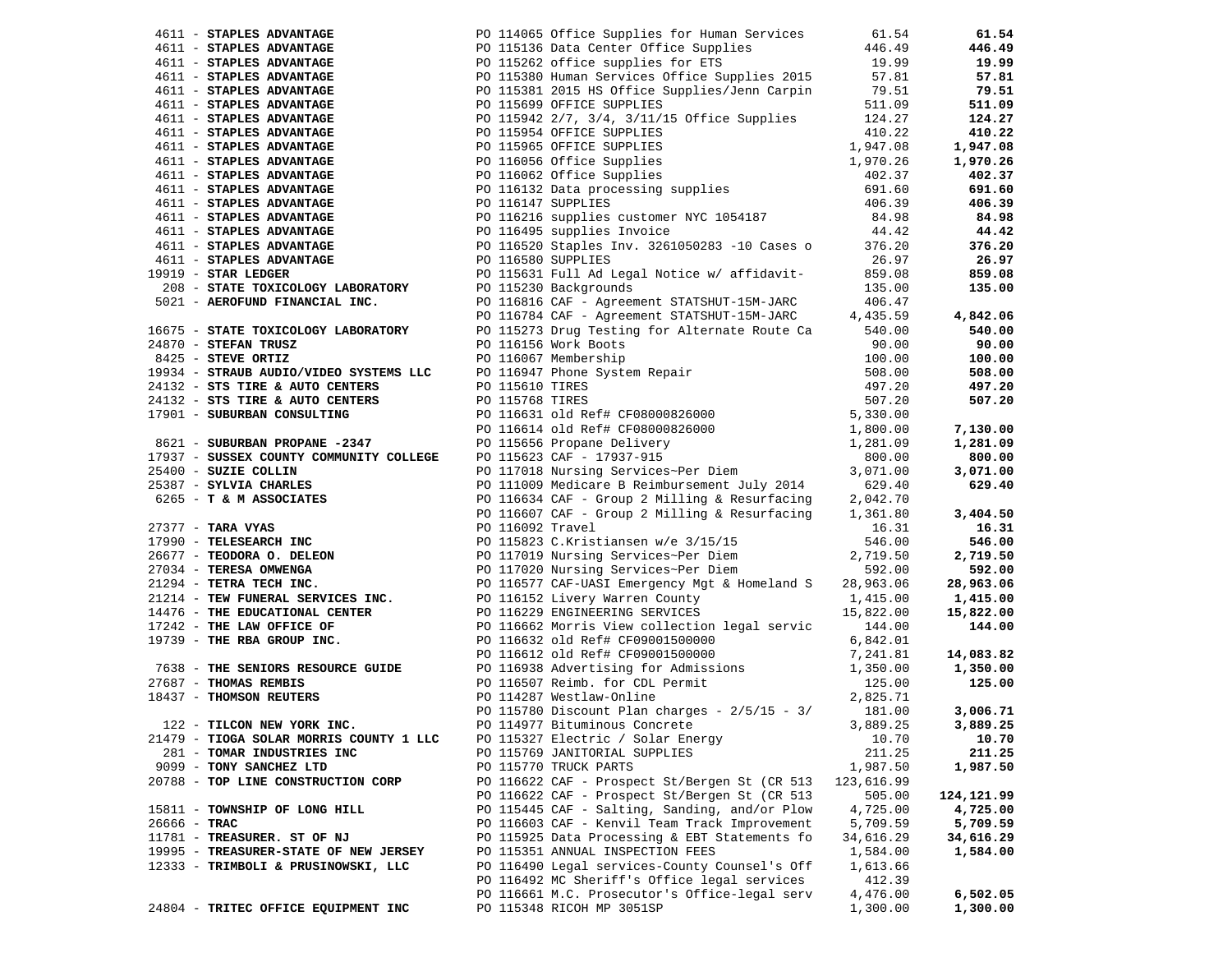| 24804 - TRITEC OFFICE EQUIPMENT INC    | PO 115937 billing dates 1/1/2015 to 3/31/2015                                                                                                                                               | 237.44      | 237.44    |
|----------------------------------------|---------------------------------------------------------------------------------------------------------------------------------------------------------------------------------------------|-------------|-----------|
| 24804 - TRITEC OFFICE EQUIPMENT INC    |                                                                                                                                                                                             | 66.08       | 66.08     |
| 24804 - TRITEC OFFICE EQUIPMENT INC    |                                                                                                                                                                                             | 448.00      | 448.00    |
| 24804 - TRITEC OFFICE EQUIPMENT INC    |                                                                                                                                                                                             | 1.54        | 1.54      |
| 24804 - TRITEC OFFICE EQUIPMENT INC    | PO 116508 Color Copies Invoice<br>PO 116571 Color Copier rental<br>PO 116652 Color copies<br>PO 116724 RIcoh Copier MPC3502                                                                 | 759.78      | 759.78    |
| 24804 - TRITEC OFFICE EQUIPMENT INC    | PO 116835 Color Copies                                                                                                                                                                      | 362.81      | 362.81    |
| 24804 - TRITEC OFFICE EQUIPMENT INC    | PO 116948 Office Machine Rental                                                                                                                                                             | 27.65       | 27.65     |
| 24804 - TRITEC OFFICE EQUIPMENT INC    | PO 117025 RENTAL AGREEMENT *RICOH* MPC4502A-R                                                                                                                                               | 129.01      | 129.01    |
| 21352 - TROPICANA CASINO & RESORT      | PO 114198 DL - Room Reservation - 2 Nights -                                                                                                                                                | 150.00      | 150.00    |
| 26599 - TSUJ CORPORATION               | PO 115963 CAF - Emergency Backup Generator In                                                                                                                                               | 2,585.54    |           |
|                                        | PO 116572 CAF - Emergency Backup Generator In                                                                                                                                               | 11,466.00   | 14,051.54 |
| 12739 - TURTLE & HUGHES, INC.          | PO 115741 ELECTRICAL                                                                                                                                                                        | 68.65       | 68.65     |
|                                        |                                                                                                                                                                                             |             |           |
| 26948 - TYLER KNIPE                    | PO 116440 2015 WORK BOOTS - MAINTENANCE                                                                                                                                                     | 90.00       | 90.00     |
| 4144 - U-LINE SHIPPING SUPPLY          | PO 114340 SECURITY                                                                                                                                                                          | 299.74      | 299.74    |
| 9285 - U.S. SECURITY ASSOCIATES, INC.  | PO 116629 Security Officer - (02/20/15 - 03/1                                                                                                                                               | 1,737.40    |           |
|                                        | PO 116644 Security Officer - 3/13/15 - 3/19/1                                                                                                                                               | 624.15      |           |
|                                        | PO 116610 Security Officer - 03/20/15 - 03/26                                                                                                                                               | 478.15      | 2,839.70  |
| 478 - UCPO POLICE ACADEMY TRAINING     | PO 114735 Training                                                                                                                                                                          | 170.00      |           |
|                                        | PO 115292 Training                                                                                                                                                                          | 60.00       | 230.00    |
| 18232 - UNITED PARCEL SERVICE          |                                                                                                                                                                                             | 75.30       |           |
|                                        | PO 113856 Shipping Fees<br>PO 116283 UPS Shipping Fees                                                                                                                                      | 116.16      |           |
|                                        | PO 116020 OSTF Farm Pres. Shipment to Edward                                                                                                                                                | 18.79       | 210.25    |
| 18233 - UNITED PARCEL SERVICE          | PO 115934 summary of charges on account 6x774                                                                                                                                               | 90.40       | 90.40     |
| 15732 - UNIVERSAL UNIFORM SALES CO INC | PO 115483 CAF - Contract Renewal Uniforms                                                                                                                                                   | 265.00      | 265.00    |
| 15732 - UNIVERSAL UNIFORM SALES CO INC | PO 115502 CAF - Contract Renewal Uniforms                                                                                                                                                   | 1,573.80    | 1,573.80  |
| 15732 - UNIVERSAL UNIFORM SALES CO INC | PO 115664 CAF - Custom Fitted Uniforms                                                                                                                                                      | 1,063.85    | 1,063.85  |
| $20042$ - V.E. RALPH & SON INC.        | PO 114934 OEM Medical                                                                                                                                                                       | 1,396.00    |           |
|                                        | PO 116043 OEM Expenses                                                                                                                                                                      | 29.86       | 1,425.86  |
| 18290 - VAN METER & ASSOCIATES INC.    | PO 116079 Training                                                                                                                                                                          | 170.00      | 170.00    |
| 23944 - VANASSE HANGEN BRUSTLIN INC.   | PO 116594 CAF - Develop New County Circulatio                                                                                                                                               | 21, 233. 21 | 21,233.21 |
| 23944 - VANASSE HANGEN BRUSTLIN INC.   | PO 116647 CAF - Develop New County Circulatio 13,473.23                                                                                                                                     |             | 13,473.23 |
| $1286$ - VERIZON                       | PO 115118 PRI Service - Schuyler Circuit                                                                                                                                                    | 5,746.69    | 5,746.69  |
| $1286 - VERIZON$                       | PO 115119 VOIP Service - POTS Lines for 911 C $2,518.83$                                                                                                                                    |             | 2,518.83  |
| $1286 - VERIZON$                       | PO 115120 Prosecutor's Office PBX - Monthly S                                                                                                                                               | 3,549.97    | 3,549.97  |
| $1286 - VERIZON$                       | PO 115124 Monthly Data Services (TLS, JDC ISD                                                                                                                                               | 7,711.32    | 7,711.32  |
|                                        | PO 115125 February 2015 Centrex Bill                                                                                                                                                        |             |           |
| $1286 - VERIZON$                       |                                                                                                                                                                                             | 12,348.82   | 12,348.82 |
| $1286 - VERIZON$                       | PO 115127 PRI Service L&PS Circuits                                                                                                                                                         | 6,149.95    | 6,149.95  |
| $1286 - VERIZON$                       | PO 115128 PRI Service - Schuyler Circuit                                                                                                                                                    | 5,865.03    | 5,865.03  |
| $1286$ - VERIZON                       | PO 115129 VOIP Service - POTS Lines for 911 C                                                                                                                                               | 2,557.83    | 2,557.83  |
| $1286 - VERIZON$                       | PO 115130 Prosecutor's Office PBX - Monthly S                                                                                                                                               | 3,560.83    | 3,560.83  |
| $1286$ - VERIZON                       | PO 115133 Monthly Data Services (TLS, JDC ISD 7,711.32                                                                                                                                      |             | 7,711.32  |
| $1286$ - VERIZON                       | PO 115151 January 2015 Centrex Bill 14,314.04                                                                                                                                               |             | 14,314.04 |
| $1286$ - VERIZON                       | PO 115153 PRI Service L&PS Circuits                                                                                                                                                         | 5,524.55    | 5,524.55  |
| $1286 - VERIZON$                       | PO 116082 Land Line                                                                                                                                                                         | 30.41       | 30.41     |
| $1286 - VERIZON$                       | PO 116083 Land Line                                                                                                                                                                         | 267.56      | 267.56    |
| $1286$ - VERIZON                       | PO 116128 telephone - T1's<br>PO 116129 Telephone pobox4833<br>PO 116389 March 2015 Centrex Bill<br>PO 116389 March 2015 Centrex Bill<br>5,052.72<br>PO 116402 Telephone pobox4833<br>56.82 |             | 11,336.09 |
| $1286 - VERIZON$                       |                                                                                                                                                                                             |             | 28.41     |
| $1286$ - VERIZON                       |                                                                                                                                                                                             |             | 5,052.72  |
| $1286$ - VERIZON                       |                                                                                                                                                                                             |             | 56.82     |
| $1286$ - VERIZON                       | PO 116421 PRI Service - Schuyler Circuit                                                                                                                                                    | 6,975.17    | 6,975.17  |
| $1286$ - VERIZON                       | PO 116422 VOIP Service - POTS Lines for 911 C                                                                                                                                               | 2,517.64    | 2,517.64  |
| $1286$ - VERIZON                       | PO 116423 Prosecutor's Office PBX - Monthly S                                                                                                                                               | 3,560.82    | 3,560.82  |
| $1286$ - VERIZON                       | PO 116426 Monthly Data Services (TLS, JDC ISD                                                                                                                                               | 7,711.32    | 7,711.32  |
| 1286 - VERIZON                         | PO 116427 Verizon Listings Service - Monthly                                                                                                                                                | 389.62      | 389.62    |
| $1286$ - VERIZON                       | PO 116439 PRI Service L&PS Circuits                                                                                                                                                         | 5,943.41    | 5,943.41  |
| $1286$ - VERIZON                       | PO 116494 Morris County Sheriff's Ofc & Inst                                                                                                                                                | 38.88       | 38.88     |
| $1286$ - VERIZON                       | PO 116949 Phone Service                                                                                                                                                                     | 28.41       | 28.41     |
| 10502 - VERIZON BUSINESS               | PO 115121 Morris County Internet Service Prov                                                                                                                                               | 5,891.09    |           |
|                                        | PO 115131 Morris County Internet Service Prov                                                                                                                                               | 5,891.09    |           |
|                                        | PO 116424 Morris County Internet Service Prov                                                                                                                                               | 5,891.09    | 17,673.27 |
| 21097 - VERIZON BUSINESS               | PO 115123 Centrex Voicemail Service - Deirdre                                                                                                                                               | 88.81       | 88.81     |
| 21097 - VERIZON BUSINESS               | PO 115132 Centrex Voicemail Service - Deirdre                                                                                                                                               | 88.81       | 88.81     |
| 21097 - VERIZON BUSINESS               | PO 115301 Telephone Services (NUMS)                                                                                                                                                         | 464.00      | 464.00    |
|                                        |                                                                                                                                                                                             |             |           |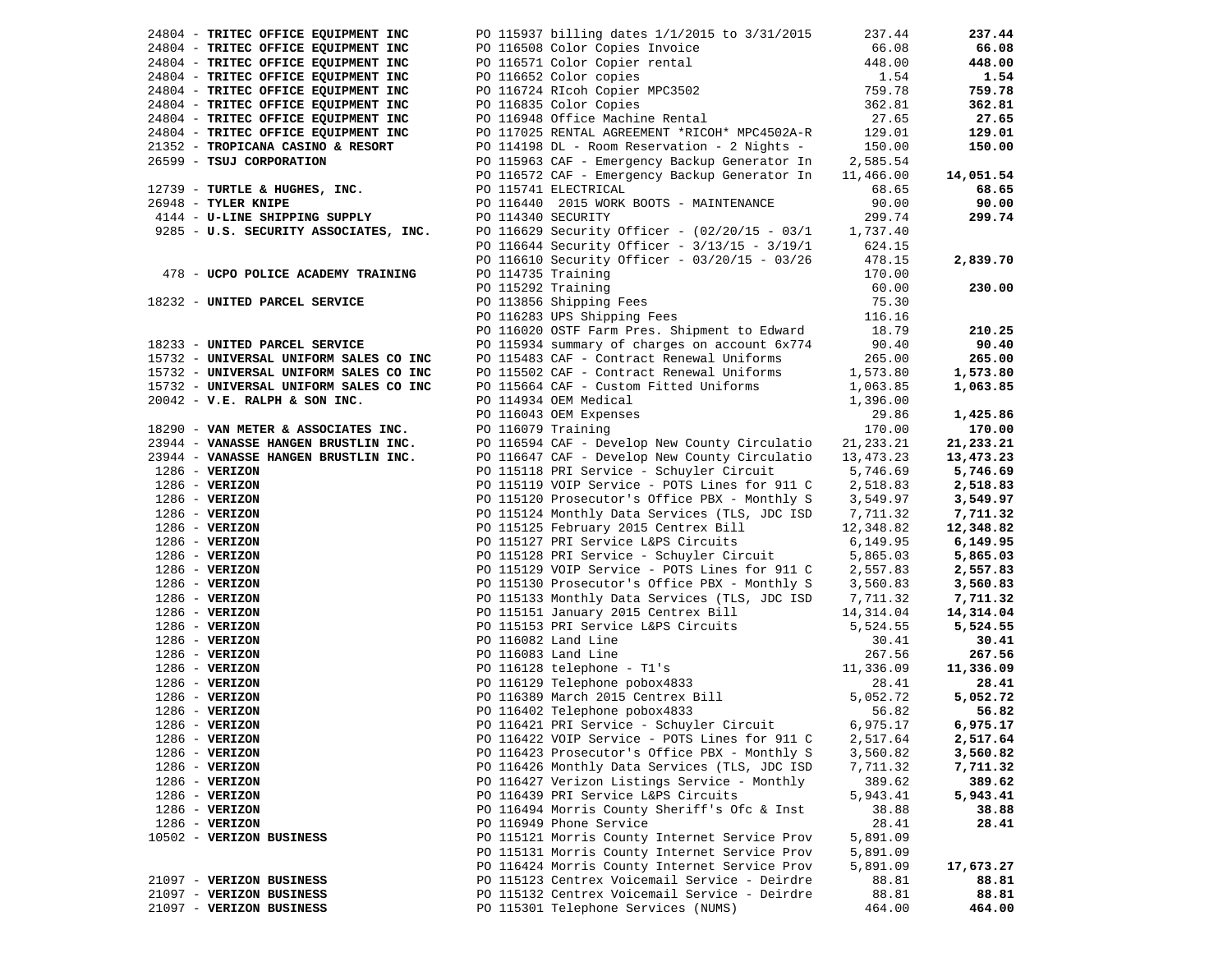|                                                               | PO 116425 Centrex Voicemail Service - Deirdre 88.81                                                                                                                                                                                      |        | 88.81    |
|---------------------------------------------------------------|------------------------------------------------------------------------------------------------------------------------------------------------------------------------------------------------------------------------------------------|--------|----------|
|                                                               | PO 115276 Telephone Services - T1 American To 814.74                                                                                                                                                                                     |        |          |
| 21097 - VERIZON BUSINESS<br>10668 - VERIZON CABS              | PO 115278 Telephone Services - 911 switch 2,242.56                                                                                                                                                                                       |        | 3,057.30 |
| 1348 - VERIZON WIRELESS                                       |                                                                                                                                                                                                                                          |        |          |
|                                                               |                                                                                                                                                                                                                                          |        | 7,783.44 |
| 2117 - VIATECH PUBLISHING SOLUTIONS                           | PO 114734 Cell Phones<br>PO 115305 Montly Cell Phone 6,952.92<br>PO 115093 Binders<br>PO 116700 Online Little by Politics (2,908.88                                                                                                      |        | 2,908.88 |
| 24332 - VIDYA MANOHAR                                         | PO 116709 OnLine Intro to RDA for Librarian w 175.00                                                                                                                                                                                     |        | 175.00   |
| 7037 - VILLAGE SUPER MARKET, INC.                             | PO 115913 Student Government Day 386.64<br>PO 115914 office supplies 85.56                                                                                                                                                               |        | 386.64   |
| 6146 - W.B. MASON COMPANY INC                                 | PO 115914 office supplies                                                                                                                                                                                                                |        |          |
|                                                               | PO 116238 Treasurer's Office Paper, 2/24/15<br>PO 116550 Reimb. for Cell Phone 60.00<br>PO 116854 CAF - 18388-1561<br>PO 116855 CAF - 18388-1561<br>PO 116754 MATTED 6 CEMED, 2002 UNITED 796.95                                         |        | 449.91   |
| 26518 - WALTER JONES<br>18388 - WARREN COUNTY COMMUNITY COLL. |                                                                                                                                                                                                                                          |        | 60.00    |
|                                                               |                                                                                                                                                                                                                                          |        |          |
|                                                               |                                                                                                                                                                                                                                          |        | 3,996.95 |
| 20080 - WASHINGTON TOWNSHIP M.U.A.                            |                                                                                                                                                                                                                                          |        | 355.72   |
| 18400 - WASTE MANAGEMENT OF NEW JERSEY                        | PO 116774 WATER & SEWER - LONG VALLEY<br>PO 116774 WATER & SEWER - LONG VALLEY<br>PO 115225 REFUSE REMOVAL<br>PO 117040 General legal services 446.80                                                                                    | 207.00 | 207.00   |
| 24231 - WATERS, MCPHERSON, MCNEILL, P.C.                      |                                                                                                                                                                                                                                          |        | 446.80   |
| 24231 - WATERS, MCPHERSON, MCNEILL, P.C.                      | PO 117041 North Main Street Ext., Wharton pro 930.60                                                                                                                                                                                     |        | 930.60   |
| 24231 - WATERS, MCPHERSON, MCNEILL, P.C.                      | PO 117042 Changebridge Road improvement, Mont 931.20                                                                                                                                                                                     |        | 931.20   |
| 24231 - WATERS, MCPHERSON, MCNEILL, P.C.                      | PO 117043 Belantrae Condominiums, Florham Par 1,368.00                                                                                                                                                                                   |        | 1,368.00 |
| 24231 - WATERS, MCPHERSON, MCNEILL, P.C.                      | PO 117044 East Main Street Bridge, Mendham 86.52                                                                                                                                                                                         |        | 86.52    |
| 13392 - WEBSTER PLUMBING &                                    | PO 116155 NATURAL GAS - WHARTON ROAD 1,219.90                                                                                                                                                                                            |        |          |
|                                                               |                                                                                                                                                                                                                                          |        |          |
|                                                               |                                                                                                                                                                                                                                          |        | 1,726.40 |
|                                                               |                                                                                                                                                                                                                                          |        | 234.70   |
|                                                               | PO 116778 CAF - Labor Rates Plumbing<br>PO 116778 CAF - Labor Rates Plumbing<br>PO 116778 CAF - Labor Rates Plumbing<br>PO 116778 CAF - Labor Rates Plumbing<br>PO 116778 CAF - Labor Rates Plumbing<br>PO 115761 CAF - Labor Rates Plum |        | 315.58   |
|                                                               |                                                                                                                                                                                                                                          |        | 700.00   |
|                                                               |                                                                                                                                                                                                                                          |        | 707.52   |
|                                                               |                                                                                                                                                                                                                                          |        | 1,011.31 |
|                                                               |                                                                                                                                                                                                                                          |        |          |
|                                                               | 0 116293 CAF - Use of Property located at 91 8,276.44 8,276.44<br>25434 - WILLIAM GUIDA PO 116226 REIMBURSEMENT 308.44 308.44<br>26523 - WILLIAM MOTT PO 116551 Reimb. for Cell Phone 60.00 60.00<br>3793 - WOODRUFF ENERGY PO 11687     |        |          |
|                                                               |                                                                                                                                                                                                                                          |        |          |
|                                                               |                                                                                                                                                                                                                                          |        |          |
|                                                               |                                                                                                                                                                                                                                          |        |          |
|                                                               |                                                                                                                                                                                                                                          |        |          |

 -------------- TOTAL **13,254,512.35** 

 **Total to be paid from Fund 01 Current Fund 12,008,531.49 Total to be paid from Fund 02 Grant Fund 424,428.88**  Total to be paid from Fund 04 County Capital **464,745.43**<br>Total to be paid from Fund 13 Dedicated Trust **465** 356,806.55  **Total to be paid from Fund 13 Dedicated Trust 356,806.55** 

# **------------- 13,254,512.35**

## **Report Printed** *2015-04-17 15:19:28* **COUNTY OF MORRIS**

#### **List of Bills (Department/Account Detail) - CENTRALIZED DISBURSEMENT ACCOUNT**

| Account                     | <b>PO #</b>             | Vendor                             | Description                              | Payment   | Account Total |
|-----------------------------|-------------------------|------------------------------------|------------------------------------------|-----------|---------------|
|                             |                         |                                    | <b>Current Fund</b>                      |           |               |
| <b>County Administrator</b> |                         |                                    |                                          |           |               |
|                             |                         | 117241 COUNTY OF MORRIS            | 1st Half Apirl 2015 Metered Mail         | 29.16     |               |
| 01-201-20-100100-068        |                         | Postage & Metered Mail             | TOTAL FOR ACCOUNT                        |           | 29.16         |
|                             |                         | 115735 MC LEAGUE OF MUNICIPALITIES | Reservations for John Bonanni and Cathy  | 100.00    |               |
| 01-201-20-100100-082        | Travel Expense          |                                    | TOTAL FOR ACCOUNT                        |           | 100.00        |
|                             | 116213 PUBLICSTUFF INC. |                                    | Open Records Management Software 9/15/14 | 10,000.00 |               |
| 01-201-20-100100-084        |                         | Other Outside Services             | TOTAL FOR ACCOUNT                        |           | 10,000.00     |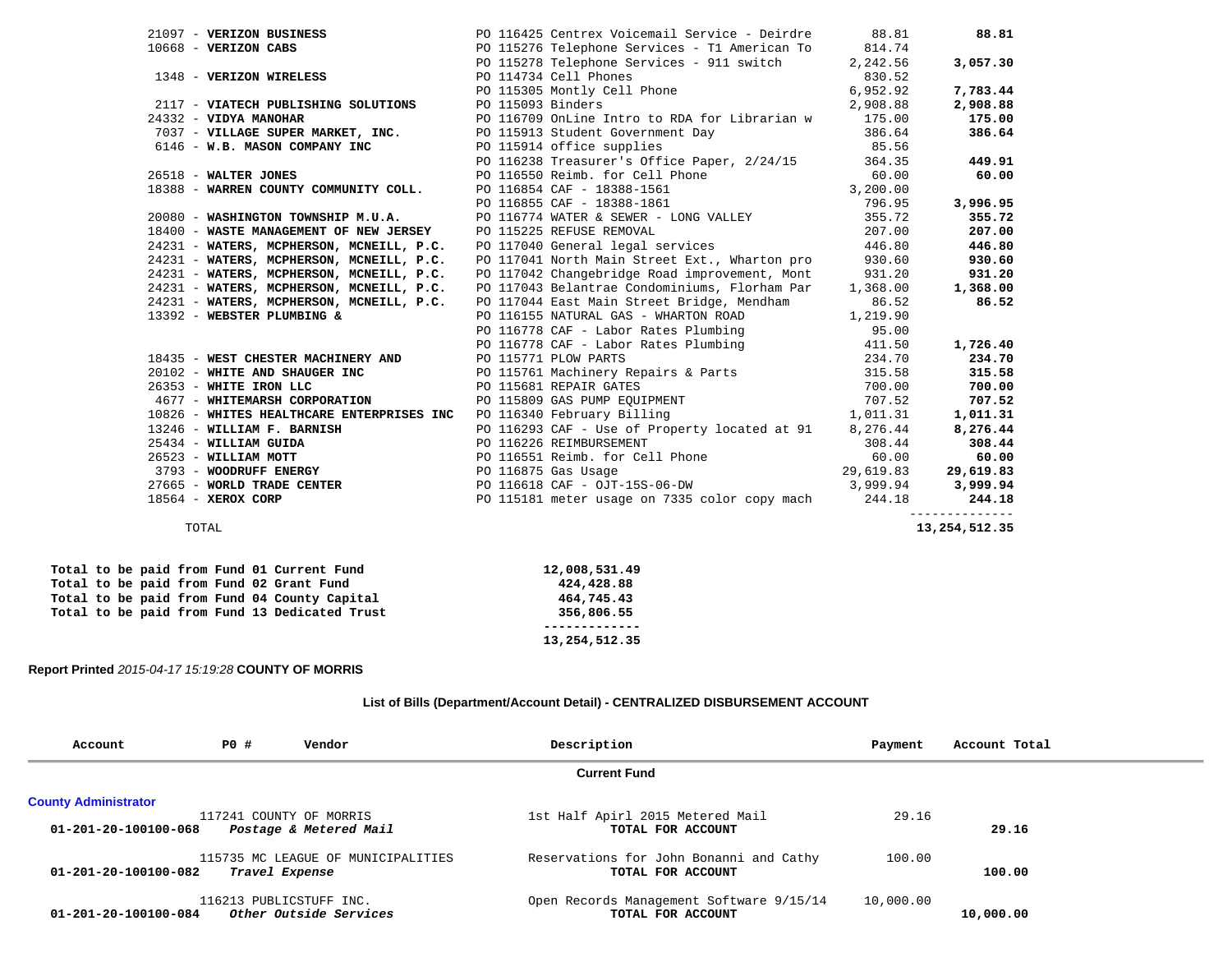| 01-201-20-100100-164                         | 116834 MUNICIPAL CAPITAL CORP<br>116835 TRITEC OFFICE EQUIPMENT INC<br>Office Machines - Rental                                                                                                                                                                                                                                                                                                                  | Lease copier County Administrator's Offi<br>Color copies $1/1/15 - 3/31/15$<br>TOTAL FOR ACCOUNT                                                                                                                                                                                                                                                                                 | 1,208.42<br>362.81                                                                                      | 1,571.23                  |
|----------------------------------------------|------------------------------------------------------------------------------------------------------------------------------------------------------------------------------------------------------------------------------------------------------------------------------------------------------------------------------------------------------------------------------------------------------------------|----------------------------------------------------------------------------------------------------------------------------------------------------------------------------------------------------------------------------------------------------------------------------------------------------------------------------------------------------------------------------------|---------------------------------------------------------------------------------------------------------|---------------------------|
|                                              | TOTAL for County Administrator                                                                                                                                                                                                                                                                                                                                                                                   |                                                                                                                                                                                                                                                                                                                                                                                  |                                                                                                         | ============<br>11,700.39 |
| <b>Personnel</b>                             |                                                                                                                                                                                                                                                                                                                                                                                                                  |                                                                                                                                                                                                                                                                                                                                                                                  |                                                                                                         |                           |
| 01-201-20-105100-068                         | 117241 COUNTY OF MORRIS<br>Postage & Metered Mail                                                                                                                                                                                                                                                                                                                                                                | 1st Half Apirl 2015 Metered Mail<br>TOTAL FOR ACCOUNT                                                                                                                                                                                                                                                                                                                            | 49.30                                                                                                   | 49.30                     |
| 01-201-20-105100-095                         | 116047 DEER PARK<br>Other Administrative Supplies                                                                                                                                                                                                                                                                                                                                                                | Water 2/15-3/14/2015 Acct#0436628846<br>TOTAL FOR ACCOUNT                                                                                                                                                                                                                                                                                                                        | 15.94                                                                                                   | 15.94                     |
|                                              | TOTAL for Personnel                                                                                                                                                                                                                                                                                                                                                                                              |                                                                                                                                                                                                                                                                                                                                                                                  |                                                                                                         | ============<br>65.24     |
| <b>Board of Chosen Freeholders</b>           |                                                                                                                                                                                                                                                                                                                                                                                                                  |                                                                                                                                                                                                                                                                                                                                                                                  |                                                                                                         |                           |
| 01-201-20-110100-023                         | 114966 NEW JERSEY ASSOCIATION OF COUNTIES<br>Associations and Memberships                                                                                                                                                                                                                                                                                                                                        | Membership Dues for 2015<br>TOTAL FOR ACCOUNT                                                                                                                                                                                                                                                                                                                                    | 10,475.00                                                                                               | 10,475.00                 |
| $01 - 201 - 20 - 110100 - 028$               | 116381 JANET DONALDSON<br>Books & Periodicals                                                                                                                                                                                                                                                                                                                                                                    | Receipts for the Daily Record and the St<br>TOTAL FOR ACCOUNT                                                                                                                                                                                                                                                                                                                    | 52.00                                                                                                   | 52.00                     |
| 01-201-20-110100-068                         | 117241 COUNTY OF MORRIS<br>117241 COUNTY OF MORRIS<br>Postage & Metered Mail                                                                                                                                                                                                                                                                                                                                     | 1st Half Apirl 2015 Metered Mail<br>1st Half Apirl 2015 Metered Mail<br>TOTAL FOR ACCOUNT                                                                                                                                                                                                                                                                                        | 23.40<br>262.22                                                                                         | 285.62                    |
| 01-201-20-110100-079<br>01-201-20-110100-164 | 116006 JIM DELGIUDICE<br>116006 JIM DELGIUDICE<br>116006 JIM DELGIUDICE<br>116006 JIM DELGIUDICE<br>115735 MC LEAGUE OF MUNICIPALITIES<br>115913 VILLAGE SUPER MARKET, INC.<br>115913 VILLAGE SUPER MARKET, INC.<br>116045 KENNETH SALVO<br>116251 ENVELOPES & PRINTED PROD. INC.<br>116251 ENVELOPES & PRINTED PROD. INC.<br>Special Projects<br>116508 TRITEC OFFICE EQUIPMENT INC<br>Office Machines - Rental | lhour @ 185.00<br>Processing including proofs .5 hrs. @92.<br>8.5x11 color prints<br>10% non-profit discount<br>Reservations for the following to attend<br>Expenses - $3/24/15$<br>Expenses - $3/24/15$<br>Banjo Entertainment Group for 5/19 Volun<br>2,500 Peel and Seal Envelopes<br>500 Regular Envelopes<br>TOTAL FOR ACCOUNT<br>color Copies Invoice<br>TOTAL FOR ACCOUNT | 185.00<br>46.25<br>75.00<br>$-30.63$<br>450.00<br>372.98<br>13.66<br>750.00<br>520.00<br>89.00<br>66.08 | 2,471.26<br>66.08         |
|                                              | TOTAL for Board of Chosen Freeholders                                                                                                                                                                                                                                                                                                                                                                            |                                                                                                                                                                                                                                                                                                                                                                                  |                                                                                                         | ============<br>13,349.96 |

| 116415 DAILY RECORD | ASB-70021774 CIF ORDINANCE \$50,000 FOR   | 56.56  |
|---------------------|-------------------------------------------|--------|
| 116415 DAILY RECORD | CIF ORDINANCE \$75,000 FOR RELOCATION COS | 57.00  |
| 116415 DAILY RECORD | CIF ORDINANCE \$11,000 FOR THE REPLACEMEN | 57.00  |
| 116415 DAILY RECORD | \$1,402,000 BOND ORDINANCE FOR IMPROVEMEN | 91.76  |
| 116415 DAILY RECORD | \$365,000 BOND ORDINANCE VARIOUS ITEMS OF | 108.92 |
| 116415 DAILY RECORD | \$7,274,000 BOND ORDINANCE VARIOUS CAPITA | 95.72  |
| 116415 DAILY RECORD | \$575,000 BOND ORDINANCE FOR REPLACMENT,  | 62.72  |
| 116415 DAILY RECORD | \$350,000 BOND ORDINANCE FOR THE CONSTRU  | 60.96  |
| 116415 DAILY RECORD | \$855,000 BOND ORDINANCE FOR THE ACOUISIT | 62.72  |
| 116415 DAILY RECORD | \$2,886,000 BOND ORDINANCE FOR VARIOUS BR | 60.52  |
| 116415 DAILY RECORD | \$1,285,000 BOND ORDINANCE CAPITAL IMPROV | 99.68  |
| 116415 DAILY RECORD | Amending Ordinance No. 962343 adopted Ma  | 66.24  |
|                     |                                           |        |

**Clerk of the Board**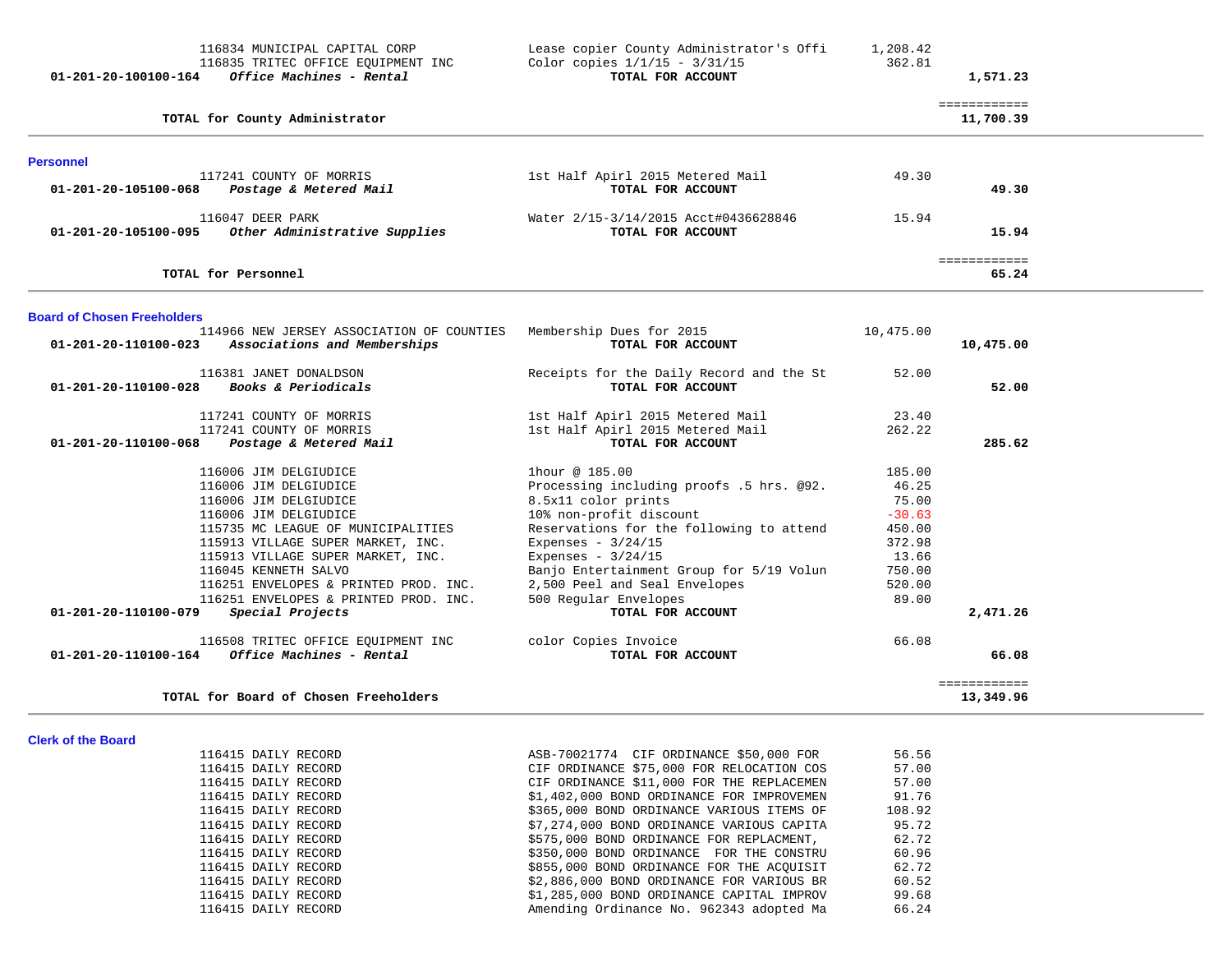| 116509 DAILY RECORD<br>116512 DAILY RECORD<br>117021 DAILY RECORD                             | ASB-70021774 Cherry, Webber & Assoc. (p<br>ASB-70021774 2015 COLA Resolution (p/d<br>ASB-03668474 LAWN SERVICE 04/06/15 | 60.52<br>91.32<br>71.96 |                          |  |
|-----------------------------------------------------------------------------------------------|-------------------------------------------------------------------------------------------------------------------------|-------------------------|--------------------------|--|
| 01-201-20-110105-022<br>Advertising                                                           | TOTAL FOR ACCOUNT                                                                                                       |                         | 1,235.64                 |  |
| 116495 STAPLES ADVANTAGE                                                                      | 8.5x11 writing pads                                                                                                     | 2.65                    |                          |  |
| 116495 STAPLES ADVANTAGE                                                                      | 8.5x11 copy paper                                                                                                       | 37.62                   |                          |  |
| 116495 STAPLES ADVANTAGE                                                                      | name badges                                                                                                             | 4.15                    |                          |  |
| Office Supplies & Stationery<br>01-201-20-110105-058                                          | TOTAL FOR ACCOUNT                                                                                                       |                         | 44.42                    |  |
| TOTAL for Clerk of the Board                                                                  |                                                                                                                         |                         | ============<br>1,280.06 |  |
| <b>County Clerk</b>                                                                           |                                                                                                                         |                         |                          |  |
| 115941 NJ ASSOC OF COUNTIES<br>Associations and Memberships<br>01-201-20-120100-023           | 2015 NJAC ANNUAL CONFERENCE May 6th - Ma<br>TOTAL FOR ACCOUNT                                                           | 850.00                  | 850.00                   |  |
| 115177 AT&T MOBILITY<br>01-201-20-120100-031<br>Cellular Phones/Pagers                        | service for the wireless for 973-610-83<br>TOTAL FOR ACCOUNT                                                            | 40.81                   | 40.81                    |  |
| 115181 XEROX CORP                                                                             | meter usage on the color copier in the A                                                                                | 144.61                  |                          |  |
| 115181 XEROX CORP                                                                             | base charge on the wide format printer i                                                                                | 99.57                   |                          |  |
| 115937 TRITEC OFFICE EQUIPMENT INC<br>Equipment Service Agreements<br>01-201-20-120100-044    | billing for the savin 9130C in the Regis<br>TOTAL FOR ACCOUNT                                                           | 237.44                  | 481.62                   |  |
| 114541 EASTMAN PARK MICROGRAPHICS, INC.<br>Microfilming<br>01-201-20-120100-054               | processing of film for the Morris County<br>TOTAL FOR ACCOUNT                                                           | 681.07                  | 681.07                   |  |
|                                                                                               |                                                                                                                         |                         |                          |  |
| 115165 ROBERT E DEBARTH                                                                       | D-1bates eyelets (1000) for the map roo                                                                                 | 208.00                  |                          |  |
| 116825 ANN F. GROSSI<br>116826 PAMELA JAMES                                                   | petty cash bj for sharp microwave<br>reimbursement to pam for picking up supp                                           | 181.48<br>112.28        |                          |  |
| Office Supplies & Stationery<br>01-201-20-120100-058                                          | TOTAL FOR ACCOUNT                                                                                                       |                         | 501.76                   |  |
| 117241 COUNTY OF MORRIS<br>01-201-20-120100-068<br>Postage & Metered Mail                     | 1st Half Apirl 2015 Metered Mail<br>TOTAL FOR ACCOUNT                                                                   | 2,157.81                | 2,157.81                 |  |
| 115933 GILL ASSOCIATES IDENTIFICATION                                                         | HiTi S420 photo pack snapshot (50 Sheets                                                                                | 380.00                  |                          |  |
| 115932 MORRIS COUNTY ENGRAVING LLC                                                            | we cannot accept personal checks for tra                                                                                | 123.00                  |                          |  |
| 115167 MORRIS COUNTY ENGRAVING LLC                                                            | 4x12 signs for the doors and one for ele                                                                                | 247.00                  |                          |  |
| 115935 PAPER MART INC<br>01-201-20-120100-069<br>Printing                                     | brown kraftenvelopes osds peel and seal<br>TOTAL FOR ACCOUNT                                                            | 2,709.79                | 3,459.79                 |  |
| 115940 CAESAR'S ENTERTAINMENT CORP.                                                           | Hotel reservation NJAC annual conference                                                                                | 198.00                  |                          |  |
| 115940 CAESAR'S ENTERTAINMENT CORP.                                                           | hotel reservation for the NJAC annual co                                                                                | 198.00                  |                          |  |
| 01-201-20-120100-082<br>Travel Expense                                                        | TOTAL FOR ACCOUNT                                                                                                       |                         | 396.00                   |  |
| 115934 UNITED PARCEL SERVICE<br>Other Outside Services<br>01-201-20-120100-084                | summary on account #6x7742 weekly servic<br>TOTAL FOR ACCOUNT                                                           | 90.40                   | 90.40                    |  |
|                                                                                               |                                                                                                                         |                         |                          |  |
| 115198 MORRIS COUNTY CHAMBER OF                                                               | Good Morning Breakfast Friday, April 10,                                                                                | 76.00                   |                          |  |
| 115175 MORRIS COUNTY CHAMBER OF<br>116825 ANN F. GROSSI                                       | 2015 legislative lunch member registrati<br>petty cash lunch meeting for office                                         | 225.00<br>170.00        |                          |  |
| 01-201-20-120100-185<br>Food                                                                  | TOTAL FOR ACCOUNT                                                                                                       |                         | 471.00                   |  |
| 111031 KONICA MINOLTA BUSINESS<br>(2014) Equipment Service Agreements<br>01-203-20-120100-044 | annual maintenance on the image runner 5<br>TOTAL FOR ACCOUNT                                                           | 1,490.52                | 1,490.52                 |  |
| 104606 EASTMAN PARK MICROGRAPHICS, INC.                                                       | 215 ft processing -16mm tracking # 77055                                                                                | 325.84                  |                          |  |
| 01-203-20-120100-054<br>(2014) Microfilming                                                   | TOTAL FOR ACCOUNT                                                                                                       |                         | 325.84                   |  |

116511 DAILY RECORD 2014 County Budget (p/d 3/30) 132.04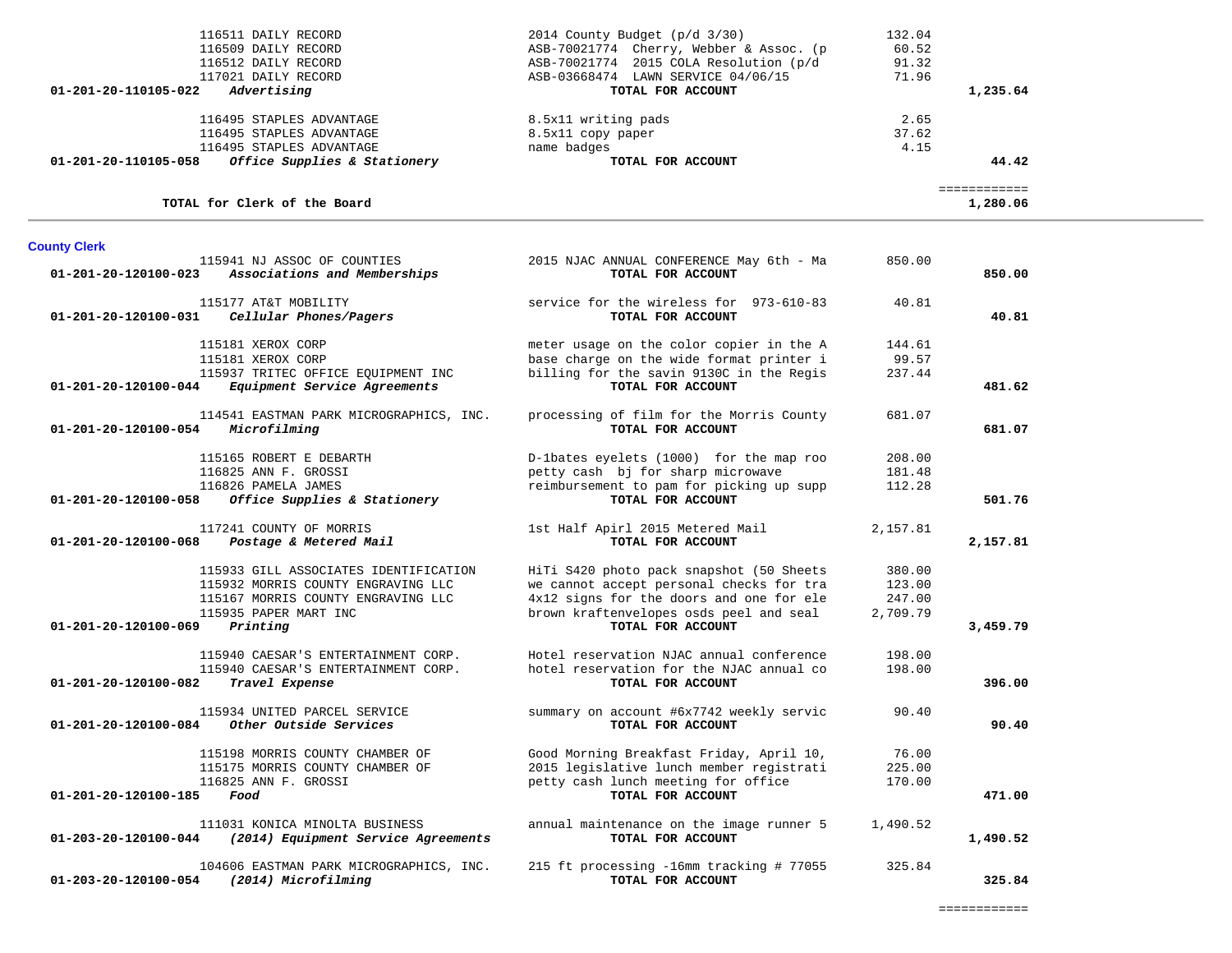| <b>County Board of Elections</b>                                                                                                                  |                                                                                                       |                  |                         |
|---------------------------------------------------------------------------------------------------------------------------------------------------|-------------------------------------------------------------------------------------------------------|------------------|-------------------------|
| 114416 DELL MARKETING L.P.<br>$01 - 201 - 20 - 121100 - 059$<br>Other General Expenses                                                            | Ouote 1021515478050 Dell Ultra Sharp 23<br>TOTAL FOR ACCOUNT                                          | 233.99           | 233.99                  |
| 117241 COUNTY OF MORRIS<br>01-201-20-121100-068<br>Postage & Metered Mail                                                                         | 1st Half Apirl 2015 Metered Mail<br>TOTAL FOR ACCOUNT                                                 | 815.46           | 815.46                  |
| 116210 DIANA KRUG<br>116210 DIANA KRUG<br><i>Election Officer</i><br>01-201-20-121100-096                                                         | Friday, March 27, 2015 9:00AM -1:00PM<br>Saturday, March 28, 2015 9:00AM - 1:00P<br>TOTAL FOR ACCOUNT | 40.00<br>40.00   | 80.00                   |
| 113387 DOMINION VOTING SYSTEMS INC<br>113387 DOMINION VOTING SYSTEMS INC<br>$01 - 203 - 20 - 121100 - 039$<br>(2014) Education Schools & Training | Switch Module Assy w/o Overlays - md D<br>Freight<br>TOTAL FOR ACCOUNT                                | 1,890.00<br>8.95 | 1,898.95                |
| TOTAL for County Board of Elections                                                                                                               |                                                                                                       |                  | ===========<br>3,028.40 |

## **Superintendent of Elections**

| TOTAL for Superintendent of Elections                 |                                          |          | ============<br>5,424.75 |
|-------------------------------------------------------|------------------------------------------|----------|--------------------------|
| Electronic Voting Machine<br>01-201-20-121105-104     | TOTAL FOR ACCOUNT                        |          | 4,284.16                 |
| 113819 DOMINION VOTING SYSTEMS INC                    | Freight                                  | 11.87    |                          |
| 113819 DOMINION VOTING SYSTEMS INC                    | Ballot Frame Assy w/009 Mylar            | 900.00   |                          |
| 113819 DOMINION VOTING SYSTEMS INC                    | Freight                                  | 6.27     |                          |
| 113819 DOMINION VOTING SYSTEMS INC                    | Cbl/Battery W17                          | 403.20   |                          |
| 113819 DOMINION VOTING SYSTEMS INC                    | Freight                                  | 6.27     |                          |
| 113819 DOMINION VOTING SYSTEMS INC                    | Overlay/Switch Mod X                     | 16.20    |                          |
| 115195 BATTERIES PLUS                                 | Item #SLADC 12-35J 12V Lead/DURDC 12-35J | 2,787.50 |                          |
| 114988 HEWLETT-PACKARD COMPANY                        | Ouote 10215861 HP Laserjet ProP1102w Pri | 152.85   |                          |
| 01-201-20-121105-095<br>Other Administrative Supplies | TOTAL FOR ACCOUNT                        |          | 1.98                     |
| 116516 POLAND SPRING WATER CO.                        | Poland Spring Water/Rental for 2/2/15 th | 1.98     |                          |
| School Board Elections<br>01-201-20-121105-076        | TOTAL FOR ACCOUNT                        |          | 44.00                    |
| 116211 DAILY RECORD                                   | AD 0000348557 - Account No. ABS-188072 A | 44.00    |                          |
| 01-201-20-121105-068<br>Postage & Metered Mail        | TOTAL FOR ACCOUNT                        |          | 523.45                   |
| 117241 COUNTY OF MORRIS                               | 1st Half Apirl 2015 Metered Mail         | 523.45   |                          |
| 01-201-20-121105-058<br>Office Supplies & Stationery  | TOTAL FOR ACCOUNT                        |          | 376.20                   |
| 116520 STAPLES ADVANTAGE                              | Staples Item #135848 8.5x11 Copy Paper - | 376.20   |                          |
| 01-201-20-121105-022<br>Advertising                   | TOTAL FOR ACCOUNT                        |          | 194.96                   |
| 116517 DAILY RECORD                                   | AD 0000381050/<br>affidavit              | 35.00    |                          |
| 116517 DAILY RECORD                                   | Acct # ASB-188072 AD 0000381050/Acct. AS | 62.48    |                          |
| 116517 DAILY RECORD                                   | AD 0000361109/<br>affidavit              | 35.00    |                          |

**County Elections (Cty Clerk)** 117241 COUNTY OF MORRIS  **01-201-20-121110-068** *Postage & Metered Mail* **TOTAL FOR ACCOUNT 223.84**

1st Half Apirl 2015 Metered Mail 223.84<br> **TOTAL FOR ACCOUNT** 

**TOTAL for County Elections (Cty Clerk) 223.84**

 ============ ============<br>223.84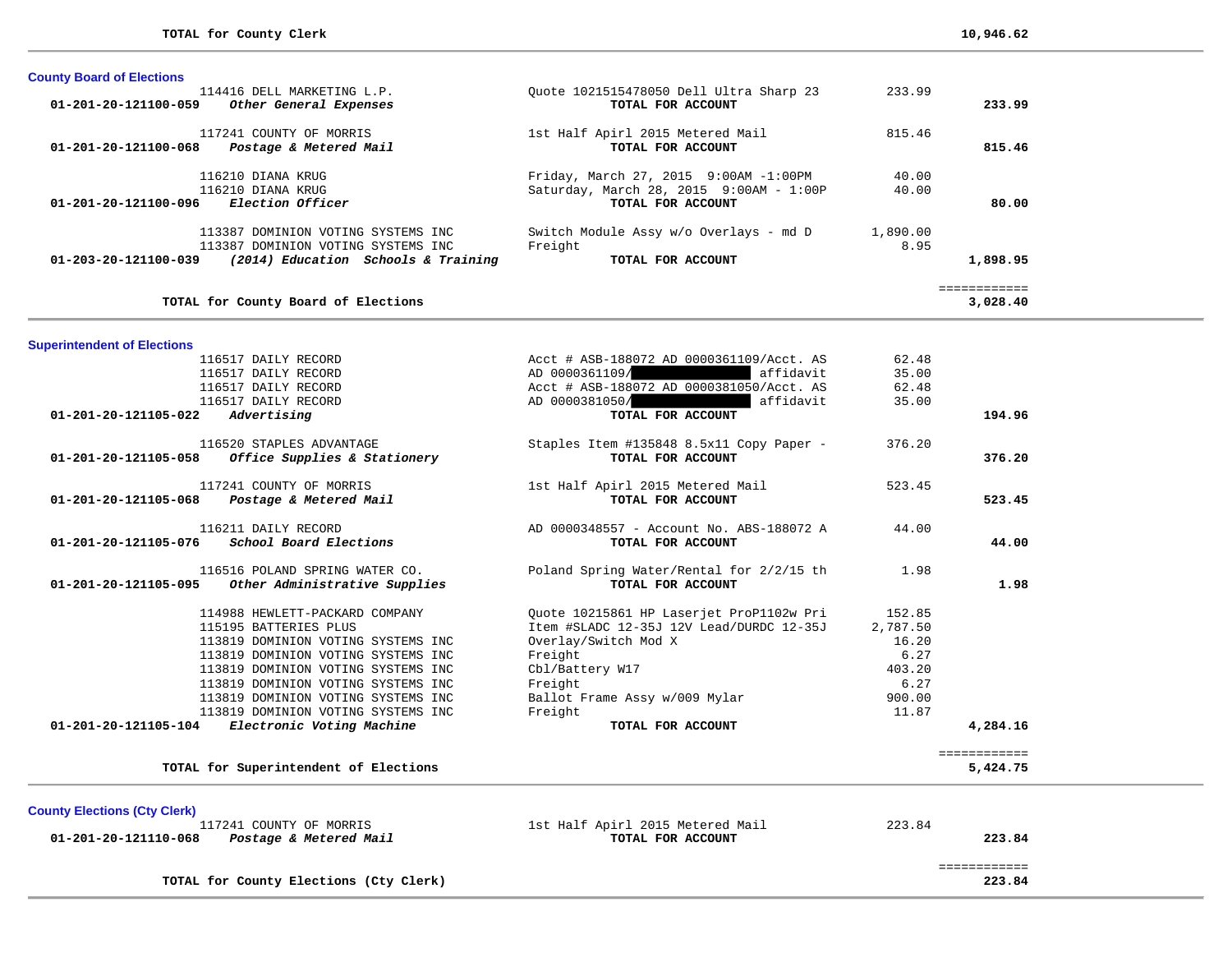| <b>County Treasurer</b> |
|-------------------------|
|                         |

| 115824 OFFICE TEAM                                              | J. Morris Parking March 2015             | 75.00    |              |
|-----------------------------------------------------------------|------------------------------------------|----------|--------------|
| 115827 OFFICE TEAM                                              | J.Morris w/e 3/13/15                     | 871.13   |              |
| 115846 SOLOMON PAGE GROUP LLC                                   | K. Massage $w/e$ 3/14/15                 | 1,400.00 |              |
| 01-201-20-130100-016<br><i>Outside Salaries &amp; Wages</i>     | TOTAL FOR ACCOUNT                        |          | 2,346.13     |
| 115826 MGL PRINTING SOLUTIONS                                   | Payroll - Pressure Seal Form P/R & D/D M | 6,072.00 |              |
| 115826 MGL PRINTING SOLUTIONS                                   | Shipping & Handling                      | 395.00   |              |
| 01-201-20-130100-037 Data Processing Supplies                   | TOTAL FOR ACCOUNT                        |          | 6,467.00     |
| 116238 W.B. MASON COMPANY INC                                   | Paper, Flgshp Bright, 8.5x11, 98 BR, 20# | 364.35   |              |
| 01-201-20-130100-058<br><i>Office Supplies &amp; Stationery</i> | TOTAL FOR ACCOUNT                        |          | 364.35       |
| 117241 COUNTY OF MORRIS                                         | 1st Half Apirl 2015 Metered Mail         | 213.34   |              |
| $01 - 201 - 20 - 130100 - 068$ Postage & Metered Mail           | TOTAL FOR ACCOUNT                        |          | 213.34       |
| 115825 PROGRESSIVE BUSINESS                                     | Keep Up To Date on Payroll Renewal 2015- | 230.00   |              |
| 01-201-20-130100-070<br>Publication & Subscriptions             | TOTAL FOR ACCOUNT                        |          | 230.00       |
| 117046 MUNICIPAL CAPITAL CORP                                   | 9821 FOR DEC 2014                        | 343.03   |              |
| $01 - 203 - 20 - 130100 - 164$ (2014) Office Machines - Rental  | TOTAL FOR ACCOUNT                        |          | 343.03       |
|                                                                 |                                          |          | ============ |
| TOTAL for County Treasurer                                      |                                          |          | 9,963.85     |

## **Purchasing Division**

|                      | 115823 TELESEARCH INC              | C.Kristiansen w/e 3/15/15               | 546.00   |              |
|----------------------|------------------------------------|-----------------------------------------|----------|--------------|
| 01-201-20-130105-016 | Outside Salaries and Wages         | TOTAL FOR ACCOUNT                       |          | 546.00       |
|                      | 117241 COUNTY OF MORRIS            | 1st Half Apirl 2015 Metered Mail        | 162.80   |              |
| 01-201-20-130105-068 | Postage & Metered Mail             | TOTAL FOR ACCOUNT                       |          | 162.80       |
|                      | 115709 MGL PRINTING SOLUTIONS      | M114-13 VOUCHER / PO-LASER              | 1,230.00 |              |
|                      | 115709 MGL PRINTING SOLUTIONS      | SHIPPING                                | 134.00   |              |
| 01-201-20-130105-095 | Other Administrative Supplies      | TOTAL FOR ACCOUNT                       |          | 1,364.00     |
|                      | 117046 MUNICIPAL CAPITAL CORP      | 9821 FOR JAN<br>AND FEB 2015            | 686.06   |              |
|                      | 117046 MUNICIPAL CAPITAL CORP      | 9821 FOR MARCH, APRIL, MAY 2015         | 1,029.09 |              |
|                      | 117025 TRITEC OFFICE EQUIPMENT INC | ID#6000 CC-COLOR FOR 01/01/2015-03/31/2 | 129.01   |              |
| 01-201-20-130105-164 | Office Machines - Rental           | TOTAL FOR ACCOUNT                       |          | 1,844.16     |
|                      |                                    |                                         |          | ============ |
|                      | TOTAL for Purchasing Division      |                                         |          | 3,916.96     |

#### **Office Services**

| $\sim$ $\sim$ $\sim$ $\sim$ $\sim$ $\sim$ $\sim$<br>117050 SECAP FINANCE<br>Office Machines - Rental<br>01-201-20-130110-164 | 1015 Mailroom Postage Equipment<br>TOTAL FOR ACCOUNT         | 2,097.00<br>2,097.00     |  |
|------------------------------------------------------------------------------------------------------------------------------|--------------------------------------------------------------|--------------------------|--|
| TOTAL for Office Services                                                                                                    |                                                              | ============<br>2,097.00 |  |
| <b>Annual Audit</b><br>117073 NISIVOCCIA, LLP                                                                                | Professional fees on acct for aduiting,                      | 52,000.00                |  |
| 117074 NISIVOCCIA, LLP<br>(2014) Audit<br>01-203-20-135100-024                                                               | Professional fees on acct for aduiting,<br>TOTAL FOR ACCOUNT | 8,300.00<br>60,300.00    |  |
| TOTAL for Annual Audit                                                                                                       |                                                              | 60,300,00                |  |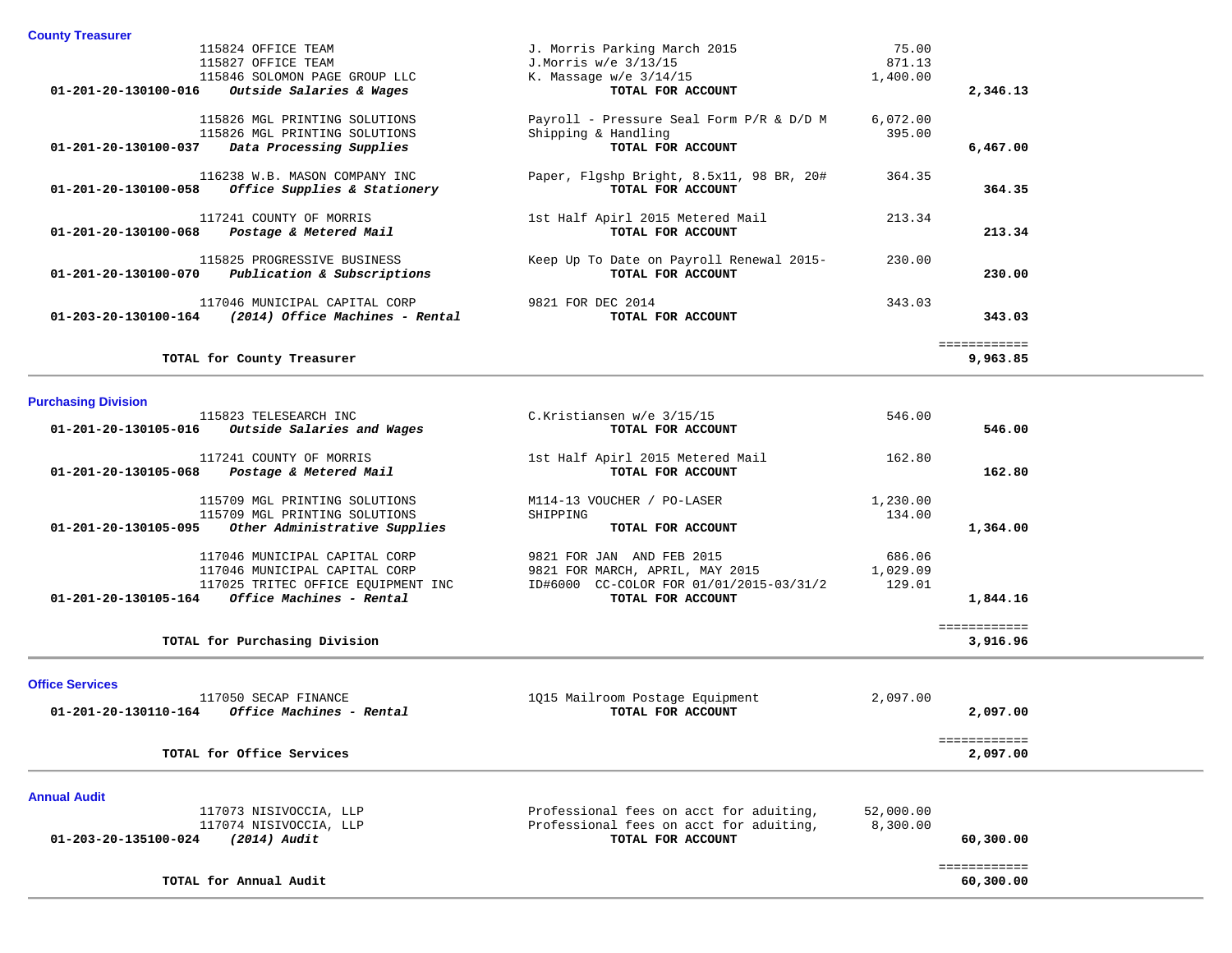| 116271 JOHN TUGMAN                                             | MCCOM Good Morning Morris                | 38.00    |              |
|----------------------------------------------------------------|------------------------------------------|----------|--------------|
| Education Schools & Training<br>01-201-20-140100-039           | TOTAL FOR ACCOUNT                        |          | 38.00        |
| 113176 ENVELOPES & PRINTED PROD. INC.                          | Peel & Seal 24 lb. White Wove #10 Regula | 229.00   |              |
| 113176 ENVELOPES & PRINTED PROD. INC.                          | Peel & Seal 28 lb. Brown Kraft 10 x 13 O | 168.00   |              |
| 115136 STAPLES ADVANTAGE                                       | HON Brigade 5-Shelf StorageCabinet, Ligh | 446.49   |              |
| 115139 DEER PARK                                               | Account 0419423314 Jan 1-31, 2015        | 43.45    |              |
| Office Supplies & Stationery<br>$01 - 201 - 20 - 140100 - 058$ | TOTAL FOR ACCOUNT                        |          | 886.94       |
| 113856 UNITED PARCEL SERVICE                                   | Tax Maps to Trenton 1ZW6Y4344395003016   | 12.31    |              |
| 113856 UNITED PARCEL SERVICE                                   | Fees                                     | 4.41     |              |
| 113856 UNITED PARCEL SERVICE                                   | Tax Maps to Trenton 1ZW6Y4340395608028   | 10.55    |              |
| 113856 UNITED PARCEL SERVICE                                   | Tax Maps to Trenton, Denville and Chatha | 48.03    |              |
| 116283 UNITED PARCEL SERVICE                                   | Account W6Y434                           | 116.16   |              |
| 117241 COUNTY OF MORRIS                                        | 1st Half Apirl 2015 Metered Mail         | 7.75     |              |
| Postage & Metered Mail<br>01-201-20-140100-068                 | TOTAL FOR ACCOUNT                        |          | 199.21       |
| 115138 SHI INTERNATIONAL CORP                                  | Nessus ProfessionalFeed Subscription     | 1,500.00 |              |
| Software Maintenance<br>01-201-20-140100-078                   | TOTAL FOR ACCOUNT                        |          | 1,500.00     |
| 113170 INTELLIGENT COMPUTERS                                   | Open Tray Option (F.GR-4201-000A)        | 1,054.24 |              |
| 113170 INTELLIGENT COMPUTERS                                   | Shipping                                 | 26.00    |              |
| 115140 COMPUTER CABLE & CONNECTOR CO                           | 25" VGA Cable - Quote 021315-03          | 54.60    |              |
| 115140 COMPUTER CABLE & CONNECTOR CO                           | Multi Mode Fiber Duplex 10GB - Ouote 022 | 77.16    |              |
| 113167 CDW GOVERNMENT LLC                                      | HP Elitepad Dock                         | 238.00   |              |
| 113167 CDW GOVERNMENT LLC                                      | Plantronics CS540 Headset                | 597.96   |              |
| 113167 CDW GOVERNMENT LLC                                      | Plantronics APC41 Cable                  | 162.51   |              |
| 111475 CDW GOVERNMENT LLC                                      | NVidia NVS310 X16 Video Card             | 190.61   |              |
| 01-201-20-140100-098<br>Other Operating&Repair Supply          | TOTAL FOR ACCOUNT                        |          | 2,401.08     |
| 99821 GLOBAL KNOWLEDGE TRANING LLC                             | Effective Stackholder Relationships      | 395.00   |              |
| (2014) Education Schools & Training<br>01-203-20-140100-039    | TOTAL FOR ACCOUNT                        |          | 395.00       |
| 110117 EXTREME NETWORKS INC.                                   | C5 Advanced IPV4/IPV6 Routing LIcense    | 2,388.00 |              |
| 110117 EXTREME NETWORKS INC.                                   | 1M Stacking Cable                        | 400.00   |              |
| 110117 EXTREME NETWORKS INC.                                   | 10 Gbase-LR SFP+ 10K SM Optic            | 3,192.00 |              |
| (2014) Equipment Service Agreements<br>01-203-20-140100-044    | TOTAL FOR ACCOUNT                        |          | 5,980.00     |
|                                                                |                                          |          | ============ |
| TOTAL for Information Technology Div                           |                                          |          | 11,400.23    |
| <b>County Board of Taxation</b>                                |                                          |          |              |
| 117241 COUNTY OF MORRIS                                        | 1st Half Apirl 2015 Metered Mail         | 68.66    |              |
| 01-201-20-150100-068<br>Postage & Metered Mail                 | TOTAL FOR ACCOUNT                        |          | 68.66        |
| 115914 W.B. MASON COMPANY INC                                  | Xerox 3 hole paper                       | 85.56    |              |
| 01-201-20-150100-299<br>Transfers                              | TOTAL FOR ACCOUNT                        |          | 85.56        |
|                                                                |                                          |          | ============ |
| TOTAL for County Board of Taxation                             |                                          |          | 154.22       |
|                                                                |                                          |          |              |
| <b>County Counsel</b>                                          |                                          |          |              |

**Information Technology Div**

| Discount plan charges: $2/5/15 - 3/4/15$<br>TOTAL FOR ACCOUNT | 181.00   | 181.00 |
|---------------------------------------------------------------|----------|--------|
| legal services                                                | 36.00    |        |
| Kreeger(PoA for A. Piceno)                                    | 144.00   |        |
| Drinkard, Cheryl                                              | 2,184.00 |        |
| General                                                       | 384.00   |        |
| Fasano, Wendy                                                 | 48.00    |        |
|                                                               |          |        |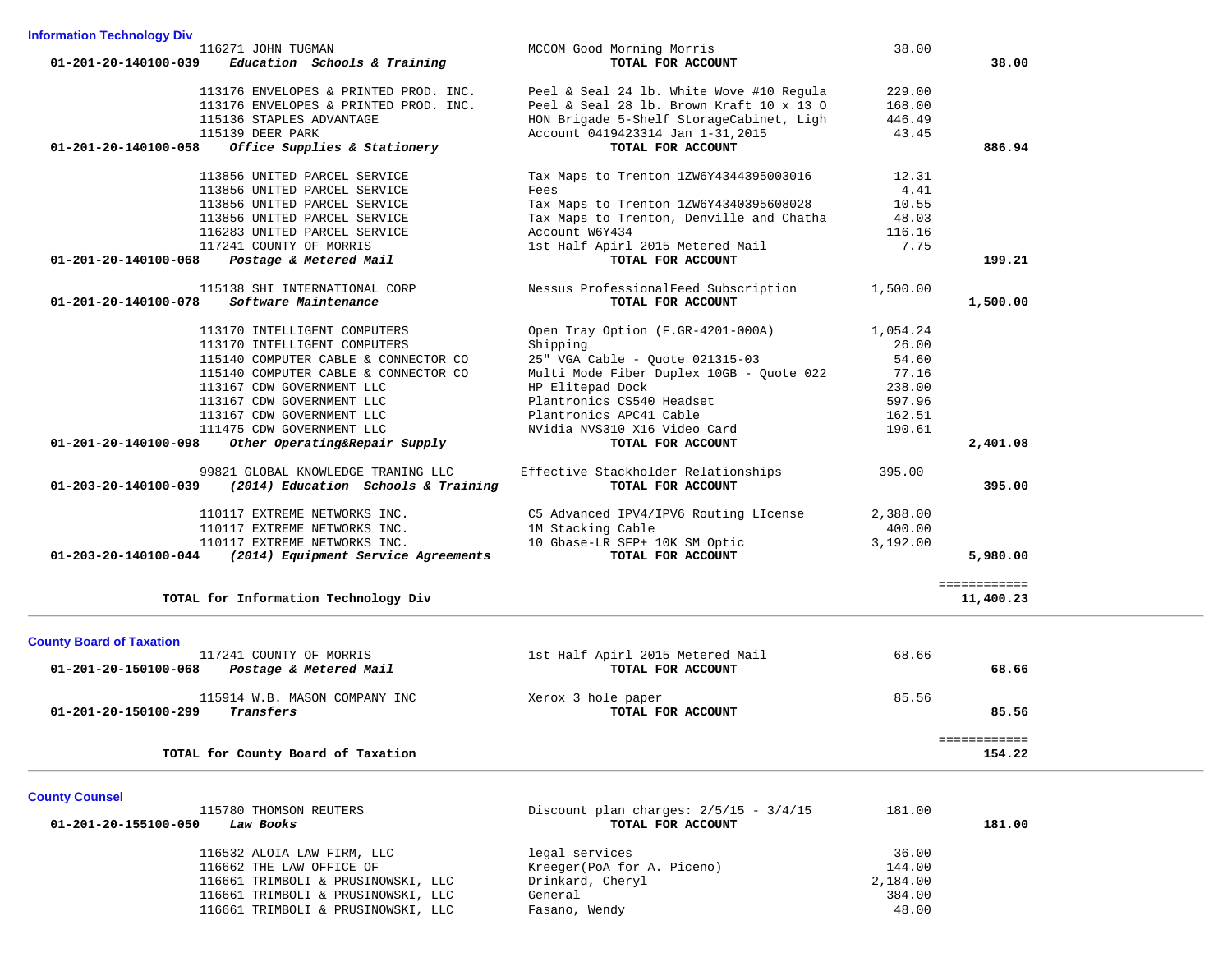| 116661 TRIMBOLI & PRUSINOWSKI, LLC                       | PBA Local 325-2015 contract neg.                                                                                              | 96.00     |              |
|----------------------------------------------------------|-------------------------------------------------------------------------------------------------------------------------------|-----------|--------------|
| 116661 TRIMBOLI & PRUSINOWSKI, LLC                       | Biren Patel- Disc.                                                                                                            | 1,764.00  |              |
| 116534 LAW OFFICE OF ROBERT J. GREENBAUM                 | Sarah Weiler                                                                                                                  | 972.00    |              |
| 116534 LAW OFFICE OF ROBERT J. GREENBAUM                 | Grunow v. Nat'l Investment                                                                                                    | 168.00    |              |
| 116534 LAW OFFICE OF ROBERT J. GREENBAUM                 | MCCF                                                                                                                          | 360.00    |              |
| 116225 MCMANIMON, SCOTLAND & BAUMANN LLC                 | County Solar general matter                                                                                                   | 189.00    |              |
| 116225 MCMANIMON, SCOTLAND & BAUMANN LLC                 | Sunlight Morris matter                                                                                                        | 819.00    |              |
| 116225 MCMANIMON, SCOTLAND & BAUMANN LLC                 | MasTec litigation                                                                                                             | 10,231.85 |              |
| 116488 O'MULLAN & BRADY P.C.                             | legal services                                                                                                                | 19,591.00 |              |
| 116492 TRIMBOLI & PRUSINOWSKI, LLC                       |                                                                                                                               | 388.39    |              |
| 116492 TRIMBOLI & PRUSINOWSKI, LLC                       |                                                                                                                               | 24.00     |              |
| 116490 TRIMBOLI & PRUSINOWSKI, LLC                       | legai services<br>Diaz, Wilman<br>Rollin, Stephen<br>Jeudy, Anne Marie                                                        | 617.66    |              |
| 116490 TRIMBOLI & PRUSINOWSKI, LLC                       | Batra, Annu                                                                                                                   | 900.00    |              |
| 116490 TRIMBOLI & PRUSINOWSKI, LLC                       | General                                                                                                                       | 96.00     |              |
| 116946 BEVAN, MOSCA, GIUDITTA &                          | JCP&L Rate proceeding<br>Sovereign Citizen (Valvano)                                                                          | 229.00    |              |
| 116489 BARBARULA LAW OFFICE                              |                                                                                                                               | 564.00    |              |
| 116489 BARBARULA LAW OFFICE                              | Udrija                                                                                                                        | 24.00     |              |
| 116356 CLEARY GIACOBBE ALFIERI &                         | Pigeon Hill                                                                                                                   | 384.00    |              |
| 116356 CLEARY GIACOBBE ALFIERI &                         | John Street & Highview property                                                                                               | 1,428.00  |              |
| 116356 CLEARY GIACOBBE ALFIERI &                         | MCPO                                                                                                                          | 72.00     |              |
| 116356 CLEARY GIACOBBE ALFIERI &                         | MC v. Rochford                                                                                                                | 720.88    |              |
| 116356 CLEARY GIACOBBE ALFIERI &                         | MC General                                                                                                                    | 3,073.50  |              |
| 116533 CARMAGNOLA & RITARDI LLC                          | Irwin-Szostak v. Perrone                                                                                                      | 1,132.94  |              |
| 116533 CARMAGNOLA & RITARDI LLC                          | Charles v. Wayne Twp.                                                                                                         | 1,130.25  |              |
| 116414 CLEARY GIACOBBE ALFIERI & legal services          |                                                                                                                               | 2,651.40  |              |
|                                                          | 116414 CLEARY GIACOBBE ALFIERI & The Legal Services<br>117040 WATERS, MCPHERSON, MCNEILL, P.C. Various general legal services | 446.80    |              |
| 01-201-20-155100-051<br>Legal                            | TOTAL FOR ACCOUNT                                                                                                             |           | 50,869.67    |
| 117241 COUNTY OF MORRIS                                  | 1st Half Apirl 2015 Metered Mail                                                                                              | 55.72     |              |
| 01-201-20-155100-068 Postage & Metered Mail              | TOTAL FOR ACCOUNT                                                                                                             |           | 55.72        |
| 116652 TRITEC OFFICE EOUIPMENT INC Color copies          |                                                                                                                               | 1.54      |              |
| Office Machines - Rental<br>01-201-20-155100-164         | TOTAL FOR ACCOUNT                                                                                                             |           | 1.54         |
| 115581 M.C. BAR ASSOCIATION MCBA Legal Palooza - WRB     |                                                                                                                               | 229.00    |              |
| 01-203-20-155100-039 (2014) Education Schools & Training | TOTAL FOR ACCOUNT                                                                                                             |           | 229.00       |
|                                                          |                                                                                                                               |           | ============ |
| TOTAL for County Counsel                                 |                                                                                                                               |           | 51,336.93    |

| <b>County Surrogate</b>                                           |                                  |        |          |
|-------------------------------------------------------------------|----------------------------------|--------|----------|
| 116147 STAPLES ADVANTAGE                                          | SUPPLIES                         | 7.99   |          |
| 116147 STAPLES ADVANTAGE                                          | SUPPLIES                         | 398.40 |          |
| 116580 STAPLES ADVANTAGE                                          | 3/27/15,7133565024               | 26.97  |          |
| Office Supplies & Stationery<br>01-201-20-160100-058              | TOTAL FOR ACCOUNT                |        | 433.36   |
| 117241 COUNTY OF MORRIS                                           | 1st Half Apirl 2015 Metered Mail | 347.70 |          |
| Postage & Metered Mail<br>01-201-20-160100-068                    | TOTAL FOR ACCOUNT                |        | 347.70   |
| 116448 MUNICIPAL CAPITAL CORP                                     | JAN., FEB. 2015                  | 372.16 |          |
| 116448 MUNICIPAL CAPITAL CORP                                     | MARCH, APRIL, MAY 2015           | 558.23 |          |
| <i>Office Machines - Rental</i><br>$01 - 201 - 20 - 160100 - 164$ | TOTAL FOR ACCOUNT                |        | 930.39   |
| 116448 MUNICIPAL CAPITAL CORP                                     | DEC. 2014                        | 186.07 |          |
| $01 - 203 - 20 - 160100 - 164$<br>(2014) Office Machines - Rental | TOTAL FOR ACCOUNT                |        | 186.07   |
|                                                                   |                                  |        |          |
| TOTAL for County Surrogate                                        |                                  |        | 1,897.52 |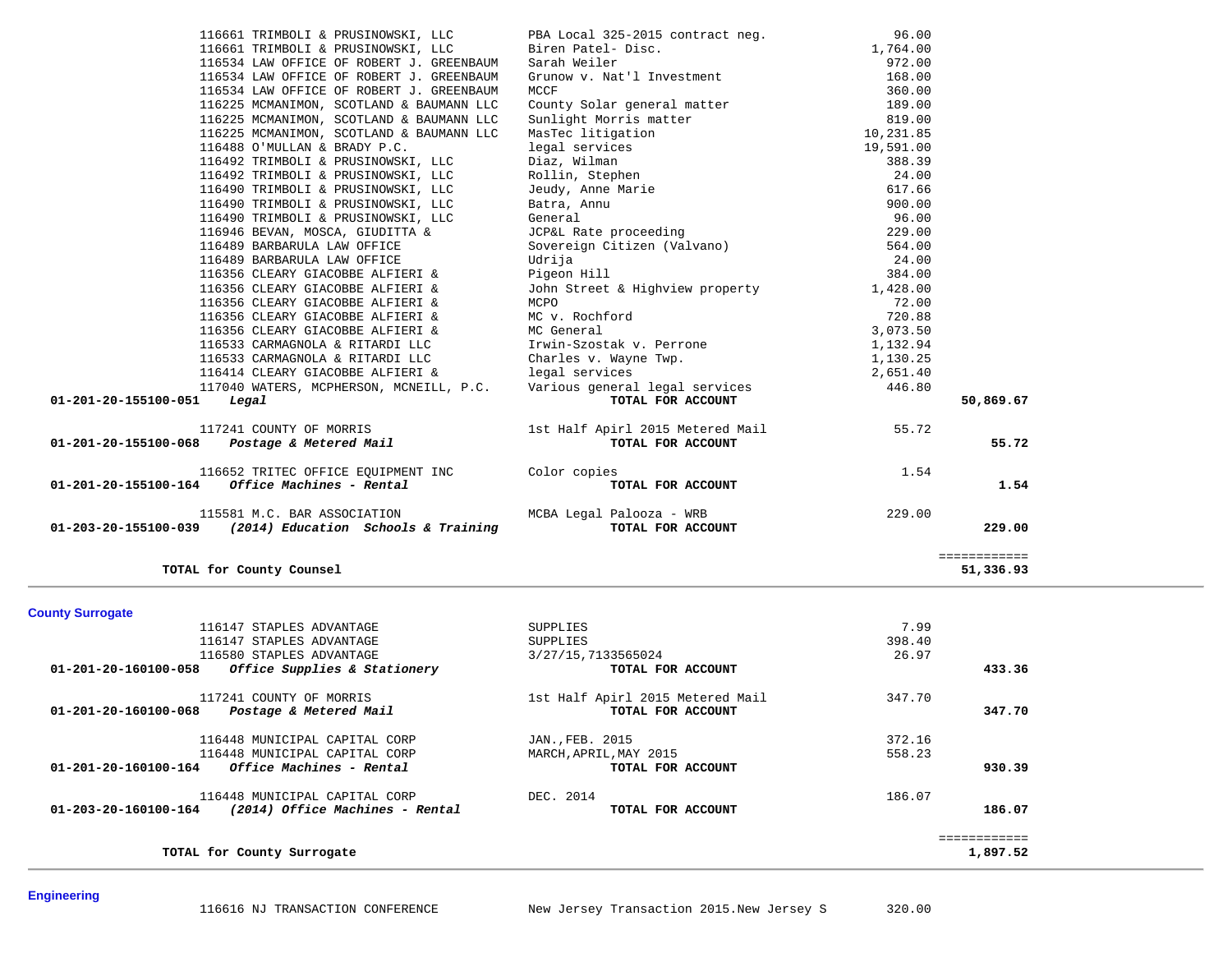| <b>Heritage Commission</b><br>117241 COUNTY OF MORRIS<br>01-201-20-175100-068<br>TOTAL for Heritage Commission<br><b>Planning Board</b><br>01-201-20-180100-039<br>117241 COUNTY OF MORRIS<br>01-201-20-180100-068<br>115631 STAR LEDGER<br>01-201-20-180100-070<br>116413 DEENA LEARY<br>Travel Expense<br>01-201-20-180100-082 | Postage & Metered Mail<br>116098 M. C. ECONOMIC DEVELOPMENT<br>Education Schools & Training<br>Postage & Metered Mail<br>Publication & Subscriptions<br>114198 TROPICANA CASINO & RESORT<br>116529 MUNICIPAL CAPITAL CORP | 1st Half Apirl 2015 Metered Mail<br>TOTAL FOR ACCOUNT<br>Registration for Christine Marion, Direc<br>TOTAL FOR ACCOUNT<br>1st Half Apirl 2015 Metered Mail<br>TOTAL FOR ACCOUNT<br>Acct #1004503 Legal Notice in Star Ledge<br>TOTAL FOR ACCOUNT<br>NJ Mosquito Control Association Annual C<br>Room reservation for a 2 night stay at t<br>TOTAL FOR ACCOUNT<br>Front Office Quarterly Lease - Copier ID | 150.00<br>111.51<br>859.08<br>165.92<br>150.00<br>1,272.80 | 1.19<br>============<br>1.19<br>150.00<br>111.51<br>859.08<br>315.92 |  |
|----------------------------------------------------------------------------------------------------------------------------------------------------------------------------------------------------------------------------------------------------------------------------------------------------------------------------------|---------------------------------------------------------------------------------------------------------------------------------------------------------------------------------------------------------------------------|-----------------------------------------------------------------------------------------------------------------------------------------------------------------------------------------------------------------------------------------------------------------------------------------------------------------------------------------------------------------------------------------------------------|------------------------------------------------------------|----------------------------------------------------------------------|--|
|                                                                                                                                                                                                                                                                                                                                  |                                                                                                                                                                                                                           |                                                                                                                                                                                                                                                                                                                                                                                                           |                                                            |                                                                      |  |
|                                                                                                                                                                                                                                                                                                                                  |                                                                                                                                                                                                                           |                                                                                                                                                                                                                                                                                                                                                                                                           |                                                            |                                                                      |  |
|                                                                                                                                                                                                                                                                                                                                  |                                                                                                                                                                                                                           |                                                                                                                                                                                                                                                                                                                                                                                                           |                                                            |                                                                      |  |
|                                                                                                                                                                                                                                                                                                                                  |                                                                                                                                                                                                                           |                                                                                                                                                                                                                                                                                                                                                                                                           |                                                            |                                                                      |  |
|                                                                                                                                                                                                                                                                                                                                  |                                                                                                                                                                                                                           |                                                                                                                                                                                                                                                                                                                                                                                                           |                                                            |                                                                      |  |
|                                                                                                                                                                                                                                                                                                                                  |                                                                                                                                                                                                                           |                                                                                                                                                                                                                                                                                                                                                                                                           |                                                            |                                                                      |  |
|                                                                                                                                                                                                                                                                                                                                  |                                                                                                                                                                                                                           |                                                                                                                                                                                                                                                                                                                                                                                                           | 1.19                                                       |                                                                      |  |
|                                                                                                                                                                                                                                                                                                                                  |                                                                                                                                                                                                                           |                                                                                                                                                                                                                                                                                                                                                                                                           |                                                            |                                                                      |  |
| TOTAL for Engineering                                                                                                                                                                                                                                                                                                            |                                                                                                                                                                                                                           |                                                                                                                                                                                                                                                                                                                                                                                                           |                                                            | ============<br>2,187.75                                             |  |
| 01-201-20-165100-225                                                                                                                                                                                                                                                                                                             | 115170 MORRISTOWN LUMBER &<br>Chemicals & Sprays                                                                                                                                                                          | Pro Plus Syn Suede Glov<br>TOTAL FOR ACCOUNT                                                                                                                                                                                                                                                                                                                                                              | 18.99                                                      | 40.95                                                                |  |
|                                                                                                                                                                                                                                                                                                                                  | 115170 MORRISTOWN LUMBER &                                                                                                                                                                                                | Tomcat 2pk Disp. Bait Sta.                                                                                                                                                                                                                                                                                                                                                                                | 21.96                                                      |                                                                      |  |
| 116620 JOE CIFELLI<br>01-201-20-165100-207                                                                                                                                                                                                                                                                                       | Uniform & Clothing Allowance                                                                                                                                                                                              | Work Boots * Actual Payment \$ 99.88Count<br>TOTAL FOR ACCOUNT                                                                                                                                                                                                                                                                                                                                            | 90.00                                                      | 90.00                                                                |  |
| 01-201-20-165100-164                                                                                                                                                                                                                                                                                                             | 116571 TRITEC OFFICE EQUIPMENT INC<br>Office Machines - Rental                                                                                                                                                            | Ricoh MPC 3002Invoice Date: 4-2-2015Mach<br>TOTAL FOR ACCOUNT                                                                                                                                                                                                                                                                                                                                             | 448.00                                                     | 448.00                                                               |  |
| 01-201-20-165100-068                                                                                                                                                                                                                                                                                                             | Postage & Metered Mail                                                                                                                                                                                                    | TOTAL FOR ACCOUNT                                                                                                                                                                                                                                                                                                                                                                                         |                                                            | 108.80                                                               |  |
| 117241 COUNTY OF MORRIS<br>117241 COUNTY OF MORRIS                                                                                                                                                                                                                                                                               |                                                                                                                                                                                                                           | 1st Half Apirl 2015 Metered Mail<br>1st Half Apirl 2015 Metered Mail                                                                                                                                                                                                                                                                                                                                      | 14.20<br>91.24                                             |                                                                      |  |
| 01-201-20-165100-039                                                                                                                                                                                                                                                                                                             | 116583 NJ TRANSACTION CONFERENCE<br>Education, Schools & Training                                                                                                                                                         | NJ TransAction 2015 ConferenceDate: Apri<br>TOTAL FOR ACCOUNT                                                                                                                                                                                                                                                                                                                                             | 295.00                                                     | 1,500.00                                                             |  |
| 117241 COUNTY OF MORRIS                                                                                                                                                                                                                                                                                                          | 116617 NJ TRANSACTION CONFERENCE                                                                                                                                                                                          | New Jersey TransAction 2015. New Jersey<br>1st Half Apirl 2015 Metered Mail                                                                                                                                                                                                                                                                                                                               | 885.00<br>3.36                                             |                                                                      |  |

| 1.92     |
|----------|
|          |
|          |
|          |
|          |
|          |
| 1,947.92 |
|          |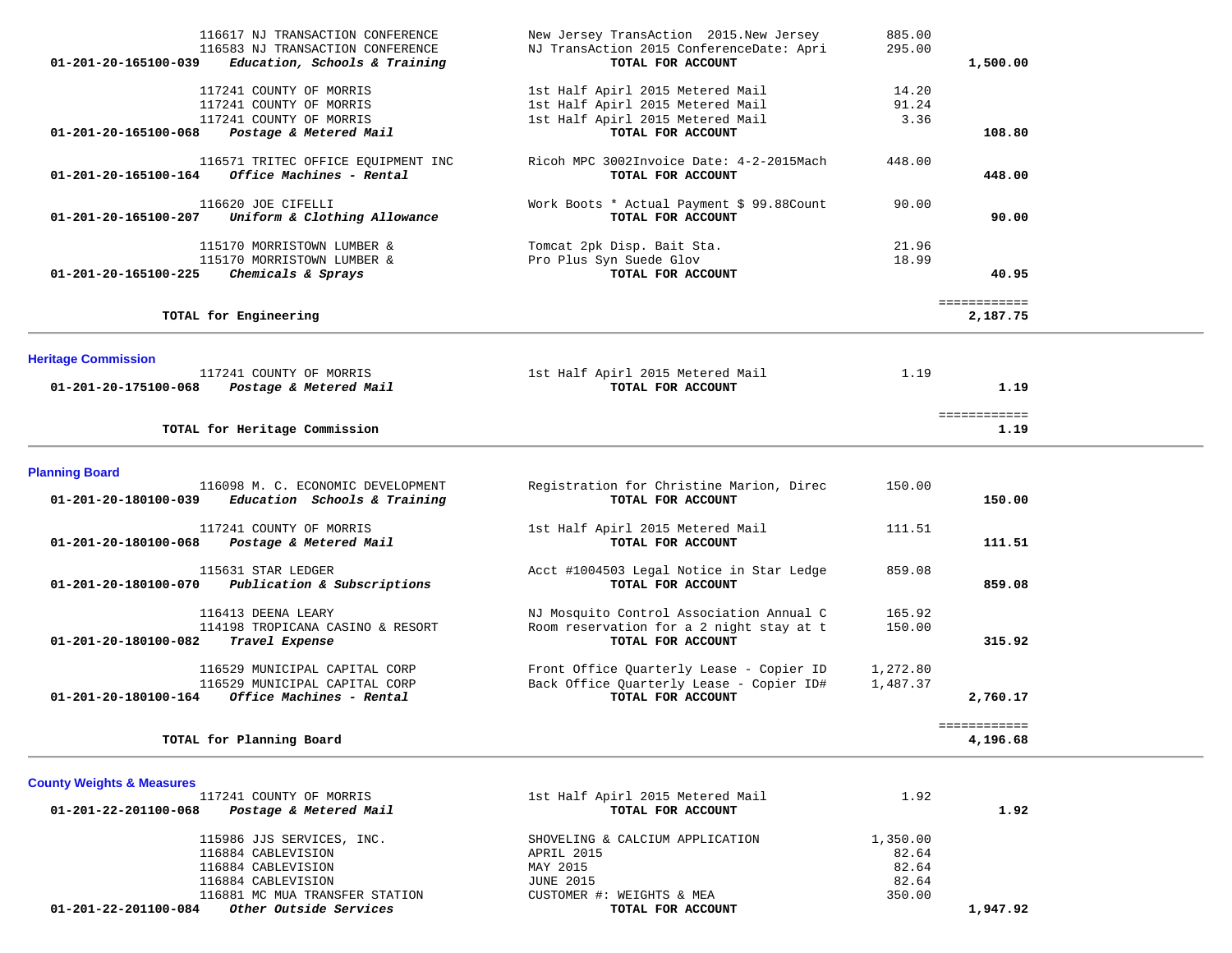| 115985 SAYBOLT, LP.                   | 115961 JOHN W KENNEDY COMPANY INC.<br>115961 JOHN W KENNEDY COMPANY INC. | AP02 - GASOILA<br>SARGEL-1 MISC<br>SAMPLE #0362015                                 | 102.24<br>85.68<br>160.00 |                            |  |
|---------------------------------------|--------------------------------------------------------------------------|------------------------------------------------------------------------------------|---------------------------|----------------------------|--|
| 01-201-22-201100-258<br>Equipment     |                                                                          | TOTAL FOR ACCOUNT                                                                  |                           | 347.92                     |  |
| 116781 COUNTY OF MORRIS               |                                                                          | MEDICAL                                                                            | 35,965.68                 |                            |  |
| 116781 COUNTY OF MORRIS               |                                                                          | DENTAL                                                                             | 467.97                    |                            |  |
| 01-201-22-201100-329                  | Hospital Insurance Premiums                                              | TOTAL FOR ACCOUNT                                                                  |                           | 36,433.65                  |  |
| TOTAL for County Weights & Measures   |                                                                          |                                                                                    |                           | ============<br>42,279.96  |  |
|                                       |                                                                          |                                                                                    |                           |                            |  |
| <b>Employee Group Insurance</b>       |                                                                          |                                                                                    |                           |                            |  |
|                                       | 115075 DISCOVERY BENEFITS INC.<br>116341 HORIZON BLUE CROSS BLUE SHIELD  | February 2015 COBRA Inv#0000524812-IN Ac<br>April 2015 Mosquito Medical #050930454 | 792.50<br>20,636.37       |                            |  |
|                                       | 116046 HORIZON BLUE CROSS BLUE SHIELD                                    | April 2015 Main County & Morris View Den                                           | 39,761.03                 |                            |  |
| 01-201-23-220100-090                  | Employee Group Insurance Expenditures                                    | TOTAL FOR ACCOUNT                                                                  |                           | 61,189.90                  |  |
|                                       |                                                                          |                                                                                    |                           |                            |  |
| 112036 ENID YEARWOOD                  |                                                                          | Medicare B - July 2014 through December                                            | 629.40                    |                            |  |
| 111009 SYLVIA CHARLES                 |                                                                          | Medicare B - July 2014 through December                                            | 629.40                    |                            |  |
| 111311 BETTY LISOVSKY                 |                                                                          | Medicare B - July 2014 through December                                            | 1,258.80                  |                            |  |
| 111987 MARGARET VIOLA                 |                                                                          | Medicare B - July 2014 through December                                            | 629.40                    |                            |  |
| 111994 SABINE VON AULOCK              |                                                                          | Medicare B - July 2014 through December                                            | 629.40                    |                            |  |
|                                       | 116180 HORIZON BLUE CROSS BLUE SHIELD                                    | November 2014 Freeholder List Medical #0 1,187,943.61                              |                           |                            |  |
|                                       | 116180 HORIZON BLUE CROSS BLUE SHIELD                                    | December 2014 Freeholder List Medical #0 1,186,421.96                              |                           |                            |  |
|                                       | 116189 HORIZON BLUE CROSS BLUE SHIELD                                    | November 2014 Mosquito Medical PPO #0495                                           | 29,953.42                 |                            |  |
|                                       | 116189 HORIZON BLUE CROSS BLUE SHIELD                                    | December 2014 Mosquito Medical PPO #0497                                           | 29,953.42                 |                            |  |
| 111178 MYRTLE GILLILAND               |                                                                          | Medicare B - July 2014 through December                                            | 629.40                    |                            |  |
| 115821 CLAUDIA BUDDY                  |                                                                          | Medicare B - September 2014 through Dece                                           | 419.60                    |                            |  |
| 116870 AON CONSULTING INC             | 116819 HORIZON BLUE CROSS BLUE SHIELD                                    | November 2014 PBA 151 Medical PPO/Medall<br>Services Through March 2015            | 166,685.59<br>9,000.00    |                            |  |
| 01-203-23-220100-090                  | (2014) Employee Group Insurance Expendit                                 | TOTAL FOR ACCOUNT                                                                  |                           | 2,614,783.40               |  |
|                                       |                                                                          |                                                                                    |                           |                            |  |
|                                       | 116820 HORIZON BLUE CROSS BLUE SHIELD                                    | December 2014 PBA 151 Medical PPO/ Medal                                           | 295,780.94                |                            |  |
|                                       | 116819 HORIZON BLUE CROSS BLUE SHIELD                                    | November 2014 PBA 151 Medical PPO/Medall                                           | 126,388.79                |                            |  |
| 01-204-55-220100-512                  | Employee Group Insurance CP: 2012 OE                                     | TOTAL FOR ACCOUNT                                                                  |                           | 422,169.73                 |  |
|                                       |                                                                          |                                                                                    |                           | ============               |  |
| TOTAL for Employee Group Insurance    |                                                                          |                                                                                    |                           | 3,098,143.03               |  |
| <b>Unemployment Insurance</b>         |                                                                          |                                                                                    |                           |                            |  |
| 117047 COUNTY OF MORRIS               |                                                                          | Unemployment Ins Expenditures - Transfer                                           | 815,000.00                |                            |  |
| 01-201-23-225100-090                  | Unemployment Insurance Expenditures                                      | TOTAL FOR ACCOUNT                                                                  |                           | 815,000.00                 |  |
|                                       |                                                                          |                                                                                    |                           |                            |  |
| TOTAL for Unemployment Insurance      |                                                                          |                                                                                    |                           | ============<br>815,000.00 |  |
|                                       |                                                                          |                                                                                    |                           |                            |  |
| <b>Office of Emergency Management</b> |                                                                          |                                                                                    |                           |                            |  |
|                                       | 115578 OPEN SYSTEMS INTEGRATORS, INC.                                    | Service Report#38117, 3/6/15                                                       | 250.00                    |                            |  |
|                                       | 115578 OPEN SYSTEMS INTEGRATORS, INC.                                    | Service Report#34676, 3/6/15                                                       | 200.00                    |                            |  |
|                                       |                                                                          |                                                                                    |                           |                            |  |

| 116672 JERSEY CENTRAL POWER & LIGHT<br>Electricity<br>01-201-22-201100-137                                                                     | 100 007 051 277 WEIGHTS & MEASURES DATED<br>TOTAL FOR ACCOUNT           | 1,202.52                  | 1,202.52  |
|------------------------------------------------------------------------------------------------------------------------------------------------|-------------------------------------------------------------------------|---------------------------|-----------|
| 117242 NATIONAL FUEL OIL INC.<br>01-201-22-201100-140<br>Gas Purchases                                                                         | Fuel Charges, 3/15<br>TOTAL FOR ACCOUNT                                 | 840.97                    | 840.97    |
| 116444 DIRECT ENERGY BUSINESS MARKETING<br>01-201-22-201100-141<br>Natural Gas                                                                 | WEIGHTS & MEASURES (62830/612936)<br>TOTAL FOR ACCOUNT                  | 1,505.06                  | 1,505.06  |
| 115961 JOHN W KENNEDY COMPANY INC.<br>115961 JOHN W KENNEDY COMPANY INC.<br>115985 SAYBOLT, LP.<br>Equipment<br>$01 - 201 - 22 - 201100 - 258$ | AP02 - GASOILA<br>SARGEL-1 MISC<br>SAMPLE #0362015<br>TOTAL FOR ACCOUNT | 102.24<br>85.68<br>160.00 | 347.92    |
| 116781 COUNTY OF MORRIS<br>116781 COUNTY OF MORRIS<br>01-201-22-201100-329<br>Hospital Insurance Premiums                                      | MEDICAL<br>DENTAL<br>TOTAL FOR ACCOUNT                                  | 35,965.68<br>467.97       | 36,433.65 |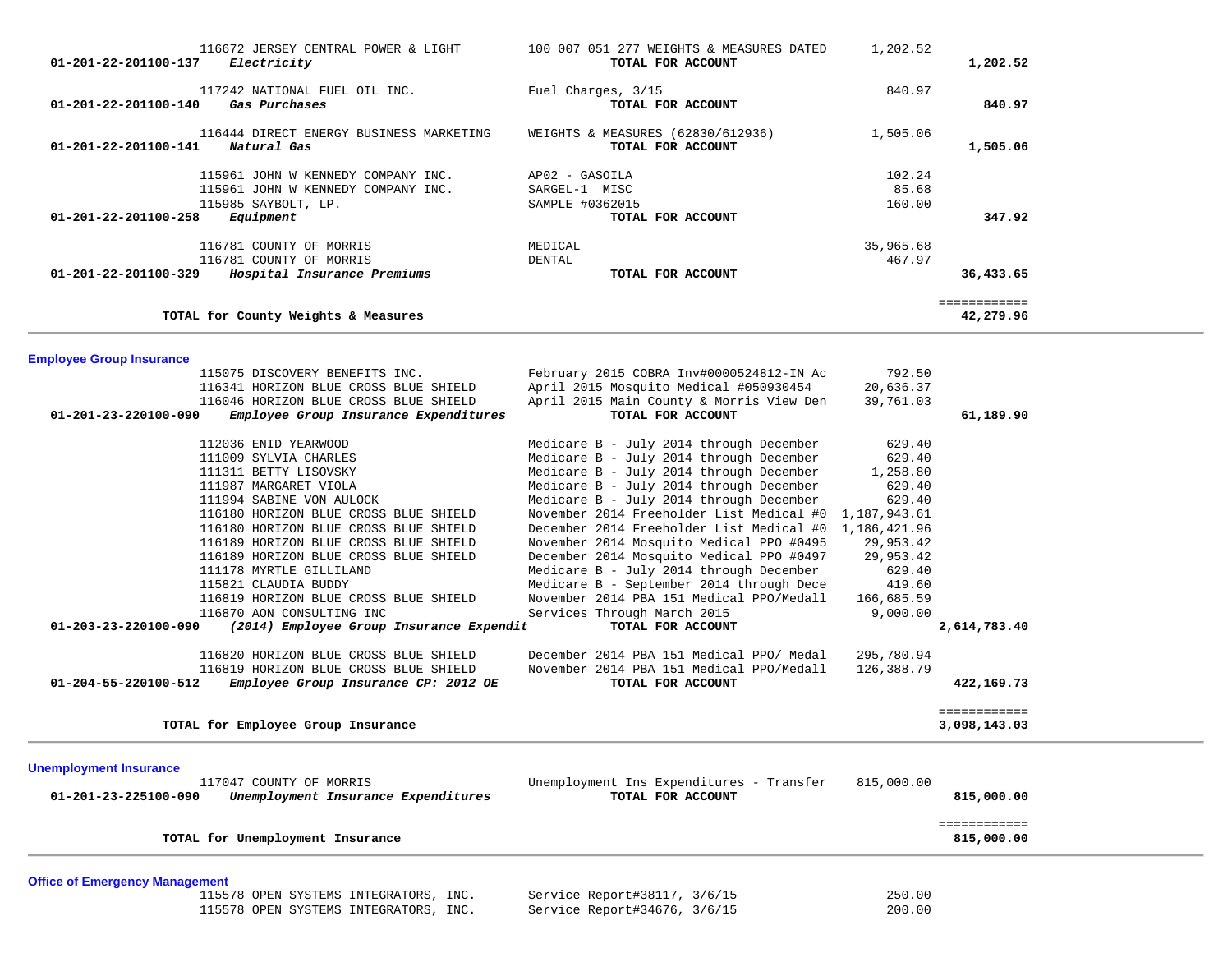| 115578 OPEN SYSTEMS INTEGRATORS, INC.                    | Service Report#34644, 3/6/15             | 100.00 |          |
|----------------------------------------------------------|------------------------------------------|--------|----------|
| 115578 OPEN SYSTEMS INTEGRATORS, INC.                    | Service Report#34675, 3/6/15             | 300.00 |          |
| 114934 V.E. RALPH & SON INC.                             | Catalog No. 1202514 Epi Auto Injector Ad | 698.00 |          |
| 114934 V.E. RALPH & SON INC.                             | Catalog No 1202511 Epi Auto Injector Chi | 698.00 |          |
| 114426 DELL MARKETING L.P.                               | Network Storage Equipment                | 1.20   |          |
| 116043 V.E. RALPH & SON INC.                             | Catalog No. OUE8754-B32 Sherwood Alum Cy | 22.95  |          |
| 116043 V.E. RALPH & SON INC.                             | Freight                                  | 6.91   |          |
| Other General Expenses<br>01-201-25-252100-059           | TOTAL FOR ACCOUNT                        |        | 2,277.06 |
| 117241 COUNTY OF MORRIS                                  | 1st Half Apirl 2015 Metered Mail         | 0.48   |          |
| 117241 COUNTY OF MORRIS                                  | 1st Half Apirl 2015 Metered Mail         | 3.57   |          |
| $01 - 201 - 25 - 252100 - 068$<br>Postage & Metered Mail | TOTAL FOR ACCOUNT                        |        | 4.05     |
| 115577 NORTHEAST COMMUNICATIONS, INC.                    | Cust#M03500EM, 2/27/15, Fenix Siren Spea | 200.00 |          |
| $01 - 201 - 25 - 252100 - 072$<br>Radio Repairs          | TOTAL FOR ACCOUNT                        |        | 200.00   |
|                                                          |                                          |        |          |
| TOTAL for Office of Emergency Management                 |                                          |        | 2,481.11 |

| 116132 STAPLES ADVANTAGE<br>01-201-25-252105-037<br>Data Processing Supplies                                                | 3/17/15, NYC1054187, Copy Paper, order#<br>TOTAL FOR ACCOUNT                                              | 691.60             | 691.60       |
|-----------------------------------------------------------------------------------------------------------------------------|-----------------------------------------------------------------------------------------------------------|--------------------|--------------|
| 114570 PRIORITY DISPATCH CORP.<br>115694 INTERNATIONAL ACADEMIES OF<br>01-201-25-252105-039<br>Education Schools & Training | Course 9386 NJ EPD Quality Assurance - C<br>3/9/15, Police IRW, 3-day Conference Pas<br>TOTAL FOR ACCOUNT | 5,500.00<br>350.00 | 5,850.00     |
| 116127 DENNIS L. SNYDER                                                                                                     | $3/17/15-3/19/15$ , meals for CALEA accredi                                                               | 99.40              |              |
| Office Supplies & Stationery<br>01-201-25-252105-058                                                                        | TOTAL FOR ACCOUNT                                                                                         |                    | 99.40        |
| 114568 FEDEX                                                                                                                | 2/16/15, 3876-2044-3, Postage for radio                                                                   | 26.55              |              |
| 117241 COUNTY OF MORRIS                                                                                                     | 1st Half Apirl 2015 Metered Mail                                                                          | 12.22              |              |
| Postage & Metered Mail<br>01-201-25-252105-068                                                                              | TOTAL FOR ACCOUNT                                                                                         |                    | 38.77        |
| 115282 GUARDIAN TRACKING LLC                                                                                                | 3/15/15, Annual subscription for Interne                                                                  | 2,504.00           |              |
| 114877 KEYSTONE PUBLIC SAFETY INC.                                                                                          | SOW# 139557, 2/19/15, Add ability to cha                                                                  | 450.00             |              |
| Software Maintenance<br>01-201-25-252105-078                                                                                | TOTAL FOR ACCOUNT                                                                                         |                    | 2,954.00     |
| 116150 AMERICAN TOWER CORPORATION                                                                                           | Tower rental for April 2015, Green Pond                                                                   | 1,872.72           |              |
| 01-201-25-252105-131<br>County Wide Radio System                                                                            | TOTAL FOR ACCOUNT                                                                                         |                    | 1,872.72     |
| 116436 JERSEY CENTRAL POWER & LIGHT                                                                                         | 100 097 970 519, 3/24/15, Hanover Dr Ra                                                                   | 2,088.86           |              |
| 116436 JERSEY CENTRAL POWER & LIGHT                                                                                         | 100 078 770 714, 3/26/15, Conkling Rd Fl                                                                  | 678.29             |              |
| 116436 JERSEY CENTRAL POWER & LIGHT                                                                                         | 100 082 995 745, 3/26/15, Conkling Rd An                                                                  | 9.38               |              |
| 116436 JERSEY CENTRAL POWER & LIGHT                                                                                         | 100 078 774 427, 3/27/15, Ross Dr Boonto                                                                  | 515.72             |              |
| 116131 JERSEY CENTRAL POWER & LIGHT                                                                                         | 100 100 194 933, 3/19/15, High Ridge Rd                                                                   | 351.03             |              |
| 116131 JERSEY CENTRAL POWER & LIGHT                                                                                         | 100 097 920 035, 3/23/15, W Springtown R                                                                  | 509.41             |              |
| 116131 JERSEY CENTRAL POWER & LIGHT                                                                                         | 100 078 772 421, 3/20/15, Hickory Tvrn R                                                                  | 507.79             |              |
| 01-201-25-252105-137<br>Electricity                                                                                         | TOTAL FOR ACCOUNT                                                                                         |                    | 4,660.48     |
| 109008 CDW GOVERNMENT LLC                                                                                                   | Item No. 2944787                                                                                          | 303.20             |              |
| 109008 CDW GOVERNMENT LLC                                                                                                   | Item No. 3302858                                                                                          | 39.00              |              |
| 109008 CDW GOVERNMENT LLC                                                                                                   | Item No. 3006456                                                                                          | 199.00             |              |
| 109008 CDW GOVERNMENT LLC                                                                                                   | Item No. 3357306                                                                                          | 999.00             |              |
| 109008 CDW GOVERNMENT LLC                                                                                                   | Item No. 2911241                                                                                          | 110.00             |              |
| 01-203-25-252105-258<br>(2014) Equipment                                                                                    | TOTAL FOR ACCOUNT                                                                                         |                    | 1,650.20     |
|                                                                                                                             |                                                                                                           |                    | ============ |
| TOTAL for Communications Center                                                                                             |                                                                                                           |                    | 17,817.17    |

**Communications Center**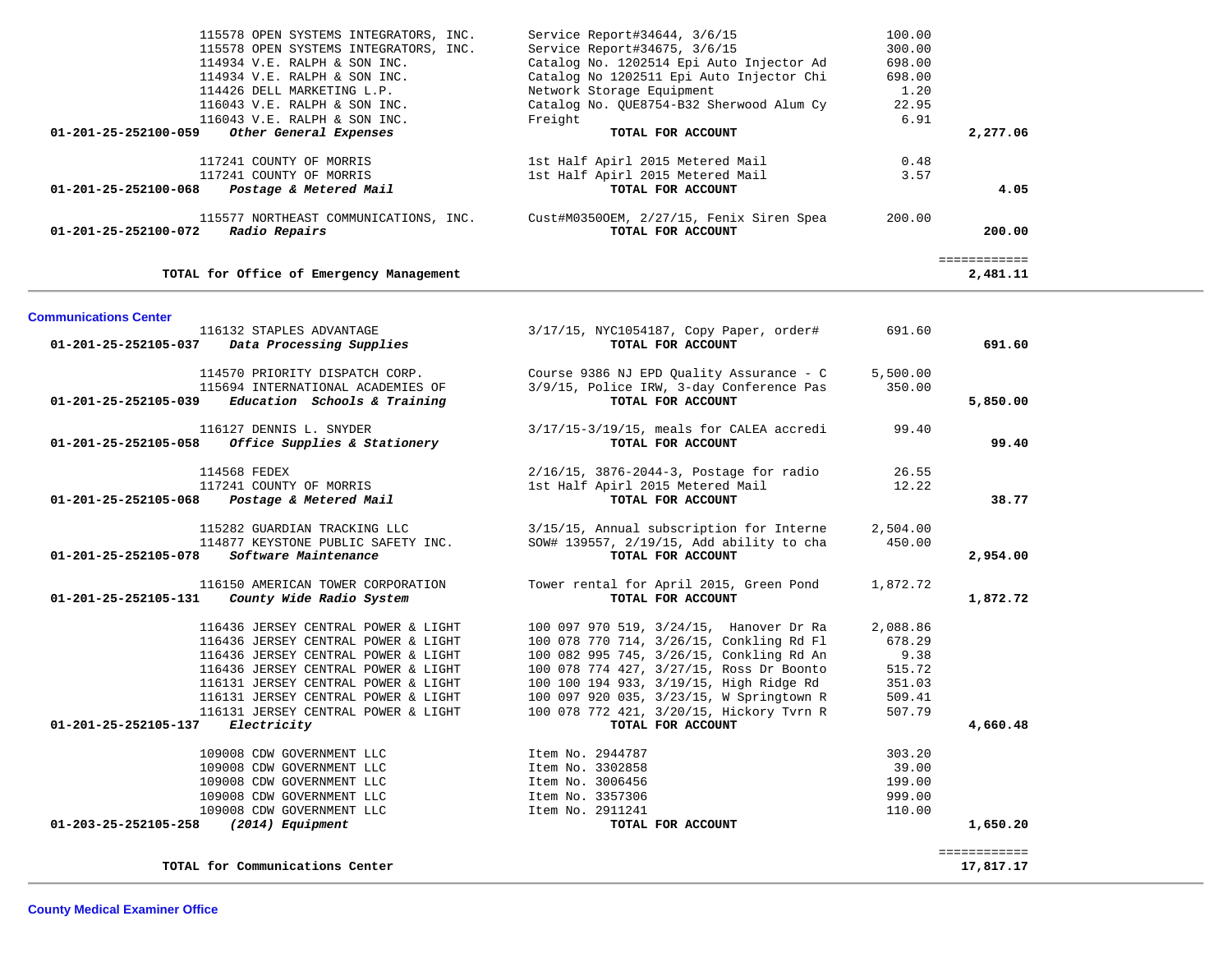| 116239 AMERICAN SOCIETY FOR CLINICAL<br>Books & Periodicals<br>$01 - 201 - 25 - 254100 - 028$ | Order#4002686925, 04192310-R.Suarez and<br>TOTAL FOR ACCOUNT | 249.00   | 249.00       |
|-----------------------------------------------------------------------------------------------|--------------------------------------------------------------|----------|--------------|
|                                                                                               |                                                              |          |              |
| 116523 NATIONAL ASSOCIATION OF MEDICAL                                                        | 05-0044, R.Suarez 2015 renewal                               | 420.00   |              |
| 116523 NATIONAL ASSOCIATION OF MEDICAL                                                        | 03-0218, C.Fonseca 2015 renewal                              | 420.00   |              |
| Education, Schools & Training<br>$01 - 201 - 25 - 254100 - 039$                               | TOTAL FOR ACCOUNT                                            |          | 840.00       |
| 115958 DEER PARK                                                                              | AC#0434597878, 3/16/15                                       | 17.53    |              |
| Office Supplies & Stationery<br>$01 - 201 - 25 - 254100 - 058$                                | TOTAL FOR ACCOUNT                                            |          | 17.53        |
| 116524 ILIFF-RUGGIERO FUNERAL HOME INC.                                                       | Livery Sussex County March 2015 7 cases                      | 2,100.00 |              |
| 116152 TEW FUNERAL SERVICES INC.                                                              | 3/15, Remove Deceased Human Remains from                     | 1,415.00 |              |
| $01 - 201 - 25 - 254100 - 059$<br>Other General Expenses                                      | TOTAL FOR ACCOUNT                                            |          | 3,515.00     |
| 117241 COUNTY OF MORRIS                                                                       | 1st Half Apirl 2015 Metered Mail                             | 32.69    |              |
| $01 - 201 - 25 - 254100 - 068$<br>Postage & Metered Mail                                      | TOTAL FOR ACCOUNT                                            |          | 32.69        |
| 116522 NMS LABS                                                                               | Morris, 2/15 Toxcology                                       | 3,750.00 |              |
| 116522 NMS LABS                                                                               | Sussex, 2/15 Toxicology                                      | 1,066.00 |              |
| 116522 NMS LABS                                                                               | Warren, 2/15 Toxicology                                      | 295.00   |              |
| 01-201-25-254100-084<br>Other Outside Services                                                | TOTAL FOR ACCOUNT                                            |          | 5,111.00     |
|                                                                                               |                                                              |          | ============ |
| TOTAL for County Medical Examiner Office                                                      |                                                              |          | 9,765.22     |

# **County Sheriff's Department**

| 116392 SHERIFF EDWARD V. ROCHFORD                                             | Badge Application - Phil DiGavero        | 50.00  |              |
|-------------------------------------------------------------------------------|------------------------------------------|--------|--------------|
| 01-201-25-270100-058<br>Office Supplies & Stationery                          | TOTAL FOR ACCOUNT                        |        | 50.00        |
| 113881 MIRION TECHNOLOGIES (GDS) INC                                          | TLD Badges - Special Handling Charges, D | 941.24 |              |
| 116384 SHERIFF EDWARD V. ROCHFORD                                             | O'Rourke - Awards Program                | 23.96  |              |
| 116384 SHERIFF EDWARD V. ROCHFORD                                             | K. Lehman - Office Items                 | 27.22  |              |
| 116384 SHERIFF EDWARD V. ROCHFORD                                             | N. Saril - Notary                        | 141.80 |              |
| 116384 SHERIFF EDWARD V. ROCHFORD                                             | D. Marshall - Car wash                   | 9.00   |              |
| 115070 RAY ALLEN MANUFACTURING LLC                                            | Item#RS-TC-BLK (Suit Target Cuff), Inv d | 79.98  |              |
| 01-201-25-270100-059<br>Other General Expenses                                | TOTAL FOR ACCOUNT                        |        | 1,223.20     |
| 116393 SHERIFF EDWARD V. ROCHFORD                                             | Laura Flynn - Recovery CD for Leica Lapt | 20.00  |              |
| Photographic Suppies<br>01-201-25-270100-064                                  | TOTAL FOR ACCOUNT                        |        | 20.00        |
| 116394 SHERIFF EDWARD V. ROCHFORD                                             | L. Flynn - Postage for Paul Coverdell Gr | 5.54   |              |
| 117241 COUNTY OF MORRIS                                                       | 1st Half Apirl 2015 Metered Mail         | 559.39 |              |
| 01-201-25-270100-068 Postage & Metered Mail                                   | TOTAL FOR ACCOUNT                        |        | 564.93       |
| 116395 SHERIFF EDWARD V. ROCHFORD                                             | C. Wilfong - Tolls                       | 14.00  |              |
| 116395 SHERIFF EDWARD V. ROCHFORD                                             | J. Rospond - Tolls & Fuel                | 28.60  |              |
| 116395 SHERIFF EDWARD V. ROCHFORD                                             | K. Helder - Tolls Extradition            | 7.50   |              |
| 116395 SHERIFF EDWARD V. ROCHFORD                                             | E. Barnes - Tolls etc Warrants           | 108.55 |              |
| 116395 SHERIFF EDWARD V. ROCHFORD                                             | M. Nunn - Fuel & Tolls                   | 25.00  |              |
| 116395 SHERIFF EDWARD V. ROCHFORD                                             | K. Helder - Extradition                  | 51.10  |              |
| 01-201-25-270100-082<br>Travel Expense                                        | TOTAL FOR ACCOUNT                        |        | 234.75       |
| 115065 FIRE FORTE TACTICAL GEAR, INC. PN#8558-SUB/Olive Drab Subdued REVERSED |                                          | 160.00 |              |
| Uniform And Accessories<br>$01 - 201 - 25 - 270100 - 202$                     | TOTAL FOR ACCOUNT                        |        | 160.00       |
|                                                                               |                                          |        | ============ |
| TOTAL for County Sheriff's Department                                         |                                          |        | 2,252.88     |

**County Prosecutor's Office**

 115231 IAFN \*\*\* For: Dorothy DiFabio, Betty Ann Derc 580.50 115231 IAFN NJ Chapter Dues\*\*\*\*\* WILL BE REIMBURSED 150.00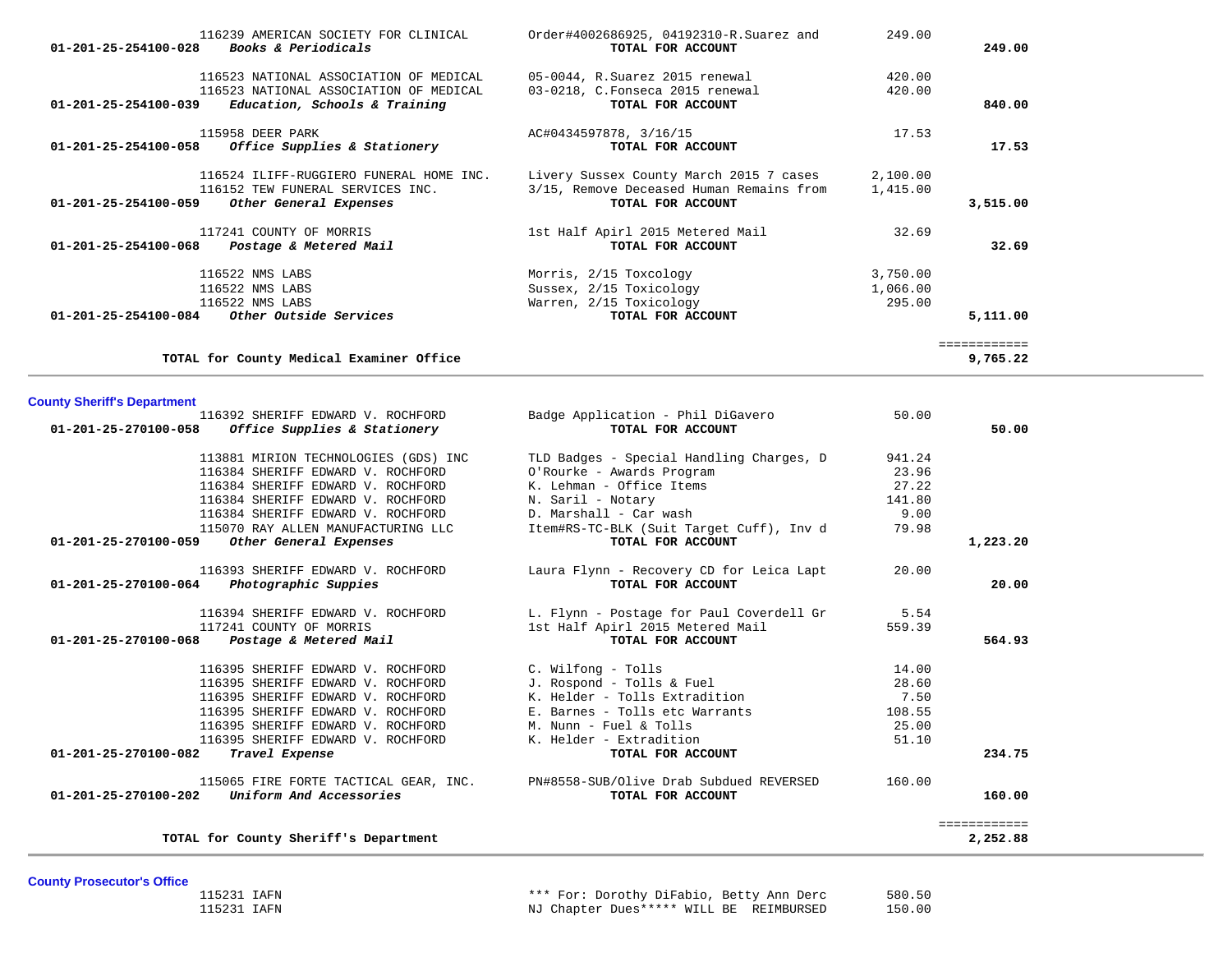| 116067 STEVE ORTIZ<br>116069 M.C. BAR ASSOCIATION<br>116069 M.C. BAR ASSOCIATION                     | Membership- Fraud Association<br>Full Time Government Employees over 5 ye<br>Full Time Government Employees less than | 100.00<br>975.00<br>150.00 |          |
|------------------------------------------------------------------------------------------------------|-----------------------------------------------------------------------------------------------------------------------|----------------------------|----------|
| 01-201-25-275100-023<br>Associations and Memberships                                                 | TOTAL FOR ACCOUNT                                                                                                     |                            | 1,955.50 |
| 114734 VERIZON WIRELESS<br>115305 VERIZON WIRELESS<br>Cellular Phones/Pagers<br>01-201-25-275100-031 | Account 982471570-00001 (1/13-2/12/15)<br>Acct #242004961-00001 Cell phone usage f<br>TOTAL FOR ACCOUNT               | 830.52<br>6,952.92         | 7,783.44 |
| 116056 STAPLES ADVANTAGE<br>01-201-25-275100-037<br>Data Processing Supplies                         | Account#NYC1054187-Ink & Toner<br>TOTAL FOR ACCOUNT                                                                   | 497.65                     | 497.65   |
| 115228 FIRST RESPONDER GRANTS, INC.                                                                  | First Assistant Prosecutor Thomas A. Zel                                                                              | 399.00                     |          |
| 115293 HOLTZ LEARNING CENTERS LTD                                                                    | 2015 NJ Laws of Arrest, SEarch & Seizure                                                                              | 225.00                     |          |
| 115242 NJ STATE BAR ASSOCIATION                                                                      | Prosecutor Fredric Knapp"Bail Reform and                                                                              | 34.00                      |          |
| 114735 UCPO POLICE ACADEMY TRAINING                                                                  | Det./Sup.Kristi Allegretta- Essentials o                                                                              | 170.00                     |          |
| 115292 UCPO POLICE ACADEMY TRAINING                                                                  | Interviews & Interrogations**Det.Lydia N<br>Writing Well for Public Safety Forces 93                                  | 60.00                      |          |
| 116079 VAN METER & ASSOCIATES INC.<br>Education Schools & Training<br>01-201-25-275100-039           | TOTAL FOR ACCOUNT                                                                                                     | 170.00                     | 1,058.00 |
| 114287 THOMSON REUTERS                                                                               | Account #100176025-Library- January 2015                                                                              | 1,414.07                   |          |
| 114287 THOMSON REUTERS                                                                               | Account#1003917278-January 2015- Appella                                                                              | 1,411.64                   |          |
| 01-201-25-275100-050<br>Law Books                                                                    | TOTAL FOR ACCOUNT                                                                                                     |                            | 2,825.71 |
| 116062 STAPLES ADVANTAGE                                                                             | Account #NYC1054187 -Misc.Office Supplie                                                                              | 402.37                     |          |
| 116056 STAPLES ADVANTAGE                                                                             | Account #NYC1054187- Misc.Office Supplie                                                                              | 67.30                      |          |
| 116056 STAPLES ADVANTAGE                                                                             | Account #NYC1054187-Misc.Office Supplies                                                                              | 267.75                     |          |
| 116056 STAPLES ADVANTAGE                                                                             | Account#NYC1054187-(70)4 GB USB Drives                                                                                | 489.30                     |          |
| 116056 STAPLES ADVANTAGE                                                                             | Account#NYC1054187-TV Mount                                                                                           | 46.49                      |          |
| 116056 STAPLES ADVANTAGE                                                                             | Datasticks Pro 10x4GB                                                                                                 | 398.93                     |          |
| 116056 STAPLES ADVANTAGE<br>116056 STAPLES ADVANTAGE                                                 | Misc.Office Supplies<br>Heavy Duty Staples                                                                            | 166.12<br>36.72            |          |
| 01-201-25-275100-058<br>Office Supplies & Stationery                                                 | TOTAL FOR ACCOUNT                                                                                                     |                            | 1,874.98 |
|                                                                                                      |                                                                                                                       |                            |          |
| 116071 FEDEX                                                                                         | Account #105105762 (3/3/15)                                                                                           | 21.22                      |          |
| 115310 FEDEX                                                                                         | Account #105105762 (2/20-2/25/15)                                                                                     | 144.02                     |          |
| 117241 COUNTY OF MORRIS<br>Postage & Metered Mail<br>01-201-25-275100-068                            | 1st Half Apirl 2015 Metered Mail<br>TOTAL FOR ACCOUNT                                                                 | 894.16                     | 1,059.40 |
|                                                                                                      |                                                                                                                       |                            |          |
| 116086 COMMUNICATIONS SERVICE                                                                        | Removal Lights, siren & radio equipment                                                                               | 360.00                     |          |
| 116086 COMMUNICATIONS SERVICE<br>116086 COMMUNICATIONS SERVICE                                       | Removal Lights, siren & radio equipment-2<br>Install Radio -Ford Explorer(Det.Rossi)                                  | 360.00<br>235.90           |          |
| Radio Repairs<br>01-201-25-275100-072                                                                | TOTAL FOR ACCOUNT                                                                                                     |                            | 955.90   |
| 116096 KLJ TRANSCRIPTION SERVICES                                                                    | State v Cole, Nelson *** Requested by AP                                                                              | 1,361.71                   |          |
| 01-201-25-275100-081<br>Transcripts                                                                  | TOTAL FOR ACCOUNT                                                                                                     |                            | 1,361.71 |
| 116092 TARA VYAS                                                                                     | Training - General Investigations (Trave                                                                              | 16.31                      |          |
| 01-201-25-275100-082<br>Travel Expense                                                               | TOTAL FOR ACCOUNT                                                                                                     |                            | 16.31    |
| 115244 M.C. CHAMBER OF COMMERCE                                                                      | 2015 Legislative Luncheon-3/11/15**Prose                                                                              | 150.00                     |          |
| Meeting Exp Advisory Board Etc<br>01-201-25-275100-088                                               | TOTAL FOR ACCOUNT                                                                                                     |                            | 150.00   |
| 113174 ATLANTIC TACTICAL OF NJ, INC.                                                                 | Ouote #SO-90119271-Safariland 567 Concea                                                                              | 172.80                     |          |
| Firearms<br>01-201-25-275100-116                                                                     | TOTAL FOR ACCOUNT                                                                                                     |                            | 172.80   |
| 115291 AJACO TOWING INC.                                                                             | Case #15000311-Tow charge (vehicle impou                                                                              | 125.87                     |          |
| 115312 CABLEVISION                                                                                   | Optimum Online- MCPO (3/1-3/31/15) Accou                                                                              | 189.90                     |          |
| 115312 CABLEVISION<br>115312 CABLEVISION                                                             | Optimum Online-SEU (3/1-3/31/15) Account<br>$07876 - 629490 - 01 - 9$ 3/08/15-04/07/15                                | 229.85<br>157.48           |          |
| 115312 CABLEVISION                                                                                   | $07876 - 629289 - 01 - 7$ 3/08/15-04/07/15                                                                            | 95.28                      |          |
| 116099 COFFEE LOVERS COFFEE SERVICE                                                                  | Account #MORRI005- 3 Cases Coffee/ 1-Hal                                                                              | 97.30                      |          |
| 116093 MCCARTER'S TRUCK                                                                              | Case #2014X-00985** Tow to Impound Lot *                                                                              | 190.00                     |          |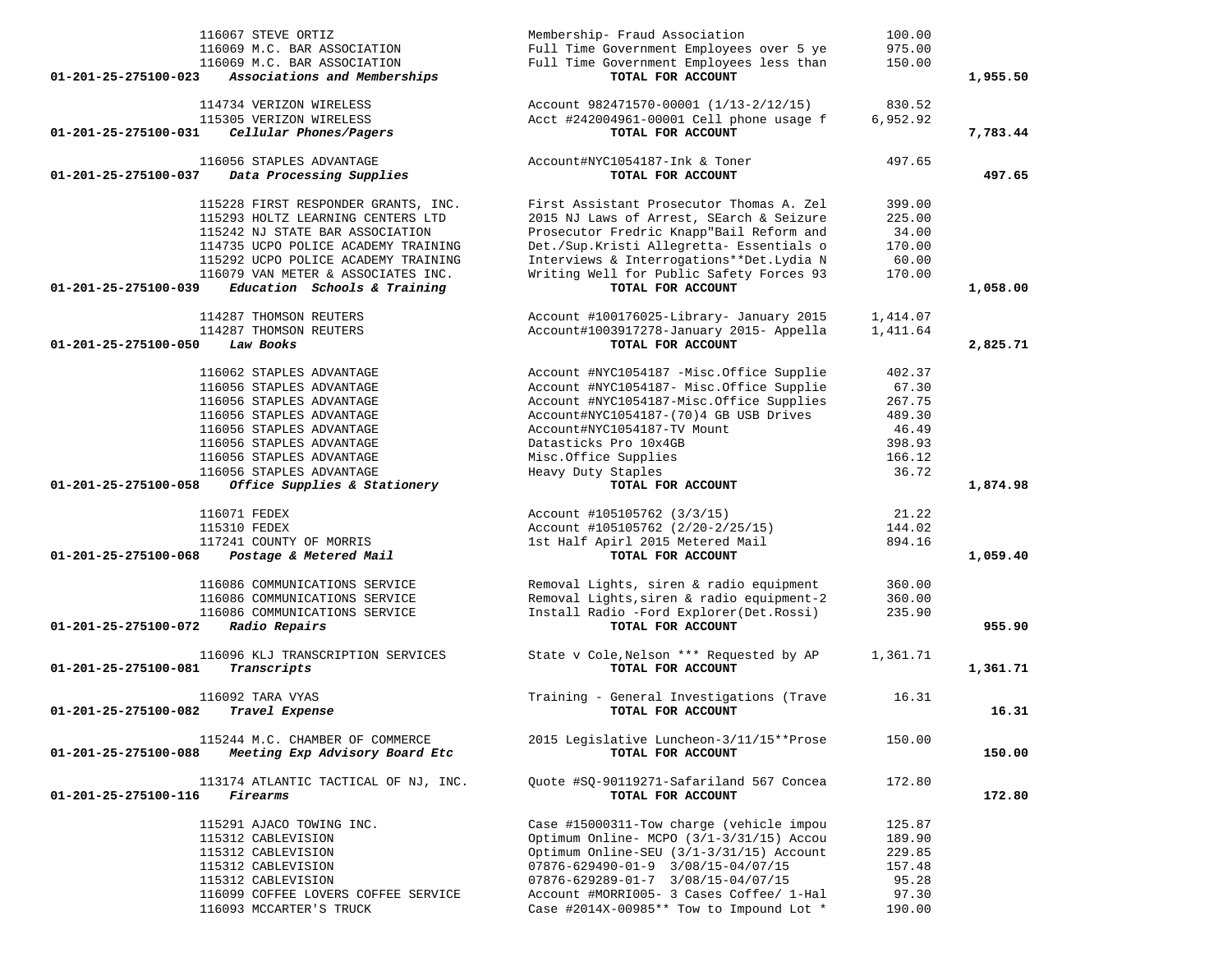| TOTAL for County Prosecutor's Office                 |                                          |          | 29,277.92 |
|------------------------------------------------------|------------------------------------------|----------|-----------|
| <b>County Jail</b>                                   |                                          |          |           |
| 115494 PESI INC.                                     | TRAINING FOR J. LANDIS ON 4.20.15        | 189.99   |           |
| 116226 WILLIAM GUIDA                                 | REIMBURSEMENT FOR 2 NIGHT LODGING FOR TR | 223.44   |           |
| 116226 WILLIAM GUIDA                                 | REIMBURSEMENT FOR MEAL ON 2.9.15         | 19.50    |           |
| 116226 WILLIAM GUIDA                                 | REIMBURSEMENT FOR MEAL ON 2.10.15        | 10.89    |           |
| 116226 WILLIAM GUIDA                                 | REIMBURSEMENT FOR MEAL ON 2.10.15        | 10.50    |           |
| 116226 WILLIAM GUIDA                                 | REIMBURSEMENT FOR MEAL ON 2.11.15        | 10.11    |           |
| 116226 WILLIAM GUIDA                                 | REIMBURSEMENT FOR FUEL ON 2.11.15        | 25.00    |           |
| 116226 WILLIAM GUIDA                                 | REIMBURSEMENT FOR PARKING ON 2.9.15      | 7.00     |           |
| 116226 WILLIAM GUIDA                                 | REIMBURSEMENT FOR PARKING ON 2.10.15     | 2.00     |           |
| 115661 ATLANTIC TRAINING CENTER                      | 8 CPR CARDS DATED 2.28.15                | 80.00    |           |
| 115661 ATLANTIC TRAINING CENTER                      | 10 CPR CARDS DATED 2.28.15               | 100.00   |           |
| Education Schools & Training<br>01-201-25-280100-039 | TOTAL FOR ACCOUNT                        |          | 678.43    |
| 115965 STAPLES ADVANTAGE                             | OFFICE SUPPLES DATED 3.11.15             | 1,947.08 |           |
| 115954 STAPLES ADVANTAGE                             | OFFICE SUPPLIES DATED 3.18.15            | 410.22   |           |
| $01-201-25-280100-058$ Office Supplies & Stationery  | TOTAL FOR ACCOUNT                        |          | 2,357.30  |
| 117241 COUNTY OF MORRIS                              | 1st Half Apirl 2015 Metered Mail         | 29.23    |           |
| 01-201-25-280100-068<br>Postage & Metered Mail       | TOTAL FOR ACCOUNT                        |          | 29.23     |
| 115974 MORRIS COUNTY M.U.A                           | FACILITY WASTE PULL FEE ON 2.19.15       | 660.00   |           |
| Other Outside Services<br>01-201-25-280100-084       | TOTAL FOR ACCOUNT                        |          | 660.00    |
| 115971 ARAMARK CHARLOTTE LOCKBOX                     | STAFF MEALS DATED 3.18.15<br>200334000   | 318.00   |           |
| 115971 ARAMARK CHARLOTTE LOCKBOX                     | STAFF MEALS DATED 3.18.15                | 105.00   |           |

| 115241 SIRCHIE AQUISITIONS COMPANY                         | Red Sirchmark Evidence Tape 108 Ft. ***** | 111.60   |              |
|------------------------------------------------------------|-------------------------------------------|----------|--------------|
| 115241 SIRCHIE AQUISITIONS COMPANY                         | Shipping & Handling                       | 15.50    |              |
| 116083 VERIZON                                             | Account 973285439166950Y                  | 267.56   |              |
| 116075 DRUGSCAN INC                                        | State v McWilliams (lab analysis of bloo  | 235.00   |              |
| 116082 VERIZON                                             | Account #973-285-5371 820 57Y 03/14/15    | 30.41    |              |
| Investigation Expense<br>01-201-25-275100-118              | TOTAL FOR ACCOUNT                         |          | 1,745.75     |
| 116073 MATTHEW J. MEDEIROS                                 | State v Kashif Parvaiz** Travel from Wes  | 228.98   |              |
| $01 - 201 - 25 - 275100 - 121$<br>Witness Fees And Mileage | TOTAL FOR ACCOUNT                         |          | 228.98       |
| 116100 GREGORY ROSSI                                       | Case: 2014X-0985 (Hotel & Meals) March 1  | 204.07   |              |
| 116230 ESSEX TRAVEL SERVICE                                | State v Christopher Candler ** Airfare    | 1,038.00 |              |
| 116230 ESSEX TRAVEL SERVICE                                | State v K. Parvaiz**Airfare for Trial     | 728.90   |              |
| 116230 ESSEX TRAVEL SERVICE                                | State v James Matthews** Extradition: D/  | 2,288.00 |              |
| Court Expenses-Extradition<br>01-201-25-275100-126         | TOTAL FOR ACCOUNT                         |          | 4,258.97     |
| 116084 DEER PARK                                           | Account #0434996856 2/20-3/14/15          | 304.97   |              |
| 01-201-25-275100-147<br>Water                              | TOTAL FOR ACCOUNT                         |          | 304.97       |
| 115230 STATE TOXICOLOGY LABORATORY                         | New Hire Screening                        | 135.00   |              |
| Medical<br>01-201-25-275100-189                            | TOTAL FOR ACCOUNT                         |          | 135.00       |
| 116086 COMMUNICATIONS SERVICE                              | Repair 2002 Durango (Det.Gomez)           | 95.00    |              |
| (2014) Radio Repairs<br>01-203-25-275100-072               | TOTAL FOR ACCOUNT                         |          | 95.00        |
| 111244 LEXISNEXIS RISK DATA                                | Account #1416815 *November 2014 - Online  | 690.30   |              |
| 111244 LEXISNEXIS RISK DATA                                | Account #1416815*December 2014- Online U  | 356.25   |              |
| 109376 LEXISNEXIS RISK DATA                                | Account #1416815 - October 2014 Charges   | 1,046.30 |              |
| 114738 DRUGSCAN INC                                        | Reg. Agent Gary Gouck- State v Generelli, | 235.00   |              |
| 114738 DRUGSCAN INC                                        | State v Sajewicz (Case #2014X-00976-MCU)  | 235.00   |              |
| 114738 DRUGSCAN INC                                        | State v Luken (Case#2014X-00976) *SAP Ma  | 235.00   |              |
| 01-203-25-275100-118 (2014) Investigation Expense          | TOTAL FOR ACCOUNT                         |          | 2,797.85     |
|                                                            |                                           |          | ============ |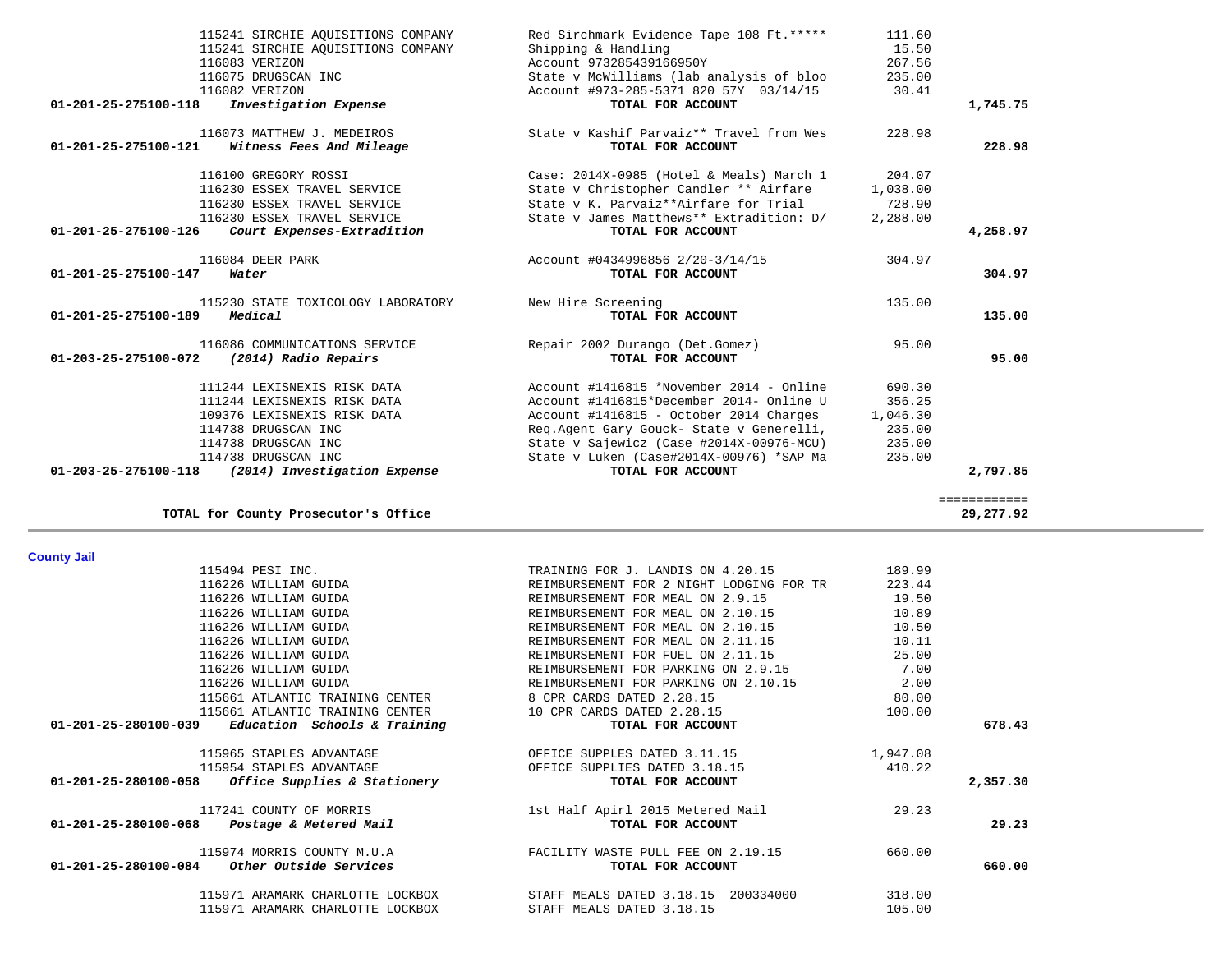| 01-201-25-280100-185 Food                  |                                                                                | 115971 ARAMARK CHARLOTTE LOCKBOX STAFF AND INMATE MEALS DATED 3.18.15<br>115802 ARAMARK CHARLOTTE LOCKBOX STAFF AND INMATE MEALS DATED 3.11.15 12,928.14<br>TOTAL FOR ACCOUNT                        | 13,327.20 | 26,678.34    |
|--------------------------------------------|--------------------------------------------------------------------------------|------------------------------------------------------------------------------------------------------------------------------------------------------------------------------------------------------|-----------|--------------|
|                                            | 115492 CONTRACT PHARMACY SERVICES INC                                          | INMATE MEDICATION FOR FEB. 2015 DATED 2.2                                                                                                                                                            | 24,379.19 |              |
|                                            | 115500 DENTRUST DENTAL INC.                                                    | INMATE DENTAL CARE FOR FEB. 2015 DATED 3. 4,730.00                                                                                                                                                   |           |              |
|                                            | 115036 MOBILEX USA                                                             | INMATE XRAYS FOR FEB.2015 DATED 3.1.15                                                                                                                                                               | 612.00    |              |
|                                            | 115486 MORRIS COUNTY AFTER CARE CENTER                                         | MEDICAL CARE FOR C. THOMPSON FROM 2.20.15 140.00                                                                                                                                                     |           |              |
|                                            | 115486 MORRIS COUNTY AFTER CARE CENTER<br>114494 MOBILEX USA                   | MEDICAL CARE FOR C. THOMPSON FROM 2.13.15 140.00                                                                                                                                                     |           |              |
|                                            | 115488 PAUL CERAN OD                                                           | INMATE XRAYS FOR JAN. 2015 DATED 2.1.15 374.00<br>MEDICAL CARE FOR A SICHKO                                                                                                                          | 95.00     |              |
|                                            |                                                                                | 115499 BIO- REFERENCE LABORATORIES, INC. INMATE LAB WORK FOR FEB.2015 DATED 2.28.                                                                                                                    | 469.91    |              |
| 01-201-25-280100-189 Medical               |                                                                                | TOTAL FOR ACCOUNT                                                                                                                                                                                    |           | 30,940.10    |
|                                            | 115483 UNIVERSAL UNIFORM SALES CO INC                                          | UNIFORMS FOR FUCCI DATED 2.10.15                                                                                                                                                                     | 200.00    |              |
|                                            | 115483 UNIVERSAL UNIFORM SALES CO INC                                          | UNIFORMS FOR GUERERRO DATED 1.22.15                                                                                                                                                                  | 65.00     |              |
|                                            |                                                                                |                                                                                                                                                                                                      |           |              |
|                                            | 115502 UNIVERSAL UNIFORM SALES CO INC<br>115502 UNIVERSAL UNIFORM SALES CO INC |                                                                                                                                                                                                      |           |              |
| 01-201-25-280100-202                       | Uniform And Accessories                                                        | UNIFORMS FOR C.JOHNSON DATED $2.10.15$ 786.90<br>UNIFORMS FOR RIBAUDO DATED $2.1.15$ 786.90<br>TOTAL FOR ACCOUNT                                                                                     |           | 1,838.80     |
|                                            |                                                                                | 115662 ALLEN PAPER & SUPPLY CO<br>115966 ALLEN PAPER & SUPPLY CO<br>2 Janitorial Supplies to the Supplies of PACILITY PAPER PRODUCTS DATED 3.19.15<br>2 Janitorial Supplies to the TOTAL FOR ACCOUNT |           |              |
|                                            |                                                                                |                                                                                                                                                                                                      |           |              |
| $01-201-25-280100-252$ Janitorial Supplies |                                                                                |                                                                                                                                                                                                      |           | 2,070.90     |
|                                            |                                                                                |                                                                                                                                                                                                      |           |              |
|                                            |                                                                                |                                                                                                                                                                                                      |           | 135.00       |
|                                            |                                                                                | 114489 ACME AMERICAN REPAIRS INC.<br>114489 ACME AMERICAN REPAIRS INC. TEAPIR/PARTS FOR STEAMER DATED 1.6.15. W 6,154.79                                                                             |           |              |
|                                            |                                                                                |                                                                                                                                                                                                      |           |              |
|                                            | 01-203-25-280100-084 (2014) Other Outside Services                             | TOTAL FOR ACCOUNT                                                                                                                                                                                    |           | 8,724.79     |
|                                            |                                                                                | 115489 PRACTICE ASSOCIATES MEDICAL GROUP MEDICAL CARE FOR M. WILSON DATED 12.5.14 281.45                                                                                                             |           |              |
| 01-203-25-280100-189 (2014) Medical        |                                                                                | TOTAL FOR ACCOUNT                                                                                                                                                                                    |           | 281.45       |
|                                            |                                                                                | 115664 UNIVERSAL UNIFORM SALES CO INC ACADEMY UNIFORMS FOR CAROVILLANO DATED 1 1,063.85                                                                                                              |           |              |
|                                            | 01-203-25-280100-202 (2014) Uniform And Accessories                            | TOTAL FOR ACCOUNT                                                                                                                                                                                    |           | 1,063.85     |
|                                            |                                                                                | 115797 CULLIGAN SOLAR SALT DATED 9.22.14<br><b>01-203-25-280100-249</b> (2014) Bldg Maintenance Supplies TOTAL FOR ACCOUNT                                                                           | 1,260.00  |              |
|                                            |                                                                                |                                                                                                                                                                                                      |           | 1,260.00     |
|                                            |                                                                                |                                                                                                                                                                                                      |           | ============ |
|                                            | TOTAL for County Jail                                                          |                                                                                                                                                                                                      |           | 76,718.19    |

| <b>County Youth Detention Facilit</b>                                     |                                                            |        |                        |
|---------------------------------------------------------------------------|------------------------------------------------------------|--------|------------------------|
| 114459 J & J ENTERPRISES                                                  | Drug Recognition/Under the Influence Cou                   | 35.00  |                        |
| Education Schools & Training<br>01-201-25-281100-039                      | TOTAL FOR ACCOUNT                                          |        | 35.00                  |
| 117241 COUNTY OF MORRIS<br>Postage & Metered Mail<br>01-201-25-281100-068 | 1st Half Apirl 2015 Metered Mail<br>TOTAL FOR ACCOUNT      | 104.00 | 104.00                 |
| 115905 DEER PARK<br>01-201-25-281100-185<br>Food                          | 0434495636 02/15/15-03/14/15 20 5 gal<br>TOTAL FOR ACCOUNT | 60.79  | 60.79                  |
| TOTAL for County Youth Detention Facilit                                  |                                                            |        | ============<br>199.79 |

#### **Road Repairs**

| 115237 CENTURYLINK<br>01-201-26-290100-146<br>Telephone | 310111021 L.V. fax 908-876-1808 2/25/201<br>TOTAL FOR ACCOUNT | 212.75 | 212.75 |
|---------------------------------------------------------|---------------------------------------------------------------|--------|--------|
| 115877 PEZZO PIZZA II                                   | meals 1/25-3/13/2015                                          | 460.00 |        |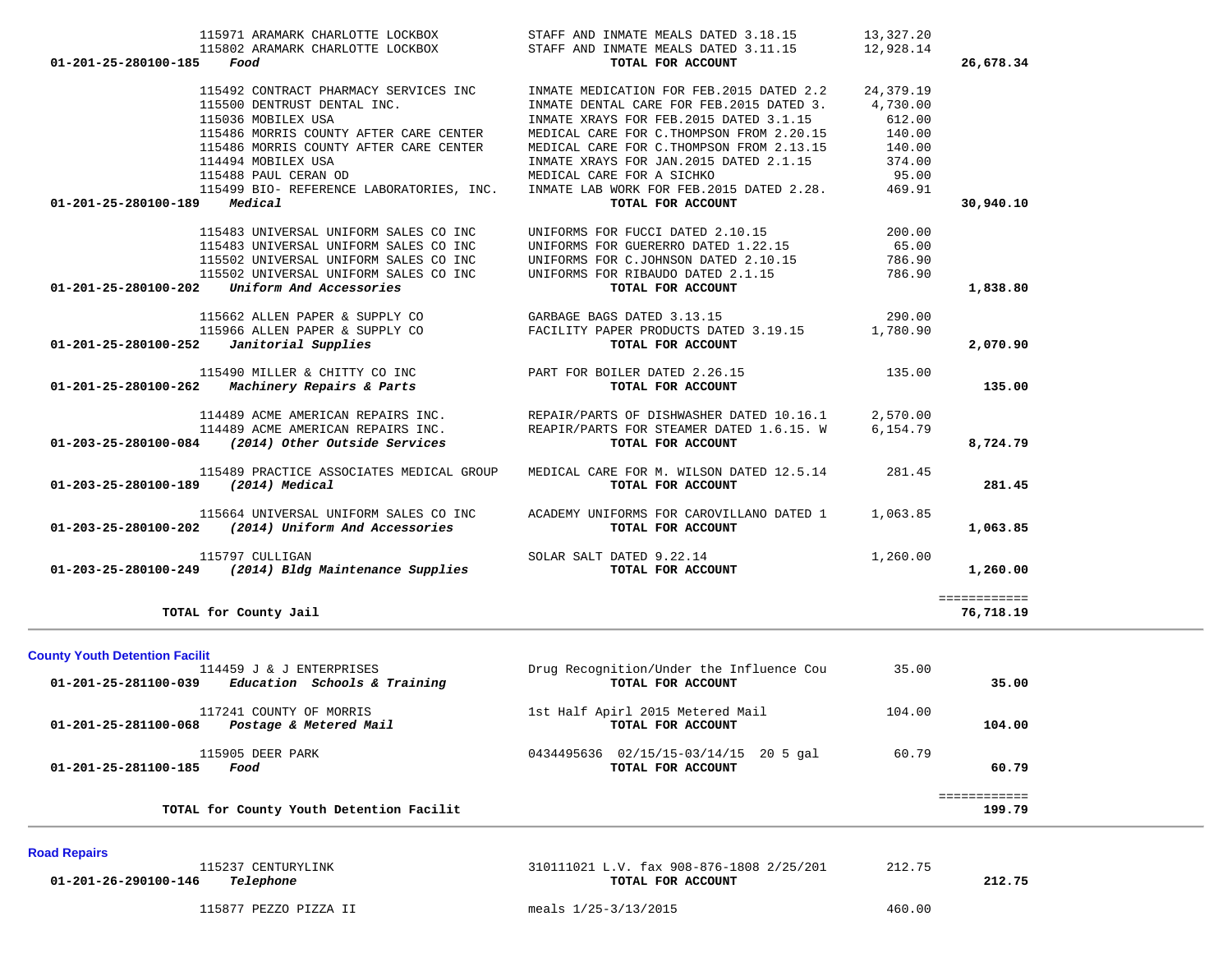| 01-201-26-290100-222<br>Bituminous Concrete          | TOTAL FOR ACCOUNT                           | 3,889.25     |  |
|------------------------------------------------------|---------------------------------------------|--------------|--|
| 115983 PEQUANNOCK TOWNSHIP                           | Snow Removal/Salting Storm 3/20/2015        | 800.00       |  |
| 115445 TOWNSHIP OF LONG HILL                         |                                             | 4,725.00     |  |
|                                                      | Salting Morris County Roads 1/3-3/5/2015    |              |  |
| 116346 FRANK BRODEEN OLC                             | Storm #24 Sects #24, 28, 31                 | 14,187.50    |  |
| 116346 FRANK BRODEEN OLC                             | Storm #26 Sects #24,28,31                   | 27,125.00    |  |
| 116347 JJS SERVICES, INC.                            | Storms 2/21-2/22/2015 Sects #11, 19, 20, 27 | 34,285.00    |  |
| 116347 JJS SERVICES, INC.                            | Storm 3/1/2015 Sects #11, 19, 20, 27        | 14,335.00    |  |
| 116347 JJS SERVICES, INC.                            | Storm 3/5/2015 Sects #11, 19, 20, 27        | 29, 253. 75  |  |
| 01-201-26-290100-228<br>Contracted Snow/Ice Removal  | TOTAL FOR ACCOUNT                           | 124,711.25   |  |
| 116121 EASTERN CONCRETE MATERIALS, INC.              | snow/ice grits                              | 9,137.86     |  |
| 116121 EASTERN CONCRETE MATERIALS, INC.              | snow/ice grits                              | 5,488.51     |  |
| 116121 EASTERN CONCRETE MATERIALS, INC.              | snow/ice grits                              | 6,124.48     |  |
|                                                      |                                             |              |  |
| 116121 EASTERN CONCRETE MATERIALS, INC.              | snow/ice grits                              | 6,929.94     |  |
| 116121 EASTERN CONCRETE MATERIALS, INC.              | snow/ice grits                              | 3,153.10     |  |
| 112157 MORTON SALT, INC.                             | Wharton Garage Salt                         | 49,239.92    |  |
| Snow Removal & Ice Control<br>01-201-26-290100-242   | TOTAL FOR ACCOUNT                           | 80,073.81    |  |
| 115953 DEER PARK                                     | 0434540159 Hanover Garage 2/15-3/14/2015    | 82.62        |  |
| 115252 CABLEVISION                                   | Acct 07876-512349-01-9 3/1-3/31/2015        | 111.01       |  |
| 115252 CABLEVISION                                   | Acct 07876-512349-01-9 4/1-4/30/2015        | 111.00       |  |
| 115952 DEER PARK                                     | 0434540175 Montville Garage 2/15-3/14/20    | 38.07        |  |
| 01-201-26-290100-266<br>Safety Items                 | TOTAL FOR ACCOUNT                           | 342.70       |  |
|                                                      |                                             |              |  |
|                                                      |                                             | ============ |  |
| TOTAL for Road Repairs                               |                                             | 210,080.76   |  |
|                                                      |                                             |              |  |
| <b>Bridges and Culverts</b>                          |                                             |              |  |
| 115637 GRAINGER                                      | Bling Spot Mirror-ON 2 in size. Blind Spo   | 28.35        |  |
| 115548 SHEAFFER SUPPLY INC.                          | OSHA Gloss Black                            | 21.66        |  |
| 115548 SHEAFFER SUPPLY INC.                          | OSHA Yellow Paint                           | 12.46        |  |
| 115548 SHEAFFER SUPPLY INC.                          | #35 BRT Zinc Steel Sashchain 106 lb.3/8-    | 15.63        |  |
| $01 - 201 - 26 - 292100 - 239$<br>Small Tools        | TOTAL FOR ACCOUNT                           | 78.10        |  |
|                                                      |                                             |              |  |
| 115638 SHEAFFER SUPPLY INC.                          | 4.5x040X7/8 thin cutoff whl3/8 midlinkM6    | 144.90       |  |
| 115638 SHEAFFER SUPPLY INC.                          | Tamper Handle, 8x8 cast iron base w/stee    | 49.30        |  |
| 115638 SHEAFFER SUPPLY INC.                          | 4.5 x 1/4x7/8Met Grind                      | 75.76        |  |
| 115638 SHEAFFER SUPPLY INC.                          | 3/8 Midlink M606-Domwaric                   | $-12.95$     |  |
| Tools - Others<br>01-201-26-292100-246               | TOTAL FOR ACCOUNT                           | 257.01       |  |
|                                                      |                                             | ============ |  |
| TOTAL for Bridges and Culverts                       |                                             | 335.11       |  |
|                                                      |                                             |              |  |
| <b>Shade Tree Commission</b>                         |                                             |              |  |
| 115951 DEER PARK                                     | 0434593380 bottle water 2/15-3/14/2015      | 16.24        |  |
| Other Operating&Repair Supply                        |                                             | 16.24        |  |
| 01-201-26-300100-098                                 | TOTAL FOR ACCOUNT                           |              |  |
| 116156 STEFAN TRUSZ                                  | work boots per contract                     | 90.00        |  |
| Uniform & Clothing Allowance<br>01-201-26-300100-207 | TOTAL FOR ACCOUNT                           | 90.00        |  |
|                                                      |                                             |              |  |
| 116149 POWER PLACE INC                               | 16" chainsaw bar, 25" chainsaw bar          | 273.25       |  |
| 01-201-26-300100-262<br>Machinery Repairs & Parts    | TOTAL FOR ACCOUNT                           | 273.25       |  |

| 114977 TILCON NEW YORK INC.   | I-6                     | 1,794.85 |        |
|-------------------------------|-------------------------|----------|--------|
| 114977 TILCON NEW YORK INC.   | OPR winter mix          | 2,094.40 |        |
| Meals<br>01-201-26-290100-188 | TOTAL FOR ACCOUNT       |          | 851.00 |
| 115247 RED BARN RESTAURANT    | 15% Gratuity            | 42.00    |        |
| 115247 RED BARN RESTAURANT    | meals $2/4 - 3/05$ 2015 | 280.00   |        |
| 115877 PEZZO PIZZA II         | 15% Gratuity            | 69.00    |        |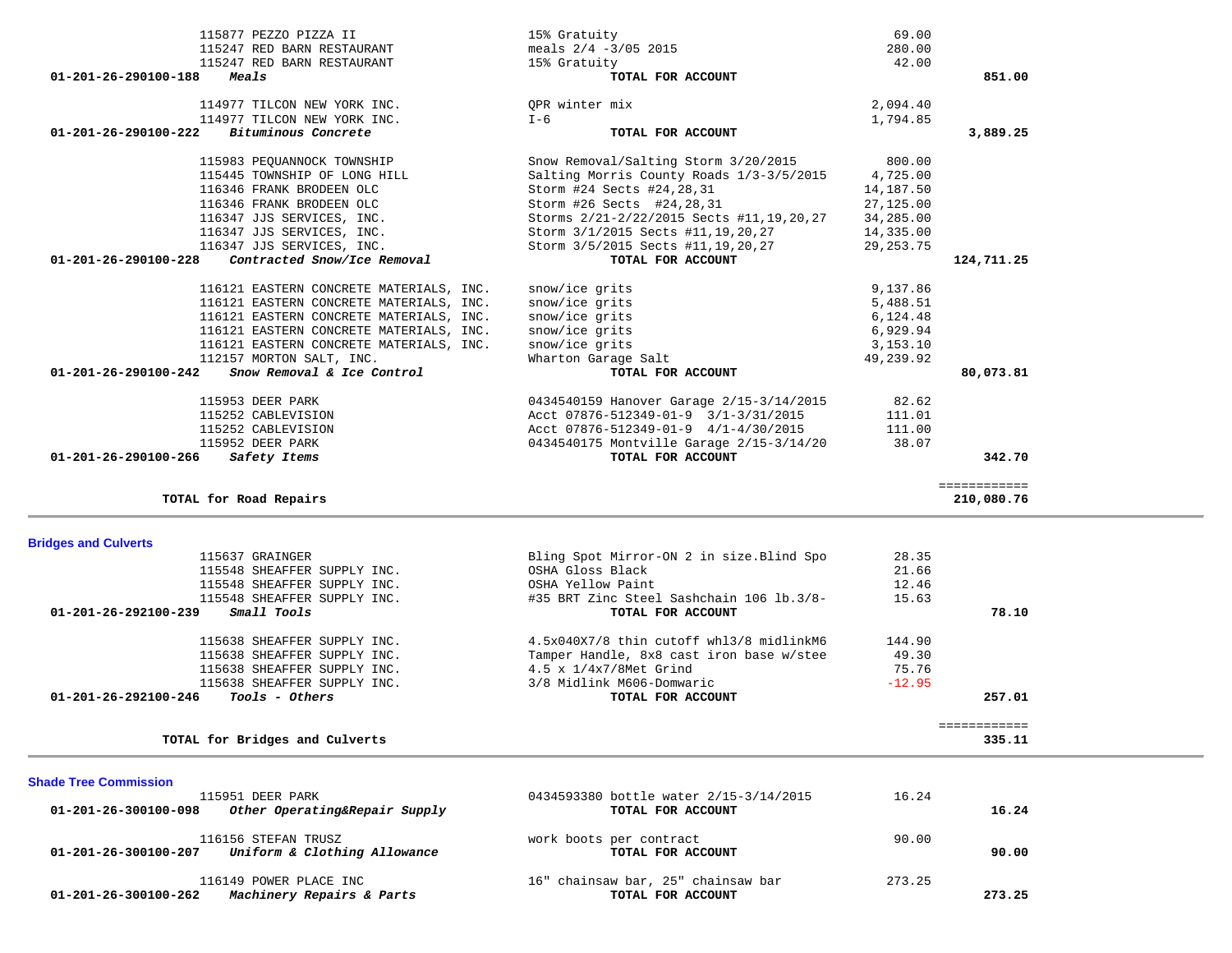| <b>Buildings &amp; Grounds</b>                  |                                                                            |                                                                                                                                                                                                                                                                                                                                                                                                                      |                 |           |
|-------------------------------------------------|----------------------------------------------------------------------------|----------------------------------------------------------------------------------------------------------------------------------------------------------------------------------------------------------------------------------------------------------------------------------------------------------------------------------------------------------------------------------------------------------------------|-----------------|-----------|
|                                                 |                                                                            | 116293 WILLIAM F. BARNISH RENT FOR DOVER PROBATION / MAY 2015 $8,276.44$                                                                                                                                                                                                                                                                                                                                             |                 |           |
| $01 - 201 - 26 - 310100 - 029$ Building Rental  |                                                                            | TOTAL FOR ACCOUNT                                                                                                                                                                                                                                                                                                                                                                                                    |                 | 8,276.44  |
|                                                 |                                                                            | 116778 WEBSTER PLUMBING &<br>116155 WEBSTER PLUMBING &<br>116155 WEBSTER PLUMBING &<br>116155 WEBSTER PLUMBING &<br>116155 WEBSTER PLUMBING &<br>RE: CAC/ 03-13-15<br>RE: CAC/ 03-13-15<br>TOTAL FOR ACCOUNT                                                                                                                                                                                                         | 411.50          |           |
|                                                 |                                                                            |                                                                                                                                                                                                                                                                                                                                                                                                                      | 493.80          |           |
|                                                 |                                                                            |                                                                                                                                                                                                                                                                                                                                                                                                                      | 726.10          |           |
|                                                 |                                                                            |                                                                                                                                                                                                                                                                                                                                                                                                                      |                 | 1,631.40  |
|                                                 |                                                                            |                                                                                                                                                                                                                                                                                                                                                                                                                      |                 |           |
|                                                 |                                                                            |                                                                                                                                                                                                                                                                                                                                                                                                                      |                 |           |
|                                                 |                                                                            |                                                                                                                                                                                                                                                                                                                                                                                                                      |                 |           |
|                                                 |                                                                            | 115699 STAPLES ADVANTAGE<br>115699 STAPLES ADVANTAGE<br>115699 STAPLES ADVANTAGE<br>14.24 RE: OFFICE SUPPLIES/ 03-05-15<br><b>14.24</b> RE: OFFICE SUPPLIES/ 03-05-15<br><b>14.24</b> TOTAL FOR ACCOUNT                                                                                                                                                                                                              |                 | 511.09    |
|                                                 | 116677 LAZ PARKING                                                         | 590803109/ JUROR PKG - MARCH 2015/ DATED 9,287.25                                                                                                                                                                                                                                                                                                                                                                    |                 |           |
|                                                 |                                                                            | 116442 MORRISTOWN PARKING AUTHORITY PARKING MAINTENANCE FEE/MAY 2015 5,340.00                                                                                                                                                                                                                                                                                                                                        |                 |           |
|                                                 | 01-201-26-310100-062 Parking Lot Rental                                    | TOTAL FOR ACCOUNT                                                                                                                                                                                                                                                                                                                                                                                                    |                 | 14,627.25 |
|                                                 |                                                                            |                                                                                                                                                                                                                                                                                                                                                                                                                      |                 |           |
|                                                 |                                                                            | 115351 TREASURER-STATE OF NEW JERSEY REG# 1422-00116-001 RE: MV-1/ INSPECTION 1,141.00                                                                                                                                                                                                                                                                                                                               |                 |           |
|                                                 |                                                                            |                                                                                                                                                                                                                                                                                                                                                                                                                      |                 |           |
|                                                 |                                                                            |                                                                                                                                                                                                                                                                                                                                                                                                                      |                 |           |
|                                                 |                                                                            |                                                                                                                                                                                                                                                                                                                                                                                                                      |                 |           |
|                                                 |                                                                            |                                                                                                                                                                                                                                                                                                                                                                                                                      |                 |           |
|                                                 |                                                                            |                                                                                                                                                                                                                                                                                                                                                                                                                      |                 |           |
|                                                 |                                                                            |                                                                                                                                                                                                                                                                                                                                                                                                                      |                 |           |
|                                                 |                                                                            |                                                                                                                                                                                                                                                                                                                                                                                                                      |                 |           |
|                                                 |                                                                            |                                                                                                                                                                                                                                                                                                                                                                                                                      |                 |           |
|                                                 |                                                                            |                                                                                                                                                                                                                                                                                                                                                                                                                      |                 |           |
|                                                 |                                                                            |                                                                                                                                                                                                                                                                                                                                                                                                                      |                 |           |
|                                                 | 01-201-26-310100-084 Other Outside Services                                | 15351 TREASURER-STATE OF NEW JERSEY<br>15351 TREASURER-STATE OF NEW JERSEY<br>15351 TREASURER-STATE OF NEW JERSEY<br>16587 LOVEYS PIZZA & GRILL<br>16587 LOVEYS PIZZA & GRILL<br>16587 LOVEYS PIZZA & GRILL<br>16587 LOVEYS PIZZA & GRILL                                                                                                                                                                            |                 | 54,494.71 |
|                                                 |                                                                            | 116336 MORRIS COUNTY ENGRAVING LLC<br>116336 MORRIS COUNTY ENGRAVING LLC MO74901/RE: CH/03-26-15<br>TOTAL FOR ACCOUNT TOTAL FOR ACCOUNT                                                                                                                                                                                                                                                                              |                 |           |
|                                                 |                                                                            |                                                                                                                                                                                                                                                                                                                                                                                                                      |                 | 86.32     |
|                                                 |                                                                            |                                                                                                                                                                                                                                                                                                                                                                                                                      |                 |           |
|                                                 |                                                                            |                                                                                                                                                                                                                                                                                                                                                                                                                      | 535.00          |           |
|                                                 | $01-201-26-310100-128$ Security Equipment                                  | 115742 POP-A-LOCK OF NORTHERN NJ<br>8 Security Equipment TOTAL FOR ACCOUNT                                                                                                                                                                                                                                                                                                                                           |                 | 535.00    |
|                                                 |                                                                            |                                                                                                                                                                                                                                                                                                                                                                                                                      |                 |           |
|                                                 |                                                                            | 115225 WASTE MANAGEMENT OF NEW JERSEY WO74568/ RE: CAC/ 03-01-15 207.00                                                                                                                                                                                                                                                                                                                                              |                 |           |
|                                                 | 01-201-26-310100-143 Rubbish & Trash Removal                               | TOTAL FOR ACCOUNT                                                                                                                                                                                                                                                                                                                                                                                                    |                 | 207.00    |
|                                                 |                                                                            |                                                                                                                                                                                                                                                                                                                                                                                                                      |                 |           |
|                                                 |                                                                            |                                                                                                                                                                                                                                                                                                                                                                                                                      |                 |           |
|                                                 |                                                                            |                                                                                                                                                                                                                                                                                                                                                                                                                      |                 |           |
|                                                 |                                                                            |                                                                                                                                                                                                                                                                                                                                                                                                                      |                 |           |
|                                                 |                                                                            |                                                                                                                                                                                                                                                                                                                                                                                                                      |                 |           |
|                                                 |                                                                            | $\begin{array}{cccccc} & & & & & & \text{RE: } 2015 \text{ WORK BOOTS} & - \text{SECTIONTY/ } 03-03-15 & 89.98\\ & & & & & & 2015 \text{ WORK BOOTS} & - \text{ MANTENANCE/ } 03-21-15 & 90.00\\ & & & & & 2015 \text{ WORK BOOTS} & - \text{ MANTENANCE/ } 03-21-15 & 90.00\\ & & & & & \text{RE: } 2015 \text{ WORK BOOTS} & - \text{ NIGHT CREM/ } 03-21- & 90.00\\ & & & & & 2015 \text{ WORK BOOTS} & - \text{$ |                 | 414.97    |
|                                                 |                                                                            |                                                                                                                                                                                                                                                                                                                                                                                                                      |                 |           |
|                                                 | 115043 BAYWAY LUMBER                                                       | $WO74628/RE: NEW MATLAB COOM/ 02-27-15$ 3,044.15<br>TOTAL FOR ACCOUNT                                                                                                                                                                                                                                                                                                                                                |                 |           |
| $01 - 201 - 26 - 310100 - 223$ Building Repairs |                                                                            |                                                                                                                                                                                                                                                                                                                                                                                                                      |                 | 3,044.15  |
|                                                 | 115743 SHERWIN-WILLIAMS                                                    | WO74611/ RE: SEU/ 02-24-15                                                                                                                                                                                                                                                                                                                                                                                           | 118.17          |           |
|                                                 | 115743 SHERWIN-WILLIAMS                                                    | WO74577/ RE: YOUTH SHELTER/ 03-03-15                                                                                                                                                                                                                                                                                                                                                                                 | 98.97           |           |
| $01 - 201 - 26 - 310100 - 234$ Paint            |                                                                            | TOTAL FOR ACCOUNT                                                                                                                                                                                                                                                                                                                                                                                                    |                 | 217.14    |
|                                                 |                                                                            |                                                                                                                                                                                                                                                                                                                                                                                                                      |                 |           |
|                                                 | 115014 GENERAL PLUMBING SUPPLY INC.                                        | WO74329/ RE: FREEHOLDERS/ 02-05-15                                                                                                                                                                                                                                                                                                                                                                                   | 449.00          |           |
|                                                 | 115014 GENERAL PLUMBING SUPPLY INC.                                        | WO74498/ RE: A&R/ 02-05-15                                                                                                                                                                                                                                                                                                                                                                                           | 164.29          |           |
|                                                 | 115014 GENERAL PLUMBING SUPPLY INC.                                        | WO741498/ RE: A&R/ 02-05-15                                                                                                                                                                                                                                                                                                                                                                                          | 41.62           |           |
|                                                 | 115014 GENERAL PLUMBING SUPPLY INC.<br>115014 GENERAL PLUMBING SUPPLY INC. | WO73166/ RE: B&G/ 02-05-15<br>WO74498/ RE: A&R/ 02-19-15                                                                                                                                                                                                                                                                                                                                                             | 97.41<br>164.29 |           |
|                                                 |                                                                            |                                                                                                                                                                                                                                                                                                                                                                                                                      |                 |           |

115014 GENERAL PLUMBING SUPPLY INC. WO73166/ RE: B&G/ 02-19-15 4.41

============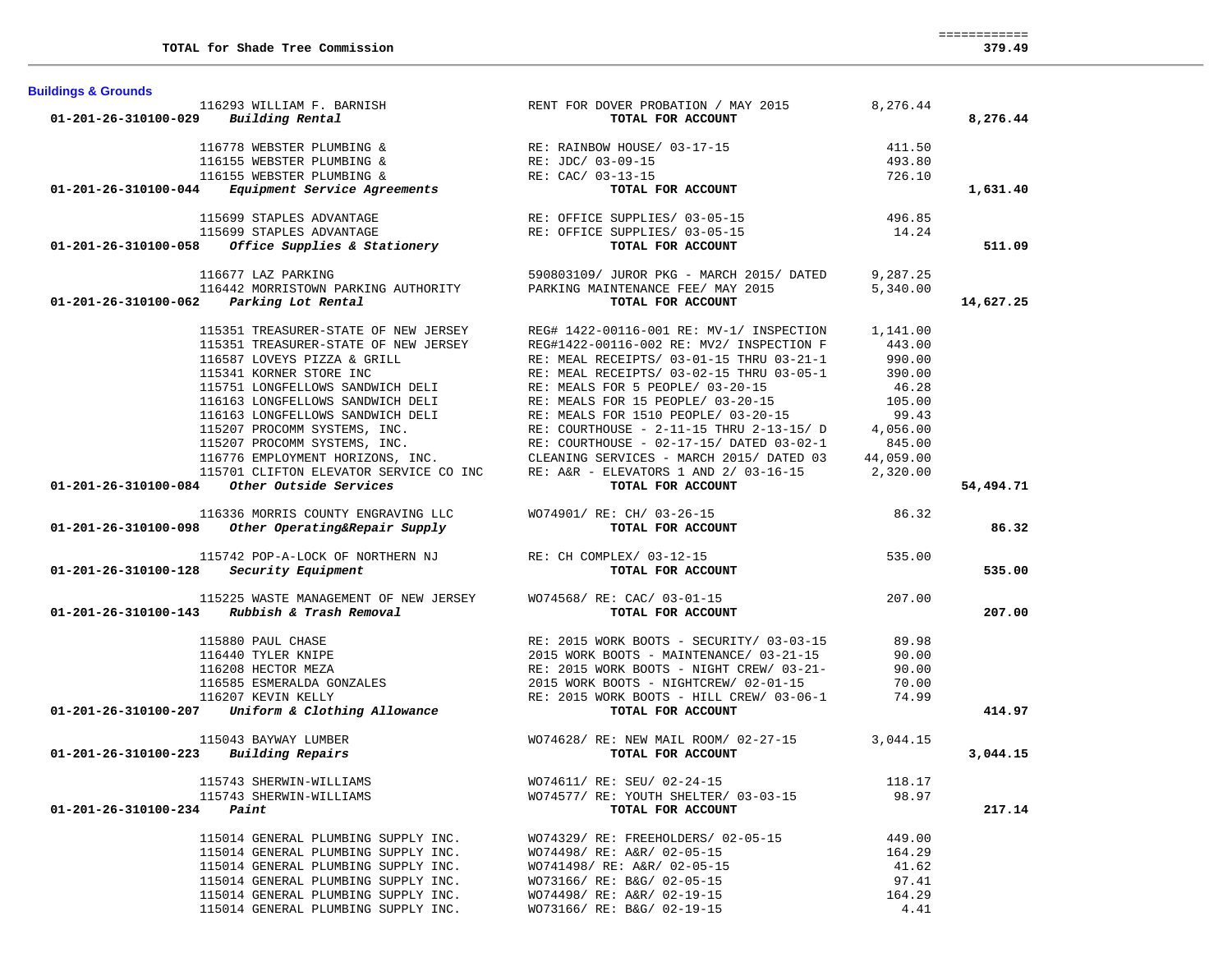| $01 - 201 - 26 - 310100 - 235$ Pipes - Others |                                                           |                                                                                                                                                                                                                                                                                                                                                               |          | 2,471.68 |
|-----------------------------------------------|-----------------------------------------------------------|---------------------------------------------------------------------------------------------------------------------------------------------------------------------------------------------------------------------------------------------------------------------------------------------------------------------------------------------------------------|----------|----------|
|                                               |                                                           |                                                                                                                                                                                                                                                                                                                                                               |          |          |
|                                               |                                                           |                                                                                                                                                                                                                                                                                                                                                               |          |          |
|                                               |                                                           |                                                                                                                                                                                                                                                                                                                                                               |          |          |
|                                               |                                                           |                                                                                                                                                                                                                                                                                                                                                               |          |          |
| 01-201-26-310100-239 Small Tools              |                                                           |                                                                                                                                                                                                                                                                                                                                                               |          | 1,148.92 |
|                                               |                                                           | 115682 GRASS ROOTS TURF PRODUCTS INC $\footnotesize\begin{array}{ccc} &\texttt{WO74679/ RE: B&G/03-09-15} \\ \texttt{115682 GRASS ROOTS TURF PRODUCTS INC} & & \texttt{WO74679/ RE: B&G/03-09-15} \\ \texttt{127} & & \texttt{500} & \texttt{500} \\ \texttt{130} & & \texttt{60} & \texttt{60} \\ \texttt{141} & & \texttt{60} & \texttt{60} \\ \texttt{152$ |          |          |
|                                               |                                                           |                                                                                                                                                                                                                                                                                                                                                               |          | 700.00   |
|                                               |                                                           |                                                                                                                                                                                                                                                                                                                                                               |          |          |
|                                               |                                                           |                                                                                                                                                                                                                                                                                                                                                               |          |          |
|                                               |                                                           |                                                                                                                                                                                                                                                                                                                                                               |          |          |
|                                               |                                                           |                                                                                                                                                                                                                                                                                                                                                               |          |          |
|                                               |                                                           |                                                                                                                                                                                                                                                                                                                                                               |          |          |
|                                               |                                                           |                                                                                                                                                                                                                                                                                                                                                               |          |          |
|                                               |                                                           |                                                                                                                                                                                                                                                                                                                                                               |          |          |
|                                               |                                                           |                                                                                                                                                                                                                                                                                                                                                               |          |          |
|                                               |                                                           |                                                                                                                                                                                                                                                                                                                                                               |          |          |
|                                               |                                                           |                                                                                                                                                                                                                                                                                                                                                               |          |          |
|                                               |                                                           |                                                                                                                                                                                                                                                                                                                                                               |          |          |
|                                               |                                                           |                                                                                                                                                                                                                                                                                                                                                               |          |          |
|                                               |                                                           |                                                                                                                                                                                                                                                                                                                                                               |          |          |
|                                               |                                                           |                                                                                                                                                                                                                                                                                                                                                               |          |          |
|                                               |                                                           |                                                                                                                                                                                                                                                                                                                                                               |          |          |
|                                               |                                                           |                                                                                                                                                                                                                                                                                                                                                               |          |          |
|                                               |                                                           |                                                                                                                                                                                                                                                                                                                                                               |          |          |
|                                               |                                                           |                                                                                                                                                                                                                                                                                                                                                               |          |          |
|                                               |                                                           |                                                                                                                                                                                                                                                                                                                                                               |          | 5,833.79 |
|                                               |                                                           |                                                                                                                                                                                                                                                                                                                                                               |          |          |
|                                               |                                                           |                                                                                                                                                                                                                                                                                                                                                               |          | 3,670.00 |
|                                               |                                                           |                                                                                                                                                                                                                                                                                                                                                               |          |          |
|                                               |                                                           |                                                                                                                                                                                                                                                                                                                                                               |          |          |
|                                               |                                                           | 15008 CALICO TROUBERTES, INC.<br>15008 CALICO TROUBERTES, INC.<br>15008 CALICO TRESSEY<br>16508 CALICO TRESSEY<br>16570 CLIFTON BEWATOR SERVICE CO INC<br>16570 CLIFTON BEWATOR SERVICE CO INC<br>16570 CLIFTON BEWATOR SERVICE CO INC<br>16                                                                                                                  |          | 4,497.52 |
|                                               |                                                           |                                                                                                                                                                                                                                                                                                                                                               |          |          |
|                                               |                                                           |                                                                                                                                                                                                                                                                                                                                                               |          |          |
|                                               |                                                           |                                                                                                                                                                                                                                                                                                                                                               |          |          |
|                                               |                                                           |                                                                                                                                                                                                                                                                                                                                                               |          |          |
|                                               |                                                           |                                                                                                                                                                                                                                                                                                                                                               |          |          |
|                                               |                                                           |                                                                                                                                                                                                                                                                                                                                                               |          |          |
|                                               |                                                           |                                                                                                                                                                                                                                                                                                                                                               |          |          |
|                                               | 116297 JOHNSTONE SUPPLY                                   | WO74565/ RE: B&G - HILL/ 03-23-15                                                                                                                                                                                                                                                                                                                             | 1,467.60 |          |
|                                               | 116297 JOHNSTONE SUPPLY                                   | WO74804/RE: WARRANTS/03-19-15                                                                                                                                                                                                                                                                                                                                 | 162.89   |          |
| 01-201-26-310100-264 Heat & A/C               | 116297 JOHNSTONE SUPPLY                                   | WO74565/ RE: B&G - HILL/ 03-20-15<br>TOTAL FOR ACCOUNT                                                                                                                                                                                                                                                                                                        | 47.76    | 2,474.59 |
|                                               |                                                           |                                                                                                                                                                                                                                                                                                                                                               |          |          |
| 01-201-26-310100-265 Electrical               | 115741 TURTLE & HUGHES, INC.                              | WO74730/RE: COUNTY LIBRARY/03-12-15<br>TOTAL FOR ACCOUNT                                                                                                                                                                                                                                                                                                      | 68.65    | 68.65    |
|                                               |                                                           |                                                                                                                                                                                                                                                                                                                                                               |          |          |
|                                               | 115568 GPC, INC.                                          | RE: CH - SCRAPING, PRIMING, PAINTING WIN                                                                                                                                                                                                                                                                                                                      | 9,360.00 |          |
|                                               | 01-203-26-310100-084 (2014) Other Outside Services        | TOTAL FOR ACCOUNT                                                                                                                                                                                                                                                                                                                                             |          | 9,360.00 |
|                                               | 116178 DEER PARK                                          | 0434507703/ DATED 02-15-15 THRU 03-14-15                                                                                                                                                                                                                                                                                                                      | 110.37   |          |
|                                               | 01-203-26-310100-095 (2014) Other Administrative Supplies | TOTAL FOR ACCOUNT                                                                                                                                                                                                                                                                                                                                             |          | 110.37   |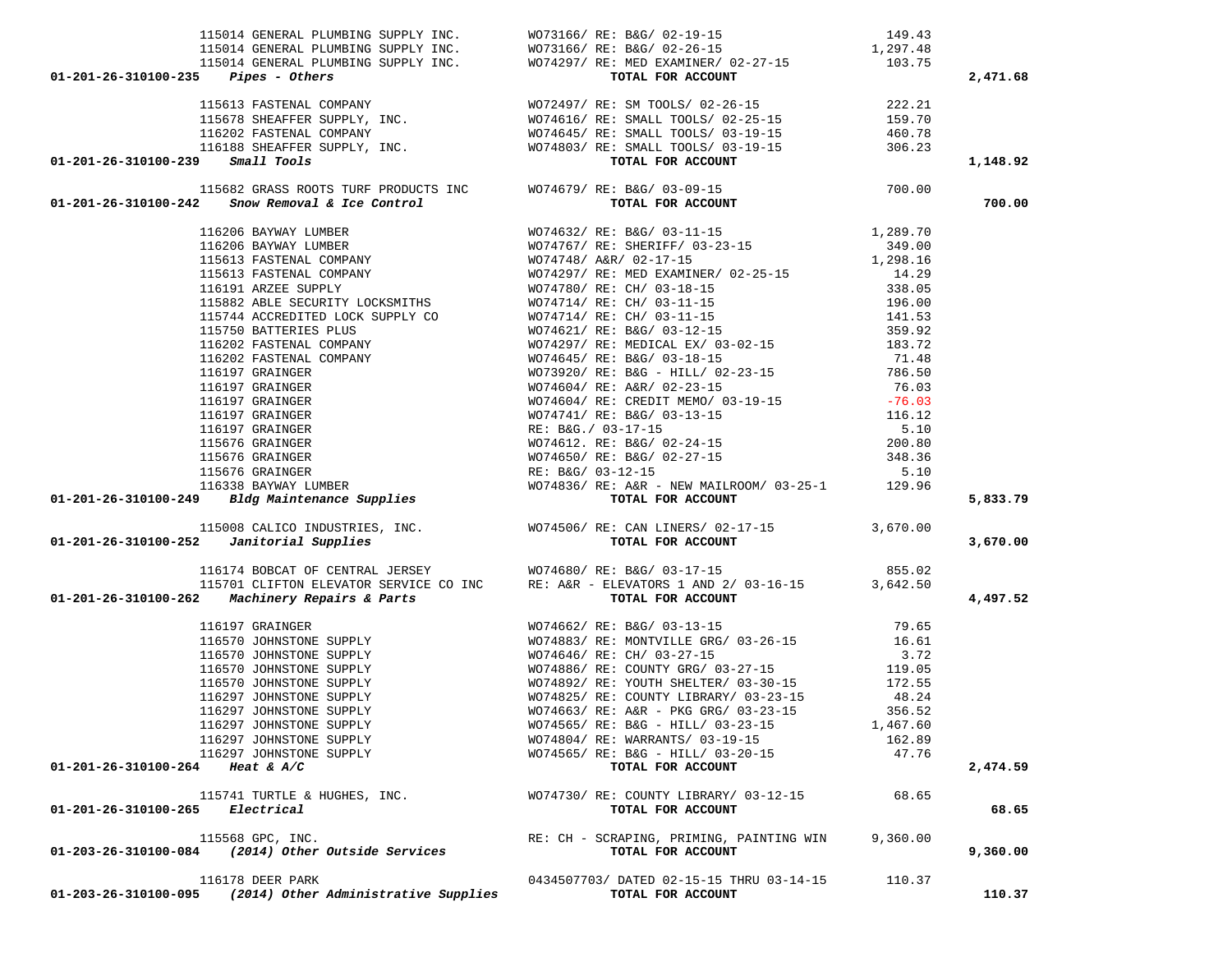|                                                                                                                                                                                                                                                        |                                                                                                                                                                                                                                          | 155.72   |
|--------------------------------------------------------------------------------------------------------------------------------------------------------------------------------------------------------------------------------------------------------|------------------------------------------------------------------------------------------------------------------------------------------------------------------------------------------------------------------------------------------|----------|
|                                                                                                                                                                                                                                                        | 115785 MSC INDUSTRIAL SUPPLY CO. GRINDER<br>115785 MSC INDUSTRIAL SUPPLY CO. HEX NUT, WASHER, LOCK WASHER, CAP SCREW<br>115785 MSC INDUSTRIAL SUPPLY CO. STEEL SHIM                                                                      | 239.44   |
|                                                                                                                                                                                                                                                        |                                                                                                                                                                                                                                          | 114.46   |
|                                                                                                                                                                                                                                                        |                                                                                                                                                                                                                                          | 72.73    |
|                                                                                                                                                                                                                                                        |                                                                                                                                                                                                                                          | 311.64   |
|                                                                                                                                                                                                                                                        | MONTHLY INSPECTION MAINTENANCE - MARCH 2 189.41                                                                                                                                                                                          |          |
|                                                                                                                                                                                                                                                        |                                                                                                                                                                                                                                          |          |
| 115785 MSC INDUSTRIAL SUPPLY CO.<br>115806 BOONTON AUTO PARTS<br>115806 BOONTON AUTO PARTS<br>115766 SGS TESTCOM INC<br>115766 SGS TESTCOM INC<br>115766 SGS TESTCOM INC<br>115766 SGS TESTCOM INC<br>115766 SGS TESTCOM INC<br>115766 SGS TESTCOM INC |                                                                                                                                                                                                                                          |          |
|                                                                                                                                                                                                                                                        |                                                                                                                                                                                                                                          | 191.58   |
|                                                                                                                                                                                                                                                        |                                                                                                                                                                                                                                          | 246.37   |
|                                                                                                                                                                                                                                                        |                                                                                                                                                                                                                                          | 48.75    |
| 115801 AMERICAN WEAR INC.<br>115801 AMERICAN WEAR INC.<br>116725 FATHI GUIRGIS MORK BOOTS PER CONTRACT<br>116725 FATHI GUIRGIS WORK BOOTS PER CONTRACT<br>TOTAL FOR ACCOUNT                                                                            |                                                                                                                                                                                                                                          |          |
|                                                                                                                                                                                                                                                        |                                                                                                                                                                                                                                          |          |
|                                                                                                                                                                                                                                                        | 115560 DAVID WEBER OIL COMPANY OIL, HYDRAULIC OIL, WASHER FLUID $1,672.40$                                                                                                                                                               |          |
|                                                                                                                                                                                                                                                        |                                                                                                                                                                                                                                          | 406.70   |
|                                                                                                                                                                                                                                                        |                                                                                                                                                                                                                                          | 352.80   |
| 115560 DAVID WEBER OIL COMPANY<br>115560 DAVID WEBER OIL COMPANY<br>115560 DAVID WEBER OIL COMPANY<br>115560 DAVID WEBER OIL COMPANY<br>115560 DAVID WEBER OIL COMPANY<br>TOTAL FOR ACC                                                                | TOTAL FOR ACCOUNT                                                                                                                                                                                                                        |          |
|                                                                                                                                                                                                                                                        | 115592 GREELCO INC<br>115771 WEST CHESTER MACHINERY AND VALVE, COIL<br>115807 CHEMUNG SUPPLY CORP STD BLADE, CURB BUMPER<br>115559 CHEMUNG SUPPLY CORP BLADES, CURB BUMPER<br>115559 CHEMUNG SUPPLY CORP BLADES, CURB BUMPER<br>115559 C |          |
|                                                                                                                                                                                                                                                        |                                                                                                                                                                                                                                          |          |
|                                                                                                                                                                                                                                                        |                                                                                                                                                                                                                                          |          |
|                                                                                                                                                                                                                                                        |                                                                                                                                                                                                                                          |          |
| 01-201-26-315100-241 Snow Plowing Parts                                                                                                                                                                                                                | TOTAL FOR ACCOUNT                                                                                                                                                                                                                        |          |
|                                                                                                                                                                                                                                                        |                                                                                                                                                                                                                                          |          |
|                                                                                                                                                                                                                                                        |                                                                                                                                                                                                                                          | 84.00    |
| 115589 GOODYEAR AUTO SERVICE<br>115589 GOODYEAR AUTO SERVICE TIRES<br>115779 INTER CITY TIRE                                                                                                                                                           |                                                                                                                                                                                                                                          | 583.62   |
| 115779 INTER CITY TIRE                                                                                                                                                                                                                                 | TIRES                                                                                                                                                                                                                                    | 890.67   |
| 115779 INTER CITY TIRE                                                                                                                                                                                                                                 | TIRES                                                                                                                                                                                                                                    | 547.43   |
| 115779 INTER CITY TIRE                                                                                                                                                                                                                                 | TIRES                                                                                                                                                                                                                                    | 2,650.00 |
| 115610 STS TIRE & AUTO CENTERS TIRES                                                                                                                                                                                                                   |                                                                                                                                                                                                                                          | 497.20   |
| $01 - 201 - 26 - 315100 - 245$ Tires                                                                                                                                                                                                                   | TOTAL FOR ACCOUNT                                                                                                                                                                                                                        |          |
|                                                                                                                                                                                                                                                        | 115769 TOMAR INDUSTRIES INC GLOVE, DIAL SOAP, POLY BAG, TOWEL WHITE 211.25                                                                                                                                                               |          |
| $01-201-26-315100-252$ Janitorial Supplies                                                                                                                                                                                                             | TOTAL FOR ACCOUNT                                                                                                                                                                                                                        |          |
|                                                                                                                                                                                                                                                        |                                                                                                                                                                                                                                          |          |
| 115554 AIR BRAKE & EQUIPMENT                                                                                                                                                                                                                           | WIPER BLADES                                                                                                                                                                                                                             | 229.00   |

|                                                                                                                                                                                                                                                                                                                                                     | 115591 GRAINGER<br>115591 GRAINGER<br>115591 GRAINGER<br>115591 GRAINGER<br>115591 GRAINGER<br>115591 GRAINGER<br>115591 GRAINGER<br>115591 GRAINGER<br>115591 GRAINGER<br>115591 GRAINGER<br>11570 GRAINGER<br>11570 GRAINGER<br>11577 GRAINGER<br>115 | 256.36   |           |
|-----------------------------------------------------------------------------------------------------------------------------------------------------------------------------------------------------------------------------------------------------------------------------------------------------------------------------------------------------|---------------------------------------------------------------------------------------------------------------------------------------------------------------------------------------------------------------------------------------------------------|----------|-----------|
|                                                                                                                                                                                                                                                                                                                                                     |                                                                                                                                                                                                                                                         | 36.32    |           |
|                                                                                                                                                                                                                                                                                                                                                     |                                                                                                                                                                                                                                                         | 17.40    |           |
|                                                                                                                                                                                                                                                                                                                                                     |                                                                                                                                                                                                                                                         | 17.94    |           |
|                                                                                                                                                                                                                                                                                                                                                     |                                                                                                                                                                                                                                                         | 61.14    |           |
|                                                                                                                                                                                                                                                                                                                                                     |                                                                                                                                                                                                                                                         | 150.80   |           |
|                                                                                                                                                                                                                                                                                                                                                     |                                                                                                                                                                                                                                                         | 261.28   |           |
|                                                                                                                                                                                                                                                                                                                                                     |                                                                                                                                                                                                                                                         | 59.95    |           |
|                                                                                                                                                                                                                                                                                                                                                     |                                                                                                                                                                                                                                                         | 150.80   |           |
|                                                                                                                                                                                                                                                                                                                                                     |                                                                                                                                                                                                                                                         | 331.76   |           |
|                                                                                                                                                                                                                                                                                                                                                     |                                                                                                                                                                                                                                                         | 12.00    |           |
|                                                                                                                                                                                                                                                                                                                                                     | 115777 GRAINGER<br>115777 GRAINGER<br>115777 GRAINGER<br>115782 J & D SALES & SERVICE LLC<br>115782 J & D SALES & SERVICE LLC<br>115782 J & D SALES & SERVICE LLC<br>115782 J & D SALES & SERVICE LLC<br>115782 J & D SALES & SERVICE LLC<br>1          | 707.52   |           |
|                                                                                                                                                                                                                                                                                                                                                     |                                                                                                                                                                                                                                                         | 553.80   |           |
|                                                                                                                                                                                                                                                                                                                                                     |                                                                                                                                                                                                                                                         | 180.00   |           |
|                                                                                                                                                                                                                                                                                                                                                     |                                                                                                                                                                                                                                                         | 154.72   |           |
|                                                                                                                                                                                                                                                                                                                                                     |                                                                                                                                                                                                                                                         | 184.96   |           |
|                                                                                                                                                                                                                                                                                                                                                     |                                                                                                                                                                                                                                                         | 16.66    |           |
|                                                                                                                                                                                                                                                                                                                                                     |                                                                                                                                                                                                                                                         | 61.07    |           |
|                                                                                                                                                                                                                                                                                                                                                     |                                                                                                                                                                                                                                                         | 70.24    |           |
|                                                                                                                                                                                                                                                                                                                                                     |                                                                                                                                                                                                                                                         | 155.72   |           |
|                                                                                                                                                                                                                                                                                                                                                     |                                                                                                                                                                                                                                                         | 239.44   |           |
|                                                                                                                                                                                                                                                                                                                                                     |                                                                                                                                                                                                                                                         | 114.46   |           |
|                                                                                                                                                                                                                                                                                                                                                     |                                                                                                                                                                                                                                                         | 72.73    |           |
|                                                                                                                                                                                                                                                                                                                                                     |                                                                                                                                                                                                                                                         | 311.64   |           |
|                                                                                                                                                                                                                                                                                                                                                     |                                                                                                                                                                                                                                                         | 189.41   |           |
| 115785 MSC INDUSTRIAL SUPPLY CO.<br>115785 MSC INDUSTRIAL SUPPLY CO.<br>115785 MSC INDUSTRIAL SUPPLY CO.<br>115785 MSC INDUSTRIAL SUPPLY CO.<br>115785 MSC INDUSTRIAL SUPPLY CO.<br>115785 MSC INDUSTRIAL SUPPLY CO.<br>115785 MSC INDUSTR                                                                                                          |                                                                                                                                                                                                                                                         |          | 4,368.12  |
|                                                                                                                                                                                                                                                                                                                                                     |                                                                                                                                                                                                                                                         | 191.58   |           |
|                                                                                                                                                                                                                                                                                                                                                     |                                                                                                                                                                                                                                                         | 246.37   |           |
|                                                                                                                                                                                                                                                                                                                                                     |                                                                                                                                                                                                                                                         | 48.75    |           |
| 115801 AMERICAN WEAR INC.<br>115801 AMERICAN WEAR INC.<br>116725 FATHI GUIRGIS WORK BOOTS PER CONTRACT<br>116725 FATHI GUIRGIS WORK BOOTS PER CONTRACT<br>TOTAL FOR ACCOUNT                                                                                                                                                                         |                                                                                                                                                                                                                                                         |          | 486.70    |
|                                                                                                                                                                                                                                                                                                                                                     | OIL, HYDRAULIC OIL, WASHER FLUID 1,672.40                                                                                                                                                                                                               |          |           |
|                                                                                                                                                                                                                                                                                                                                                     |                                                                                                                                                                                                                                                         | 406.70   |           |
|                                                                                                                                                                                                                                                                                                                                                     |                                                                                                                                                                                                                                                         | 352.80   |           |
| $\begin{tabular}{c c c c c c c c} \multicolumn{1}{c }{\textbf{011-201-26-315100-232}} & \multicolumn{1}{c }{\textbf{011-201-26-315100-232}} & \multicolumn{1}{c }{\textbf{011-201-26-315100-232}} & \multicolumn{1}{c }{\textbf{011-201-26-315100-232}} & \multicolumn{1}{c }{\textbf{011-201-26-315100-232}} & \multicolumn{1}{c }{\textbf{011-20$ | TOTAL FOR ACCOUNT                                                                                                                                                                                                                                       |          | 2,431.90  |
| 115592 GREELCO INC                                                                                                                                                                                                                                                                                                                                  | ADJUSTING SCREW, STEM NUT, RETAINING RING, 20, 261.70                                                                                                                                                                                                   |          |           |
| 115771 WEST CHESTER MACHINERY AND                                                                                                                                                                                                                                                                                                                   |                                                                                                                                                                                                                                                         | 234.70   |           |
|                                                                                                                                                                                                                                                                                                                                                     |                                                                                                                                                                                                                                                         | 4,982.20 |           |
|                                                                                                                                                                                                                                                                                                                                                     | VALVE, COIL<br>STD BLADE, CURB BUMPER<br>BLADES, CURB BUMPER<br>ELADES, CURB BUMPER                                                                                                                                                                     | 4,982.20 |           |
| 115771 WEST CHESTER MACHINERY AND<br>115807 CHEMUNG SUPPLY CORP<br>115559 CHEMUNG SUPPLY CORP<br>01-201-26-315100-241 Snow Plowing Parts                                                                                                                                                                                                            | TOTAL FOR ACCOUNT                                                                                                                                                                                                                                       |          | 30,460.80 |
| 115589 GOODYEAR AUTO SERVICE<br>115589 GOODYEAR AUTO SERVICE                                                                                                                                                                                                                                                                                        | TIRES                                                                                                                                                                                                                                                   | 84.00    |           |
|                                                                                                                                                                                                                                                                                                                                                     | TIRES                                                                                                                                                                                                                                                   | 583.62   |           |
| 115779 INTER CITY TIRE                                                                                                                                                                                                                                                                                                                              | TIRES                                                                                                                                                                                                                                                   | 890.67   |           |
|                                                                                                                                                                                                                                                                                                                                                     | TIRES                                                                                                                                                                                                                                                   | 547.43   |           |
| 115779 INTER CITY TIRE<br>115779 INTER CITY TIRE                                                                                                                                                                                                                                                                                                    | TIRES                                                                                                                                                                                                                                                   | 2,650.00 |           |
| 115610 STS TIRE & AUTO CENTERS                                                                                                                                                                                                                                                                                                                      |                                                                                                                                                                                                                                                         | 497.20   |           |
| $01 - 201 - 26 - 315100 - 245$ Tires                                                                                                                                                                                                                                                                                                                | TIRES<br>TOTAL FOR ACCOUNT                                                                                                                                                                                                                              |          | 5,252.92  |
|                                                                                                                                                                                                                                                                                                                                                     |                                                                                                                                                                                                                                                         |          |           |
| $01-201-26-315100-252$ Janitorial Supplies                                                                                                                                                                                                                                                                                                          | TOTAL FOR ACCOUNT                                                                                                                                                                                                                                       |          | 211.25    |
|                                                                                                                                                                                                                                                                                                                                                     |                                                                                                                                                                                                                                                         |          |           |
| $\frac{1}{2}$                                                                                                                                                                                                                                                                                                                                       |                                                                                                                                                                                                                                                         | .        |           |

**Motor Services Center** 

**TOTAL for Buildings & Grounds 115,933.15**

============

115,933.15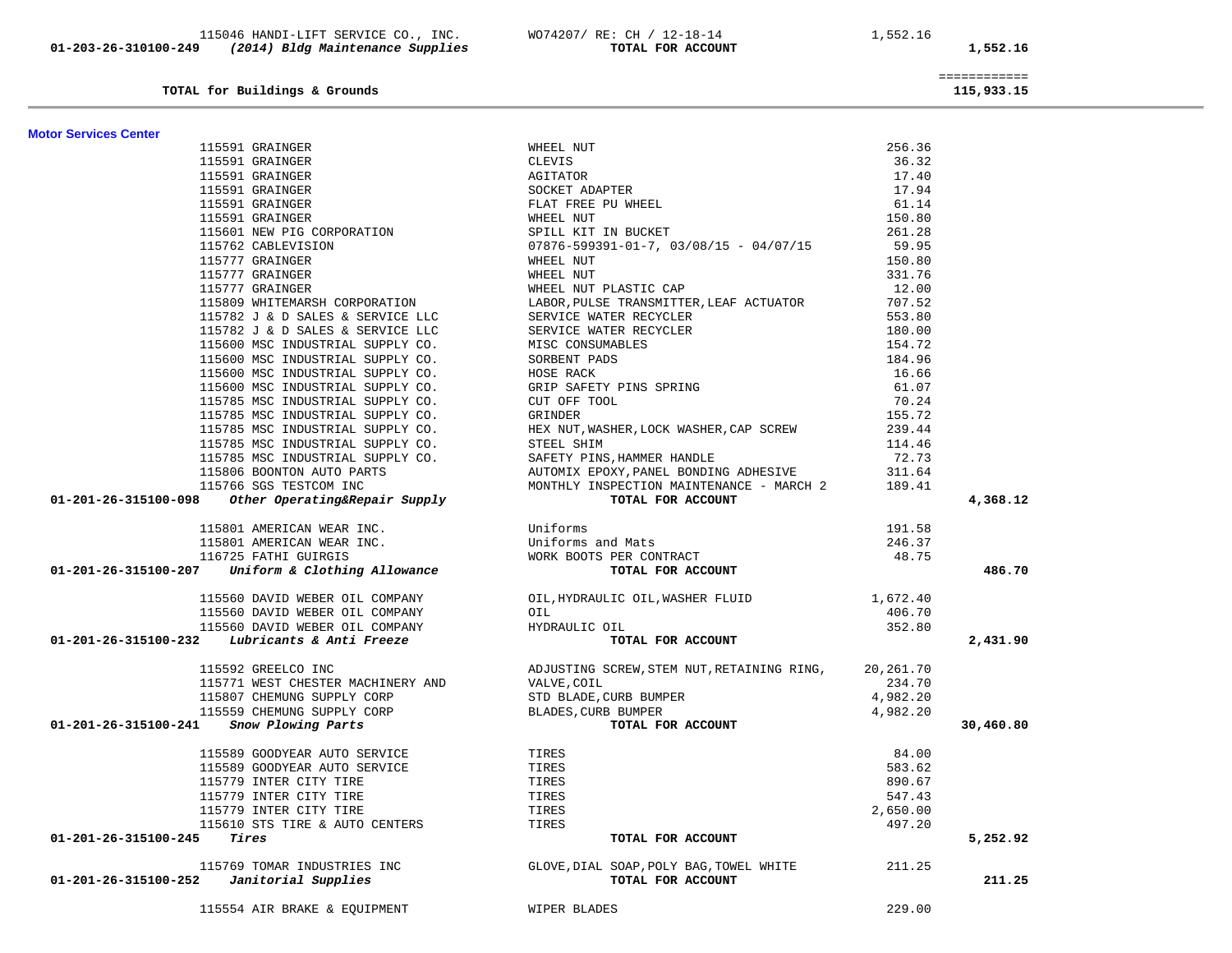| 115843 MID-ATLANTIC TRUCK CENTRE INC                                                                |                                                |          |
|-----------------------------------------------------------------------------------------------------|------------------------------------------------|----------|
| 115843 MID-AILANTIC IROCK CENTRE INC<br>115843 MID-ATLANTIC TRUCK CENTRE INC                        |                                                |          |
| 115843 MID-ATLANTIC TRUCK CENTRE INC<br>115770 TONY SANCHEZ LTD                                     |                                                |          |
| 115770 TONY SANCHEZ LTD                                                                             |                                                |          |
| 115770 TONY SANCHEZ LTD                                                                             |                                                |          |
| 115593 HOOVER TRUCK CENTERS INC                                                                     |                                                |          |
|                                                                                                     |                                                |          |
| 115593 HOOVER TRUCK CENTERS INC<br>115593 HOOVER TRUCK CENTERS INC                                  |                                                |          |
|                                                                                                     |                                                |          |
| 115596 MCGRATH MUNICTPAL EQUIPMENT, LLC FUEL PUMP<br>115819 NORTHEAST COMMUNICATIONS, INC. M0350DPW |                                                |          |
|                                                                                                     |                                                |          |
| 115819 NORTHEAST COMMUNICATIONS, INC.<br>115819 NORTHEAST COMMUNICATIONS, INC.                      |                                                |          |
|                                                                                                     |                                                |          |
| 115555 BEYER BROS CORP<br>115555 BEYER BROS CORP                                                    |                                                |          |
|                                                                                                     | BOLT, GASKET                                   | 12.19    |
|                                                                                                     |                                                |          |
|                                                                                                     |                                                |          |
|                                                                                                     |                                                |          |
|                                                                                                     |                                                |          |
|                                                                                                     |                                                |          |
|                                                                                                     |                                                |          |
|                                                                                                     |                                                |          |
|                                                                                                     |                                                |          |
|                                                                                                     |                                                |          |
|                                                                                                     |                                                |          |
|                                                                                                     |                                                |          |
|                                                                                                     |                                                |          |
|                                                                                                     |                                                |          |
|                                                                                                     |                                                |          |
|                                                                                                     |                                                |          |
|                                                                                                     |                                                |          |
|                                                                                                     |                                                |          |
|                                                                                                     |                                                |          |
|                                                                                                     |                                                |          |
|                                                                                                     |                                                |          |
|                                                                                                     |                                                |          |
|                                                                                                     |                                                |          |
|                                                                                                     |                                                |          |
| 115763 PLAINSMAN AUTO SUPPLY                                                                        | WIPER BLADE                                    | 21.44    |
| 115763 PLAINSMAN AUTO SUPPLY                                                                        | TENSIONER ASSY                                 | 26.82    |
| 115763 PLAINSMAN AUTO SUPPLY                                                                        | AIR FILTER, SWAY BAR LINK, BUSHING, BEARING    | 1,321.30 |
| 115763 PLAINSMAN AUTO SUPPLY                                                                        | WHEEL NUT, REPLACEMENT LAMP, BLOWER MOTOR      | 461.66   |
| 115763 PLAINSMAN AUTO SUPPLY                                                                        | BELT, PUMP, ANTIFREEZE, HOSE, BEAM, PUMP, THER | 1,087.50 |
| 115763 PLAINSMAN AUTO SUPPLY                                                                        | PULLEY, TENSIONER ASSY, ANTIFREEZE, STEERIN    | 237.32   |
| 115763 PLAINSMAN AUTO SUPPLY                                                                        | GAS CAP, DISC PAD                              | 36.63    |
| 115603 PLAINSMAN AUTO SUPPLY                                                                        | 18 BLADE, PLIERS, SOCKET, LAMP                 | 257.33   |
| 115603 PLAINSMAN AUTO SUPPLY                                                                        | SPRING, SOCKET, NUT, BATTERY, SHELL, ROTOR, PA | 630.92   |
| 115603 PLAINSMAN AUTO SUPPLY                                                                        | LAMP, RADIATOR KIT, SWAYBAR KIT, NUT, PADS, B  | 459.84   |
| 115603 PLAINSMAN AUTO SUPPLY                                                                        | BLUE DEF, HOSE, FILTER KIT, BRAKE SHOES, LIG   | 250.25   |

|                                         | SEAL, CAST KIT, BRAKE DRUM, CAST 699.54<br>RESERVOIR 80.56<br>CONTROLLER 395.00<br>CLAMP 35.77<br>115774 DOVER BRAKE & CLUTCH CO INC                                                                                                                                       |           |
|-----------------------------------------|----------------------------------------------------------------------------------------------------------------------------------------------------------------------------------------------------------------------------------------------------------------------------|-----------|
|                                         | 115778 HOVER BRAKE & CLUICH CONTROLLER<br>11578 HOOVER TRUCK CENTERS INC RESERVOIR<br>115804 AIR BRAKE & EQUIPMENT CONTROLLER<br>115783 JESCO INC. DRIVE SHAFT                                                                                                             |           |
|                                         |                                                                                                                                                                                                                                                                            |           |
|                                         |                                                                                                                                                                                                                                                                            |           |
|                                         | DRIVE SHAFT, SCREW, CAP SCREW, HALF CLAMP 994.55                                                                                                                                                                                                                           |           |
| 115785 CESSO ELLERATIC TRUCK CENTRE INC | ENTERIOR 126.19<br>MIRROR 126.19<br>MIRROR 456.74<br>PIPE EXHAUST, CLAMP EXHAUST 213.31<br>SWITCH 76.55<br>OIL PAN, GASKET OIL, PLUG, SEAL 840.82<br>BOLT 76.99<br>17.09                                                                                                   |           |
| 115843 MID-ATLANTIC TRUCK CENTRE INC    |                                                                                                                                                                                                                                                                            |           |
| 115843 MID-ATLANTIC TRUCK CENTRE INC    |                                                                                                                                                                                                                                                                            |           |
| 115843 MID-ATLANTIC TRUCK CENTRE INC    |                                                                                                                                                                                                                                                                            |           |
| 115843 MID-ATLANTIC TRUCK CENTRE INC    |                                                                                                                                                                                                                                                                            |           |
| 115843 MID-ATLANTIC TRUCK CENTRE INC    |                                                                                                                                                                                                                                                                            |           |
| 115843 MID-ATLANTIC TRUCK CENTRE INC    |                                                                                                                                                                                                                                                                            |           |
| 115843 MID-ATLANTIC TRUCK CENTRE INC    | $\begin{tabular}{lllllllll} \texttt{GASKET, TURBO, NUT, TUBE, BOLT, FLANGE, RING, B & & & 17.09 \\ \texttt{BOLT, PAN, GASKET & & & 2,268.42 \\ \texttt{BOLT, PAN, GASKET & & 59.19 \\ \texttt{THERMOSTAT & & & 59.74 \\ \end{tabular}$                                     |           |
|                                         | 115843 MID-ATLANTIC TRUCK CENTRE INC<br>115843 MID-ATLANTIC TRUCK CENTRE INC<br>115843 MID-ATLANTIC TRUCK CENTRE INC<br>115843 MID-ATLANTIC TRUCK CENTRE INC<br>115843 MID-ATLANTIC TRUCK CENTRE INC<br>115843 MID-ATLANTIC TRUCK CENTRE                                   |           |
|                                         |                                                                                                                                                                                                                                                                            |           |
|                                         |                                                                                                                                                                                                                                                                            |           |
|                                         |                                                                                                                                                                                                                                                                            |           |
|                                         |                                                                                                                                                                                                                                                                            |           |
|                                         |                                                                                                                                                                                                                                                                            |           |
|                                         |                                                                                                                                                                                                                                                                            |           |
|                                         |                                                                                                                                                                                                                                                                            |           |
|                                         |                                                                                                                                                                                                                                                                            |           |
|                                         |                                                                                                                                                                                                                                                                            |           |
|                                         |                                                                                                                                                                                                                                                                            |           |
|                                         |                                                                                                                                                                                                                                                                            |           |
|                                         |                                                                                                                                                                                                                                                                            |           |
|                                         |                                                                                                                                                                                                                                                                            |           |
|                                         |                                                                                                                                                                                                                                                                            |           |
|                                         |                                                                                                                                                                                                                                                                            |           |
|                                         |                                                                                                                                                                                                                                                                            |           |
|                                         |                                                                                                                                                                                                                                                                            |           |
|                                         |                                                                                                                                                                                                                                                                            |           |
| 01-201-26-315100-261                    |                                                                                                                                                                                                                                                                            | 15,595.03 |
|                                         |                                                                                                                                                                                                                                                                            |           |
|                                         |                                                                                                                                                                                                                                                                            |           |
|                                         |                                                                                                                                                                                                                                                                            |           |
|                                         |                                                                                                                                                                                                                                                                            |           |
|                                         |                                                                                                                                                                                                                                                                            |           |
|                                         |                                                                                                                                                                                                                                                                            |           |
|                                         |                                                                                                                                                                                                                                                                            |           |
|                                         |                                                                                                                                                                                                                                                                            |           |
|                                         |                                                                                                                                                                                                                                                                            |           |
|                                         |                                                                                                                                                                                                                                                                            |           |
|                                         |                                                                                                                                                                                                                                                                            |           |
|                                         |                                                                                                                                                                                                                                                                            |           |
|                                         |                                                                                                                                                                                                                                                                            |           |
|                                         |                                                                                                                                                                                                                                                                            |           |
|                                         |                                                                                                                                                                                                                                                                            |           |
|                                         |                                                                                                                                                                                                                                                                            |           |
| 115763 PLAINSMAN AUTO SUPPLY            | TENSIONER ASSY                                                                                                                                                                                                                                                             | 26.82     |
| 115763 PLAINSMAN AUTO SUPPLY            | AIR FILTER, SWAY BAR LINK, BUSHING, BEARING                                                                                                                                                                                                                                | 1,321.30  |
| 115763 PLAINSMAN AUTO SUPPLY            | 115770 TOWY SAMETHE JTD WAS PRODUCED TO THATE, FUGHBAR, 21RON HITCH (1991) 19931 HOOME REVISS 2001 NOTE THAT AND THE SAME CONDUCT A 1993 IN THE SAME CONDUCT AND INTO THE SAME CONDUCT AND INTO THE SAME CONDUCT AND INTO THE<br>WHEEL NUT, REPLACEMENT LAMP, BLOWER MOTOR | 461.66    |
| 115763 PLAINSMAN AUTO SUPPLY            | BELT, PUMP, ANTIFREEZE, HOSE, BEAM, PUMP, THER                                                                                                                                                                                                                             | 1,087.50  |
| 115763 PLAINSMAN AUTO SUPPLY            | PULLEY, TENSIONER ASSY, ANTIFREEZE, STEERIN                                                                                                                                                                                                                                | 237.32    |
| 115763 PLAINSMAN AUTO SUPPLY            | GAS CAP, DISC PAD                                                                                                                                                                                                                                                          | 36.63     |
| 115603 PLAINSMAN AUTO SUPPLY            | 18 BLADE, PLIERS, SOCKET, LAMP                                                                                                                                                                                                                                             | 257.33    |
| 115603 PLAINSMAN AUTO SUPPLY            | SPRING, SOCKET, NUT, BATTERY, SHELL, ROTOR, PA                                                                                                                                                                                                                             | 630.92    |
| 115603 PLAINSMAN AUTO SUPPLY            | LAMP, RADIATOR KIT, SWAYBAR KIT, NUT, PADS, B                                                                                                                                                                                                                              | 459.84    |
| 115603 PLAINSMAN AUTO SUPPLY            | BLUE DEF, HOSE, FILTER KIT, BRAKE SHOES, LIG                                                                                                                                                                                                                               | 250.25    |
| 115603 PLAINSMAN AUTO SUPPLY            | ROTOR, PAD                                                                                                                                                                                                                                                                 | 219.88    |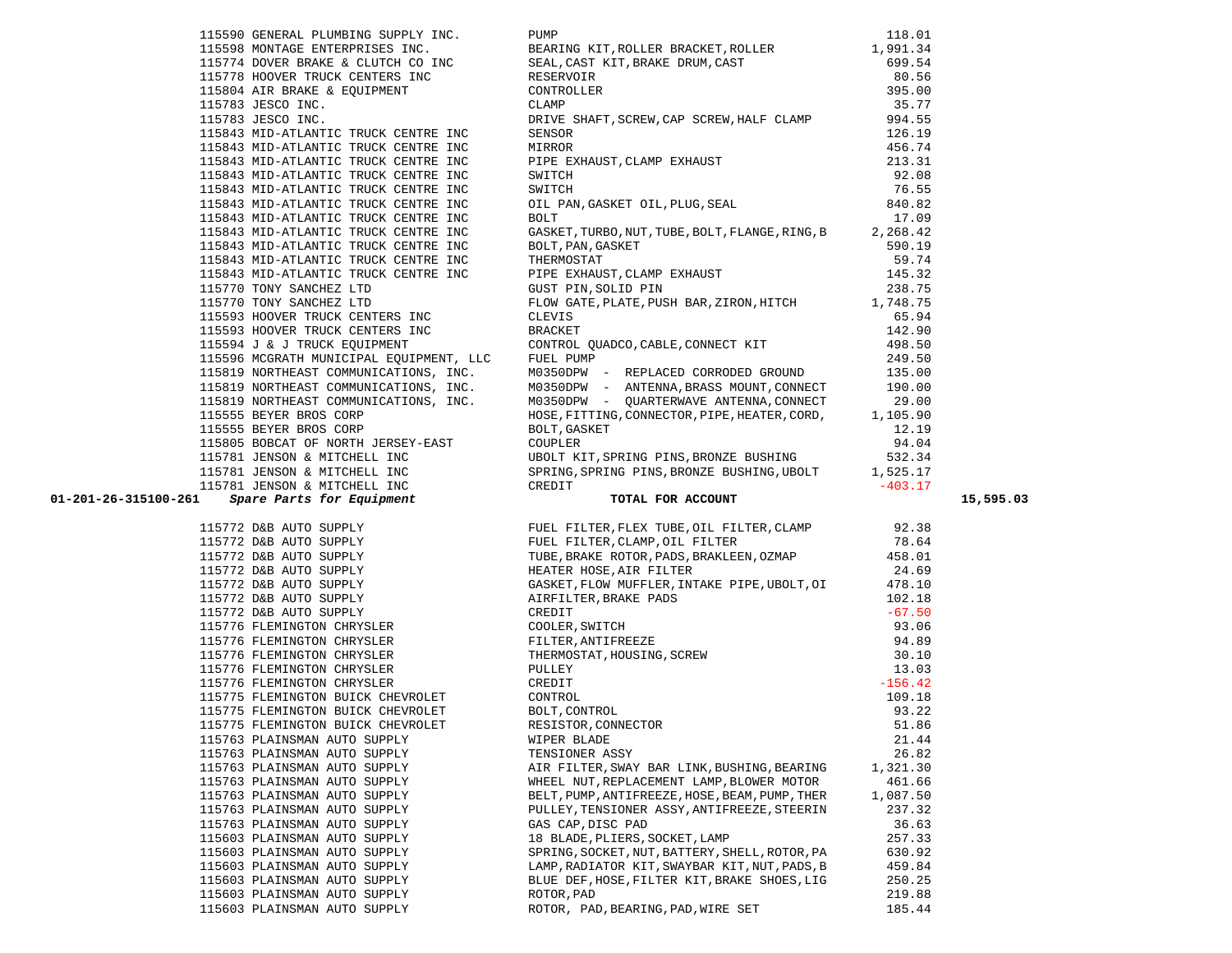| 115603 PLAINSMAN AUTO SUPPLY                                                      | START FL, LOCKNUT, BATTERY, BRUSH                           | 120.15   |              |  |
|-----------------------------------------------------------------------------------|-------------------------------------------------------------|----------|--------------|--|
| 115603 PLAINSMAN AUTO SUPPLY                                                      | HYD FLUID, BULB, LAMP, ROTOR, PAD                           | 419.92   |              |  |
| 115603 PLAINSMAN AUTO SUPPLY                                                      | LOCKING PIN, SYNGEAR OIL, PUMP, PULLEY, VALV                | 433.75   |              |  |
| 115764 QUALITY AUTO GLASS, INC                                                    | WINDSHIELD (5-58)                                           | 254.74   |              |  |
| 115764 QUALITY AUTO GLASS, INC                                                    | WINDSHIELD (9-20)                                           | 221.26   |              |  |
| 115606 ROUTE 23 AUTOMALL LLC                                                      | MUFFLER, CLAMP                                              | 511.13   |              |  |
| 115606 ROUTE 23 AUTOMALL LLC                                                      | VALVE ASY, HOSE, TUBE, JOINT, LAMP, STUD, NUT,              | 564.27   |              |  |
| 115606 ROUTE 23 AUTOMALL LLC                                                      | JOINT ASY                                                   | 136.38   |              |  |
|                                                                                   |                                                             |          |              |  |
| 115606 ROUTE 23 AUTOMALL LLC                                                      | <b>DUCT</b>                                                 | 126.13   |              |  |
| 115606 ROUTE 23 AUTOMALL LLC                                                      | MIRROR ASY                                                  | 280.95   |              |  |
| 115606 ROUTE 23 AUTOMALL LLC                                                      | PAD                                                         | 57.56    |              |  |
| 115606 ROUTE 23 AUTOMALL LLC                                                      | MIRROR COVER                                                | 32.69    |              |  |
| 115606 ROUTE 23 AUTOMALL LLC                                                      | CREDIT                                                      | $-35.00$ |              |  |
| 115765 RE-TRON TECHNOLOGIES INC.                                                  | <b>BATTERY</b>                                              | 319.96   |              |  |
| Vehicle Repairs<br>01-201-26-315100-291                                           | TOTAL FOR ACCOUNT                                           |          | 10,135.64    |  |
|                                                                                   |                                                             |          |              |  |
| 115768 STS TIRE & AUTO CENTERS                                                    | TIRES                                                       | 507.20   |              |  |
| (2014) Tires<br>01-203-26-315100-245                                              | TOTAL FOR ACCOUNT                                           |          | 507.20       |  |
| 110557 MORRISTOWN AUTO BODY INC                                                   | TOWING $(7-3)$                                              | 1,050.00 |              |  |
| (2014) Spare Parts for Equipment<br>01-203-26-315100-261                          | TOTAL FOR ACCOUNT                                           |          | 1,050.00     |  |
|                                                                                   |                                                             |          |              |  |
|                                                                                   | TOWING $(6-78)$                                             | 337.50   |              |  |
| 110557 MORRISTOWN AUTO BODY INC<br>110557 MORRISTOWN AUTO BODY INC                |                                                             |          |              |  |
|                                                                                   | TOWING $(5-32)$                                             | 115.00   |              |  |
| 110557 MORRISTOWN AUTO BODY INC                                                   | TOWING $(5-32)$                                             | 200.50   |              |  |
| 110557 MORRISTOWN AUTO BODY INC                                                   | TOWING $(6-21)$                                             | 115.00   |              |  |
| 110557 MORRISTOWN AUTO BODY INC                                                   | TOWING (PNS85G)                                             | 138.75   |              |  |
| 110557 MORRISTOWN AUTO BODY INC                                                   | TOWING (12-23)                                              | 115.00   |              |  |
| 01-203-26-315100-291<br>(2014) Vehicle Repairs                                    | TOTAL FOR ACCOUNT                                           |          | 1,021.75     |  |
|                                                                                   |                                                             |          |              |  |
| TOTAL for Motor Services Center                                                   |                                                             |          | ============ |  |
|                                                                                   |                                                             |          | 71,521.31    |  |
|                                                                                   |                                                             |          |              |  |
|                                                                                   |                                                             |          |              |  |
|                                                                                   |                                                             |          |              |  |
| <b>Mosquito Extermination</b>                                                     |                                                             |          |              |  |
| 115897 RUTGERS THE STATE UNIVERSITY OF NJ Registration for Kristian McMorland for |                                                             | 515.00   |              |  |
| 115897 RUTGERS THE STATE UNIVERSITY OF NJ                                         | Textbook for above class - Newcomb's Wil                    | 25.00    |              |  |
| 115897 RUTGERS THE STATE UNIVERSITY OF NJ                                         | Textbook for above class - Field Guide t                    | 50.00    |              |  |
| 01-201-26-320100-021<br>Administrative Services                                   | TOTAL FOR ACCOUNT                                           |          | 590.00       |  |
|                                                                                   |                                                             |          |              |  |
| 116575 CHARLES MOORE                                                              | Reimb. for Cell Phone January, February                     | 60.00    |              |  |
| 116545 JEFFREY DONNELLY                                                           | Reimb. for Cell Phone January, February                     | 60.00    |              |  |
| 116544 JUSTIN CHUPLIS                                                             | Reimb. for Cell Phone for January, Febru                    | 60.00    |              |  |
| 116557 JOHN ZEGERS                                                                | Reimb. for Cell Phone - January, Februar                    | 60.00    |              |  |
| 116552 JASON VIVIAN                                                               | Reimb. for Cell Phone - January, Februar                    | 60.00    |              |  |
| 116548 MICHAEL HENDERSON                                                          | Reimb. for Cell Phone - January, Februar                    | 60.00    |              |  |
| 117029 KRISTIAN MCMORLAND                                                         | Reimb. for Cell Phone January, February                     | 60.00    |              |  |
| 116543 ROGER ARMSTRONG                                                            | Reimb. for Cell Phone for January, Febru                    | 60.00    |              |  |
| 116546 RONALD FOSTER                                                              | Reimb. for Cell Phone January, February                     | 60.00    |              |  |
| 116708 SEAN DEL BENE                                                              | Reimb. for Cell Phone January, February                     | 60.00    |              |  |
| 116550 WALTER JONES                                                               | Reimb. for Cell Phone - January, Februar                    | 60.00    |              |  |
| 116551 WILLIAM MOTT                                                               | Reimb. for Cell Phone January, February                     | 60.00    |              |  |
| Cellular Phones/Pagers<br>01-201-26-320100-031                                    | TOTAL FOR ACCOUNT                                           |          | 720.00       |  |
|                                                                                   |                                                             |          |              |  |
| 115898 RUTGERS THE STATE UNIVERSITY OF NJ                                         | Registration for Teresa Duckworth for Ve                    | 515.00   |              |  |
| 115898 RUTGERS THE STATE UNIVERSITY OF NJ                                         | Textbook for above class Newcomb's Wildf                    | 25.00    |              |  |
| 115898 RUTGERS THE STATE UNIVERSITY OF NJ                                         | Textbook for above class Field Guide to                     | 50.00    |              |  |
| 115447 RUTGERS THE STATE UNIVERSITY OF NJ                                         | Registration for Walter Jones to attend                     | 125.00   |              |  |
| 115447 RUTGERS THE STATE UNIVERSITY OF NJ                                         | Registration for Melissa Martin to atten                    | 125.00   |              |  |
| Education Schools & Training<br>01-201-26-320100-039                              | TOTAL FOR ACCOUNT                                           |          | 840.00       |  |
|                                                                                   |                                                             |          |              |  |
| 116222 DEER PARK<br>Office Supplies & Stationery<br>01-201-26-320100-058          | 8450007060 Spring Water 2/1/15 - 2/28/<br>TOTAL FOR ACCOUNT | 180.70   | 180.70       |  |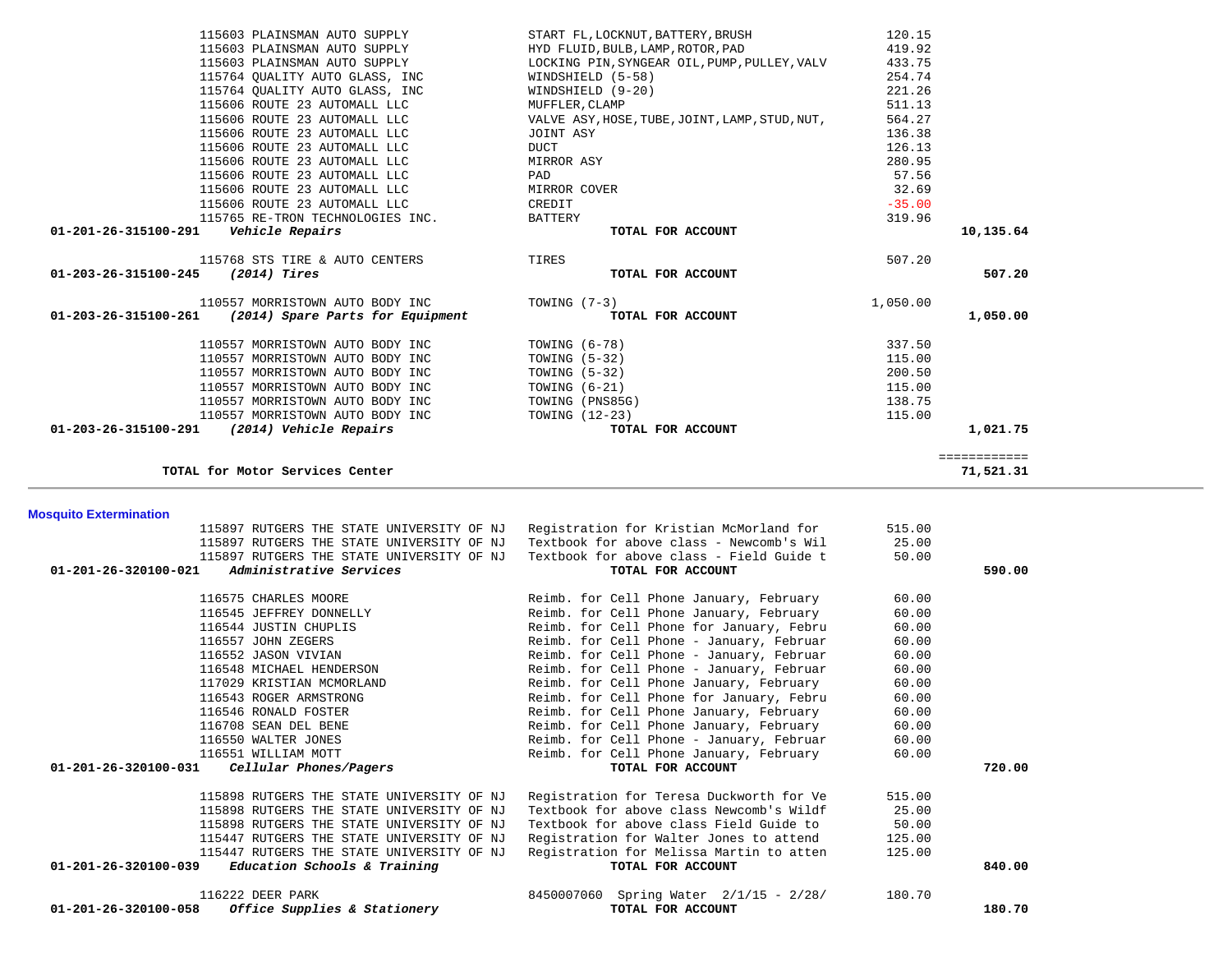| 116205 AMERICAN WEAR INC.                                        | Clean Uniforms 3/5/15                                             | 64.40         |          |
|------------------------------------------------------------------|-------------------------------------------------------------------|---------------|----------|
| 116205 AMERICAN WEAR INC.                                        | Clean Uniforms 3/12/15                                            | 43.40         |          |
| 116205 AMERICAN WEAR INC.                                        | Clean Uniforms 3/19/15                                            | 43.40         |          |
| 116205 AMERICAN WEAR INC.                                        | Clean Uniforms 3/26/15                                            | 56.15         |          |
| 115671 HANOVER POWER SPORTS                                      | YHP Starter Relaly Assy #4SV-81940-12-0                           | 84.87         |          |
| 116218 RUSSELL BERGER                                            | Reimb. for work boots - Council #6 - 201                          | 37.99         |          |
| 115620 SAFETY- KLEEN SYSTEMS, INC.                               | Fee, Fuel Surcharge                                               | 17.75         |          |
| 115620 SAFETY- KLEEN SYSTEMS, INC.                               | 16G Parts Washer - Solvent                                        | 280.60        |          |
| 115620 SAFETY- KLEEN SYSTEMS, INC.                               | Fee, Fuel Surchage                                                | $-17.75$      |          |
| Other Outside Services<br>01-201-26-320100-084                   | TOTAL FOR ACCOUNT                                                 |               | 610.81   |
| 115271 ENVIRONMENTAL SYSTEMS                                     | ArcGIS for Desktop Basic Single Use Prim                          | 400.00        |          |
| 01-201-26-320100-095<br>Other Administrative Supplies            | TOTAL FOR ACCOUNT                                                 |               | 400.00   |
| 115919 PLAINSMAN AUTO SUPPLY                                     | NAPAGOLD Fuel Filter #3408                                        | 48.68         |          |
| 115919 PLAINSMAN AUTO SUPPLY                                     | NAPAGOLD Fuel Filter #3248                                        | 23.00         |          |
| 115919 PLAINSMAN AUTO SUPPLY                                     | NAPAGOLD Oil Filter #7182                                         | 16.67         |          |
| 115919 PLAINSMAN AUTO SUPPLY                                     | Oil Filter Pro Select #21372                                      | 4.46          |          |
| 115192 FOLEY, INC.                                               | Replace Back Up Alarm                                             | 359.00        |          |
| 115192 FOLEY, INC.                                               | Labor                                                             | 608.00        |          |
| 115192 FOLEY, INC.                                               | Supply/Env. Charges                                               | 21.54         |          |
| 114338 FOLEY, INC.                                               | Remove and install track assembly - part                          | 927.00        |          |
| 114338 FOLEY, INC.                                               | Remove and install idler - parts and lab                          | 608.00        |          |
| 114338 FOLEY, INC.                                               | Reseal track adjuster - parts and labor                           | 778.00        |          |
| 114338 FOLEY, INC.                                               | Remove and install track assembly                                 | 409.00        |          |
| 114338 FOLEY, INC.                                               | Supply/Env. charges                                               | 17.40         |          |
| 01-201-26-320100-098<br>Other Operating & Repair Supply          | TOTAL FOR ACCOUNT                                                 |               | 3,820.75 |
| 115702 BIOQUIP PRODUCTS, INC.                                    | Gravid Trap Collecting Chamber #2800A                             | 216.40        |          |
| 115702 BIOQUIP PRODUCTS, INC.                                    | Resting Trap Catch Bag #2799CB                                    | 48.00         |          |
|                                                                  |                                                                   |               |          |
| 115702 BIOQUIP PRODUCTS, INC.                                    | Replacement Catch Ba Funnel for #2799 Tr                          | 18.75         |          |
| 115702 BIOQUIP PRODUCTS, INC.                                    | Shipping and Handling                                             | 33.98         |          |
| Ground Maintenance Supplies<br>01-201-26-320100-251              | TOTAL FOR ACCOUNT                                                 |               | 317.13   |
| 116507 THOMAS REMBIS                                             | Reimb. for CDL Permit                                             | 125.00        |          |
| 116205 AMERICAN WEAR INC.                                        | Clean Uniforms 3/5/15                                             | 64.41         |          |
| 116205 AMERICAN WEAR INC.                                        | Clean Uniforms 3/12/15                                            | 43.41         |          |
| 116205 AMERICAN WEAR INC.                                        | Clean Uniforms 3/19/15                                            | 43.41         |          |
| 116205 AMERICAN WEAR INC.                                        | Clean Uniforms 3/26/15                                            | 56.15         |          |
| 115335 MCMASTER-CARR SUPPLY CO                                   | Hand Brush for steel, wood handle, 3/4"                           | 15.24         |          |
| 115335 MCMASTER-CARR SUPPLY CO                                   | Economy Scraper, $1-1/8$ " W X $3-3/4$ " L Bla                    | 16.40         |          |
| 115335 MCMASTER-CARR SUPPLY CO                                   | Plastic Handle Paint Brush with 2" Wide                           | 28.80         |          |
| 115335 MCMASTER-CARR SUPPLY CO                                   | Plastic Handle Paint Brush, with 3" Wide                          | 43.44         |          |
| 115335 MCMASTER-CARR SUPPLY CO                                   | Puncture Resistant Boot and Shoe Insole,                          | 59.80         |          |
| 115335 MCMASTER-CARR SUPPLY CO                                   | Shipping and Handling                                             | 12.71         |          |
| 115947 MCMASTER-CARR SUPPLY CO                                   | UN-Compliant Plastic Shipping Pail, Roun                          | 41.10         |          |
| 115947 MCMASTER-CARR SUPPLY CO                                   | UN-Compliant Plastic Shipping Pail, Roun                          | 32.66         |          |
| 115947 MCMASTER-CARR SUPPLY CO                                   | Fiberglass Step Ladder, 3' Overall Heigh                          | 85.13         |          |
| 115947 MCMASTER-CARR SUPPLY CO                                   | Pruner, 8-5/8" Overall Length, 2-1/4: Bl                          | 45.93         |          |
| 115947 MCMASTER-CARR SUPPLY CO                                   | Digging Shovel, 8-1/2" W X 11.5" H Steel                          | 63.34         |          |
| 115947 MCMASTER-CARR SUPPLY CO                                   | Cultivating/Refuse Hook, 4 Steel Tines,                           | 60.92         |          |
| 115947 MCMASTER-CARR SUPPLY CO                                   | Shipping and Handling                                             | 35.42         |          |
| 116219 MCMASTER-CARR SUPPLY CO                                   | PVC Work Boot, Plain Toe, 14" height, wh                          | 26.22         |          |
| 116219 MCMASTER-CARR SUPPLY CO                                   | Sandpaper, 100 Grit, 9" X 11", 15 per pa                          | 11.91         |          |
| 116219 MCMASTER-CARR SUPPLY CO<br>116219 MCMASTER-CARR SUPPLY CO | Sandpaper, 240 Grit, 9" X 11", 15 per pa                          | 10.26         |          |
|                                                                  | Thread-on Pinpoint Grease Injector Needl                          | 7.54<br>22.74 |          |
| 116219 MCMASTER-CARR SUPPLY CO<br>116219 MCMASTER-CARR SUPPLY CO | Leather Utility Knife Pouch/Up to 2 1/4"<br>Shipping and Handling | 6.07          |          |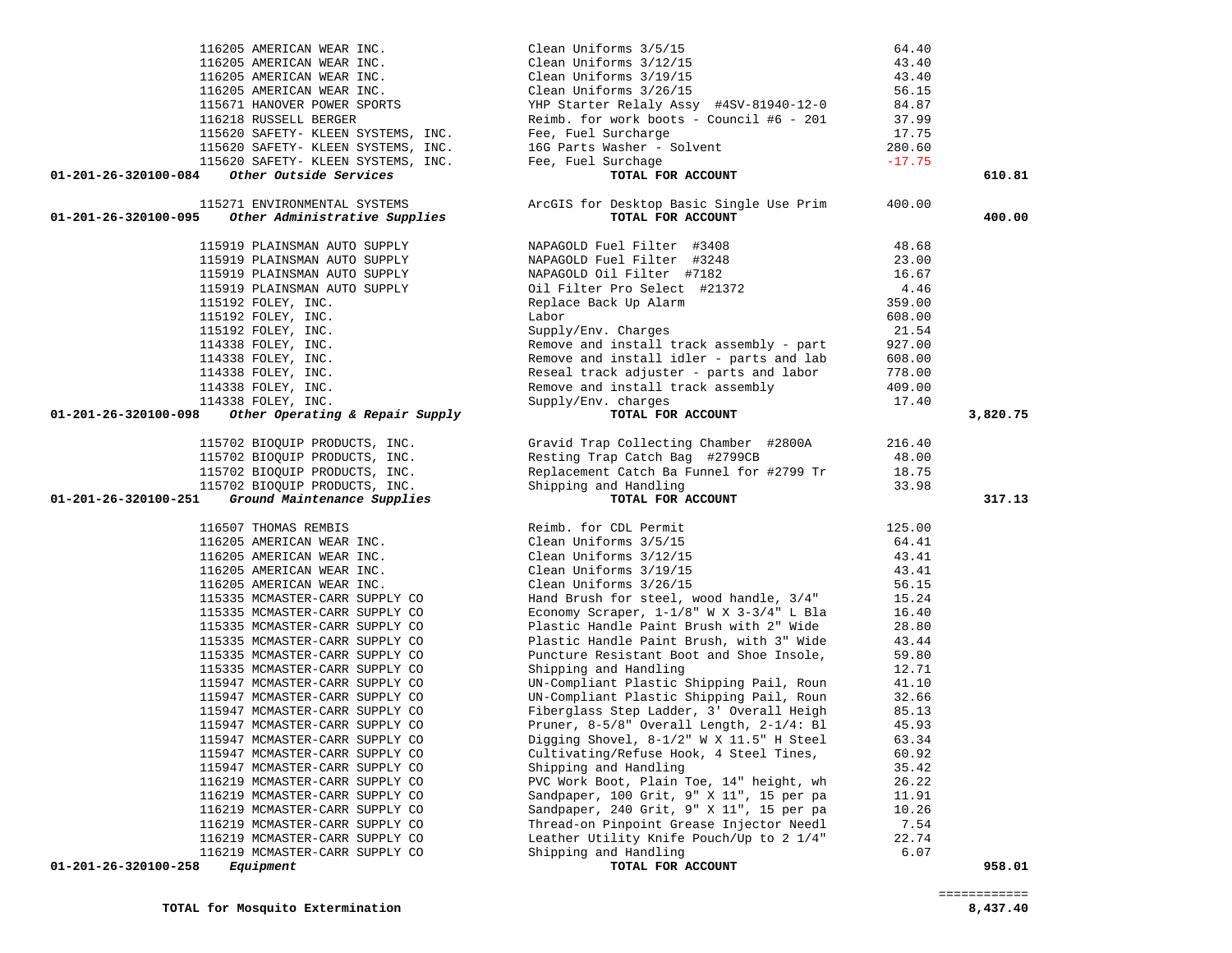| <b>Health Management</b><br>116549 MORRISTOWN MEDICAL CENTER<br>Special Projects<br>$01 - 201 - 27 - 330100 - 079$ | TB Clinics Services - For the Month of M<br>TOTAL FOR ACCOUNT | 10,000.00 | 10,000.00                 |
|--------------------------------------------------------------------------------------------------------------------|---------------------------------------------------------------|-----------|---------------------------|
| 116375 NEW JERSEY ASSOCIATION OF<br>Other Outside Services<br>$01 - 201 - 27 - 330100 - 084$                       | Stephanie Gorman--Learning Session and G<br>TOTAL FOR ACCOUNT | 35.00     | 35.00                     |
| 116024 RUTGERS OCPE<br>Environmental Compliance<br>01-201-27-330100-210                                            | Tom Mynes Course Code EW0201CD15-Regulat<br>TOTAL FOR ACCOUNT | 275.00    | 275.00                    |
| 116026 DEER PARK<br>Equipment<br>01-201-27-330100-258                                                              | 0434540191 billing period 2/15/15-3/14/1<br>TOTAL FOR ACCOUNT | 40.16     | 40.16                     |
| TOTAL for Health Management                                                                                        |                                                               |           | ============<br>10,350.16 |

| <b>Human Services</b>                                      |                                          |        |              |
|------------------------------------------------------------|------------------------------------------|--------|--------------|
| 114065 STAPLES ADVANTAGE                                   | Ink/toner for Human Services             | 61.54  |              |
| 115380 STAPLES ADVANTAGE                                   | General Office Supplies for Human Servic | 57.81  |              |
| 115381 STAPLES ADVANTAGE                                   | Ink Cartridge and calculator for Jenn Ca | 79.51  |              |
| 01-201-27-331100-058<br>Office Supplies & Stationery       | TOTAL FOR ACCOUNT                        |        | 198.86       |
| 117241 COUNTY OF MORRIS                                    | 1st Half Apirl 2015 Metered Mail         | 159.85 |              |
| 01-201-27-331100-068<br>Postage & Metered Mail             | TOTAL FOR ACCOUNT                        |        | 159.85       |
| 116579 LONGFELLOWS SANDWICH DELI                           | Food and Refreshments for meeting        | 36.00  |              |
| 116692 LONGFELLOWS SANDWICH DELI                           | Meeting Expense (food and beverages) for | 95.92  |              |
| 116491 SODEXO, INC & AFFILIATES                            | Food and Refreshments for MHSAAB Board M | 144.30 |              |
| 116242 SODEXO, INC & AFFILIATES                            | Food/Refreshments for the Advisory Commi | 69.60  |              |
| 01-201-27-331100-088<br>Meeting Exp Advisory Board Etc     | TOTAL FOR ACCOUNT                        |        | 345.82       |
| 116724 TRITEC OFFICE EOUIPMENT INC                         | Billing for B&W and color copiesJan 1 20 | 759.78 |              |
| Office Machines - Rental<br>$01 - 201 - 27 - 331100 - 164$ | TOTAL FOR ACCOUNT                        |        | 759.78       |
|                                                            |                                          |        | ============ |
| TOTAL for Human Services                                   |                                          |        | 1,464.31     |

| Youth Shelter                                       |                          |                                       |                                             |          |        |
|-----------------------------------------------------|--------------------------|---------------------------------------|---------------------------------------------|----------|--------|
|                                                     |                          | 115720 RUTGERS STATE UNIVERSITY OF NJ | Trauma informed programs: A Forum for Ag    | 129.00   |        |
| $01-201-27-331110-039$ Education Schools & Training |                          |                                       | TOTAL FOR ACCOUNT                           |          | 129.00 |
|                                                     | 116216 STAPLES ADVANTAGE |                                       | Item 674524 MV cork board                   | 59.99    |        |
|                                                     | 116216 STAPLES ADVANTAGE |                                       | Item 632061 clock                           | 24.99    |        |
| 01-201-27-331110-058                                |                          | Office Supplies & Stationery          | TOTAL FOR ACCOUNT                           |          | 84.98  |
|                                                     |                          | 115572 ORIENTAL TRADING COMPANY INC.  | Large swirl lollipops IN-5/754              | 13.98    |        |
|                                                     |                          | 115572 ORIENTAL TRADING COMPANY INC.  | Choclate Rabbits IN-/K456                   | 42.00    |        |
|                                                     |                          | 115572 ORIENTAL TRADING COMPANY INC.  | Jumbo easter eggs in-5/962                  | 14.95    |        |
|                                                     |                          | 115572 ORIENTAL TRADING COMPANY INC.  | white sand IN-48/9978                       | 9.75     |        |
| 01-201-27-331110-059                                |                          | Other General Expenses                | TOTAL FOR ACCOUNT                           |          | 80.68  |
|                                                     | 117241 COUNTY OF MORRIS  |                                       | 1st Half Apirl 2015 Metered Mail            | 8.16     |        |
| $01-201-27-331110-068$ Postage and Metered Mail     |                          |                                       | TOTAL FOR ACCOUNT                           |          | 8.16   |
|                                                     | 115902 DEER PARK         |                                       | 0434508388 2/15/15-3/14/15 Gallon nestle    | 53.82    |        |
|                                                     | 115902 DEER PARK         |                                       | RENT 3/14/15 C0494340                       | 0.99     |        |
|                                                     |                          | 116831 SODEXO INC & AFFILIATES        | Dietary Services, services provided for     | 3,671.75 |        |
|                                                     |                          | 116831 SODEXO INC & AFFILIATES        | Congregate Meals 816 meals $x$ \$2.7700 a m | 2,260.32 |        |
|                                                     |                          | 116831 SODEXO INC & AFFILIATES        | AFI AND other                               | 2,222.50 |        |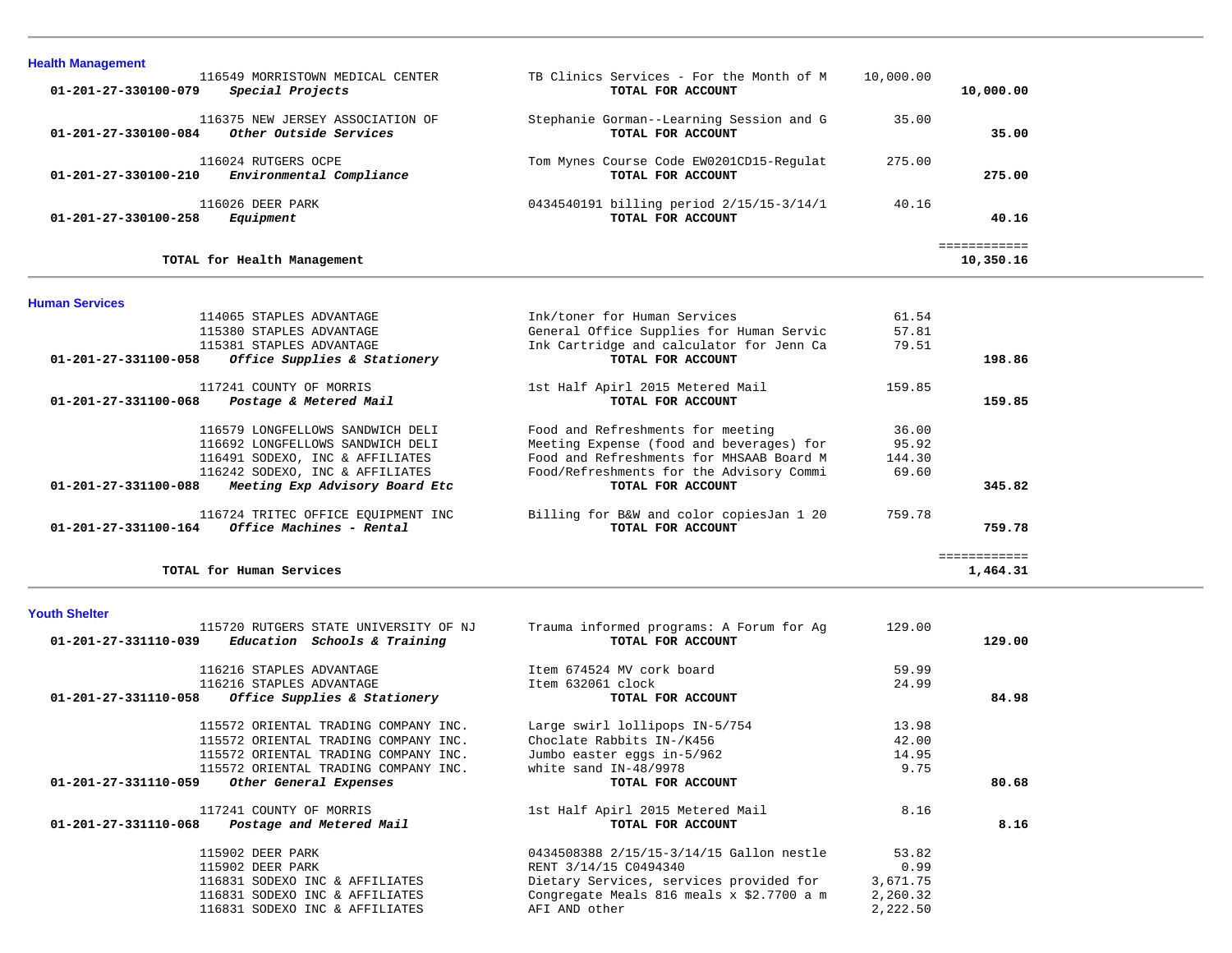| 01-201-27-331110-185                                          | Food                                                                                                                                                                                                                          | TOTAL FOR ACCOUNT                                                                                                                                                                                    |                                                                                 | 8,209.38                  |
|---------------------------------------------------------------|-------------------------------------------------------------------------------------------------------------------------------------------------------------------------------------------------------------------------------|------------------------------------------------------------------------------------------------------------------------------------------------------------------------------------------------------|---------------------------------------------------------------------------------|---------------------------|
| 01-201-27-331110-189                                          | 116340 WHITES HEALTHCARE ENTERPRISES INC<br>116839 MORRISTOWN MEDICAL CENTER<br>Medical                                                                                                                                       | Supply of Medicines for the month of Feb<br>County of Morris Juvenile Services March<br>TOTAL FOR ACCOUNT                                                                                            | 1,011.31<br>7,037.33                                                            | 8,048.64                  |
|                                                               | TOTAL for Youth Shelter                                                                                                                                                                                                       |                                                                                                                                                                                                      |                                                                                 | ============<br>16,560.84 |
| <b>Office on Aging</b>                                        |                                                                                                                                                                                                                               |                                                                                                                                                                                                      |                                                                                 |                           |
| 01-201-27-333100-068                                          | 117241 COUNTY OF MORRIS<br>Postage & Metered Mail                                                                                                                                                                             | 1st Half Apirl 2015 Metered Mail<br>TOTAL FOR ACCOUNT                                                                                                                                                | 165.93                                                                          | 165.93                    |
|                                                               | TOTAL for Office on Aging                                                                                                                                                                                                     |                                                                                                                                                                                                      |                                                                                 | ============<br>165.93    |
| <b>Grant in Aid</b>                                           |                                                                                                                                                                                                                               |                                                                                                                                                                                                      |                                                                                 |                           |
| 01-201-27-342000-457                                          | 116977 MORRISTOWN NEIGHBORHOOD HOUSE<br>Grant in Aid GIA: MORRISTOWN NGBHD HOUSE                                                                                                                                              | GIA-1520 Recreational/Social Adjustment<br>TOTAL FOR ACCOUNT                                                                                                                                         | 7,900.00                                                                        | 7,900.00                  |
|                                                               | 116231 CFCS - HOPE HOUSE<br>116231 CFCS - HOPE HOUSE<br>116231 CFCS - HOPE HOUSE<br>116231 CFCS - HOPE HOUSE<br>116231 CFCS - HOPE HOUSE<br>116231 CFCS - HOPE HOUSE<br>116231 CFCS - HOPE HOUSE<br>116231 CFCS - HOPE HOUSE  | Extended Evals (Jan)<br>Extended Evals (Feb)<br>Individual (Jan)<br>Individual (Feb)<br>Group (Jan)<br>Group (Feb)<br>Urine Screenings (Jan)<br>Urine Screenings (Feb)                               | 360.00<br>270.00<br>3,060.00<br>1,530.00<br>425.00<br>255.00<br>200.00<br>75.00 |                           |
| 01-201-27-342000-480<br>01-201-27-342000-482                  | Grant in Aid GIA: HOPEHOUSEOPERTNFIXIT<br>116232 FREEDOM HOUSE INC.<br>116232 FREEDOM HOUSE INC.<br>116232 FREEDOM HOUSE INC.<br>Grant in Aid: Freedom House                                                                  | TOTAL FOR ACCOUNT<br>Halfway house bed days<br>Less \$165 Client Share<br>Less funds not available for release<br>TOTAL FOR ACCOUNT                                                                  | 8,600.00<br>$-165.00$<br>$-2,528.00$                                            | 6,175.00<br>5,907.00      |
| 01-201-27-342000-490                                          | 116234 DAYTOP VILLAGE OF NJ, INC.<br>Grant in Aid: Daytop                                                                                                                                                                     | Residential bed days<br>TOTAL FOR ACCOUNT                                                                                                                                                            | 4,030.00                                                                        | 4,030.00                  |
|                                                               | TOTAL for Grant in Aid                                                                                                                                                                                                        |                                                                                                                                                                                                      |                                                                                 | ============<br>24,012.00 |
| <b>County Board of Social Service</b><br>01-201-27-345100-059 | 114499 LANGUAGE LINE SERVICES<br>Other General Expenses                                                                                                                                                                       | Over the phone Interpretation Service -<br>TOTAL FOR ACCOUNT                                                                                                                                         | 13.60                                                                           | 13.60                     |
| 01-201-27-345100-325                                          | 116629 U.S. SECURITY ASSOCIATES, INC.<br>116629 U.S. SECURITY ASSOCIATES, INC.<br>116629 U.S. SECURITY ASSOCIATES, INC.<br>116610 U.S. SECURITY ASSOCIATES, INC.<br>116644 U.S. SECURITY ASSOCIATES, INC.<br>Special Services | Payment for Security Officer - 02/20/15<br>$02/27/15 - 03/05/15$<br>$03/06/15 - 03/12/15$<br>Payment for Security Officer - 03/20/15<br>Payment for Security Officer - 03/13/15<br>TOTAL FOR ACCOUNT | 627.80<br>536.55<br>573.05<br>478.15<br>624.15                                  | 2,839.70                  |
| 01-201-27-345100-329                                          | 115943 HORIZON BLUE CROSS BLUE SHIELD<br>115929 HORIZON BLUE CROSS BLUE SHIELD<br>115923 HORIZON BLUE CROSS BLUE SHIELD<br>Hospital Insurance Premiums                                                                        | Dental coverage for the month of March 2<br>Monthly premium bill for April 2015<br>Dental coverage for the month of January<br>TOTAL FOR ACCOUNT                                                     | 4,386.05<br>139,480.02<br>4,487.17                                              | 148,353.24                |
|                                                               | 116582 JULIO PORRAO<br>116611 KAITLYN HELLYER<br>116646 LASZLO CSENGETO                                                                                                                                                       | FSS - Mileage reimb. for March 2015<br>FSS - Mileage reimb. for January & Febru<br>ADM - Mileage reimb. for March 2015                                                                               | 56.00<br>36.40<br>30.80                                                         |                           |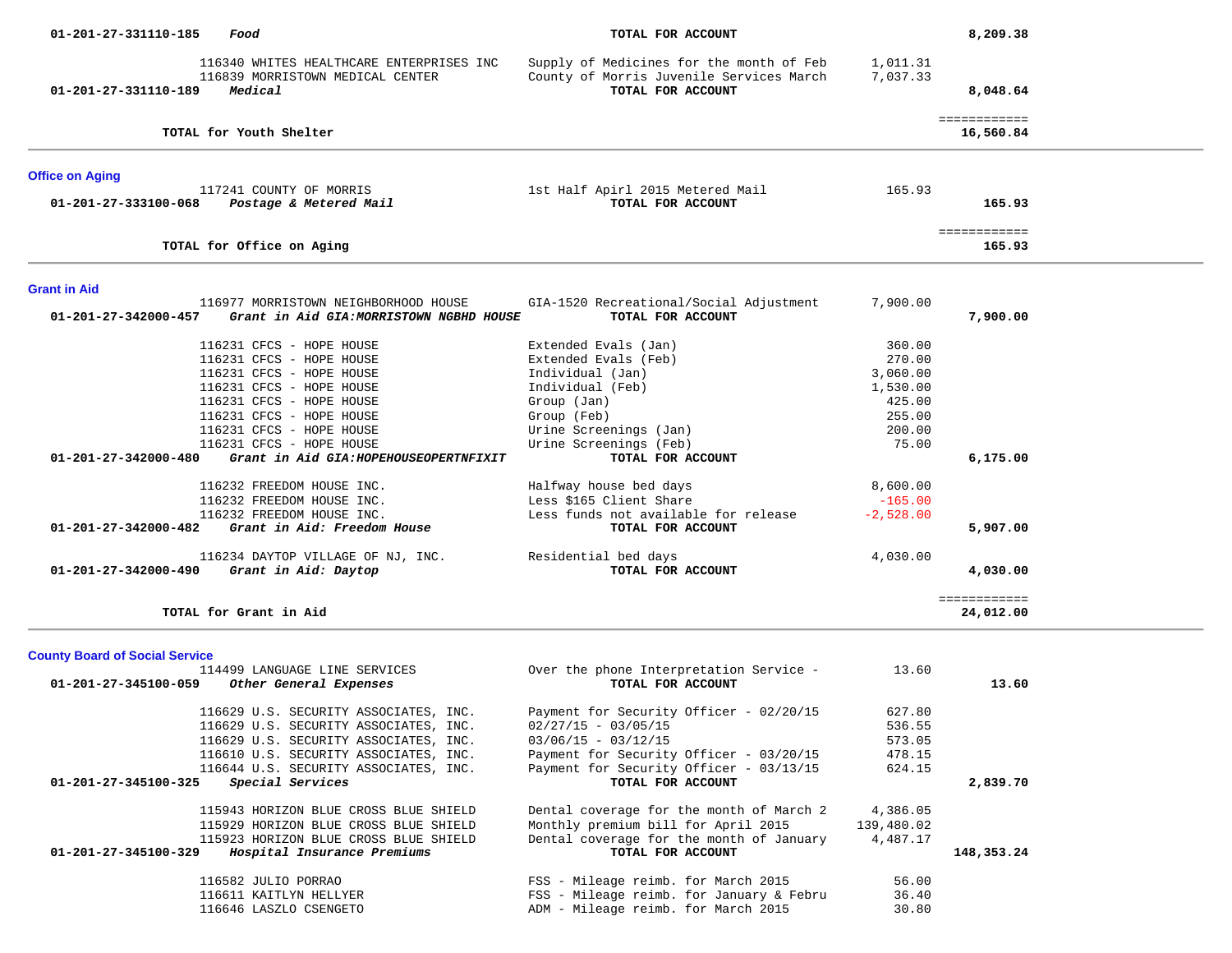| 01-201-27-345100-332<br>Mileage                          | TOTAL FOR ACCOUNT                                                                          |                      | 123.20                     |  |
|----------------------------------------------------------|--------------------------------------------------------------------------------------------|----------------------|----------------------------|--|
|                                                          |                                                                                            |                      |                            |  |
| 116602 MAIRA ROGERS<br>116615 LINDA CARUTH               | MAP - Insurance reimb. for January to Ju 72.00<br>ADM - Insurance reimb. for January to Ju | 72.00                |                            |  |
| 01-201-27-345100-333<br>Other Allowances                 | TOTAL FOR ACCOUNT                                                                          |                      | 144.00                     |  |
|                                                          |                                                                                            |                      |                            |  |
| 115925 TREASURER. ST OF NJ                               | Data Processing & EBT Statements for the 34,616.29                                         |                      |                            |  |
| 01-201-27-345100-354 FAMIS and ACSES                     | TOTAL FOR ACCOUNT                                                                          |                      | 34,616.29                  |  |
|                                                          |                                                                                            |                      |                            |  |
| TOTAL for County Board of Social Service                 |                                                                                            |                      | ============<br>186,090.03 |  |
|                                                          |                                                                                            |                      |                            |  |
|                                                          |                                                                                            |                      |                            |  |
| <b>MV:Administration</b>                                 |                                                                                            |                      |                            |  |
| 116990 ARNEL P GARCIA                                    | LPN, 3-29-2015 thru 4-11-2015<br>LPN,3-29-2015 thru 4-11-2015                              | 2,900.00<br>2,446.88 |                            |  |
| 116991 BARKEL FLEMMING<br>116992 CARLO N DURAN           | RN,3-29-2015 thru 4-11-2015                                                                | 1,184.00             |                            |  |
| 116993 CARRELLE L CALIXTE                                | LPN, 3-29-2015 thru 4-11-2015                                                              | 2,813.00             |                            |  |
| 116995 DAMACINA L. OKE                                   | LPN,3-29-2015 thru 4-11-2015                                                               | 696.00               |                            |  |
| 116996 DANILO LAPID                                      | RN,3-29-2015 thru 4-11-2015                                                                | 2,363.56             |                            |  |
| 116997 DAVID JEAN-LOUIS                                  | LPN, 3-29-2015 thru 4-11-2015                                                              | 2,233.75             |                            |  |
| 116994 ELIZABETH VILLASENOR                              | RN, 3-29-2015 thru 4-11-2015                                                               | 2,072.00             |                            |  |
| 116998 EDITHA MARQUEZ                                    | RN, 3-29-2015 thru 4-11-2015                                                               | 1,467.05             |                            |  |
| 116999 ELLEN M. NOLL                                     | LPN, 3-29-2015 thru 4-11-2015                                                              | 443.12               |                            |  |
| 117000 EVELYN TOLENTINO                                  | RN, 3-29-2015 thru 4-11-2015                                                               | 2,035.00             |                            |  |
| 117001 GEORGINA GRAY-HORSLEY                             | LPN, 3-29-2015 thru 4-11-2015                                                              | 696.00               |                            |  |
| 117002 HARRIET VALLECER RN                               | RN, 3-29-2015 thru 4-11-2015                                                               | 1,184.00             |                            |  |
| 117003 ILLIENE CHARLES, RN                               | RN, 3-29-2015 thru 4-11-2015                                                               | 2,090.50             |                            |  |
| 117004 JESSY JACOB                                       | LPN,3-29-2015 thru 4-11-2015                                                               | 217.50               |                            |  |
| 117005 LOREEN RAFISURA                                   | RN,3-29-2015 thru 4-11-2015                                                                | 291.56               |                            |  |
| 117006 MARIA CARMELITA OBLINA                            | LPN, 3-29-2015 thru 4-11-2015<br>RN, 3-29-2015 thru 4-11-2015                              | 464.00               |                            |  |
| 117007 MA. LIZA IMPERIAL<br>117009 MARION ENNIS          | LPN, 3-29-2015 thru 4-11-2015                                                              | 2,673.25<br>476.40   |                            |  |
| 117010 MARTHA YAGHI                                      | RN,3-29-2015 thru 4-11-2015                                                                | 591.26               |                            |  |
| 117011 MELOJANE CELESTINO                                | RN,3-29-2015 thru 4-11-2015                                                                | 887.26               |                            |  |
| 117012 MICHAEL ZINN                                      | RN,3-29-2015 thru 4-11-2015                                                                | 2,229.25             |                            |  |
| 117014 MICHELLE CAPILI                                   | RN,3-29-2015 thru 4-11-2015                                                                | 888.00               |                            |  |
| 117015 MIRLENE ESTRIPLET                                 | RN, 3-29-2015 thru 4-11-2015                                                               | 1,332.00             |                            |  |
| 117008 MADUKWE IMO IBOKO, RN                             | RN,3-29-2015 thru 4-11-2015                                                                | 2,664.00             |                            |  |
| 117016 ROSE DUMAPIT                                      | RN, 3-29-2015 thru 4-11-2015                                                               | 1,641.88             |                            |  |
| 117017 ROSEMARY BATANE COBCOBO                           | RN,3-29-2015 thru 4-11-2015                                                                | 1,193.25             |                            |  |
| 117018 SUZIE COLLIN                                      | RN, 3-29-2015 thru 4-11-2015                                                               | 3,071.00             |                            |  |
| 117019 TEODORA O. DELEON                                 | RN, 3-29-2015 thru 4-11-2015                                                               | 2,719.50             |                            |  |
| 117020 TERESA OMWENGA                                    | RN, 3-29-2015 thru 4-11-2015                                                               | 592.00               |                            |  |
| Temporary Help - Per Diem Nurses<br>01-201-27-350100-013 | TOTAL FOR ACCOUNT                                                                          |                      | 46,556.97                  |  |
| 116938 THE SENIORS RESOURCE GUIDE                        | MCSC2,3-23-2015                                                                            | 1,350.00             |                            |  |
| Advertising<br>01-201-27-350100-022                      | TOTAL FOR ACCOUNT                                                                          |                      | 1,350.00                   |  |
|                                                          |                                                                                            |                      |                            |  |
| 116914 JENNIFER CARPINTERI                               | Petty Cash Reimbursmenet to Replace Resi                                                   | 217.74               |                            |  |
| General Stores<br>01-201-27-350100-046                   | TOTAL FOR ACCOUNT                                                                          |                      | 217.74                     |  |
| 116906 FEDEX                                             | $3684 - 0206 - 0, 3 - 23 - 2015$                                                           | 28.26                |                            |  |
| 117241 COUNTY OF MORRIS                                  | 1st Half Apirl 2015 Metered Mail                                                           | 322.07               |                            |  |
| Postage & Metered Mail<br>01-201-27-350100-068           | TOTAL FOR ACCOUNT                                                                          |                      | 350.33                     |  |
|                                                          |                                                                                            |                      |                            |  |
| 116947 STRAUB AUDIO/VIDEO SYSTEMS LLC                    | Repair to Outdoor Pager System, 3-12-2015                                                  | 508.00               |                            |  |
| 116949 VERIZON<br>01-201-27-350100-146<br>Telephone      | 973-984-0357 078 33Y, 3-22-2015 to 4-21-2                                                  | 28.41                | 536.41                     |  |
|                                                          | TOTAL FOR ACCOUNT                                                                          |                      |                            |  |
| 116922 MUNICIPAL CAPITAL CORP                            | 93894, March-May, 2015                                                                     | 451.18               |                            |  |
| 116922 MUNICIPAL CAPITAL CORP                            | 112505, March-May, 2015                                                                    | 706.57               |                            |  |
| 116922 MUNICIPAL CAPITAL CORP                            | 88547, March-May, 2015                                                                     | 3,030.80             |                            |  |
|                                                          |                                                                                            |                      |                            |  |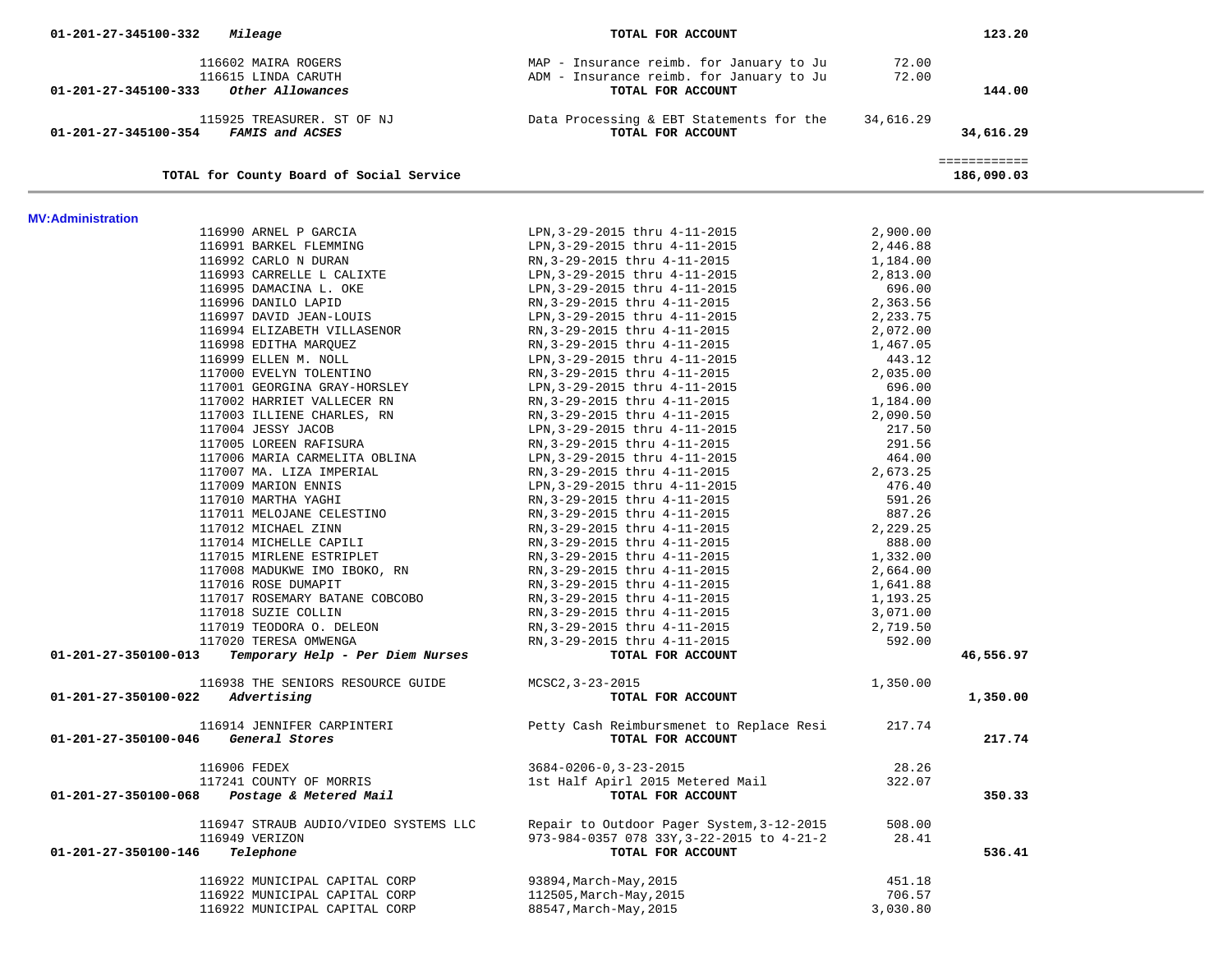| 116922 MUNICIPAL CAPITAL CORP                                                           | 93894,March-May,2015                                           | 556.30    |              |  |
|-----------------------------------------------------------------------------------------|----------------------------------------------------------------|-----------|--------------|--|
| 116948 TRITEC OFFICE EQUIPMENT INC                                                      | Copies over Contract, 4-1-2015                                 | 27.65     |              |  |
| Office Machines - Rental<br>01-201-27-350100-164                                        | TOTAL FOR ACCOUNT                                              |           | 4,772.50     |  |
| 115790 NORTHEAST PROTECTION                                                             |                                                                |           |              |  |
| 01-201-27-350100-266<br>Safety Items                                                    | Roam Alert Secureband Wrist Tags, 2-10-20<br>TOTAL FOR ACCOUNT | 1,100.00  | 1,100.00     |  |
|                                                                                         |                                                                |           |              |  |
|                                                                                         |                                                                |           | ============ |  |
| TOTAL for MV:Administration                                                             |                                                                |           | 54,883.95    |  |
| <b>MV:Building Services</b>                                                             |                                                                |           |              |  |
| 116897 ACORN TERMITE AND PEST                                                           | Pest Control,March~2015                                        | 750.00    |              |  |
| Contracted Services<br>01-201-27-350110-036                                             | TOTAL FOR ACCOUNT                                              |           | 750.00       |  |
|                                                                                         |                                                                | 1,285.52  |              |  |
| 116930 PSE&G CO                                                                         | 65 472 055 00, March-2015                                      |           |              |  |
| 116929 PSE&G CO                                                                         | 65 858 068 08, March-2015                                      | 14,609.83 |              |  |
| 116875 WOODRUFF ENERGY                                                                  | 508579, March-2015                                             | 26,884.82 |              |  |
| 116875 WOODRUFF ENERGY                                                                  | 508584, March-2015                                             | 2,735.01  |              |  |
| 01-201-27-350110-141<br>Natural Gas                                                     | TOTAL FOR ACCOUNT                                              |           | 45,515.18    |  |
| 115789 MORRIS COUNTY MUNICIPAL                                                          | 100041, January~2015                                           | 3,377.10  |              |  |
| 115789 MORRIS COUNTY MUNICIPAL                                                          | MORRIS55, January~2015                                         | 2,882.00  |              |  |
| Rubbish & Trash Removal<br>01-201-27-350110-143                                         | TOTAL FOR ACCOUNT                                              |           | 6,259.10     |  |
| 116943 SOUTHEAST MORRIS COUNTY                                                          |                                                                | 358.12    |              |  |
| 116943 SOUTHEAST MORRIS COUNTY                                                          | 7625100690.00,1-1-2015 thru 3-31-2015                          | 229.28    |              |  |
|                                                                                         | 7635107060.00,1-1-2015 thru 3-31-2015                          | 384.31    |              |  |
| 116943 SOUTHEAST MORRIS COUNTY                                                          | 7635106200.00,1-1-2015 thru 3-31-2015                          |           |              |  |
| 116942 SOUTHEAST MORRIS COUNTY                                                          | 2120000537.00, 2-12 thru 3-10-2015                             | 3,999.81  |              |  |
| 01-201-27-350110-147<br>Water                                                           | TOTAL FOR ACCOUNT                                              |           | 4,971.52     |  |
| 115787 FASTENAL COMPANY                                                                 | A79873, 1-29-2015                                              | 71.69     |              |  |
| 115755 SHERWIN WILLIAMS                                                                 | $6776 - 8278 - 3, 2 - 19 - 2015$                               | 408.32    |              |  |
| 115755 SHERWIN WILLIAMS                                                                 | $6776 - 8278 - 3, 3 - 03 - 2015$                               | 76.05     |              |  |
| 115755 SHERWIN WILLIAMS                                                                 | $6776 - 8278 - 3, 3 - 03 - 2015$                               | 354.59    |              |  |
| 115755 SHERWIN WILLIAMS                                                                 | $6776 - 8278 - 3, 3 - 16 - 2015$                               | 41.45     |              |  |
| 115755 SHERWIN WILLIAMS                                                                 | $6776 - 8278 - 3, 3 - 09 - 2015$                               | 54.94     |              |  |
| 115755 SHERWIN WILLIAMS                                                                 | $6776 - 8278 - 3, 3 - 09 - 2015$                               | 7.56      |              |  |
| 115755 SHERWIN WILLIAMS                                                                 | 6776-8278-3, [credit memo] 3-03-2015                           | $-111.98$ |              |  |
| 01-201-27-350110-204 Plant Operation                                                    | TOTAL FOR ACCOUNT                                              |           | 902.62       |  |
| 115808 BACH'S HOME HEALTH CARE SUPPLY                                                   | MORRNURS, 1-19-2015                                            | 69.00     |              |  |
| 115808 BACH'S HOME HEALTH CARE SUPPLY                                                   | MORRNURS, 1-19-2015                                            | 260.00    |              |  |
| 116913 J.A. SEXAUER                                                                     | $276829, 3 - 3 - 2015$                                         | 1,117.26  |              |  |
| 116913 J.A. SEXAUER                                                                     | $276829, 3 - 3 - 2 - 15$                                       | 388.98    |              |  |
| 115788 J.A. SEXAUER                                                                     | 276829, 2-12-2015                                              | 857.14    |              |  |
| 115788 J.A. SEXAUER                                                                     | 276829, 2-16-2015                                              | 131.46    |              |  |
| 116925 NATIONAL INDUSTRIES                                                              | MVNH065, 3-19-2015                                             | 1,692.30  |              |  |
| 116925 NATIONAL INDUSTRIES                                                              | MVNH065, 3-19-2015                                             | 293.49    |              |  |
| 116925 NATIONAL INDUSTRIES                                                              | MVNH065, 3-27-2015                                             | 466.18    |              |  |
| 115754 R & J CONTROL, INC.                                                              | $002657, 2 - 18 - 2015$                                        | 314.00    |              |  |
| 116142 R.D. SALES DOOR & HARDWARE LLC                                                   | DVR Video Download, 3-4-2015                                   | 330.00    |              |  |
| 116142 R.D. SALES DOOR & HARDWARE LLC                                                   | Repair Exit Door & Panic Alarm, 3-5-2015                       | 315.00    |              |  |
| 116945 SPEEDWELL ELECTRIC MOTORS                                                        | Generator Motor Repair, 3-24-2015                              | 347.00    |              |  |
| 116935 SCALES INDUSTRIAL                                                                | 27869, 3-20-2015                                               | 1,149.17  |              |  |
| 115761 WHITE AND SHAUGER INC                                                            | COU200, 2-9-2015                                               | 168.15    |              |  |
| 115761 WHITE AND SHAUGER INC                                                            | COU200, 2-9-2015                                               | 34.70     |              |  |
| 115761 WHITE AND SHAUGER INC                                                            | COU200, 2-11-2015                                              | 112.73    |              |  |
| 01-201-27-350110-262<br>Machinery Repairs & Parts                                       | TOTAL FOR ACCOUNT                                              |           | 8,046.56     |  |
|                                                                                         |                                                                |           |              |  |
| 109778 R.D. SALES DOOR & HARDWARE LLC<br>(2014) Plant Operation<br>01-203-27-350110-204 | New Door Installed on Unit 2-D, 11-11-201<br>TOTAL FOR ACCOUNT | 1,270.00  | 1,270.00     |  |
|                                                                                         |                                                                |           |              |  |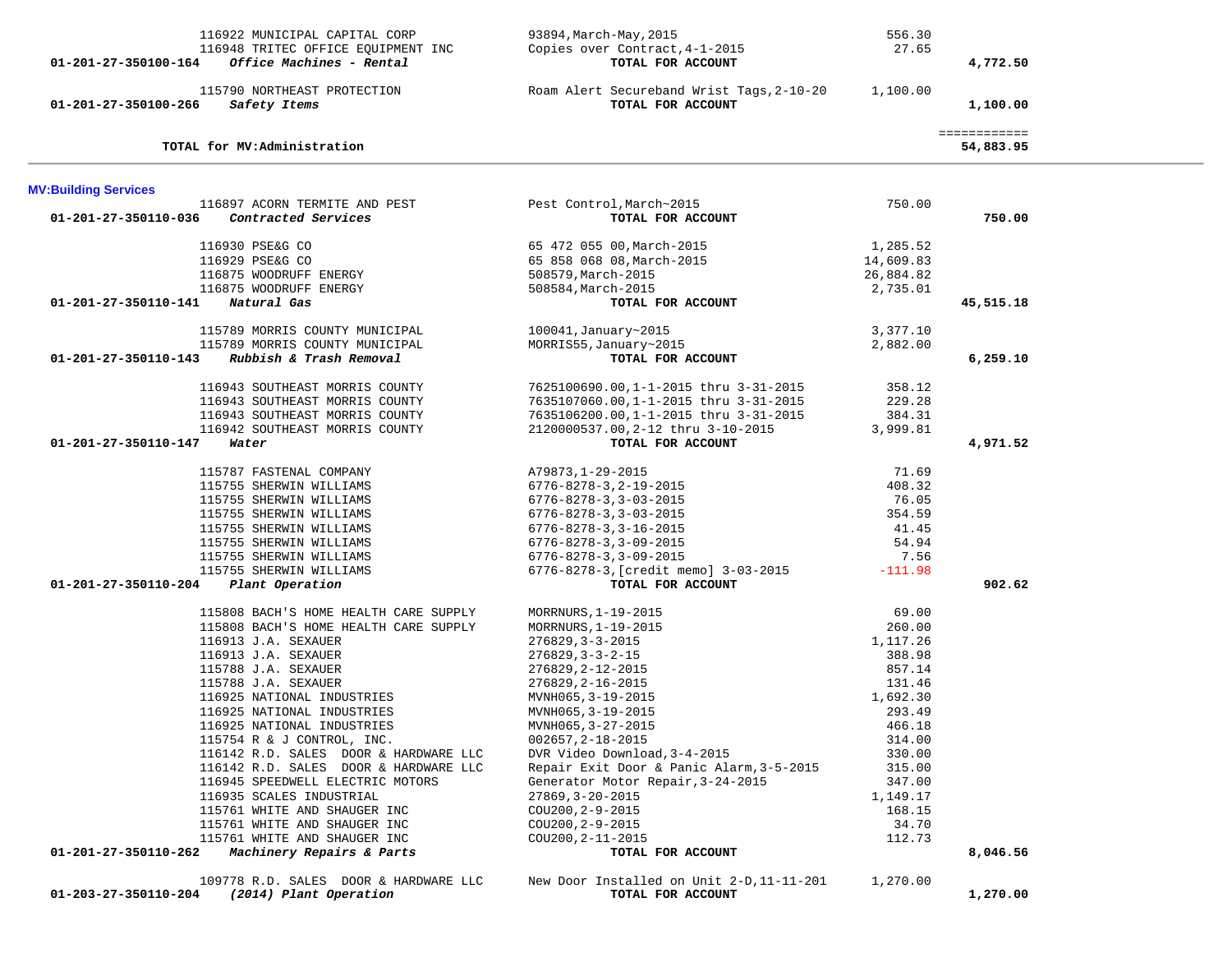| 109353 R.D. SALES DOOR & HARDWARE LLC                    | Door Repair, 9-15-2014                    | 285.00     |              |  |
|----------------------------------------------------------|-------------------------------------------|------------|--------------|--|
| 109353 R.D. SALES DOOR & HARDWARE LLC                    | Door Repair, 9-16-2014                    | 245.00     |              |  |
| 109353 R.D. SALES DOOR & HARDWARE LLC                    | Door Repair, 10-28-2014                   | 285.00     |              |  |
| 01-203-27-350110-262<br>(2014) Machinery Repairs & Parts | TOTAL FOR ACCOUNT                         |            | 815.00       |  |
|                                                          |                                           |            | ============ |  |
| TOTAL for MV: Building Services                          |                                           |            | 68,529.98    |  |
| <b>MV:Laundry</b>                                        |                                           |            |              |  |
| 116902 EMERALD PROFESSIONAL                              | 285632, 2-9-2015                          | 16,063.90  |              |  |
| 116902 EMERALD PROFESSIONAL                              | 285632, 1-7-2015                          | 13,439.00  |              |  |
| 116902 EMERALD PROFESSIONAL                              | 285632, 3-16-2015                         | 16,329.90  |              |  |
| 116934 READY SUPPLY                                      | $B06Q, 1 - 5 - 2015$                      | 2,960.00   |              |  |
| 116934 READY SUPPLY                                      | $B06Q, 2-5-2015$                          | 3,433.28   |              |  |
| 116934 READY SUPPLY                                      | $B06Q, 2-27-2015$                         | 4,913.28   |              |  |
| 116934 READY SUPPLY                                      | $B06Q, 3-27-2015$                         | 4,440.00   |              |  |
| Diapers<br>01-201-27-350125-182                          | TOTAL FOR ACCOUNT                         |            | 61,579.36    |  |
|                                                          |                                           |            | ============ |  |
| TOTAL for MV: Laundry                                    |                                           |            | 61,579.36    |  |
|                                                          |                                           |            |              |  |
| <b>MV:Nursing</b><br>116931 PHARMA CARE INC              | MORR02, March-2015                        | 3,924.00   |              |  |
| 01-201-27-350130-035<br>Consultation Fee                 | TOTAL FOR ACCOUNT                         |            | 3,924.00     |  |
|                                                          |                                           |            |              |  |
| 116912 IPC HOSPITALIST PHYSICIANS NJ                     | Medical Director, 3-26 thru 4-6-2015      | 1,512.50   |              |  |
| 01-201-27-350130-036<br>Contracted Services              | TOTAL FOR ACCOUNT                         |            | 1,512.50     |  |
|                                                          |                                           |            |              |  |
| 115756 ASSOCIATED SALES AND BAG CO.                      | 314307, 3-4-2015                          | 1,715.68   |              |  |
| 116901 EMERALD PROFESSIONAL                              | $285632, 4-3-2015$                        | 5,800.00   |              |  |
| 116916 JML MEDICAL INC.                                  | $5MOCO2, 3-2-2015$                        | 2,796.00   |              |  |
| 116916 JML MEDICAL INC.                                  | $5MOCO2, 3-5-2015$                        | 3,989.16   |              |  |
| 116916 JML MEDICAL INC.                                  | 5MOC02, 3-12-2015                         | 423.87     |              |  |
| 116916 JML MEDICAL INC.                                  | $5MOCO2, 3-12-2015$                       | 2,022.59   |              |  |
| 116918 MCKESSON MEDICAL SURGICAL                         | 126173, 3-20-2015                         | 2,295.58   |              |  |
| 114704 MEDLINE INDUSTRIES INC                            | 1183053, 2-11-2015                        | 207.89     |              |  |
| 114704 MEDLINE INDUSTRIES INC                            | 1183053, 2-11-2015                        | 83.28      |              |  |
| 01-201-27-350130-046<br>General Stores                   | TOTAL FOR ACCOUNT                         |            | 19,334.05    |  |
| 116908 GERISCRIPT PHARMACY                               | Legendary Medication, March~2015          | 22, 292.56 |              |  |
| Legend Drugs (Prescription)<br>01-201-27-350130-171      | TOTAL FOR ACCOUNT                         |            | 22,292.56    |  |
| 116908 GERISCRIPT PHARMACY                               | IV Stock Supply & OTC Pharmacy, March~201 | 2,221.68   |              |  |
| Non-Legend Drugs (OTC)<br>01-201-27-350130-172           | TOTAL FOR ACCOUNT                         |            | 2,221.68     |  |
|                                                          |                                           |            |              |  |
| 116890 ANNE MARIE JEUDY                                  | CNA Reimbursement, 4-1-2015               | 30.00      |              |  |
| 116894 BRENDA BOWMAN                                     | CNA Re-certification, 4-1-2015            | 30.00      |              |  |
| 116896 MAYLENE P BAPTISTE                                | CNA Re-certification, 3-27-2015           | 30.00      |              |  |
| 01-201-27-350130-191<br>Nursing                          | TOTAL FOR ACCOUNT                         |            | 90.00        |  |
|                                                          |                                           |            |              |  |
| 116933 PRAXAIR DISTRIBUTION                              | LM714, 2-20-2015                          | 1,167.34   |              |  |
| 116933 PRAXAIR DISTRIBUTION                              | LM714, 2-23-2015                          | 255.26     |              |  |
| 116933 PRAXAIR DISTRIBUTION                              | LM714, 3-03-2015                          | 255.26     |              |  |
| 116933 PRAXAIR DISTRIBUTION                              | LM714, 3-09-2015                          | 251.67     |              |  |
| 116933 PRAXAIR DISTRIBUTION                              | LM714, 3-16-2015                          | 255.26     |              |  |
| 116933 PRAXAIR DISTRIBUTION                              | $LM714, 3-20-2015$                        | 255.26     |              |  |
| 116933 PRAXAIR DISTRIBUTION                              | LM714, 3-20-2015                          | 1,052.71   |              |  |
| 116933 PRAXAIR DISTRIBUTION                              | LM714, 3-26-2015                          | 255.26     |              |  |
| 116933 PRAXAIR DISTRIBUTION                              | LM714, 3-30-2015                          | 255.26     |              |  |
| 01-201-27-350130-193<br>Oxygen                           | TOTAL FOR ACCOUNT                         |            | 4,003.28     |  |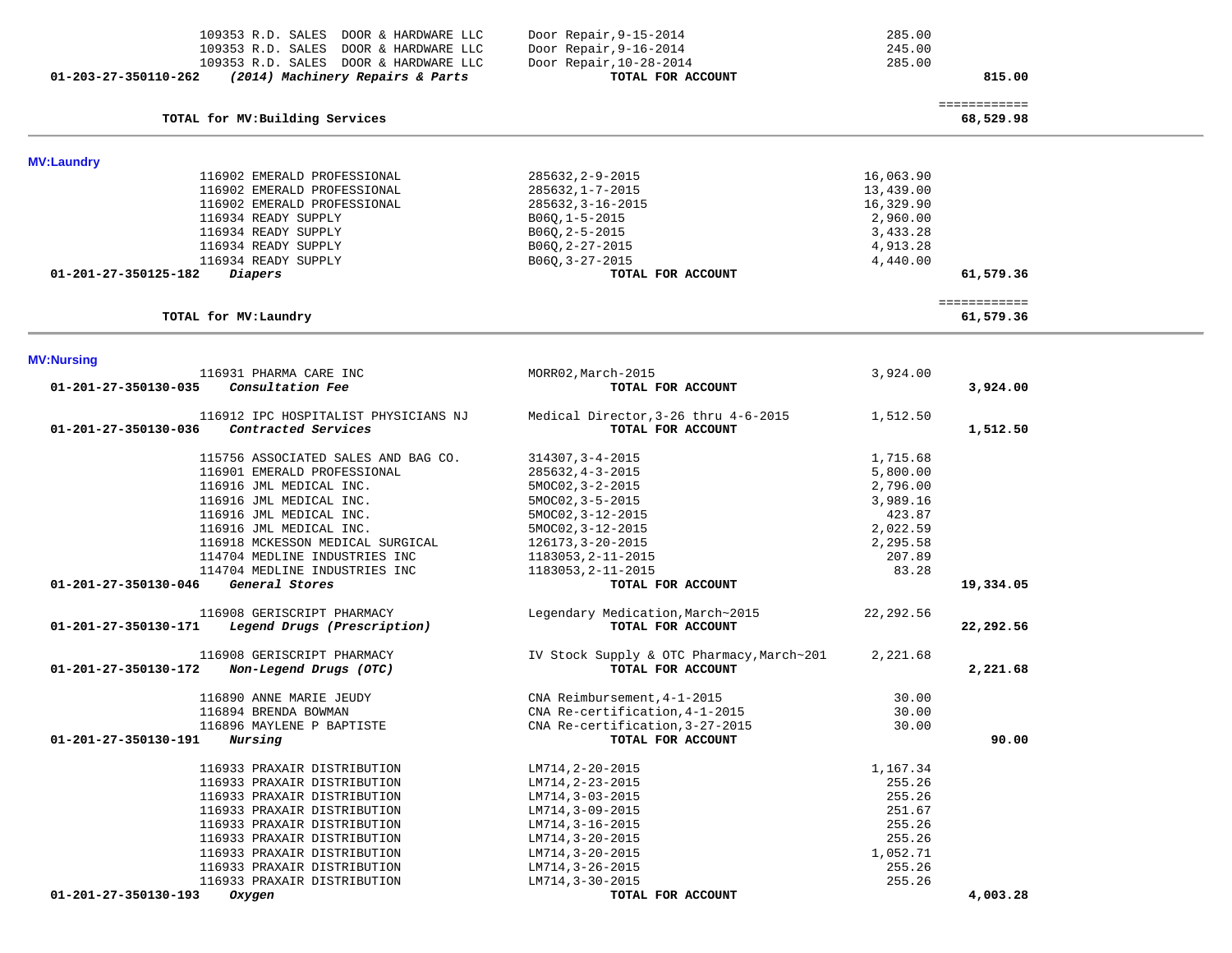| 116919 MOBILEX USA                                            | 71060, February~2015                      | 747.42     |                            |  |
|---------------------------------------------------------------|-------------------------------------------|------------|----------------------------|--|
| 116919 MOBILEX USA                                            | 71060, February~2015                      | 189.88     |                            |  |
| 01-201-27-350130-203<br>X-Ray & Medical Supplies              | TOTAL FOR ACCOUNT                         |            | 937.30                     |  |
|                                                               |                                           |            |                            |  |
| 116898 AGL WELDING SUPPLY CO INC                              | 584500, March~2015                        | 250.00     |                            |  |
| 116898 AGL WELDING SUPPLY CO INC                              | 584500, March~2015                        | 250.00     |                            |  |
| 116898 AGL WELDING SUPPLY CO INC                              | 584500, March~2015                        | 200.00     |                            |  |
|                                                               |                                           |            |                            |  |
| 116898 AGL WELDING SUPPLY CO INC                              | 584500, March~2015                        | 250.00     |                            |  |
| 116892 BARBARA LIMONE                                         | Med-Cart Coolers for Perishable Medicati  | 260.80     |                            |  |
| 116910 HILL-ROM CO, INC.                                      | 616884, March~2015                        | 855.00     |                            |  |
| 116944 SPECIALTY MEDICAL PRODUCTS INC.                        | MOVMN, March-2015                         | 2,994.00   |                            |  |
| 01-201-27-350130-258<br>Equipment                             | TOTAL FOR ACCOUNT                         |            | 5,059.80                   |  |
|                                                               |                                           |            |                            |  |
| 115791 ADVANCED VASCULAR ASSOCIATES                           | Michael S., DOS 8-12-2014                 | 25.17      |                            |  |
| 01-203-27-350130-189<br>(2014) Medical                        | TOTAL FOR ACCOUNT                         |            | 25.17                      |  |
|                                                               |                                           |            | ============               |  |
| TOTAL for MV:Nursing                                          |                                           |            | 59,400.34                  |  |
|                                                               |                                           |            |                            |  |
| <b>MV:Recreation/Volunteer Svc</b>                            |                                           |            |                            |  |
| 116926 CABLEVISION                                            | 07876-533982-01-2, Dec. 2015 to Jan. 2015 | 4,651.56   |                            |  |
| 116926 CABLEVISION                                            | 07876-533982-01-2, Jan. 2015 to Feb. 2015 | 6,996.32   |                            |  |
| 116926 CABLEVISION                                            | 07876-533982-01-2, Feb. 2015 to Mar. 2015 | 4,661.98   |                            |  |
| 116926 CABLEVISION                                            | 07876-533982-01-2, Mar. 2015 to Apr. 2015 | 4,651.56   |                            |  |
| 116941 SENIOR SALON SERVICES LLC                              | 6409, March-2015                          | 5,950.00   |                            |  |
| 01-201-27-350135-036<br>Contracted Services                   | TOTAL FOR ACCOUNT                         |            | 26,911.42                  |  |
|                                                               |                                           |            |                            |  |
| 116899 BRUSHSTROKES                                           | Art Appreciation, 3-25-15                 | 135.00     |                            |  |
| 116900 DENNIS GRAU                                            | Music Therapy/Atrium, 3-24-2015           | 150.00     |                            |  |
|                                                               |                                           | 91.69      |                            |  |
| 116914 JENNIFER CARPINTERI                                    | Petty Cash Reimbursement for Activites, M |            |                            |  |
| 116924 NICHOLAS L. ROCCAFORTE                                 | Music Program on 2D, 4-6-2015             | 75.00      |                            |  |
| 116927 PRECIOUS GEMS MUSIC, LLC                               | Music Program in Atrium, 3-26-2015        | 125.00     |                            |  |
| 115757 R.S. KNAPP CO. INC.                                    | 244455, 2-24-2015                         | 177.53     |                            |  |
| Patient Activities<br>01-201-27-350135-194                    | TOTAL FOR ACCOUNT                         |            | 754.22                     |  |
|                                                               |                                           |            | ============               |  |
| TOTAL for MV: Recreation/Volunteer Svc                        |                                           |            | 27,665.64                  |  |
|                                                               |                                           |            |                            |  |
| <b>MV:Rehabilitation</b><br>116936 SELECT REHABILITATION INC. | 850, March-2015                           | 139,533.12 |                            |  |
|                                                               |                                           |            |                            |  |
| Contracted Services<br>01-201-27-350140-036                   | TOTAL FOR ACCOUNT                         |            | 139,533.12                 |  |
| 113111 PATTERSON MEDICAL SUPPLY, INC.                         | 104022452, 1-19-2015                      | 2,227.75   |                            |  |
| 113111 PATTERSON MEDICAL SUPPLY, INC.                         | 104022452.1-19-2015                       | 407.40     |                            |  |
| General Stores<br>01-201-27-350140-046                        |                                           |            | 2,635.15                   |  |
|                                                               | TOTAL FOR ACCOUNT                         |            |                            |  |
| TOTAL for MV: Rehabilitation                                  |                                           |            | ============<br>142,168.27 |  |
|                                                               |                                           |            |                            |  |
| <b>County Adjuster</b>                                        |                                           |            |                            |  |
| 117241 COUNTY OF MORRIS                                       | 1st Half Apirl 2015 Metered Mail          | 205.59     |                            |  |
| 01-201-27-357100-068<br>Postage & Metered Mail                | TOTAL FOR ACCOUNT                         |            | 205.59                     |  |
|                                                               |                                           |            |                            |  |
|                                                               |                                           |            | ============               |  |
| TOTAL for County Adjuster                                     |                                           |            | 205.59                     |  |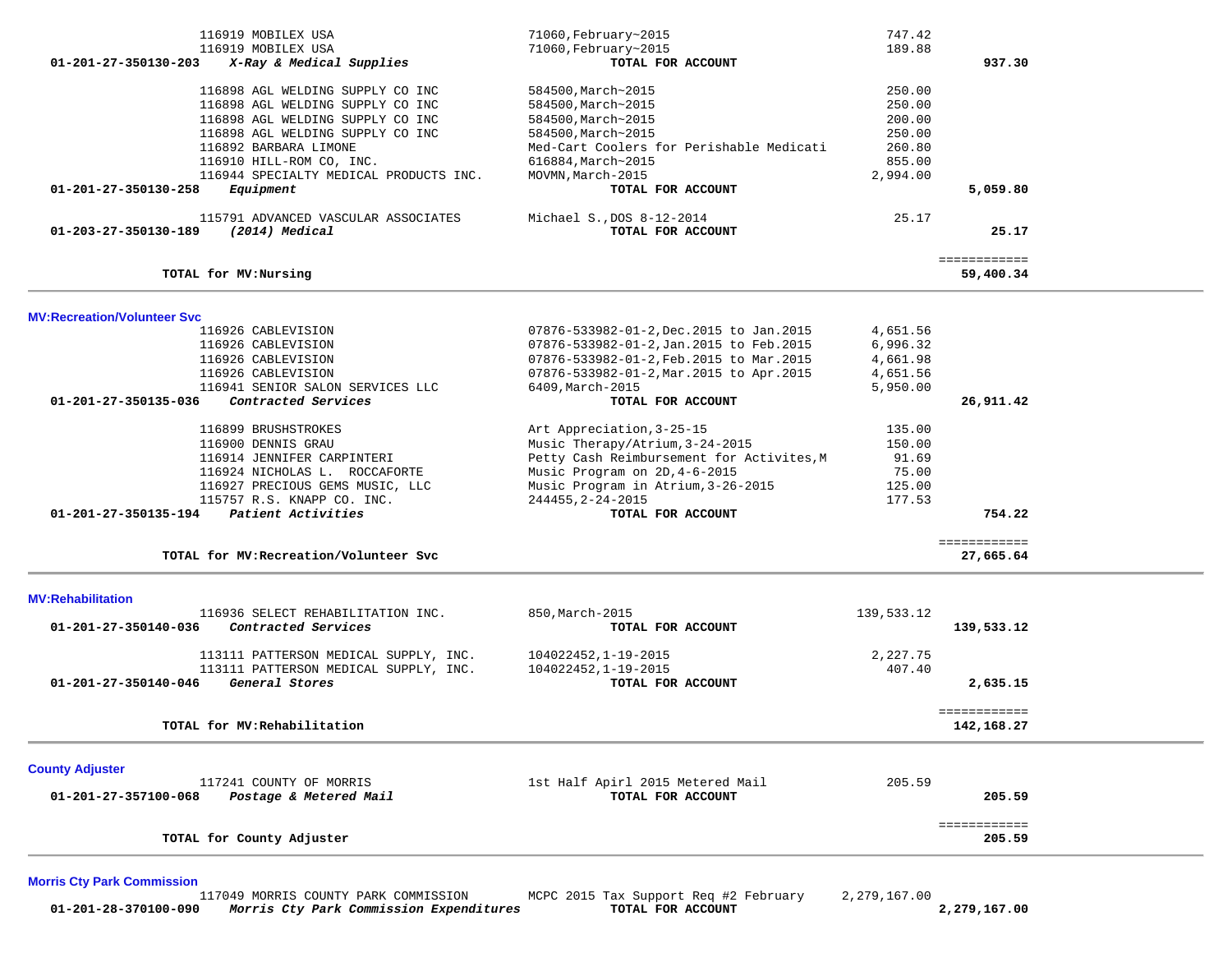**County Library** 

|  | 1118145 convex convertises and the according to the state of the state of the state of the state of the state of the state of the state of the state of the state of the state of the state of the state of the state of the |  |
|--|------------------------------------------------------------------------------------------------------------------------------------------------------------------------------------------------------------------------------|--|
|  |                                                                                                                                                                                                                              |  |
|  |                                                                                                                                                                                                                              |  |
|  |                                                                                                                                                                                                                              |  |
|  |                                                                                                                                                                                                                              |  |
|  |                                                                                                                                                                                                                              |  |
|  |                                                                                                                                                                                                                              |  |
|  |                                                                                                                                                                                                                              |  |
|  |                                                                                                                                                                                                                              |  |
|  |                                                                                                                                                                                                                              |  |
|  |                                                                                                                                                                                                                              |  |
|  |                                                                                                                                                                                                                              |  |
|  |                                                                                                                                                                                                                              |  |
|  |                                                                                                                                                                                                                              |  |
|  |                                                                                                                                                                                                                              |  |
|  |                                                                                                                                                                                                                              |  |
|  |                                                                                                                                                                                                                              |  |
|  |                                                                                                                                                                                                                              |  |
|  |                                                                                                                                                                                                                              |  |
|  |                                                                                                                                                                                                                              |  |
|  |                                                                                                                                                                                                                              |  |
|  |                                                                                                                                                                                                                              |  |
|  |                                                                                                                                                                                                                              |  |
|  |                                                                                                                                                                                                                              |  |
|  |                                                                                                                                                                                                                              |  |
|  |                                                                                                                                                                                                                              |  |
|  |                                                                                                                                                                                                                              |  |
|  |                                                                                                                                                                                                                              |  |
|  |                                                                                                                                                                                                                              |  |
|  |                                                                                                                                                                                                                              |  |
|  |                                                                                                                                                                                                                              |  |
|  |                                                                                                                                                                                                                              |  |
|  |                                                                                                                                                                                                                              |  |
|  |                                                                                                                                                                                                                              |  |
|  |                                                                                                                                                                                                                              |  |
|  |                                                                                                                                                                                                                              |  |
|  |                                                                                                                                                                                                                              |  |
|  |                                                                                                                                                                                                                              |  |
|  |                                                                                                                                                                                                                              |  |
|  |                                                                                                                                                                                                                              |  |
|  |                                                                                                                                                                                                                              |  |
|  |                                                                                                                                                                                                                              |  |
|  |                                                                                                                                                                                                                              |  |
|  |                                                                                                                                                                                                                              |  |
|  |                                                                                                                                                                                                                              |  |
|  |                                                                                                                                                                                                                              |  |
|  |                                                                                                                                                                                                                              |  |
|  |                                                                                                                                                                                                                              |  |
|  |                                                                                                                                                                                                                              |  |
|  |                                                                                                                                                                                                                              |  |
|  |                                                                                                                                                                                                                              |  |
|  |                                                                                                                                                                                                                              |  |
|  |                                                                                                                                                                                                                              |  |
|  |                                                                                                                                                                                                                              |  |
|  |                                                                                                                                                                                                                              |  |
|  |                                                                                                                                                                                                                              |  |
|  |                                                                                                                                                                                                                              |  |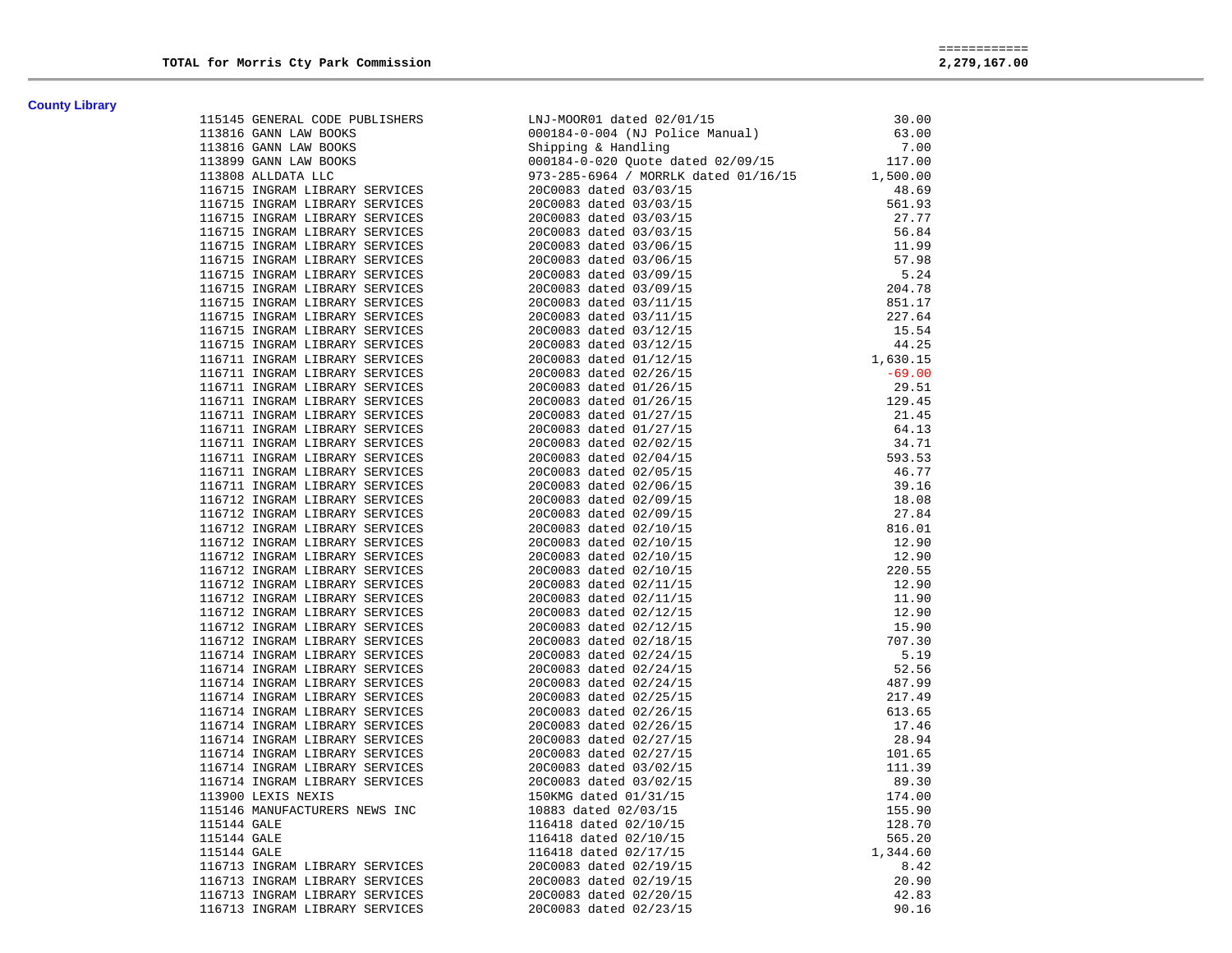| 115942 STAPLES ADVANTAGE<br>115942 STAPLES ADVANTAGE<br>01-201-29-396100-058<br>Office Supplies & Stationery   | Office Supplies<br>Office Supplies<br>TOTAL FOR ACCOUNT                                                   | 37.64<br>39.89               | 124.27                       |  |
|----------------------------------------------------------------------------------------------------------------|-----------------------------------------------------------------------------------------------------------|------------------------------|------------------------------|--|
| <b>Rutgers Extension Service</b><br>115942 STAPLES ADVANTAGE<br>115942 STAPLES ADVANTAGE                       | Office Supplies<br>Office Supplies                                                                        | 31.89<br>14.85               |                              |  |
| TOTAL for Contribution to County College                                                                       |                                                                                                           |                              | ============<br>1,136,513.50 |  |
| 116989 COUNTY COLLEGE OF MORRIS<br>Expenditures<br>01-201-29-395100-090                                        | 2ND HALF 4/15 OPERATING BUDGET<br>TOTAL FOR ACCOUNT                                                       | 568,256.75                   | 1,136,513.50                 |  |
| <b>Contribution to County College</b><br>116988 COUNTY COLLEGE OF MORRIS                                       | 1ST HALF 4/15 OPERATING BUDGET                                                                            | 568,256.75                   |                              |  |
| TOTAL for County Superintendent of Schoo                                                                       |                                                                                                           |                              | 176.02                       |  |
|                                                                                                                |                                                                                                           |                              | ============                 |  |
| 116264 DEER PARK<br>116264 DEER PARK<br>01-201-29-392100-162 Furniture & Fixtures                              | 5 Gal Nestle Drinking Water<br>Rent<br>TOTAL FOR ACCOUNT                                                  | 8.97<br>0.99                 | 9.96                         |  |
| 116760 ROSALIE LAMONTE<br>116760 ROSALIE LAMONTE<br>01-201-29-392100-082 Travel Expense                        | Reimbursement from 01/05/2015 - 01/16/20<br>Reimbursement from 02/04/2015 - 02/23/20<br>TOTAL FOR ACCOUNT | 10.54<br>57.97               | 68.51                        |  |
| 117241 COUNTY OF MORRIS<br>Postage & Metered Mail<br>01-201-29-392100-068                                      | 1st Half Apirl 2015 Metered Mail<br>TOTAL FOR ACCOUNT                                                     | 63.99                        | 63.99                        |  |
| <b>County Superintendent of Schoo</b><br>117071 ROSALIE LAMONTE<br>01-201-29-392100-031 Cellular Phones/Pagers | February 14, 2015 to March 13, 2015<br>TOTAL FOR ACCOUNT                                                  | 33.56                        | 33.56                        |  |
| TOTAL for County Library                                                                                       |                                                                                                           |                              | ============<br>18,237.99    |  |
| 116713 INGRAM LIBRARY SERVICES<br>01-201-29-390100-083    Video & Film Materials                               | 20C0083 dated 02/24/15<br>TOTAL FOR ACCOUNT                                                               | 23.02                        | 2,185.65                     |  |
| 115148 MIDWEST TAPE LLC<br>115148 MIDWEST TAPE LLC<br>115148 MIDWEST TAPE LLC                                  | 2000001148 dated 01/26/15<br>2000001148 dated 02/03/15<br>2000001148 dated 02/09/15                       | 1,055.72<br>850.24<br>256.67 |                              |  |
| 117241 COUNTY OF MORRIS<br>Postage & Metered Mail<br>01-201-29-390100-068                                      | 1st Half Apirl 2015 Metered Mail<br>TOTAL FOR ACCOUNT                                                     | 715.31                       | 715.31                       |  |
| 115142 CARTRIDGE WORLD OF PARSIPPANY<br>Office Supplies & Stationery<br>01-201-29-390100-058                   | 10006 dated 02/17/15<br>TOTAL FOR ACCOUNT                                                                 | 599.85                       | 599.85                       |  |
| 116733 MAURIELLO JEANNE<br>116709 VIDYA MANOHAR<br>Education Schools & Training<br>01-201-29-390100-039        | RDA is the *NEW* cataloging code that re<br>RDA is the *NEW* cataloging code that re<br>TOTAL FOR ACCOUNT | 175.00<br>175.00             | 350.00                       |  |
| 115143 CENTER POINT LARGE PRINT<br>Books & Periodicals<br>01-201-29-390100-028                                 | XCP15-2 dated 02/02/15<br>TOTAL FOR ACCOUNT                                                               | 94.78                        | 14,387.18                    |  |
| 116713 INGRAM LIBRARY SERVICES<br>116713 INGRAM LIBRARY SERVICES<br>115143 CENTER POINT LARGE PRINT            | 20C0083 dated 02/24/15<br>20C0083 dated 02/24/15<br>XCP15-2 dated 01/22/15                                | 1,450.24<br>50.08<br>22.72   |                              |  |
| 116713 INGRAM LIBRARY SERVICES<br>116713 INGRAM LIBRARY SERVICES                                               | 20C0083 dated 02/24/15<br>20C0083 dated 02/24/15                                                          | 65.91<br>79.46               |                              |  |
| 116713 INGRAM LIBRARY SERVICES                                                                                 | 20C0083 dated 02/24/15                                                                                    | 147.80                       |                              |  |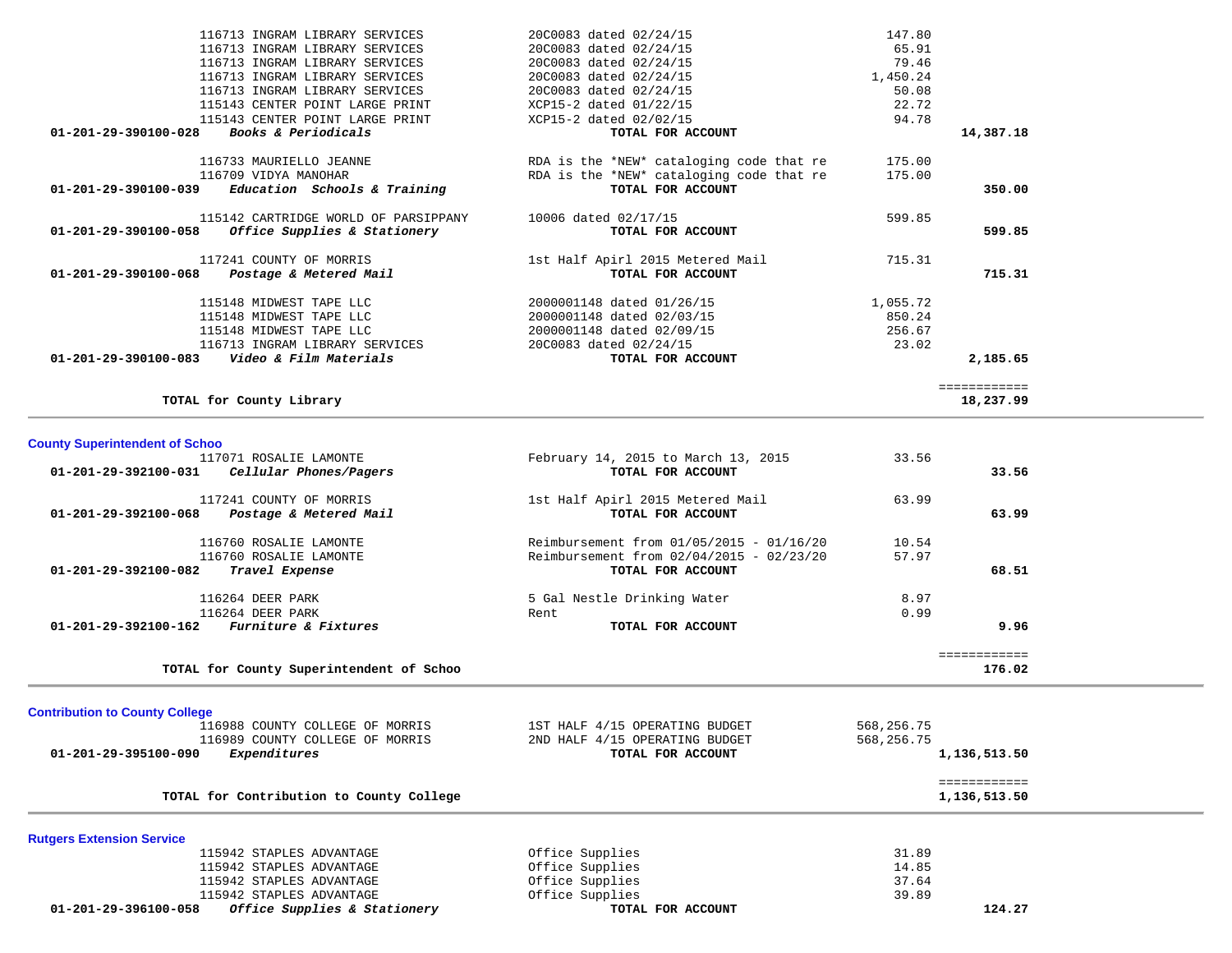| 117241 COUNTY OF MORRIS<br>01-201-29-396100-068<br>Postage & Metered Mail                                                                                                                                         | 1st Half Apirl 2015 Metered Mail<br>TOTAL FOR ACCOUNT                                                                             | 117.91                                  | 117.91                     |  |
|-------------------------------------------------------------------------------------------------------------------------------------------------------------------------------------------------------------------|-----------------------------------------------------------------------------------------------------------------------------------|-----------------------------------------|----------------------------|--|
| TOTAL for Rutgers Extension Service                                                                                                                                                                               |                                                                                                                                   |                                         | ============<br>242.18     |  |
| <b>Rmb Out of Cty Two Yr Coll</b><br>117132 BERGEN COMMUNITY COLLEGE<br>Rmb Out of Cty Two Yr Coll Expenditures<br>01-201-29-397100-090                                                                           | Chargeback for Spring 2015 - Morris Coun<br>TOTAL FOR ACCOUNT                                                                     | 5,523.78                                | 5,523.78                   |  |
| TOTAL for Rmb Out of Cty Two Yr Coll                                                                                                                                                                              |                                                                                                                                   |                                         | ============<br>5,523.78   |  |
| <b>Cont M.C. School of Tech</b>                                                                                                                                                                                   |                                                                                                                                   |                                         |                            |  |
| 116987 MC VOCATIONAL SCHOOL DISTRICT<br>01-201-29-400100-090<br>Cont M.C. School of Tech Expenditures                                                                                                             | 4/15 DISTRICT TAXES TO BE RAISED<br>TOTAL FOR ACCOUNT                                                                             | 286,291.67                              | 286,291.67                 |  |
| TOTAL for Cont M.C. School of Tech                                                                                                                                                                                |                                                                                                                                   |                                         | ============<br>286,291.67 |  |
| <b>Fire and Police Academy</b>                                                                                                                                                                                    |                                                                                                                                   |                                         |                            |  |
| 117241 COUNTY OF MORRIS<br>Postage & Metered Mail<br>01-201-29-407100-068                                                                                                                                         | 1st Half Apirl 2015 Metered Mail<br>TOTAL FOR ACCOUNT                                                                             | 83.70                                   | 83.70                      |  |
| 116089 MORRISTOWN LUMBER &<br>116089 MORRISTOWN LUMBER &<br>116089 MORRISTOWN LUMBER &<br>116089 MORRISTOWN LUMBER &<br>01-201-29-407100-239<br>Small Tools                                                       | RH MX Z 1/4-20X1 BOLTS<br>HX WH SMS Z 12X1 1/4 BOLTS<br>FIN HX NT USS $Z$ 1/4-20<br>FIN HX NT USS $Z$ 1/4-20<br>TOTAL FOR ACCOUNT | 20.98<br>11.49<br>3.79<br>3.79          | 40.05                      |  |
| 115093 VIATECH PUBLISHING SOLUTIONS<br>115093 VIATECH PUBLISHING SOLUTIONS<br>115093 VIATECH PUBLISHING SOLUTIONS<br>115093 VIATECH PUBLISHING SOLUTIONS<br>(2014) Other General Expenses<br>01-203-29-407100-059 | Blue Binders<br>Red Binders<br>Film Output<br>Shipping/Handling<br>TOTAL FOR ACCOUNT                                              | 1,337.50<br>1,337.50<br>35.00<br>198.88 | 2,908.88                   |  |
| 109948 FF1 PROFESSIONAL SAFETY SERVICES<br>01-203-29-407100-258<br>(2014) Equipment                                                                                                                               | 3 Strut Package (Quote Q140816)<br>TOTAL FOR ACCOUNT                                                                              | 1,825.00                                | 1,825.00                   |  |
| TOTAL for Fire and Police Academy                                                                                                                                                                                 |                                                                                                                                   |                                         | ============<br>4,857.63   |  |

**Utilities** 

 115553 NATIONAL FUEL OIL INC. 4500 GAL DIESEL FOR WHARTON 9,763.20 115553 NATIONAL FUEL OIL INC. 1100 GAL DIESEL FOR MONTVILLE 2,365.77 115553 NATIONAL FUEL OIL INC. 2774 GAL DIESEL FOR COUNTY GARAGE 6,095.87 115792 NATIONAL FUEL OIL INC. 4600 GALS DIESEL FOR WHARTON 10,573.56 114558 NATIONAL FUEL OIL INC. 4500 GAL DIESEL FOR COUNTY GARAGE 8,555.40 114558 NATIONAL FUEL OIL INC. 1046 GAL DIESEL FOR MONTVILLE 1,988.66 114558 NATIONAL FUEL OIL INC. 4500 GAL DIESEL FOR THE HILL 8,356.05 114558 NATIONAL FUEL OIL INC. 4000 GAL DIESEL FOR WHARTON 7,427.60 114558 NATIONAL FUEL OIL INC. 3798 GAL DIESEL FOR COUNTY GARAGE 6,842.86 114558 NATIONAL FUEL OIL INC. 850 GAL DIESEL FOR MONTVILLE 1,531.45 114558 NATIONAL FUEL OIL INC. 4500 GAL DIESEL FOR WHARTON 7,969.95 114558 NATIONAL FUEL OIL INC. 3892 GAL DIESEL FOR COUNTY GARAGE 6,956.56 114558 NATIONAL FUEL OIL INC. 1350 GAL DIESEL FOR MONTVILLE 2,373.57 114558 NATIONAL FUEL OIL INC. 3800 GAL DIESEL FOR COUNTY GARAGE 7,278.52 114558 NATIONAL FUEL OIL INC. 4200 GAL DIESEL FOR WHARTON 8,044.68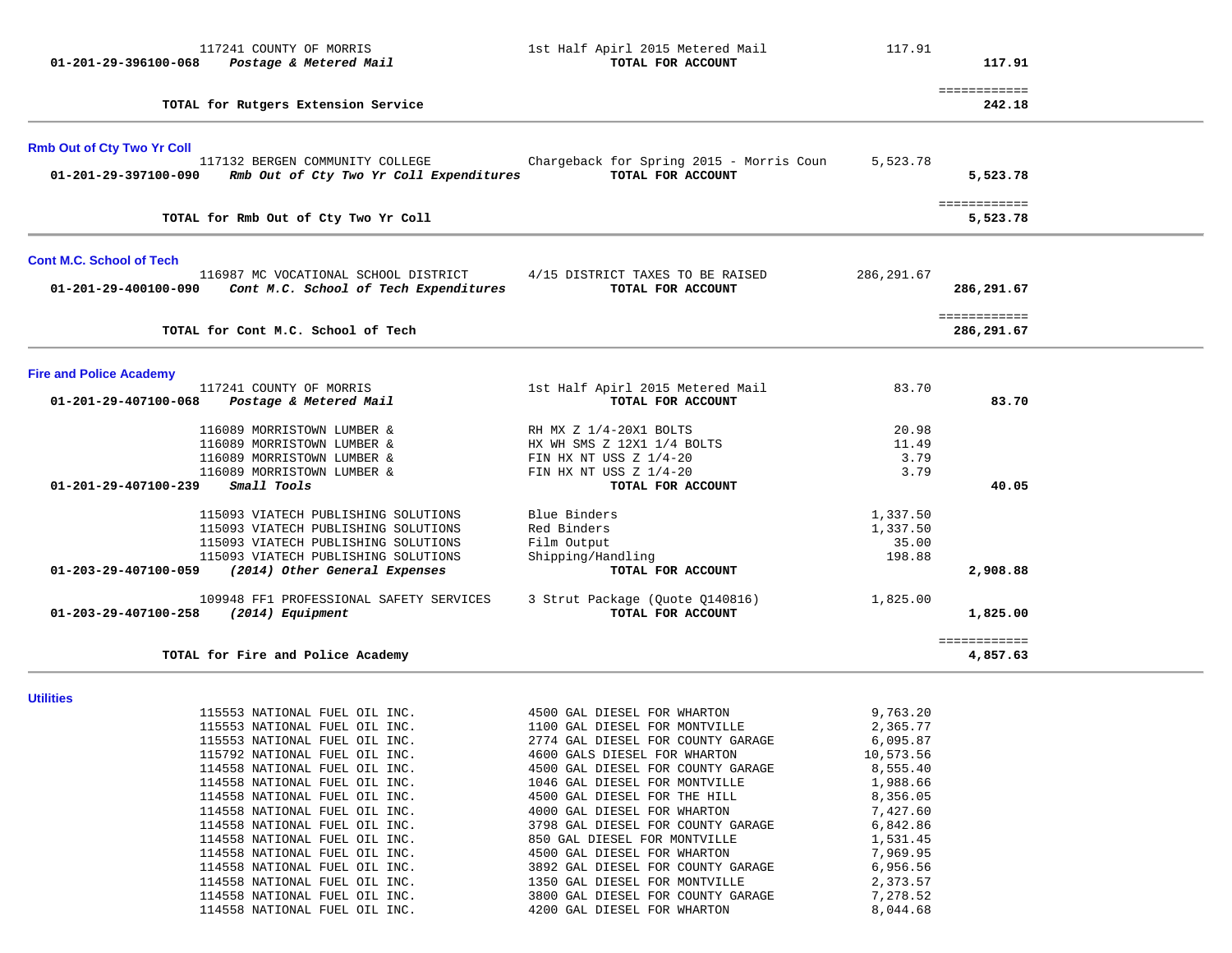| $01 - 201 - 31 - 430100 - 137$ Electricity |                                    |                                      | 151,453.27                                                                                                                                                               |
|--------------------------------------------|------------------------------------|--------------------------------------|--------------------------------------------------------------------------------------------------------------------------------------------------------------------------|
|                                            |                                    |                                      |                                                                                                                                                                          |
|                                            |                                    |                                      | 41,618.05                                                                                                                                                                |
|                                            |                                    |                                      |                                                                                                                                                                          |
|                                            |                                    |                                      |                                                                                                                                                                          |
|                                            |                                    |                                      |                                                                                                                                                                          |
|                                            |                                    |                                      |                                                                                                                                                                          |
|                                            |                                    |                                      |                                                                                                                                                                          |
|                                            |                                    |                                      |                                                                                                                                                                          |
|                                            |                                    |                                      |                                                                                                                                                                          |
|                                            |                                    |                                      |                                                                                                                                                                          |
|                                            |                                    |                                      |                                                                                                                                                                          |
| 01-201-31-430100-141 Natural Gas           |                                    |                                      | 70,650.94                                                                                                                                                                |
|                                            |                                    |                                      |                                                                                                                                                                          |
|                                            |                                    |                                      |                                                                                                                                                                          |
| 01-201-31-430100-144                       |                                    |                                      | 495.67                                                                                                                                                                   |
|                                            |                                    |                                      |                                                                                                                                                                          |
|                                            |                                    |                                      |                                                                                                                                                                          |
|                                            |                                    |                                      |                                                                                                                                                                          |
|                                            |                                    |                                      |                                                                                                                                                                          |
|                                            |                                    |                                      |                                                                                                                                                                          |
|                                            |                                    |                                      |                                                                                                                                                                          |
|                                            |                                    |                                      |                                                                                                                                                                          |
|                                            |                                    |                                      |                                                                                                                                                                          |
|                                            |                                    |                                      |                                                                                                                                                                          |
|                                            |                                    |                                      |                                                                                                                                                                          |
|                                            |                                    |                                      |                                                                                                                                                                          |
|                                            |                                    |                                      |                                                                                                                                                                          |
|                                            |                                    |                                      |                                                                                                                                                                          |
|                                            |                                    |                                      |                                                                                                                                                                          |
|                                            |                                    |                                      |                                                                                                                                                                          |
|                                            |                                    |                                      |                                                                                                                                                                          |
|                                            |                                    |                                      |                                                                                                                                                                          |
|                                            |                                    |                                      |                                                                                                                                                                          |
|                                            |                                    |                                      |                                                                                                                                                                          |
|                                            | 01-201-31-430100-140 Gas Purchases | es, 3/15<br><b>TOTAL FOR ACCOUNT</b> | TOTAL FOR ACCOUNT<br>116525 BOROUGH OF WHARTON<br>116774 WASHINGTON TOWNSHIP M.U.A. 321-0 / RE: LONG VALLEY GRG - SEWER<br>4 Sewer TOTAL FOR ACCOUNT<br>210.00<br>285.67 |

 115949 JERSEY CENTRAL POWER & LIGHT 100 105 119 190 Rt 10 & Hillside Ave 3/2 65.27 116672 JERSEY CENTRAL POWER & LIGHT 20-00-00-0528-1-7 MASTER ACCOUNT DATED 4 38,830.71 116672 JERSEY CENTRAL POWER & LIGHT REVERSED INVOICE CREDITS ACCT#100 073 41 -13.66 116666 JERSEY CENTRAL POWER & LIGHT 100 004 885 628- MOSQUITO CONTROL/ 2/25/ 597.98 116498 JERSEY CENTRAL POWER & LIGHT 10-00-89-1397-3-5 Rt 206 dated 3/27/2015 101.93 114446 JERSEY CENTRAL POWER & LIGHT 10-00-05-8414-2-2 St Lighting Morristown 350.01

#### 114558 NATIONAL FUEL OIL INC. 800 GAL DIESEL FOR MONTVILLE 1,532.32  **01-201-31-430100-136** *Diesel Fuel* **TOTAL FOR ACCOUNT 97,656.02**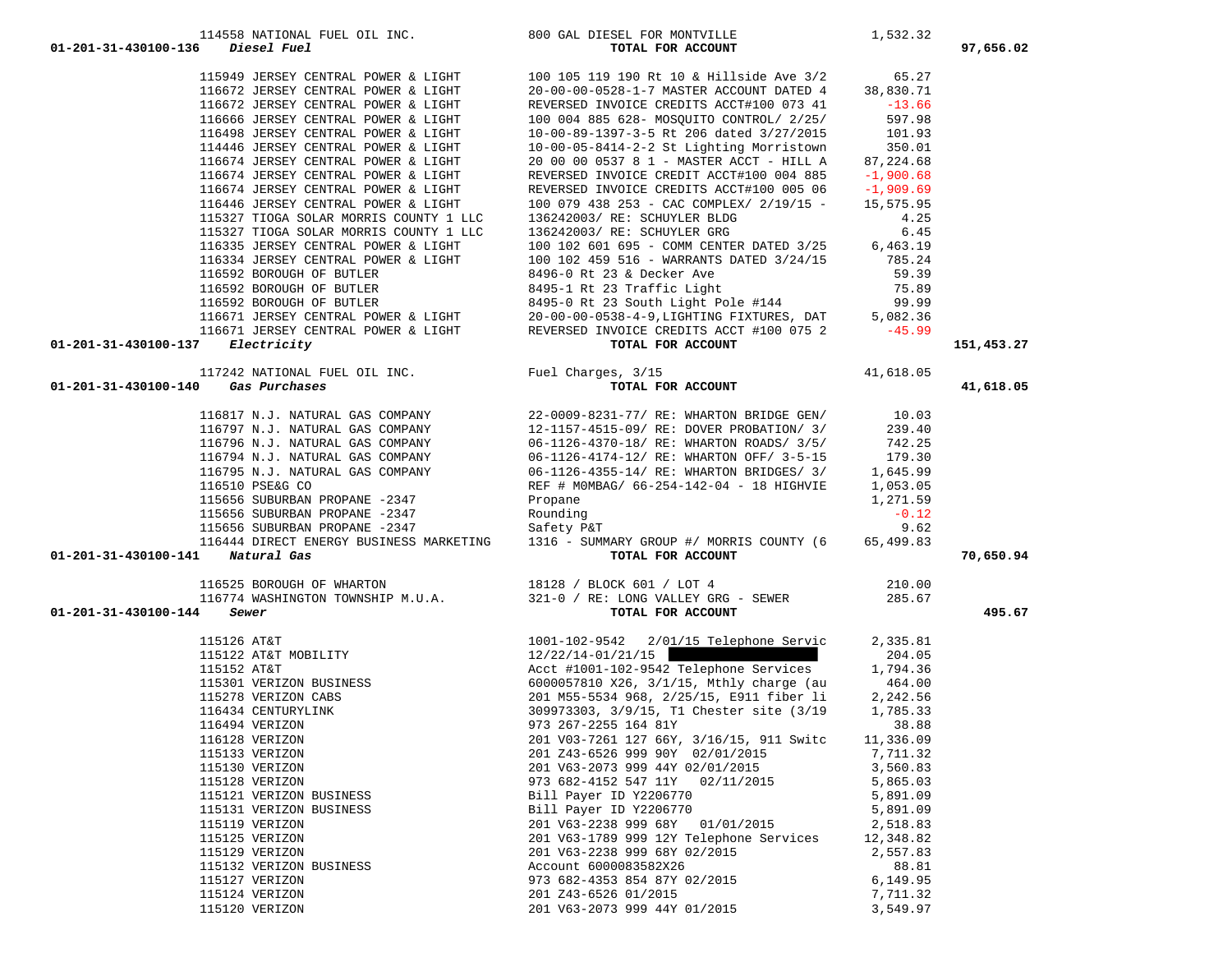| 116445 SOUTHEAST MORRIS COUNTY |                                                                                                                                                                              |                                                                                                                                                                                                                                                                                                         | 573.57              |
|--------------------------------|------------------------------------------------------------------------------------------------------------------------------------------------------------------------------|---------------------------------------------------------------------------------------------------------------------------------------------------------------------------------------------------------------------------------------------------------------------------------------------------------|---------------------|
| 116445 SOUTHEAST MORRIS COUNTY | 211000004500/ CH                                                                                                                                                             | 211000004000/ A & R BLDG<br>211000004500/ CH 1                                                                                                                                                                                                                                                          | 1,939.80            |
|                                |                                                                                                                                                                              | 116445 SOUTHEAST MORRIS COUNTY 212000084700/ CORRECTION FACILITY 6,256.60                                                                                                                                                                                                                               |                     |
|                                |                                                                                                                                                                              |                                                                                                                                                                                                                                                                                                         |                     |
|                                |                                                                                                                                                                              | $\begin{array}{cccccccc} 116445 & 500 \texttt{THEAST} & \texttt{MORRIS} & \texttt{COUNTY} & & & & 212000053001 / \texttt{SHADETREE} & & & & 816.41 \\ 116590 & 500 \texttt{THEAST} & \texttt{MORRIS} & \texttt{COUNTY} & & & & 763510858000 / \texttt{21} & \texttt{HIGHVIEW} & & & & & \\ \end{array}$ |                     |
| 116590 SOUTHEAST MORRIS COUNTY |                                                                                                                                                                              |                                                                                                                                                                                                                                                                                                         |                     |
| 116590 SOUTHEAST MORRIS COUNTY |                                                                                                                                                                              |                                                                                                                                                                                                                                                                                                         |                     |
| 116590 SOUTHEAST MORRIS COUNTY | 763510330000/ SCHUYLER                                                                                                                                                       |                                                                                                                                                                                                                                                                                                         | 384.31              |
|                                | 116590 SOUTHEAST MORRIS COUNTY 763510404000/ A & R BLDG                                                                                                                      |                                                                                                                                                                                                                                                                                                         | 138.66              |
| 116590 SOUTHEAST MORRIS COUNTY |                                                                                                                                                                              |                                                                                                                                                                                                                                                                                                         |                     |
| 116590 SOUTHEAST MORRIS COUNTY |                                                                                                                                                                              |                                                                                                                                                                                                                                                                                                         |                     |
| 116590 SOUTHEAST MORRIS COUNTY |                                                                                                                                                                              |                                                                                                                                                                                                                                                                                                         |                     |
| 116590 SOUTHEAST MORRIS COUNTY | 762510070000/ MORRIS CLINIC                                                                                                                                                  |                                                                                                                                                                                                                                                                                                         | 89.53               |
| 116590 SOUTHEAST MORRIS COUNTY |                                                                                                                                                                              | 763510590000/ MORRIS SHELTER 384.31                                                                                                                                                                                                                                                                     |                     |
| 116590 SOUTHEAST MORRIS COUNTY |                                                                                                                                                                              |                                                                                                                                                                                                                                                                                                         | 229.28              |
| 116590 SOUTHEAST MORRIS COUNTY |                                                                                                                                                                              | 763510586000/MV2<br>762510236000/SEU<br>763510104000/CTST<br>763510406000/CTST<br>763510478000/SEU<br>763510155000/CTST<br>763510155001/MV2                                                                                                                                                             | 89.53               |
| 116590 SOUTHEAST MORRIS COUNTY |                                                                                                                                                                              |                                                                                                                                                                                                                                                                                                         | 138.66              |
| 116590 SOUTHEAST MORRIS COUNTY |                                                                                                                                                                              |                                                                                                                                                                                                                                                                                                         | 138.66              |
| 116590 SOUTHEAST MORRIS COUNTY |                                                                                                                                                                              |                                                                                                                                                                                                                                                                                                         | 384.31              |
| 116590 SOUTHEAST MORRIS COUNTY |                                                                                                                                                                              |                                                                                                                                                                                                                                                                                                         | 138.66              |
| 116590 SOUTHEAST MORRIS COUNTY |                                                                                                                                                                              |                                                                                                                                                                                                                                                                                                         |                     |
| 116590 SOUTHEAST MORRIS COUNTY |                                                                                                                                                                              | 762510055001/ MV3<br>762510395000/ H/S-MV1<br>763510809000/ H/S-MV1<br>762510397000/ JDC<br>89.53                                                                                                                                                                                                       |                     |
| 116590 SOUTHEAST MORRIS COUNTY |                                                                                                                                                                              |                                                                                                                                                                                                                                                                                                         |                     |
| 116590 SOUTHEAST MORRIS COUNTY | 762510397000/ JDC                                                                                                                                                            |                                                                                                                                                                                                                                                                                                         |                     |
| 116590 SOUTHEAST MORRIS COUNTY | 762510401000/ YOUTH SHELTER                                                                                                                                                  |                                                                                                                                                                                                                                                                                                         | 89.53<br>229.28     |
| 116590 SOUTHEAST MORRIS COUNTY | 763510828000/ YOUTH SHELTER                                                                                                                                                  |                                                                                                                                                                                                                                                                                                         |                     |
| 116590 SOUTHEAST MORRIS COUNTY | 763510828000/ YOUTH SHELLER<br>763510886500/ CENTRAL AVE<br>762510423000/ CENTRAL AVE<br>691220167002/ VOTING MACHINE<br>691220133000/ CNTY GRG<br>691220165000/ 16 HIGHVIEW |                                                                                                                                                                                                                                                                                                         | 384.31              |
| 116590 SOUTHEAST MORRIS COUNTY |                                                                                                                                                                              |                                                                                                                                                                                                                                                                                                         | 895.30              |
| 116151 SOUTHEAST MORRIS COUNTY |                                                                                                                                                                              |                                                                                                                                                                                                                                                                                                         | $21.67$<br>$401.03$ |
| 116151 SOUTHEAST MORRIS COUNTY |                                                                                                                                                                              |                                                                                                                                                                                                                                                                                                         |                     |
| 116151 SOUTHEAST MORRIS COUNTY |                                                                                                                                                                              |                                                                                                                                                                                                                                                                                                         | 42.60               |
| 116151 SOUTHEAST MORRIS COUNTY | 691220161000/ MOSQUITO - HIGHVIEW                                                                                                                                            |                                                                                                                                                                                                                                                                                                         | 149.81              |
| 116513 SOUTHEAST MORRIS COUNTY |                                                                                                                                                                              |                                                                                                                                                                                                                                                                                                         | 953.72              |
| 116513 SOUTHEAST MORRIS COUNTY | 7721001924.00/ H/S-MV1<br>7721000080.00/ SCHUYLER                                                                                                                            |                                                                                                                                                                                                                                                                                                         | 652.25              |
| 116513 SOUTHEAST MORRIS COUNTY | 7721001827.00/ LIBRARY<br>7721001827.00/ LIBRARY                                                                                                                             |                                                                                                                                                                                                                                                                                                         | 568.51              |
| 116513 SOUTHEAST MORRIS COUNTY |                                                                                                                                                                              |                                                                                                                                                                                                                                                                                                         | 191.68              |
| 116513 SOUTHEAST MORRIS COUNTY | 7721000131.00/ YOUTH SHELTER                                                                                                                                                 |                                                                                                                                                                                                                                                                                                         | 367.54              |
|                                |                                                                                                                                                                              | 116774 WASHINGTON TOWNSHIP M.U.A. 321-01 / RE: LONG VALLEY - WATER                                                                                                                                                                                                                                      | 70.05               |
|                                |                                                                                                                                                                              |                                                                                                                                                                                                                                                                                                         |                     |

| 116129 VERIZON                           | 973-539-7933 842 07Y, 3/16/15, Randolph  | 28.41    |
|------------------------------------------|------------------------------------------|----------|
| 116388 AT&T MOBILITY                     |                                          | 204.05   |
| 115141 EXTEL COMMUNICATIONS              | Network wiring as per quote Dated 02/25/ | 3,972.50 |
| 116389 VERIZON                           | 201 V63-1789 999 12Y 3/01/15             | 5,052.72 |
| 116422 VERIZON                           | 201 V63-2238 999 68Y 03/01/2015          | 2,517.64 |
| 116427 VERIZON                           | 609 Z64-6804 073 05Y 03/01/2015          | 389.62   |
| 116421 VERIZON                           | 973 682-4152 547 11Y 03/2015             | 6,975.17 |
| 116424 VERIZON BUSINESS                  | Bill Payer ID Y2206770                   | 5,891.09 |
| 116401 AT&T                              | Telephone Services                       | 1,962.24 |
| 115134 JERSEY CENTRAL POWER & LIGHT      | Annual Pole attachement fees for Fiber r | 450.00   |
| 114787 OLIVER COMMUNICATIONS GROUP, INC. | Fiber Maintenance contract as per quote  | 5,000.00 |
| 116423 VERIZON                           | 201 V63-2073 999 44Y 03/2015             | 3,560.82 |
| 116426 VERIZON                           | 201 Z43-6526 999 90Y 03/2015             | 7,711.32 |
| 116425 VERIZON BUSINESS                  | Account 6000083582X26                    | 88.81    |
| 116439 VERIZON                           | 973 682-4353 854 87Y 03/2015             | 5,943.41 |
| 116402 VERIZON                           | 973-697-0879 521 94Y, 3/22/15, Jefferson | 28.41    |
| 116402 VERIZON                           | 973-326-8955 127 49Y, 3/25/15, Sheriff's | 28.41    |

 115118 VERIZON 973 682-4152 547 11Y 01/2015 5,746.69 115123 VERIZON BUSINESS Account 6000083582X26 88.81

115276 VERIZON CABS 201 M55-4914 825, 2/25/15, T1 American T 814.74

 115153 VERIZON 973 682-4353 854 87Y 01/11/2015 5,524.55 115151 VERIZON 201 V63-1789 999 12Y 01/01/15 14,314.04

 **01-201-31-430100-146** *Telephone* **TOTAL FOR ACCOUNT 160,339.42**

5.524.55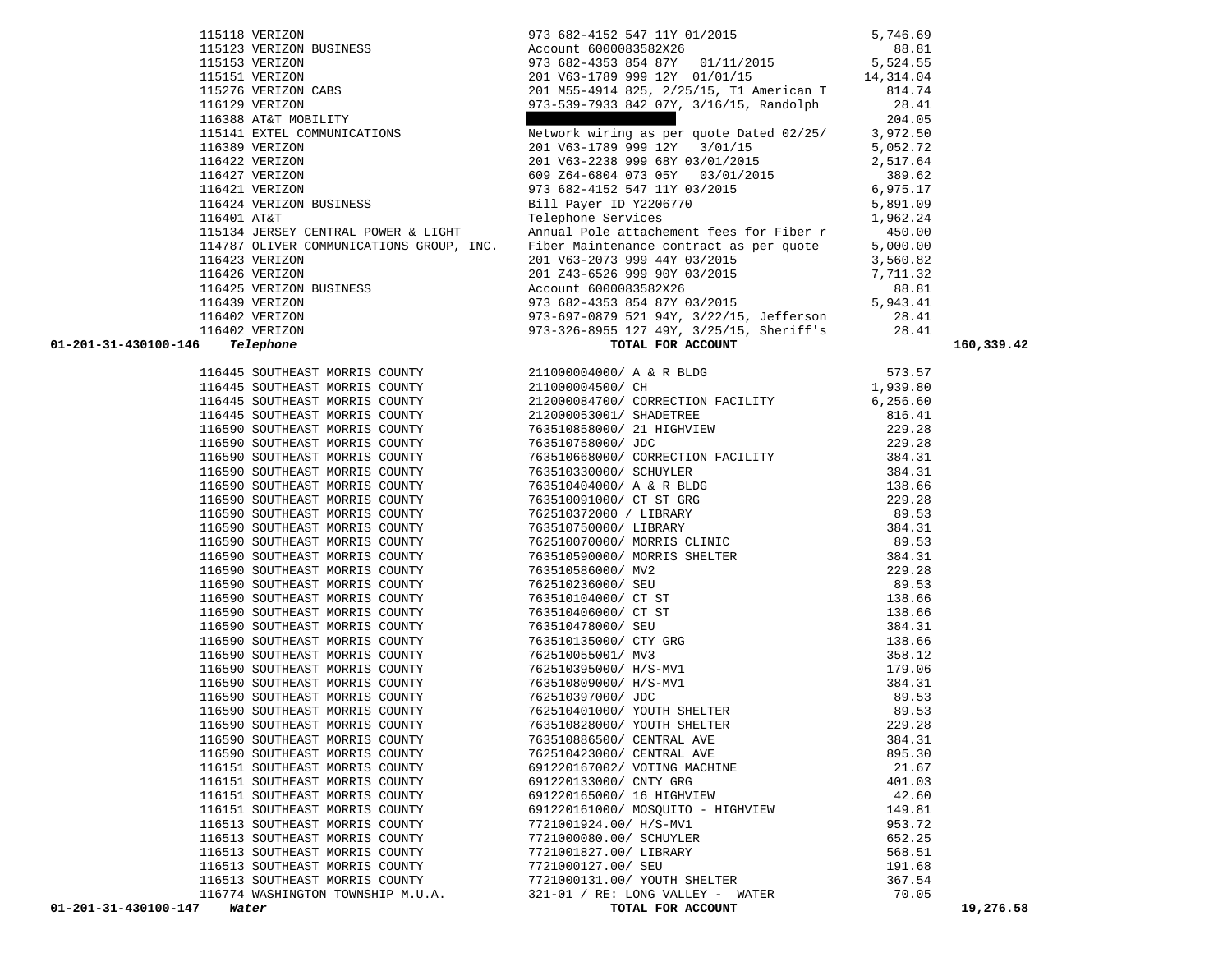| 01-203-31-430100-137            | (2014) Electricity                                         | TOTAL FOR ACCOUNT                                     |              | 721.65                       |  |
|---------------------------------|------------------------------------------------------------|-------------------------------------------------------|--------------|------------------------------|--|
|                                 |                                                            |                                                       |              | ============                 |  |
|                                 | TOTAL for Utilities                                        |                                                       |              | 542,211.60                   |  |
| <b>Nutrition</b>                |                                                            |                                                       |              |                              |  |
|                                 | 117242 NATIONAL FUEL OIL INC.                              | Fuel Charges, 3/15                                    | 2,828.64     |                              |  |
| 01-201-41-716100-140            | Gas Purchases                                              | TOTAL FOR ACCOUNT                                     |              | 2,828.64                     |  |
|                                 |                                                            |                                                       |              | ============                 |  |
|                                 | TOTAL for Nutrition                                        |                                                       |              | 2,828.64                     |  |
| <b>ALPN</b>                     |                                                            |                                                       |              |                              |  |
|                                 | 117098 COUNTY OF MORRIS                                    | PEER GROUPING TO RMB AGING SALARY BUDGET              | 80,311.00    |                              |  |
| 01-201-41-759000-063            | ALPN Peer Grouping                                         | TOTAL FOR ACCOUNT                                     |              | 80,311.00                    |  |
|                                 |                                                            |                                                       |              | ============                 |  |
|                                 | TOTAL for ALPN                                             |                                                       |              | 80,311.00                    |  |
| <b>Capital Improvement Fund</b> |                                                            |                                                       |              |                              |  |
|                                 | 117048 COUNTY OF MORRIS                                    | Transfer of Capital Improvements 2015 Bu 2,305,000.00 |              |                              |  |
| 01-201-44-915100-090            | Capital Improvement Fund Expenditures                      | TOTAL FOR ACCOUNT                                     |              | 2,305,000.00                 |  |
|                                 | TOTAL for Capital Improvement Fund                         |                                                       |              | ============<br>2,305,000.00 |  |
|                                 |                                                            |                                                       |              |                              |  |
|                                 |                                                            |                                                       |              |                              |  |
|                                 |                                                            | <b>Grant Fund</b>                                     |              |                              |  |
| <b>Bio-Terrorism Grant</b>      |                                                            |                                                       |              |                              |  |
|                                 | 117143 COUNTY OF MORRIS                                    | 1st Half Apirl 2015 Metered Mail                      | 128.53       |                              |  |
| 02-213-41-718505-391            | Public Health Emer Grant(7/1/14-6/30/15)                   | TOTAL FOR ACCOUNT                                     |              | 128.53                       |  |
|                                 |                                                            |                                                       |              | ============                 |  |
|                                 | TOTAL for Bio-Terrorism Grant                              |                                                       |              | 128.53                       |  |
| <b>DEPARTMENT 741515</b>        |                                                            |                                                       |              |                              |  |
|                                 | 116786 ACE HEALTHCARE TRAINING                             | Rachel Q.                                             | 1,500.00     |                              |  |
|                                 | 115256 CENTURYLINK                                         |                                                       | 10.00        |                              |  |
|                                 | 116853 EDWARDS LEARNING CENTER                             | March Expenses.                                       | 4, 213.52    |                              |  |
|                                 | 116792 POSTMASTER                                          |                                                       | 36.20        |                              |  |
|                                 | 111915 NATIONAL COMMUNICATIONS<br>115262 STAPLES ADVANTAGE |                                                       | 3.75<br>0.80 |                              |  |
|                                 | 02-213-41-741515-392 WFNJ-TANF $(7/1/14-12/31/15)$         | TOTAL FOR ACCOUNT                                     |              | 5,764.27                     |  |
|                                 |                                                            |                                                       |              | ============                 |  |
|                                 | TOTAL for DEPARTMENT 741515                                |                                                       |              | 5,764.27                     |  |
| <b>DEPARTMENT 741520</b>        |                                                            |                                                       |              |                              |  |
|                                 | 115256 CENTURYLINK                                         |                                                       | 7.51         |                              |  |
|                                 | 115289 MANPOWER                                            | Sarah D., W/E 3/1/15.                                 | 918.40       |                              |  |
|                                 | 116792 POSTMASTER                                          |                                                       | 27.15        |                              |  |
|                                 | 116852 RUTGERS SCHOOL OF BUSINESS                          | Hillary R.                                            | 408.00       |                              |  |

111915 NATIONAL COMMUNICATIONS 2.99

115632 JERSEY CENTRAL POWER & LIGHT 100 048 405 300 Howard Blvd 721.65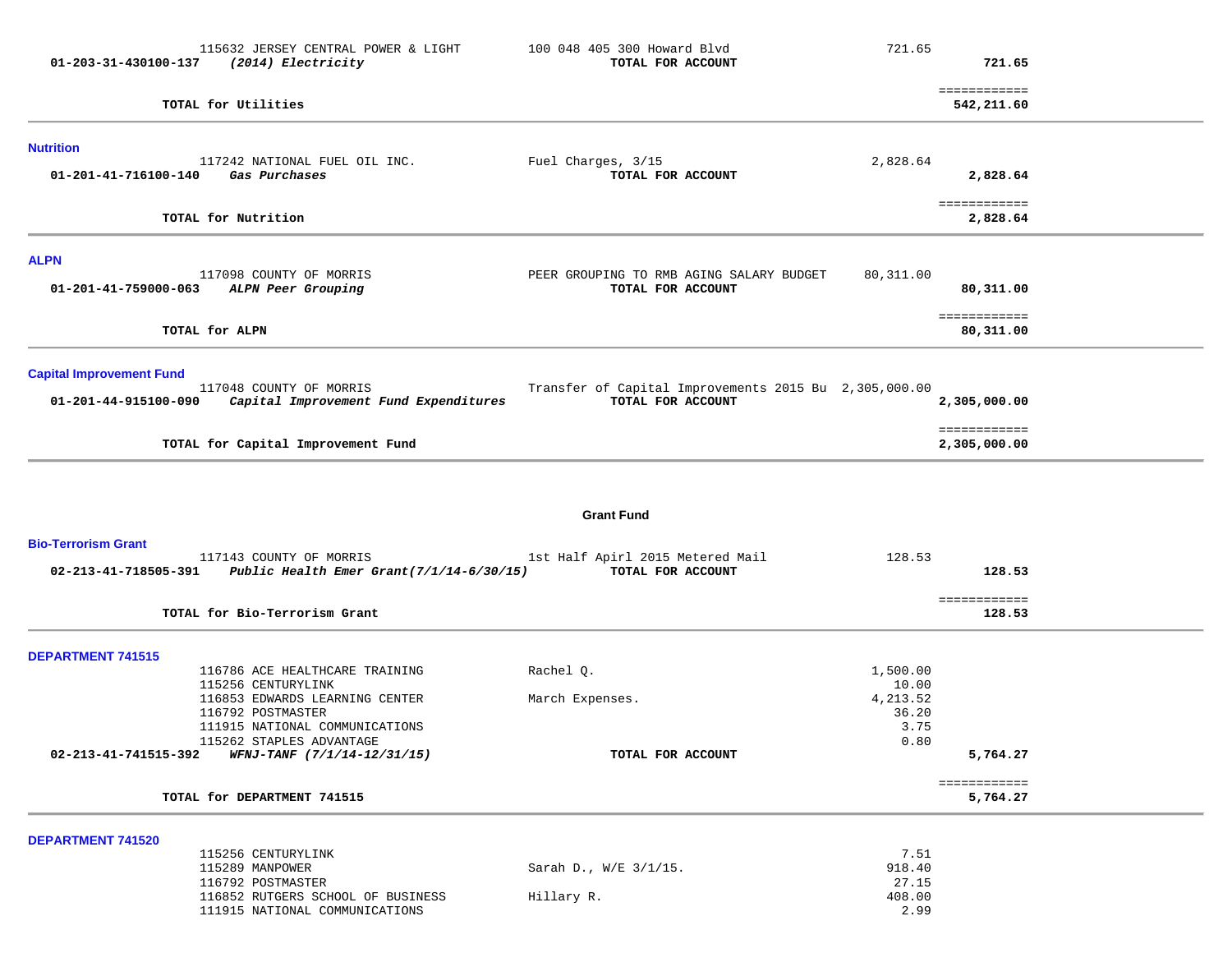| 115262 STAPLES ADVANTAGE                                                |                                       | 0.60     |              |
|-------------------------------------------------------------------------|---------------------------------------|----------|--------------|
| $02 - 213 - 41 - 741520 - 392$ WFNJ-General Assistance(7/1/14-12/31/15) | TOTAL FOR ACCOUNT                     |          | 1,364.65     |
|                                                                         |                                       |          |              |
|                                                                         |                                       |          | ============ |
| TOTAL for DEPARTMENT 741520                                             |                                       |          | 1,364.65     |
|                                                                         |                                       |          |              |
| <b>DEPARTMENT 742505</b>                                                |                                       |          |              |
| 115256 CENTURYLINK                                                      |                                       | 67.55    |              |
| 116792 POSTMASTER                                                       |                                       | 244.35   |              |
| 115262 STAPLES ADVANTAGE                                                |                                       | 5.40     |              |
| 115623 SUSSEX COUNTY COMMUNITY COLLEGE                                  | Dawn Q.                               | 800.00   |              |
| 117242 NATIONAL FUEL OIL INC.                                           | Fuel Charges, 3/15                    | 30.29    |              |
| WIA Adult (7/1/13-6/30/15)<br>02-213-41-742505-391                      | TOTAL FOR ACCOUNT                     |          | 1,147.59     |
|                                                                         |                                       |          |              |
|                                                                         |                                       |          | ============ |
| TOTAL for DEPARTMENT 742505                                             |                                       |          | 1,147.59     |
|                                                                         |                                       |          |              |
| DEPARTMENT 742510                                                       |                                       |          |              |
| 115955 SHORE TRACTOR TRAILER                                            | Ron E.                                | 4,000.00 |              |
| 115256 CENTURYLINK                                                      | 310372742 Feb. bill for 973-383-8033. | 132.61   |              |
| 116860 NEW HORIZONS COMPUTER LEARNING                                   | Carolyn W.                            | 800.00   |              |
| 116792 POSTMASTER                                                       | Annual BRM Renewal Fees.              | 479.65   |              |
| 116850 SMITH & SOLOMON                                                  | Sergio R.                             | 800.00   |              |
| 115262 STAPLES ADVANTAGE                                                | Optical Mouse.                        | 10.59    |              |
| 117143 COUNTY OF MORRIS                                                 | 1st Half Apirl 2015 Metered Mail      | 176.63   |              |
| 02-213-41-742510-391<br>WIA Dislocated Worker $(7/1/13-6/30/15)$        | TOTAL FOR ACCOUNT                     |          | 6,399.48     |
|                                                                         |                                       |          |              |
|                                                                         |                                       |          | ============ |
| TOTAL for DEPARTMENT 742510                                             |                                       |          | 6,399.48     |
|                                                                         |                                       |          |              |
| DEPARTMENT 742520                                                       |                                       |          |              |
| 115256 CENTURYLINK                                                      |                                       | 32.53    |              |
| 116880 PHILLIPSBURG SCHOOL BASED                                        | Aubree J.                             | 739.00   |              |
| 116880 PHILLIPSBURG SCHOOL BASED                                        |                                       | 450.00   |              |
| 116880 PHILLIPSBURG SCHOOL BASED                                        | Tristan M.                            | 739.00   |              |
| 116880 PHILLIPSBURG SCHOOL BASED                                        |                                       | 450.00   |              |
| 116880 PHILLIPSBURG SCHOOL BASED                                        | Nathaniel P.                          | 211.00   |              |
| 116880 PHILLIPSBURG SCHOOL BASED                                        | Heather W.                            | 739.00   |              |
| 116880 PHILLIPSBURG SCHOOL BASED                                        |                                       | 450.00   |              |
| 116792 POSTMASTER                                                       |                                       | 117.65   |              |
| 116553 PHILLIPSBURG SCHOOL BASED                                        | Michael C.                            | 46.00    |              |
| 116553 PHILLIPSBURG SCHOOL BASED                                        |                                       | 46.00    |              |
| 116553 PHILLIPSBURG SCHOOL BASED                                        | Stacie C.                             | 46.00    |              |
| 116553 PHILLIPSBURG SCHOOL BASED                                        |                                       | 46.00    |              |
| 116553 PHILLIPSBURG SCHOOL BASED                                        | Darren J.                             | 46.00    |              |
| 116553 PHILLIPSBURG SCHOOL BASED                                        | Hunter M.                             | 46.00    |              |
|                                                                         |                                       |          |              |
| 116553 PHILLIPSBURG SCHOOL BASED                                        |                                       | 46.00    |              |
| 116553 PHILLIPSBURG SCHOOL BASED                                        | Bridget S.                            | 46.00    |              |
| 116554 PHILLIPSBURG SCHOOL BASED                                        | Kataryna L.                           | 211.00   |              |
| 116554 PHILLIPSBURG SCHOOL BASED                                        | Felix J.                              | 211.00   |              |
| 116554 PHILLIPSBURG SCHOOL BASED                                        |                                       | 211.00   |              |
| 116554 PHILLIPSBURG SCHOOL BASED                                        | Destin M.                             | 211.00   |              |
| 116554 PHILLIPSBURG SCHOOL BASED                                        |                                       | 211.00   |              |
| 116554 PHILLIPSBURG SCHOOL BASED                                        |                                       | 211.00   |              |
| 116554 PHILLIPSBURG SCHOOL BASED                                        | Lorin M.                              | 211.00   |              |
| 116554 PHILLIPSBURG SCHOOL BASED                                        |                                       | 211.00   |              |
| 116554 PHILLIPSBURG SCHOOL BASED                                        | Cannon W.                             | 211.00   |              |
| 115262 STAPLES ADVANTAGE                                                |                                       | 2.60     |              |
| 02-213-41-742520-391<br>WIA Youth (7/1/13-6/30/15)                      | TOTAL FOR ACCOUNT                     |          | 6,197.78     |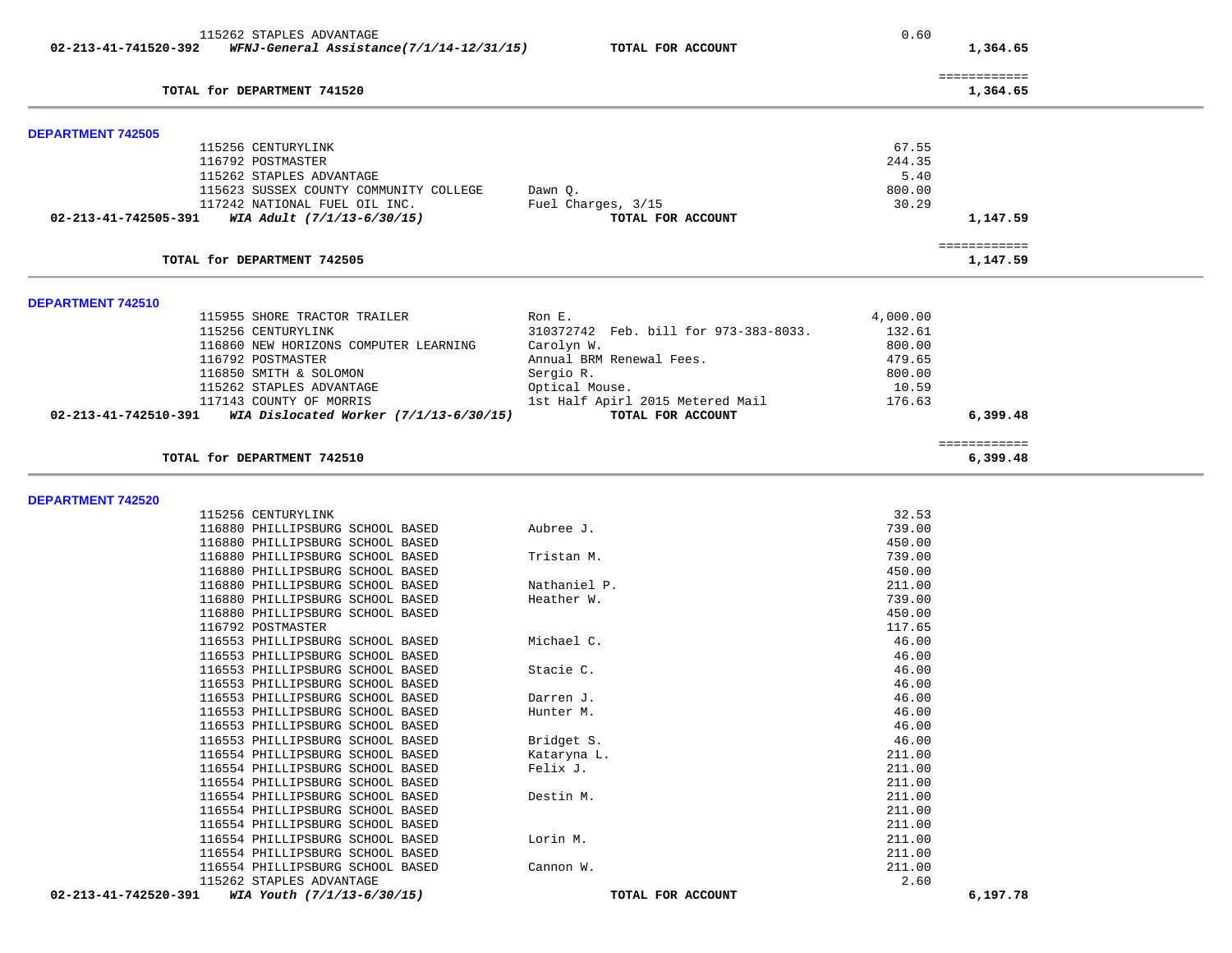| TOTAL for DEPARTMENT 742520                                        |                                 |                  | 6,197.78     |  |
|--------------------------------------------------------------------|---------------------------------|------------------|--------------|--|
| <b>DEPARTMENT 742605</b>                                           |                                 |                  |              |  |
| 116791 ACE HEALTHCARE TRAINING                                     | Jennifer A.                     | 1,500.00         |              |  |
| 116788 ACE HEALTHCARE TRAINING                                     | Cintia R.                       | 1,500.00         |              |  |
| 116847 INFORMATION & TECHNOLOGY                                    | Lillian C.                      | 810.00           |              |  |
| 116846 INFORMATION & TECHNOLOGY                                    | Khuong N.                       | 750.00           |              |  |
| 116864 INFORMATION & TECHNOLOGY                                    | Leydi H.                        | 630.00           |              |  |
| 111915 NATIONAL COMMUNICATIONS                                     |                                 | 16.47            |              |  |
| WIA Adult (7/1/14-6/30/16)<br>02-213-41-742605-391                 | TOTAL FOR ACCOUNT               |                  | 5,206.47     |  |
|                                                                    |                                 |                  | ============ |  |
| TOTAL for DEPARTMENT 742605                                        |                                 |                  | 5,206.47     |  |
|                                                                    |                                 |                  |              |  |
| <b>DEPARTMENT 742610</b>                                           |                                 |                  |              |  |
| 116790 ACE HEALTHCARE TRAINING                                     | Amanda C.                       | 1,500.00         |              |  |
| 116789 ACE HEALTHCARE TRAINING                                     | Abel I.                         | 1,500.00         |              |  |
| 116787 ACE HEALTHCARE TRAINING                                     | Chalia J.                       | 1,500.00         |              |  |
| 116863 INFORMATION & TECHNOLOGY<br>116857 INFORMATION & TECHNOLOGY | Gabriela G.F.<br>Mauricio P.    | 810.00<br>810.00 |              |  |
| 116848 INFORMATION & TECHNOLOGY                                    | Maria M.G.                      | 810.00           |              |  |
| 111915 NATIONAL COMMUNICATIONS                                     | Quarterly bill 12/14 to 3/15.14 | 38.92            |              |  |
| 116618 WORLD TRADE CENTER                                          | Janet E.                        | 3,999.94         |              |  |
| 116854 WARREN COUNTY COMMUNITY COLL.                               | Deborah H.                      | 3,200.00         |              |  |
| 116855 WARREN COUNTY COMMUNITY COLL.                               | Lavonne B.                      | 796.95           |              |  |
| 116849 INFORMATION & TECHNOLOGY                                    | Mercy V.                        | 810.00           |              |  |
| 02-213-41-742610-391<br>WIA Dislocated Worker $(7/1/14-6/30/16)$   | TOTAL FOR ACCOUNT               |                  | 15,775.81    |  |
|                                                                    |                                 |                  | ============ |  |
| TOTAL for DEPARTMENT 742610                                        |                                 |                  | 15,775.81    |  |

============

**DEPARTMENT 742620** 

| DEPARIMENI 742620 |                                      |                                      |          |
|-------------------|--------------------------------------|--------------------------------------|----------|
|                   | 116785 NEWBRIDGE SERVICES INC        | Food purchases for enrolled youth.   | 203.78   |
|                   | 116605 PHILLIPSBURG SCHOOL BASED     | Joseph T.                            | 746.00   |
|                   | 116605 PHILLIPSBURG SCHOOL BASED     |                                      | 455.00   |
|                   | 116605 PHILLIPSBURG SCHOOL BASED     | Breanna B.                           | 746.00   |
|                   | 116605 PHILLIPSBURG SCHOOL BASED     |                                      | 747.00   |
|                   | 116605 PHILLIPSBURG SCHOOL BASED     |                                      | 746.00   |
|                   | 116605 PHILLIPSBURG SCHOOL BASED     |                                      | 455.00   |
|                   | 116605 PHILLIPSBURG SCHOOL BASED     | Jesse C.                             | 746.00   |
|                   | 116605 PHILLIPSBURG SCHOOL BASED     |                                      | 747.00   |
|                   | 116605 PHILLIPSBURG SCHOOL BASED     |                                      | 746.00   |
|                   | 116605 PHILLIPSBURG SCHOOL BASED     |                                      | 213.00   |
|                   | 116605 PHILLIPSBURG SCHOOL BASED     |                                      | 213.00   |
|                   | 116605 PHILLIPSBURG SCHOOL BASED     |                                      | 455.00   |
|                   | 116851 RUTGERS CENTER FOR CONTINUING | Danielle M.                          | 1,305.40 |
|                   | 116540 PHILLIPSBURG SCHOOL BASED     | GED Test Reimbursement: - Breanna B. | 92.00    |
|                   | 116540 PHILLIPSBURG SCHOOL BASED     | Edward H.                            | 92.00    |
|                   | 116540 PHILLIPSBURG SCHOOL BASED     | Jesse C.                             | 92.00    |
|                   | 116540 PHILLIPSBURG SCHOOL BASED     | Scott R.                             | 92.00    |
|                   | 116540 PHILLIPSBURG SCHOOL BASED     | Sean M.                              | 92.00    |
|                   | 116540 PHILLIPSBURG SCHOOL BASED     | Blaine T.                            | 92.00    |
|                   | 116539 PHILLIPSBURG SCHOOL BASED     | Edward H.                            | 746.00   |
|                   | 116539 PHILLIPSBURG SCHOOL BASED     |                                      | 747.00   |
|                   | 116539 PHILLIPSBURG SCHOOL BASED     |                                      | 746.00   |
|                   | 116539 PHILLIPSBURG SCHOOL BASED     | Scott R.                             | 746.00   |
|                   | 116539 PHILLIPSBURG SCHOOL BASED     |                                      | 747.00   |
|                   | 116539 PHILLIPSBURG SCHOOL BASED     | Blaine T.                            | 746.00   |
|                   | 116539 PHILLIPSBURG SCHOOL BASED     |                                      | 747.00   |
|                   |                                      |                                      |          |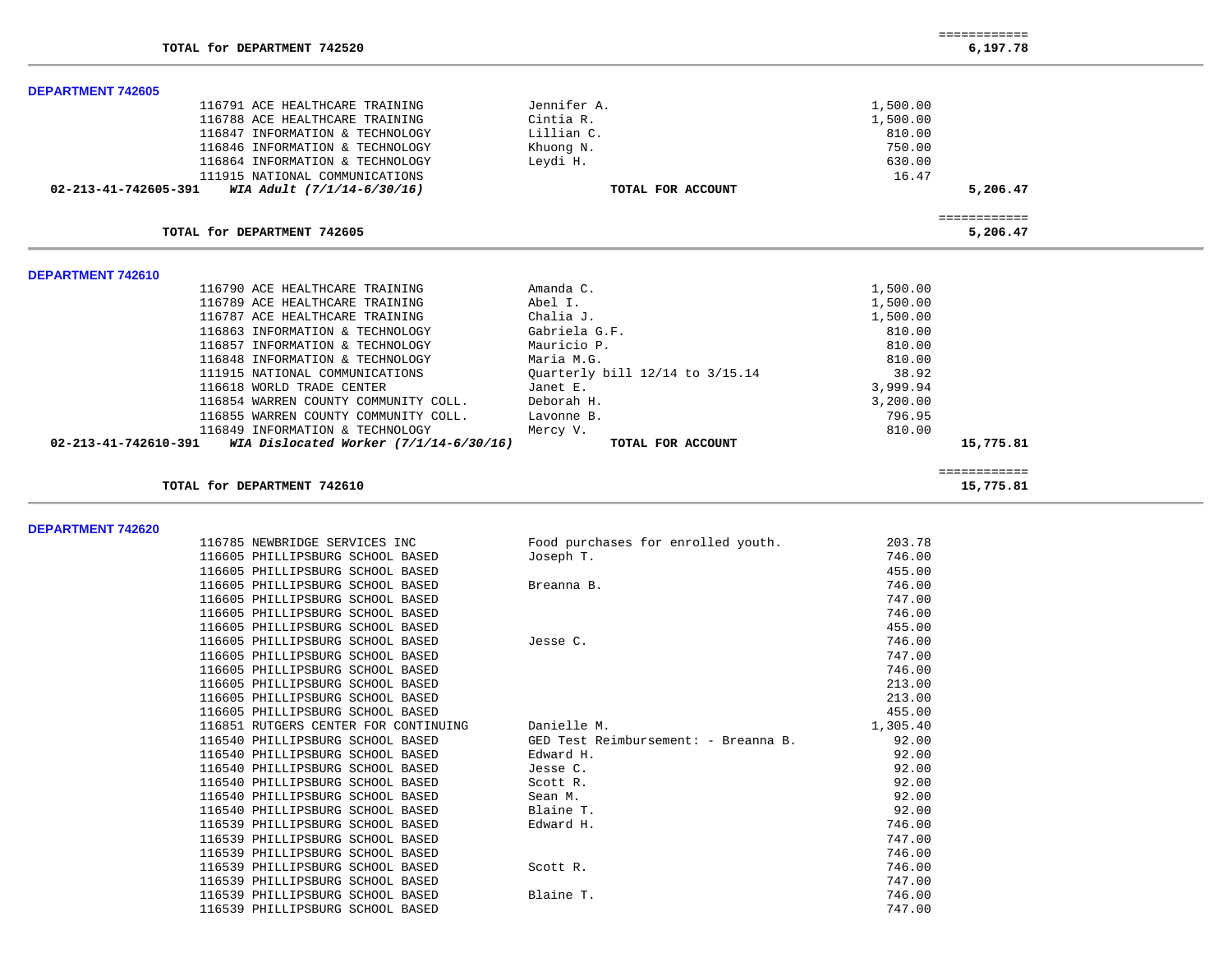| 116539 PHILLIPSBURG SCHOOL BASED                                                              |                                                               | 213.00    |                           |  |
|-----------------------------------------------------------------------------------------------|---------------------------------------------------------------|-----------|---------------------------|--|
| 116606 PHILLIPSBURG SCHOOL BASED                                                              | Damian L.                                                     | 746.00    |                           |  |
| 116606 PHILLIPSBURG SCHOOL BASED                                                              |                                                               | 213.00    |                           |  |
| 116606 PHILLIPSBURG SCHOOL BASED                                                              |                                                               | 213.00    |                           |  |
| 116606 PHILLIPSBURG SCHOOL BASED                                                              |                                                               | 455.00    |                           |  |
|                                                                                               | Sean M.                                                       |           |                           |  |
| 116606 PHILLIPSBURG SCHOOL BASED                                                              |                                                               | 213.00    |                           |  |
| 116606 PHILLIPSBURG SCHOOL BASED                                                              | Jasmine S.                                                    | 213.00    |                           |  |
| 116606 PHILLIPSBURG SCHOOL BASED                                                              | Peyton S.                                                     | 455.00    |                           |  |
| 111915 NATIONAL COMMUNICATIONS                                                                |                                                               | 12.72     |                           |  |
| 116556 PHILLIPSBURG SCHOOL BASED                                                              | Damian F.                                                     | 92.00     |                           |  |
| 116556 PHILLIPSBURG SCHOOL BASED                                                              | Marissa R.                                                    | 92.00     |                           |  |
| 116556 PHILLIPSBURG SCHOOL BASED                                                              | Ashley Q.                                                     | 92.00     |                           |  |
| 116538 PHILLIPSBURG SCHOOL BASED                                                              | Damian F.                                                     | 746.00    |                           |  |
| 116538 PHILLIPSBURG SCHOOL BASED                                                              |                                                               | 747.00    |                           |  |
| 116538 PHILLIPSBURG SCHOOL BASED                                                              |                                                               | 213.00    |                           |  |
| 116538 PHILLIPSBURG SCHOOL BASED                                                              |                                                               | 213.00    |                           |  |
| 116538 PHILLIPSBURG SCHOOL BASED                                                              | Frank G.                                                      | 746.00    |                           |  |
| 116538 PHILLIPSBURG SCHOOL BASED                                                              |                                                               | 747.00    |                           |  |
| 116538 PHILLIPSBURG SCHOOL BASED                                                              | Ashley Q.                                                     | 746.00    |                           |  |
| 116538 PHILLIPSBURG SCHOOL BASED                                                              |                                                               | 747.00    |                           |  |
| 116538 PHILLIPSBURG SCHOOL BASED                                                              | Marissa R.                                                    | 746.00    |                           |  |
| 116538 PHILLIPSBURG SCHOOL BASED                                                              |                                                               | 747.00    |                           |  |
| 116555 PHILLIPSBURG SCHOOL BASED                                                              | GED Test Reimbursement: Peyton S.                             | 92.00     |                           |  |
| 116555 PHILLIPSBURG SCHOOL BASED                                                              | Ikita M.                                                      | 92.00     |                           |  |
| 116555 PHILLIPSBURG SCHOOL BASED                                                              | Joseph T.                                                     | 92.00     |                           |  |
| 116555 PHILLIPSBURG SCHOOL BASED                                                              | Damian L.                                                     | 92.00     |                           |  |
| 116555 PHILLIPSBURG SCHOOL BASED                                                              | Jasmine S.                                                    | 92.00     |                           |  |
| 116555 PHILLIPSBURG SCHOOL BASED                                                              | Tristin M.                                                    | 20.40     |                           |  |
| 116555 PHILLIPSBURG SCHOOL BASED                                                              | Aubree J.                                                     | 61.20     |                           |  |
| 116555 PHILLIPSBURG SCHOOL BASED                                                              | Heather W.                                                    | 81.60     |                           |  |
| 116555 PHILLIPSBURG SCHOOL BASED                                                              | Tyler B.                                                      | 40.80     |                           |  |
| 02-213-41-742620-391<br>WIA Youth (7/1/14-6/30/16)                                            | TOTAL FOR ACCOUNT                                             |           | 24,372.90                 |  |
|                                                                                               |                                                               |           |                           |  |
| TOTAL for DEPARTMENT 742620                                                                   |                                                               |           | ============<br>24,372.90 |  |
|                                                                                               |                                                               |           |                           |  |
|                                                                                               |                                                               |           |                           |  |
| <b>DEPARTMENT 752420</b>                                                                      |                                                               |           |                           |  |
| 116229 THE EDUCATIONAL CENTER                                                                 | Tec has provided 16 students with 25 com                      | 15,822.00 |                           |  |
| SCP-Program Services (1/1/14-12/31/14)<br>02-213-41-752420-392                                | TOTAL FOR ACCOUNT                                             |           | 15,822.00                 |  |
|                                                                                               |                                                               |           |                           |  |
|                                                                                               |                                                               |           | ============              |  |
| TOTAL for DEPARTMENT 752420                                                                   |                                                               |           | 15,822.00                 |  |
|                                                                                               |                                                               |           |                           |  |
| <b>Chapter 51</b>                                                                             |                                                               |           |                           |  |
| 116396 ST. CLARE'S HOSPITAL                                                                   | Detox Treatment Days                                          | 9,384.00  |                           |  |
| 02-213-41-757405-392<br>CHAPTER 51 (1/1/14-12/31/14)                                          | TOTAL FOR ACCOUNT                                             |           | 9,384.00                  |  |
|                                                                                               |                                                               |           |                           |  |
|                                                                                               |                                                               |           | ============              |  |
| TOTAL for Chapter 51                                                                          |                                                               |           | 9,384.00                  |  |
|                                                                                               |                                                               |           |                           |  |
| DEPARTMENT 758510                                                                             |                                                               |           |                           |  |
|                                                                                               |                                                               |           |                           |  |
| 116333 CORE PROMOTIONS, LLC                                                                   | Palm Cards, give-a-ways for OD Preventio                      | 1,367.80  |                           |  |
|                                                                                               |                                                               |           |                           |  |
| 116764 ELIZABETH A. JACOBSON<br>116237 CATERERS OF EXCELLENCE/ BON                            | Training materials for Mental Health Fir                      | 298.42    |                           |  |
|                                                                                               | FY 2015 Food for the Opiate Task Force m                      | 305.90    |                           |  |
| 114063 STAPLES ADVANTAGE                                                                      | Supplies for Opiate Task Force                                | 55.06     |                           |  |
| 116707 TOWNSHIP OF RANDOLPH                                                                   | Randolph Municipal Alliance FY 2015 Q2 E                      | 2,326.65  |                           |  |
| 116763 PARSIPPANY-TROY HILLS<br>Municipal Alliance $(7/1/14-6/30/15)$<br>02-213-41-758510-392 | Parsippany Municipal Alliance FY 2015 02<br>TOTAL FOR ACCOUNT | 4,000.00  | 8,353.83                  |  |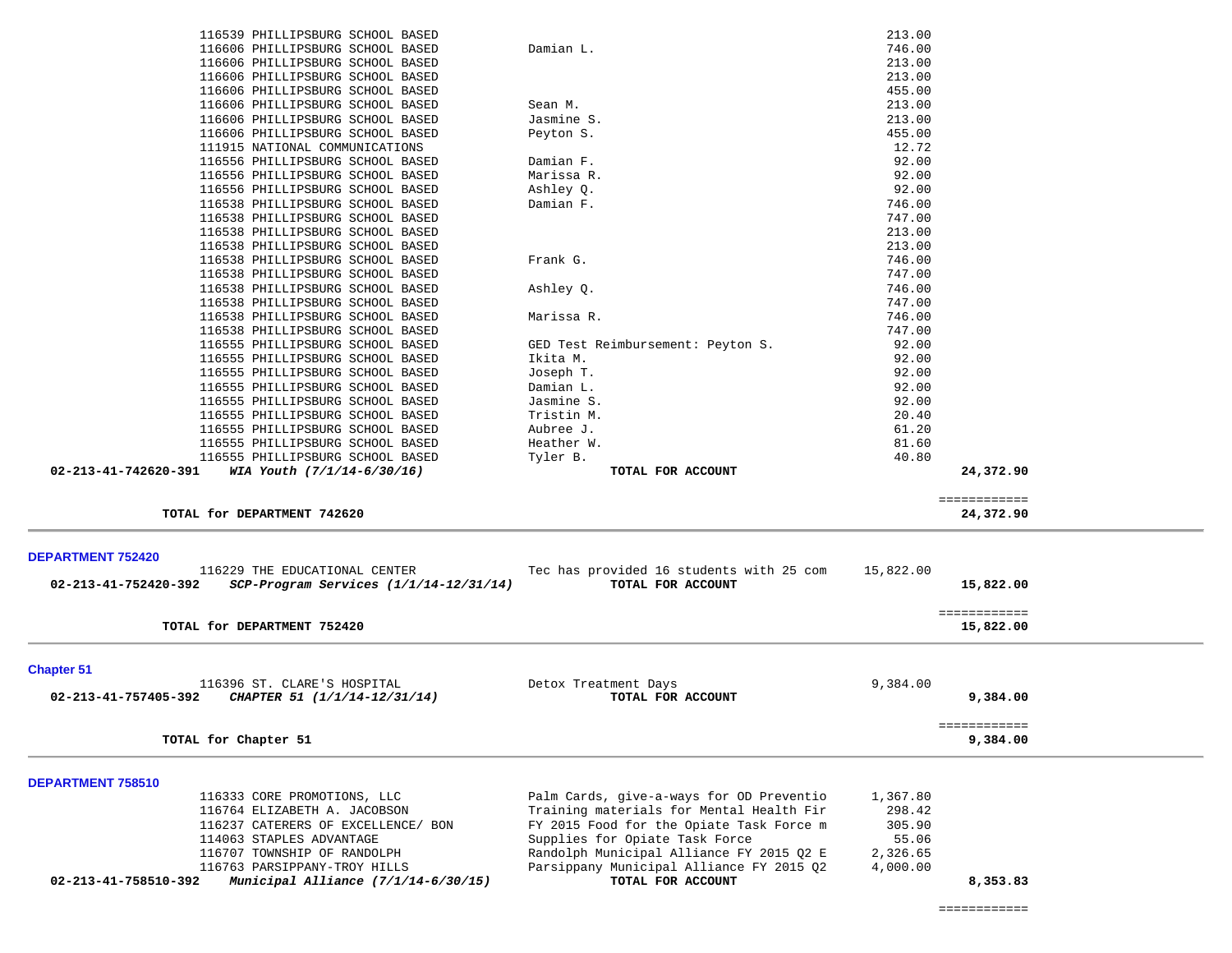| <b>ALPN-HSAC</b>                         |                                                                                                                         |                                                                                                        |                                |                           |
|------------------------------------------|-------------------------------------------------------------------------------------------------------------------------|--------------------------------------------------------------------------------------------------------|--------------------------------|---------------------------|
| 02-213-41-759405-392                     | 117070 FAMILY INTERVENTION<br>117070 FAMILY INTERVENTION<br>117070 FAMILY INTERVENTION<br>13 ALPN-HSAC(1/1/13-12/31/14) | Sexting and Cyberbullying WorkshopsCurri<br>Workshop 11/24/14<br>Workshop 12/1/14<br>TOTAL FOR ACCOUNT | 464.19<br>1,459.92<br>1,057.44 | 2,981.55                  |
|                                          |                                                                                                                         |                                                                                                        |                                |                           |
|                                          | TOTAL for ALPN-HSAC                                                                                                     |                                                                                                        |                                | ============<br>2,981.55  |
| <b>DEPARTMENT 784505</b>                 |                                                                                                                         |                                                                                                        |                                |                           |
| 02-213-41-784505-391                     | 114426 DELL MARKETING L.P.<br>FFY13 Homeland Security (9/1/13-8/31/15)                                                  | Network Storage Equipment<br>TOTAL FOR ACCOUNT                                                         | 17,573.79                      | 17,573.79                 |
|                                          | TOTAL for DEPARTMENT 784505                                                                                             |                                                                                                        |                                | ============<br>17,573.79 |
| <b>Urban Areas Security Initiativ</b>    |                                                                                                                         |                                                                                                        |                                |                           |
|                                          | 112567 PROENGIN INC.<br>112567 PROENGIN INC.                                                                            | AP2C Cleaning and Calibration per attach<br>Shipping                                                   | 1,134.00<br>40.00              |                           |
|                                          | 114426 DELL MARKETING L.P.                                                                                              | Network Storage Equipment                                                                              | 18,756.12                      |                           |
|                                          | 116577 TETRA TECH INC.                                                                                                  | Inv Date $4/1/15$                                                                                      | 28,963.06                      |                           |
|                                          | 02-213-41-784530-391 FFY13 UASI (9/1/13-8/31/15)                                                                        | TOTAL FOR ACCOUNT                                                                                      |                                | 48,893.18                 |
|                                          | TOTAL for Urban Areas Security Initiativ                                                                                |                                                                                                        |                                | ============<br>48,893.18 |
| <b>MAPS</b>                              |                                                                                                                         |                                                                                                        |                                |                           |
|                                          | 117242 NATIONAL FUEL OIL INC. Fuel Charges, 3/15<br>02-213-41-786505-392 MAPS $(1/1/15-12/31/15)$                       | TOTAL FOR ACCOUNT                                                                                      | 8,502.15                       | 8,502.15                  |
|                                          | TOTAL for MAPS                                                                                                          |                                                                                                        |                                | ============<br>8,502.15  |
| <b>NYS&amp;W Bicycle/Pedestrian Path</b> |                                                                                                                         |                                                                                                        |                                |                           |
|                                          | 116632 THE RBA GROUP INC. Prof. Svcs. rendered concerning the New                                                       |                                                                                                        | 6,842.01                       |                           |
|                                          | 116612 THE RBA GROUP INC.<br>02-213-41-790015-391 NYS&W Bicycle/Ped Path 9/16/09-xt4/30/16 TOTAL FOR ACCOUNT            | Professional Svcs. rendered concerning t                                                               | 7,241.81                       | 14,083.82                 |
|                                          | TOTAL for NYS&W Bicycle/Pedestrian Path                                                                                 |                                                                                                        |                                | ============<br>14,083.82 |
| <b>DEPARTMENT 792520</b>                 |                                                                                                                         |                                                                                                        |                                |                           |
|                                          | 116784 AEROFUND FINANCIAL INC.                                                                                          | Service from 3/23/15 to 3/27/15.                                                                       | 4,435.59                       |                           |
| 02-213-41-792520-392                     | 116816 AEROFUND FINANCIAL INC.<br>NJ JARC Round 1 (7/1/14-6/30/15)                                                      | Service from 1/12/15 to 2/1/15.<br>TOTAL FOR ACCOUNT                                                   | 406.47                         | 4,842.06                  |
|                                          | TOTAL for DEPARTMENT 792520                                                                                             |                                                                                                        |                                | ============<br>4,842.06  |
| <b>DEPARTMENT 793605</b>                 |                                                                                                                         |                                                                                                        |                                |                           |
|                                          | 116594 VANASSE HANGEN BRUSTLIN INC.<br>116647 VANASSE HANGEN BRUSTLIN INC.                                              | Morris County Master Plan Circulation El<br>Morris County Master Plan Circulation El                   | 21, 233. 21<br>13, 473. 23     |                           |

 **02-213-41-793605-391** *Subregional Studies Prgm(7/1/14-6/30/16)* **TOTAL FOR ACCOUNT 34,706.44**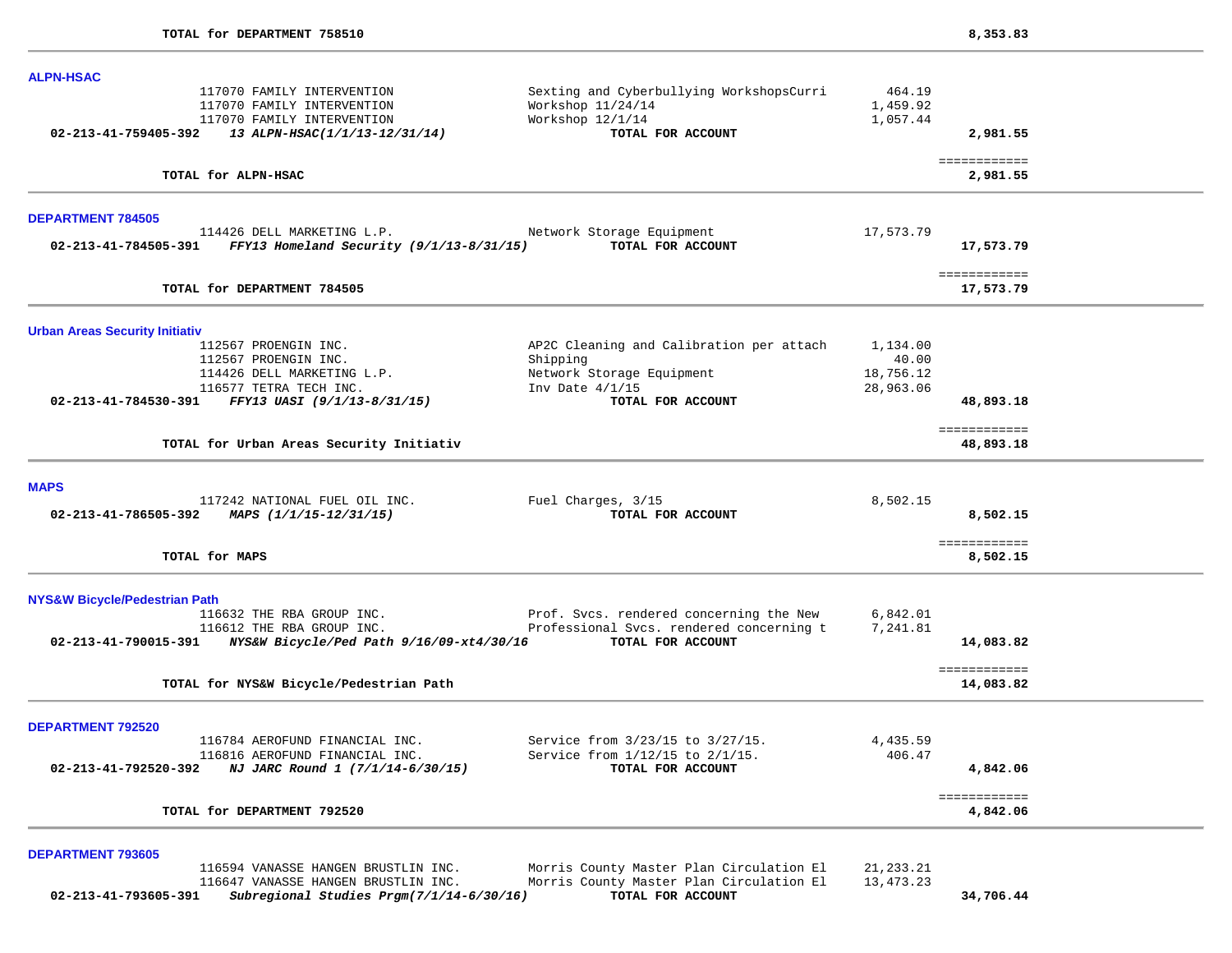| TOTAL for DEPARTMENT 793605                                                                           |                                                                                      |                      | ============<br>34,706.44  |  |
|-------------------------------------------------------------------------------------------------------|--------------------------------------------------------------------------------------|----------------------|----------------------------|--|
| <b>Body Armor Replace - Sheriff</b><br>111355 ATLANTIC TACTICAL OF NJ, INC.                           | ITEM#90T-APX-NV - SecondChance Summit SM                                             | 13,216.00            |                            |  |
| 02-213-41-801310-392<br>Body Armor-Sheriff (11/27/13-11/26/18)                                        | TOTAL FOR ACCOUNT                                                                    |                      | 13,216.00                  |  |
| TOTAL for Body Armor Replace - Sheriff                                                                |                                                                                      |                      | ============<br>13,216.00  |  |
| <b>Body Armor Relpace-Sheriff</b>                                                                     |                                                                                      |                      |                            |  |
| 111355 ATLANTIC TACTICAL OF NJ, INC.<br>111355 ATLANTIC TACTICAL OF NJ, INC.                          | ITEM#90T-APX-NV - SecondChance Summit SM<br>ITEM#19X-NV-0 - SecondChance Extra SPEX2 | 2,478.00<br>1,233.10 |                            |  |
| Body Armor-Sheriff (10/17/14-10/16/19)<br>02-213-41-801410-392                                        | TOTAL FOR ACCOUNT                                                                    |                      | 3,711.10                   |  |
| TOTAL for Body Armor Relpace-Sheriff                                                                  |                                                                                      |                      | ============<br>3,711.10   |  |
| <b>Police &amp; Fire Training</b>                                                                     |                                                                                      | 540.00               |                            |  |
| 115273 STATE TOXICOLOGY LABORATORY<br>02-213-41-803905-392<br>State Share                             | Drug Testing<br>TOTAL FOR ACCOUNT                                                    |                      | 540.00                     |  |
| TOTAL for Police & Fire Training                                                                      |                                                                                      |                      | ============<br>540.00     |  |
| DEPARTMENT 864170                                                                                     |                                                                                      |                      |                            |  |
| 116622 TOP LINE CONSTRUCTION CORP<br>02-213-41-864170-391<br>IntImpr(STP-C00S(042)(9/20/10-EXT6/2/15) | TOTAL FOR ACCOUNT                                                                    | 123,616.99           | 123,616.99                 |  |
| TOTAL for DEPARTMENT 864170                                                                           |                                                                                      |                      | ============<br>123,616.99 |  |
| <b>DEPARTMENT 864404</b>                                                                              |                                                                                      |                      |                            |  |
| 116603 TRAC<br>02-213-41-864404-393 Kenvil Team Track (7/6/10-12/31/14)                               | Labor, Materials and Svcs. rendered in t<br>TOTAL FOR ACCOUNT                        | 5,709.59             | 5,709.59                   |  |
| TOTAL for DEPARTMENT 864404                                                                           |                                                                                      |                      | ============<br>5,709.59   |  |
| DEPARTMENT 864510                                                                                     |                                                                                      |                      |                            |  |
| 116619 RITACCO CONSTRUCTION INC<br>02-213-41-864510-391<br>STP-C00S(242)(9/11/12-9/11/15)             | Replacement of Bridge No. 1400-832 on Be<br>TOTAL FOR ACCOUNT                        | 46,134.90            | 46,134.90                  |  |
|                                                                                                       |                                                                                      |                      | ============               |  |

Bridge Design/Const Var Cty Br<br>116809 CHERRY WEBER & ASSOC. PC Engineering Services for the Replacement 3,764.15<br>TOTAL FOR ACCOUNT  **04-216-55-953089-909** *Miscellaneous - Other* **TOTAL FOR ACCOUNT 3,764.15**

 ============  $\begin{array}{cccc} \texttt{-----} \texttt{-----} \end{array} \end{array} \begin{array}{c} \texttt{-----} \texttt{-----} \end{array} \begin{array}{c} \texttt{-----} \texttt{-----} \end{array} \begin{array}{c} \texttt{-----} \end{array} \begin{array}{c} \texttt{-----} \end{array} \begin{array}{c} \texttt{-----} \end{array} \end{array} \begin{array}{c} \texttt{-----} \end{array} \begin{array}{c} \texttt{-----} \end{array} \begin{array}{c} \texttt{-----} \end{array} \begin{array}{c} \texttt{-----} \end{array} \begin{array}{c} \texttt{-----$ 

TOTAL for Bridge Design/Const Var Cty Br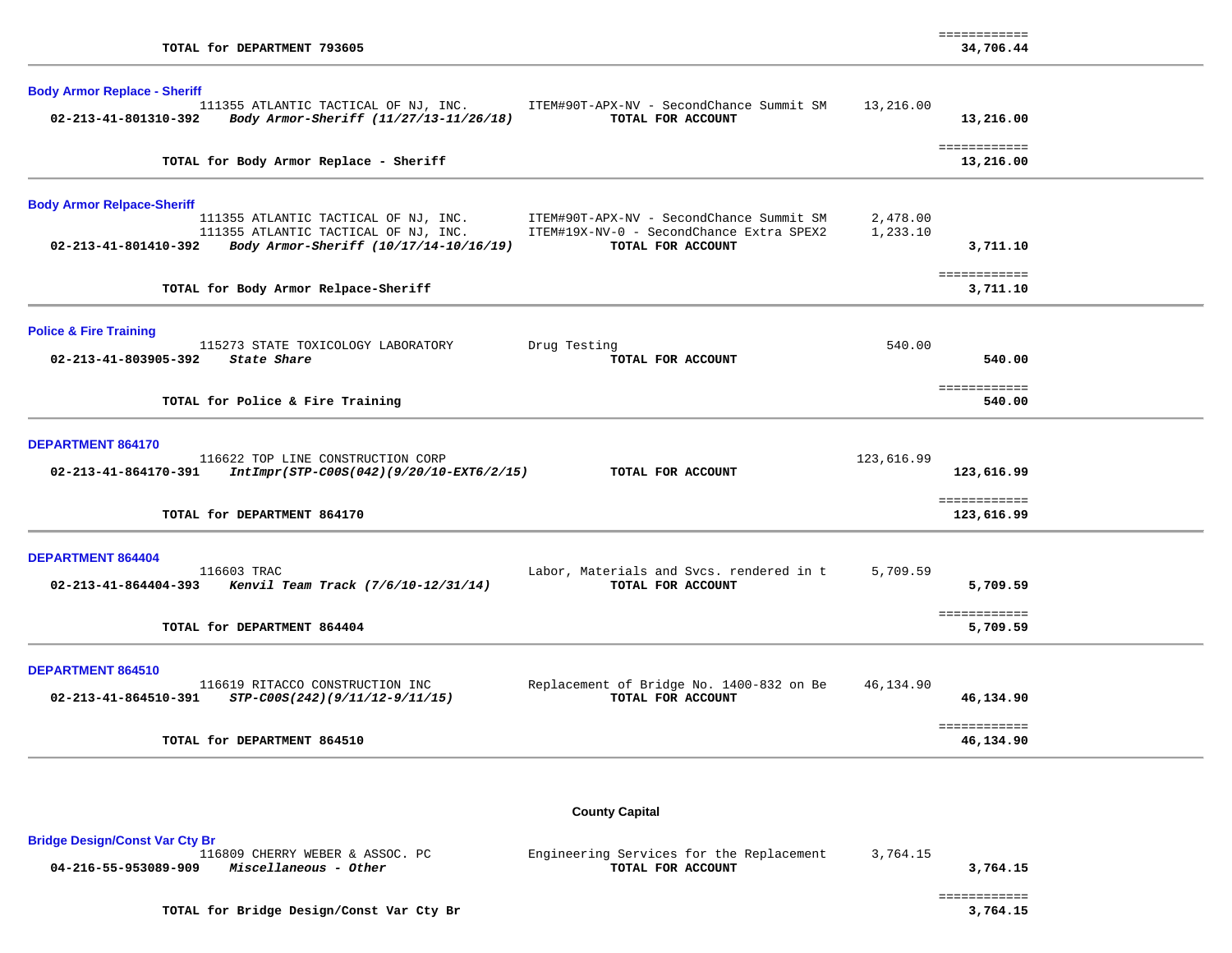| Analy dam condition, rehab dams<br>04-216-55-953113-909                  | 116869 CIVIL DYNAMICS INC<br>Miscellaneous - Other                                                                                                                                                                                                                                                                                   | REGULAR DAM INSPECTIONS OF 4 MCPC DAMS<br>TOTAL FOR ACCOUNT                                                                                                                                                                                                                                            | 12,800.00                                                                     | 12,800.00                              |
|--------------------------------------------------------------------------|--------------------------------------------------------------------------------------------------------------------------------------------------------------------------------------------------------------------------------------------------------------------------------------------------------------------------------------|--------------------------------------------------------------------------------------------------------------------------------------------------------------------------------------------------------------------------------------------------------------------------------------------------------|-------------------------------------------------------------------------------|----------------------------------------|
|                                                                          | TOTAL for Analy dam condition, rehab dams                                                                                                                                                                                                                                                                                            |                                                                                                                                                                                                                                                                                                        |                                                                               | ============<br>12,800.00              |
| <b>Bridge DesignConstr varCty Loc</b><br>04-216-55-953137-951            | 116609 KONKUS CORPORATION<br>Building & Improvements<br>TOTAL for Bridge DesignConstr varCty Loc                                                                                                                                                                                                                                     | TOTAL FOR ACCOUNT                                                                                                                                                                                                                                                                                      | 18,995.54                                                                     | 18,995.54<br>============<br>18,995.54 |
| <b>Renov CentralAveBldg Greystone</b><br>04-216-55-953146-909            | 115191 R.S. KNAPP CO. INC.<br>Miscellaneous - Other<br>TOTAL for Renov CentralAveBldg Greystone                                                                                                                                                                                                                                      | Plans & Specs for the CAC Phase III Upgr<br>TOTAL FOR ACCOUNT                                                                                                                                                                                                                                          | 1,976.15                                                                      | 1,976.15<br>============               |
|                                                                          |                                                                                                                                                                                                                                                                                                                                      |                                                                                                                                                                                                                                                                                                        |                                                                               | 1,976.15                               |
| <b>Analysis/Rehab Dam Conditions</b><br>04-216-55-953158-951             | 116845 RON-JON CONSTRUCTION CORP.<br>Building & Improvements                                                                                                                                                                                                                                                                         | REHABILITATION OF LEDDELL'S POND DAM<br>TOTAL FOR ACCOUNT                                                                                                                                                                                                                                              | 60,850.50                                                                     | 60,850.50                              |
|                                                                          | TOTAL for Analysis/Rehab Dam Conditions                                                                                                                                                                                                                                                                                              |                                                                                                                                                                                                                                                                                                        |                                                                               | ============<br>60,850.50              |
| <b>FeasibilityStudy Wing CommCtr</b><br>04-216-55-953163-909             | 116380 CLEARY GIACOBBE ALFIERI &<br>Miscellaneous - Other                                                                                                                                                                                                                                                                            | Legal services<br>TOTAL FOR ACCOUNT                                                                                                                                                                                                                                                                    | 891.25                                                                        | 891.25                                 |
|                                                                          | TOTAL for FeasibilityStudy Wing CommCtr                                                                                                                                                                                                                                                                                              |                                                                                                                                                                                                                                                                                                        |                                                                               | ============<br>891.25                 |
| <b>Bridge DesignConst varCty Loc</b><br>04-216-55-953184-951             | 116609 KONKUS CORPORATION<br>Building & Improvements                                                                                                                                                                                                                                                                                 | Replacement of Bridge No. 407 on Smith R<br>TOTAL FOR ACCOUNT                                                                                                                                                                                                                                          | 37,464.46                                                                     | 37,464.46<br>============              |
|                                                                          | TOTAL for Bridge DesignConst varCty Loc                                                                                                                                                                                                                                                                                              |                                                                                                                                                                                                                                                                                                        |                                                                               | 37,464.46                              |
| <b>DEPARTMENT 953202</b><br>04-216-55-953202-909<br>04-216-55-953202-951 | 116623 KELLER & KIRKPATRICK<br>116622 TOP LINE CONSTRUCTION CORP<br>116607 T & M ASSOCIATES<br>116634 T & M ASSOCIATES<br>117041 WATERS, MCPHERSON, MCNEILL, P.C.<br>117043 WATERS, MCPHERSON, MCNEILL, P.C.<br>Road Resurfacing/Construction/Imprvments<br>116604 RAILROAD CONSTRUCTION<br>Road Resurfacing/Construction/Imprvments | Morris County Milling & Resurfacing Proj<br>Labor, Materials and Svcs. rendered in t<br>T&M Project# MOCY-00080Roadway Milling/R<br>T&M Project #MOCY-00080Roadway Milling/R<br>legal services<br>Legal services<br>TOTAL FOR ACCOUNT<br>Labor, Materials & Svcs. for the Project<br>TOTAL FOR ACCOUNT | 5,181.60<br>505.00<br>1,361.80<br>2,042.70<br>930.60<br>1,368.00<br>61,550.00 | 11,389.70<br>61,550.00                 |

============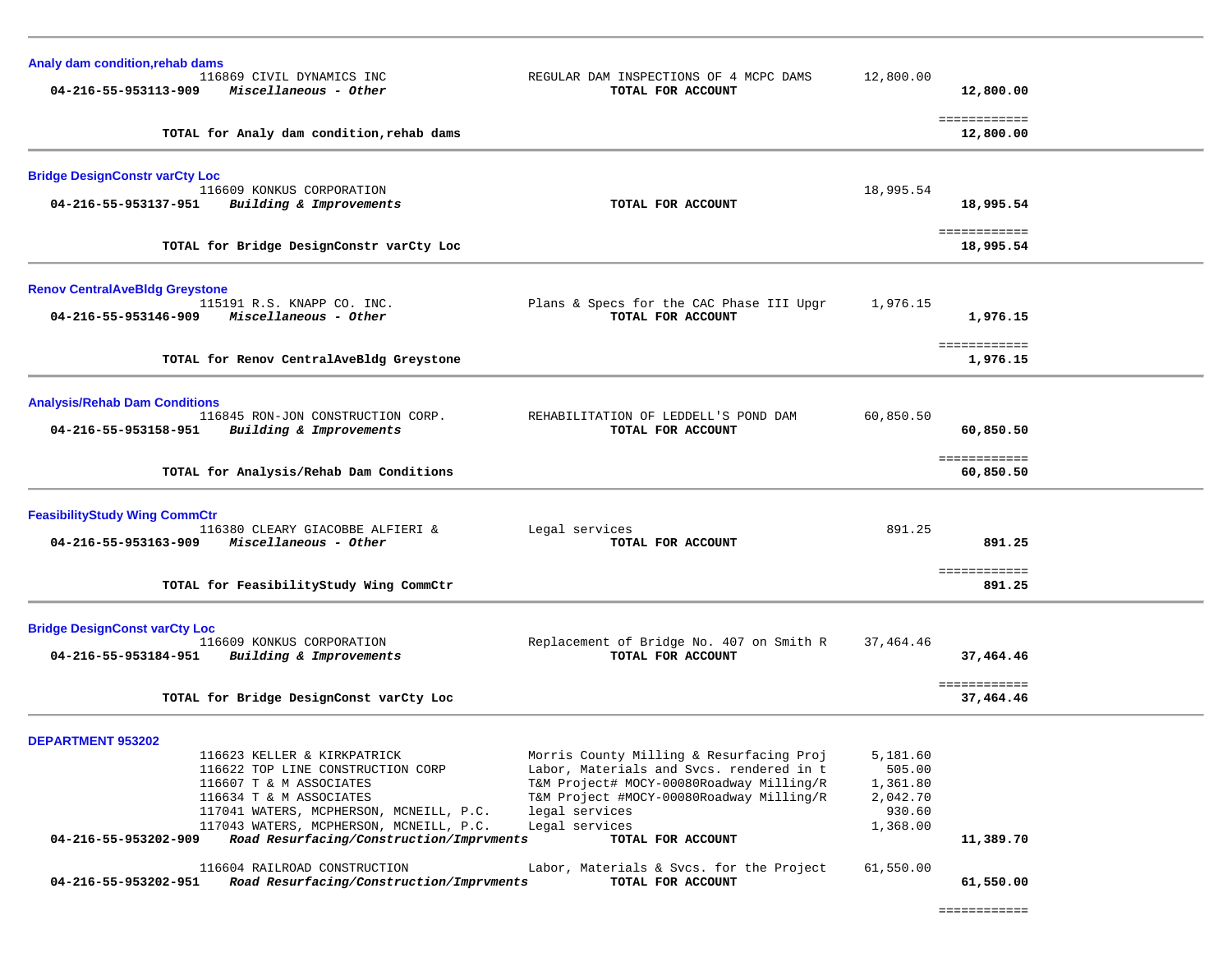| DEPARTMENT 953211                                                                                                                                                                                                                                         |                                                                                                                                                                                                                                                         |                           |
|-----------------------------------------------------------------------------------------------------------------------------------------------------------------------------------------------------------------------------------------------------------|---------------------------------------------------------------------------------------------------------------------------------------------------------------------------------------------------------------------------------------------------------|---------------------------|
| 115060 GENERAL PLUMBING SUPPLY INC.<br>115060 GENERAL PLUMBING SUPPLY INC.<br>WO74400/ RE: SCHUYLER/ 01-15-15<br>04-216-55-953211-951<br>Replace Plumbing Fixtures - Var Facil                                                                            | WO73166/ RE: B&G - STOCK/ 01-14-15<br>521.12<br>1,402.97<br>TOTAL FOR ACCOUNT                                                                                                                                                                           | 1,924.09                  |
|                                                                                                                                                                                                                                                           |                                                                                                                                                                                                                                                         |                           |
| TOTAL for DEPARTMENT 953211                                                                                                                                                                                                                               |                                                                                                                                                                                                                                                         | ============<br>1,924.09  |
| <b>DEPARTMENT 953225</b>                                                                                                                                                                                                                                  |                                                                                                                                                                                                                                                         |                           |
| 116810 MALICK AND SCHERER PC<br>116630 MALICK AND SCHERER PC<br>116614 SUBURBAN CONSULTING<br>116631 SUBURBAN CONSULTING<br>legal services<br>117044 WATERS, MCPHERSON, MCNEILL, P.C.<br>04-216-55-953225-909<br>Bridge Design, Renov, Construc - Var Loc | Prof. Engr. Svcs. per Agreement Dated 8/<br>996.45<br>Prof. Engineering Svcs. for Replacement<br>8,286.53<br>Morris Twp. - Replacement of County Brid<br>1,800.00<br>Morris Twp.- Replacement of County Bridg<br>5,330.00<br>86.52<br>TOTAL FOR ACCOUNT | 16,499.50                 |
| TOTAL for DEPARTMENT 953225                                                                                                                                                                                                                               |                                                                                                                                                                                                                                                         | ============<br>16,499.50 |
| <b>DEPARTMENT 953265</b>                                                                                                                                                                                                                                  |                                                                                                                                                                                                                                                         |                           |
| 116858 HIGH GRADE CONTRACTING<br>04-216-55-953265-951 Roof Replacement - Public Works                                                                                                                                                                     | 950.00<br>RE: ROOF REPAIRS - JDC, YOUTH SERVICES,<br>TOTAL FOR ACCOUNT                                                                                                                                                                                  | 950.00                    |
| TOTAL for DEPARTMENT 953265                                                                                                                                                                                                                               |                                                                                                                                                                                                                                                         | ============<br>950.00    |
| <b>DEPARTMENT 953269</b>                                                                                                                                                                                                                                  |                                                                                                                                                                                                                                                         |                           |
| 116811 KELLER & KIRKPATRICK<br>Bridge Design/Constr - var locations<br>04-216-55-953269-909                                                                                                                                                               | Clerk of the Works. File No. 2011098.00Pr<br>6,396.00<br>TOTAL FOR ACCOUNT                                                                                                                                                                              | 6,396.00                  |
| TOTAL for DEPARTMENT 953269                                                                                                                                                                                                                               |                                                                                                                                                                                                                                                         | ============<br>6,396.00  |
| <b>DEPARTMENT 953270</b>                                                                                                                                                                                                                                  |                                                                                                                                                                                                                                                         |                           |
| 117042 WATERS, MCPHERSON, MCNEILL, P.C.<br>legal services<br>04-216-55-953270-909<br>Road Design/Construc - var locations                                                                                                                                 | 931.20<br>TOTAL FOR ACCOUNT                                                                                                                                                                                                                             | 931.20                    |
| TOTAL for DEPARTMENT 953270                                                                                                                                                                                                                               |                                                                                                                                                                                                                                                         | ============<br>931.20    |
| <b>DEPARTMENT 953282</b>                                                                                                                                                                                                                                  |                                                                                                                                                                                                                                                         |                           |
| 115698 R.D. SALES DOOR & HARDWARE LLC<br>RE: COUNTY LIBRARY/ 02-19-15<br>115698 R.D. SALES DOOR & HARDWARE LLC<br>RE: COUNTY LIBRARY/ 02-23-15<br>04-216-55-953282-951<br>Door Replacmnt Var Facil-Bldgs & Grounds                                        | 300.00<br>705.00<br>TOTAL FOR ACCOUNT                                                                                                                                                                                                                   | 1,005.00                  |
| TOTAL for DEPARTMENT 953282                                                                                                                                                                                                                               |                                                                                                                                                                                                                                                         | ============<br>1,005.00  |
| <b>DEPARTMENT 953290</b>                                                                                                                                                                                                                                  |                                                                                                                                                                                                                                                         |                           |
| 116778 WEBSTER PLUMBING &<br>RE: RAINBOW HOUSE/ 03-17-15<br>Plumbing Fixture Rplcments - BldgsGrnds<br>04-216-55-953290-951                                                                                                                               | 95.00<br>TOTAL FOR ACCOUNT                                                                                                                                                                                                                              | 95.00                     |
|                                                                                                                                                                                                                                                           |                                                                                                                                                                                                                                                         | ============              |

TOTAL for DEPARTMENT 953290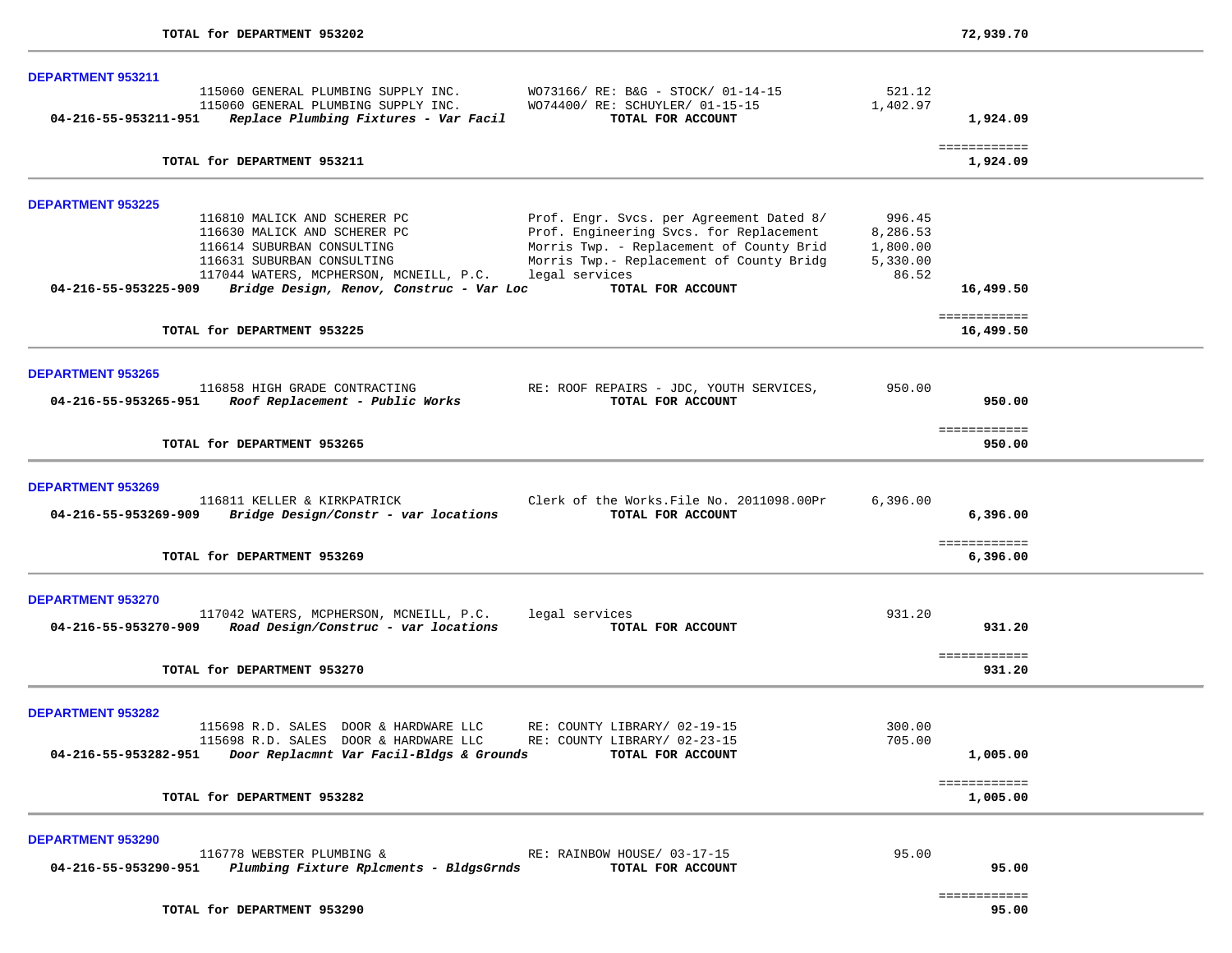| <b>DEPARTMENT 953291</b> |                                                                                   |                                                               |           |                          |  |
|--------------------------|-----------------------------------------------------------------------------------|---------------------------------------------------------------|-----------|--------------------------|--|
|                          | 116636 D.R. JOHNSON & ASSOCIATES, LLC                                             | General Engineering Services for the per                      | 3,588.69  |                          |  |
| 04-216-55-953291-909     | 116813 D.R. JOHNSON & ASSOCIATES, LLC<br>Var Roadway Drainage Proj - Public Works | General Engineering Services for the Per<br>TOTAL FOR ACCOUNT | 5,052.40  |                          |  |
|                          |                                                                                   |                                                               |           | 8,641.09                 |  |
|                          | TOTAL for DEPARTMENT 953291                                                       |                                                               |           | ============<br>8,641.09 |  |
|                          |                                                                                   |                                                               |           |                          |  |
| <b>DEPARTMENT 953294</b> | 115681 WHITE IRON LLC                                                             |                                                               | 700.00    |                          |  |
|                          | 04-216-55-953294-951 Replace Lighting/Ceilings/etc-Bldg&Grnds                     | WO74302/ RE: CH - REPAIR BROKEN GATES/ 0<br>TOTAL FOR ACCOUNT |           | 700.00                   |  |
|                          |                                                                                   |                                                               |           |                          |  |
|                          | TOTAL for DEPARTMENT 953294                                                       |                                                               |           | ============<br>700.00   |  |
|                          |                                                                                   |                                                               |           |                          |  |
| <b>DEPARTMENT 953309</b> |                                                                                   |                                                               |           |                          |  |
|                          | 115700 AUTOMATED BUILDING CONTROLS                                                | RE: PARKING GARAGE / 02-28-15                                 | 1,167.50  |                          |  |
|                          | 04-216-55-953309-951 Upgr HVAC BldgAutomationSys-BldgsGrnds                       | TOTAL FOR ACCOUNT                                             |           | 1,167.50                 |  |
|                          |                                                                                   |                                                               |           | ============             |  |
|                          | TOTAL for DEPARTMENT 953309                                                       |                                                               |           | 1,167.50                 |  |
|                          |                                                                                   |                                                               |           |                          |  |
| <b>DEPARTMENT 953312</b> | 116095 CAPOZZI OVERHEAD DOORS, INC. RE: WEIGHTS & MEASURES/ 03-23-15              |                                                               | 150.80    |                          |  |
|                          | 116095 CAPOZZI OVERHEAD DOORS, INC.                                               | RE: WHARTON GRG/ 03-23-15                                     | 490.00    |                          |  |
|                          | 04-216-55-953312-951 Rplc Pedestrian/Overhd Doors-BldgsGrnds                      | TOTAL FOR ACCOUNT                                             |           | 640.80                   |  |
|                          |                                                                                   |                                                               |           | ============             |  |
|                          | TOTAL for DEPARTMENT 953312                                                       |                                                               |           | 640.80                   |  |
|                          |                                                                                   |                                                               |           |                          |  |
| <b>DEPARTMENT 953314</b> | 116865 LS ENGINEERING ASSOCIATES CORP.                                            | 2014-50 RE: MAIL ROOM AND GARAGE DOOR,                        | 1,150.00  |                          |  |
| 04-216-55-953314-909     | Repair/Rplcment/Upgrd VarEquip-BldgGrnds                                          | TOTAL FOR ACCOUNT                                             |           | 1,150.00                 |  |
|                          | 115060 GENERAL PLUMBING SUPPLY INC.                                               | WO74423/ A&R - P2 SHOP/ 01-22-15                              | 863.33    |                          |  |
|                          | 115614 COMPLETE SECURITY SYSTEMS, INC.                                            | 5006 RE: WARRANTS/ 03-10-15                                   | 2,840.00  |                          |  |
|                          | 115614 COMPLETE SECURITY SYSTEMS, INC.                                            | RE: HERITAGE COMMISSION/ 03-10-15                             | 1,260.00  |                          |  |
|                          | 116521 PANCIELLO CONSTRUCTION LLC                                                 | RE: COURTHOUSE WALK AND STEP REPAIR/ 04-                      | 1,360.00  |                          |  |
|                          | 116292 PANCIELLO CONSTRUCTION LLC                                                 | RE: OTA/ 03-29-15                                             | 680.00    |                          |  |
|                          | 04-216-55-953314-951 Repair/Rplcment/Upgrd VarEquip-BldgGrnds                     | TOTAL FOR ACCOUNT                                             |           | 7,003.33                 |  |
|                          | TOTAL for DEPARTMENT 953314                                                       |                                                               |           | ============<br>8,153.33 |  |
|                          |                                                                                   |                                                               |           |                          |  |
| <b>DEPARTMENT 953347</b> |                                                                                   |                                                               |           |                          |  |
|                          | 115345 BINSKY SERVICE LLC                                                         | RE: COUNTY LIBRARY/ 03-06-15                                  | 380.00    |                          |  |
|                          | 04-216-55-953347-951 HVAC-Replace or Repair Various Bldgs                         | TOTAL FOR ACCOUNT                                             |           | 380.00                   |  |
|                          | TOTAL for DEPARTMENT 953347                                                       |                                                               |           | ============<br>380.00   |  |
|                          |                                                                                   |                                                               |           |                          |  |
| DEPARTMENT 953352        |                                                                                   |                                                               |           |                          |  |
|                          | 115683 RUG AND FLOOR STORE                                                        | WO73265/ RE: SEU/ 03-10-15                                    | 4,949.00  |                          |  |
|                          | 115683 RUG AND FLOOR STORE                                                        | WO74669/ RE: A&R/ 03-13-15                                    | 11,844.00 |                          |  |
|                          | 116097 RUG AND FLOOR STORE                                                        | WO73265/ RE: SEU - SQUAD RM 1/ 03-19-15                       | 5,495.00  |                          |  |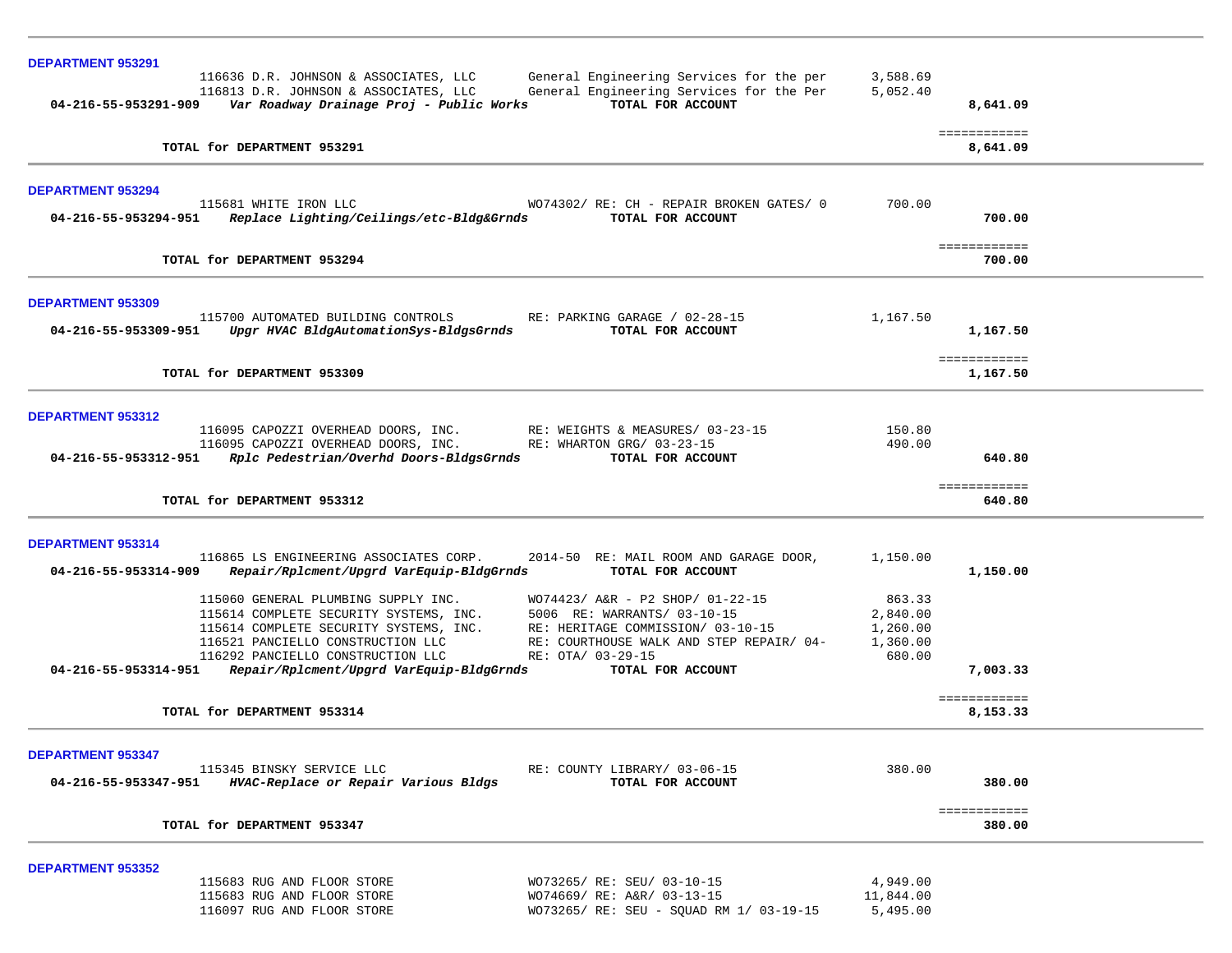| TOTAL for DEPARTMENT 962343                                                                   |                                                                          |                      | 4,319.98                  |
|-----------------------------------------------------------------------------------------------|--------------------------------------------------------------------------|----------------------|---------------------------|
|                                                                                               |                                                                          |                      | ============              |
| 106308 CDW GOVERNMENT LLC<br>04-216-55-962343-955<br>Purchase Various Equip for IT            | LENOVO USB SMARTCARD KEYBOARD<br>TOTAL FOR ACCOUNT                       | 39.99                | 4,319.98                  |
| 106308 CDW GOVERNMENT LLC                                                                     | TRANSCEND 2TB STOREJET2.5" M3 HDD                                        | 124.48               |                           |
| 106308 CDW GOVERNMENT LLC                                                                     | LVO CHERRY WRLS SMARTCARD USB KB-BLK                                     | 119.07               |                           |
| 106308 CDW GOVERNMENT LLC                                                                     | STARTECH MICRO USB OTG TO USB                                            | 30.48                |                           |
| 106308 CDW GOVERNMENT LLC                                                                     | LENOVO USB SMARTCARD KEYBOARD                                            | 79.98                |                           |
| 106308 CDW GOVERNMENT LLC                                                                     | TRANSCEND 2TB STOREJET2.5" M3 HDD                                        | 124.48               |                           |
| 106308 CDW GOVERNMENT LLC                                                                     | PLANTRONICS EHS CABLE APC 41                                             | 325.02               |                           |
| 106308 CDW GOVERNMENT LLC                                                                     | PLANTRONICS CS540 WIRELESS HEADSET                                       | 1,195.92             |                           |
| 106308 CDW GOVERNMENT LLC                                                                     | CISCO 2PT VOICE I/F CARD FXS                                             | 286.00               |                           |
| 106308 CDW GOVERNMENT LLC                                                                     | PLANTRONICS EHS CABLE APC 41                                             | 400.00               |                           |
| <b>DEPARTMENT 962343</b><br>106308 CDW GOVERNMENT LLC                                         | PLANTRONICS CS540 WIRELESS HEADSET                                       | 1,594.56             |                           |
|                                                                                               |                                                                          |                      |                           |
| TOTAL for DEPARTMENT 955345                                                                   |                                                                          |                      | ============<br>6,430.00  |
|                                                                                               |                                                                          |                      |                           |
| 109353 R.D. SALES DOOR & HARDWARE LLC<br>04-216-55-955345-940 Various Projects - Morris View  | CCTV Repair, $11-12-2014$<br>TOTAL FOR ACCOUNT                           | 1,800.00             | 6,430.00                  |
| <b>DEPARTMENT 955345</b><br>109353 R.D. SALES DOOR & HARDWARE LLC                             | CCTV Repair, $10-8-2014$                                                 | 4,630.00             |                           |
|                                                                                               |                                                                          |                      |                           |
| TOTAL for DEPARTMENT 955306                                                                   |                                                                          |                      | 1,451.11                  |
|                                                                                               |                                                                          |                      | ============              |
| 04-216-55-955306-909<br>Renovate Resident Tub/Shower Area-MV                                  | TOTAL FOR ACCOUNT                                                        |                      | 1,451.11                  |
| 115757 R.S. KNAPP CO. INC.<br>115757 R.S. KNAPP CO. INC.                                      | 243171, 2-26-2015<br>243171, 2-9-2015                                    | 406.76<br>1,044.35   |                           |
| <b>DEPARTMENT 955306</b>                                                                      |                                                                          |                      |                           |
|                                                                                               |                                                                          |                      |                           |
| TOTAL for DEPARTMENT 953362                                                                   |                                                                          |                      | ============<br>5,512.15  |
|                                                                                               |                                                                          |                      |                           |
| 114340 U-LINE SHIPPING SUPPLY<br>04-216-55-953362-951 Security Improvement AR Bldg/Courthouse | WO74478? RE: SHERIFF - CONVEYOR TABLE/ 0<br>TOTAL FOR ACCOUNT            | 299.74               | 5,512.15                  |
| 115340 PRECISION LOCKER COMPANY                                                               | RE: SHERIFF - PISTOL LOCKER/ 02-26-15                                    | 823.41               |                           |
| DEPARTMENT 953362<br>115391 EXTEL COMMUNICATIONS                                              | INSTALL 9 DUAL CAT 5E DROPS FOR NEW MAIL                                 | 4,389.00             |                           |
|                                                                                               |                                                                          |                      |                           |
| TOTAL for DEPARTMENT 953353                                                                   |                                                                          |                      | ============<br>19,200.00 |
| 04-216-55-953353-909<br>Various Improvements at Courthouse                                    | TOTAL FOR ACCOUNT                                                        |                      | 19,200.00                 |
| <b>DEPARTMENT 953353</b><br>116859 LS ENGINEERING ASSOCIATES CORP.                            | 2014-60 RE: CH ASBESTOS ABATEMENT                                        | 19,200.00            |                           |
|                                                                                               |                                                                          |                      |                           |
| TOTAL for DEPARTMENT 953352                                                                   |                                                                          |                      | ============<br>34,433.90 |
| Replace-Carpet, Flooring, etc Various Bldg<br>04-216-55-953352-951                            | TOTAL FOR ACCOUNT                                                        |                      | 34,433.90                 |
| 116097 RUG AND FLOOR STORE<br>116097 RUG AND FLOOR STORE                                      | WO74654/ RE: P-2 MAILROOM/ 03-18-15<br>WO74706/ RE: PROSECUTOR/ 03-19-15 | 5,300.00<br>1,350.90 |                           |
| 116097 RUG AND FLOOR STORE                                                                    | WO73265/ RE: SEU - SQUAD RM 2/ 03-19-15                                  | 5,495.00             |                           |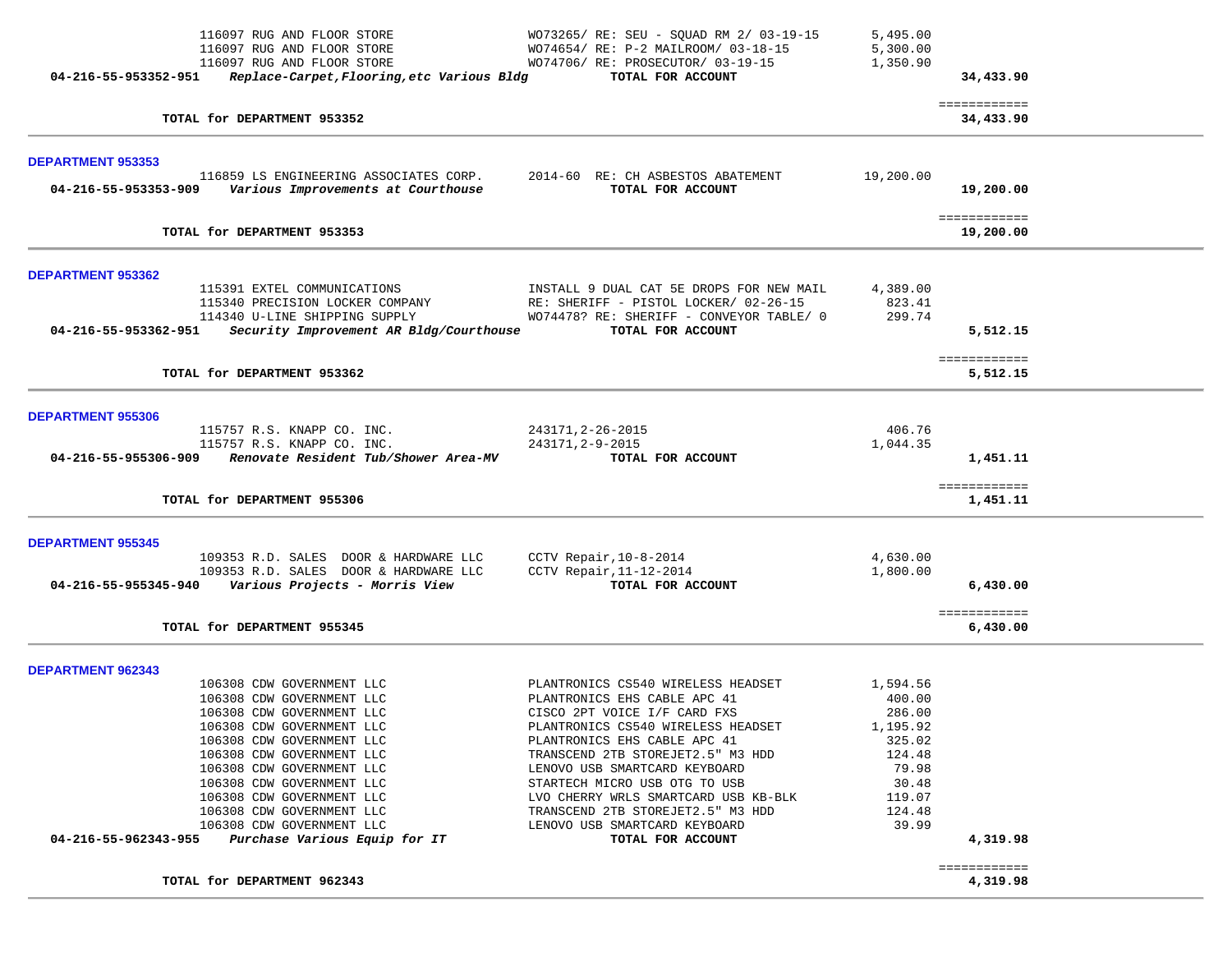| DEPARTMENT 963213<br>04-216-55-963213-909                                                                                                    | Renov Burn Bldg & Tower-PublicSafetyAcad                                                                                                                                 | 116754 MCMANIMON, SCOTLAND & BAUMANN LLC Professional Services - Bond Ordinance/P<br>TOTAL FOR ACCOUNT                                                                                                                                     | 300.00                                                       | 300.00                           |
|----------------------------------------------------------------------------------------------------------------------------------------------|--------------------------------------------------------------------------------------------------------------------------------------------------------------------------|--------------------------------------------------------------------------------------------------------------------------------------------------------------------------------------------------------------------------------------------|--------------------------------------------------------------|----------------------------------|
|                                                                                                                                              |                                                                                                                                                                          |                                                                                                                                                                                                                                            |                                                              | ============                     |
|                                                                                                                                              | TOTAL for DEPARTMENT 963213                                                                                                                                              |                                                                                                                                                                                                                                            |                                                              | 300.00                           |
| <b>DEPARTMENT 964364</b>                                                                                                                     |                                                                                                                                                                          |                                                                                                                                                                                                                                            |                                                              |                                  |
| 04-216-55-964364-953                                                                                                                         | 111211 BFI<br>Purchase Office Furniture Prosecutor's                                                                                                                     | Furniture- SEU Building -Quote #00002284<br>TOTAL FOR ACCOUNT                                                                                                                                                                              | 101,433.03                                                   | 101,433.03                       |
|                                                                                                                                              | TOTAL for DEPARTMENT 964364                                                                                                                                              |                                                                                                                                                                                                                                            |                                                              | ============<br>101,433.03       |
| <b>DEPARTMENT 964377</b>                                                                                                                     |                                                                                                                                                                          |                                                                                                                                                                                                                                            |                                                              |                                  |
| 04-216-55-964377-909                                                                                                                         | Heritage Comm Equipment for New Location                                                                                                                                 | 117063 MCMANIMON, SCOTLAND & BAUMANN LLC Professional Services - Bond Ordinance &<br>TOTAL FOR ACCOUNT                                                                                                                                     | 300.00                                                       | 300.00                           |
|                                                                                                                                              | TOTAL for DEPARTMENT 964377                                                                                                                                              |                                                                                                                                                                                                                                            |                                                              | ============<br>300.00           |
| <b>DEPARTMENT 969332</b>                                                                                                                     |                                                                                                                                                                          |                                                                                                                                                                                                                                            |                                                              |                                  |
| 116837 COUNTY COLLEGE OF MORRIS<br>Benjamin R. Harvey Co.<br>04-216-55-969332-951 Expansion/Renovation Various Facil - CCM TOTAL FOR ACCOUNT |                                                                                                                                                                          |                                                                                                                                                                                                                                            | 34,200.00                                                    | 34,200.00                        |
|                                                                                                                                              | TOTAL for DEPARTMENT 969332                                                                                                                                              |                                                                                                                                                                                                                                            |                                                              | ============<br>34,200.00        |
|                                                                                                                                              |                                                                                                                                                                          | <b>Dedicated Trust</b>                                                                                                                                                                                                                     |                                                              |                                  |
| <b>Weights &amp; Measures</b>                                                                                                                |                                                                                                                                                                          |                                                                                                                                                                                                                                            |                                                              |                                  |
|                                                                                                                                              | 115963 TSUJ CORPORATION<br>117255 COUNTY OF MORRIS<br>117256 COUNTY OF MORRIS<br>117257 COUNTY OF MORRIS<br>117258 COUNTY OF MORRIS                                      | APPLICATION FOR PAYMENT #5 RESOLUTION #2<br>TRANSFER FUNDS FOR DEDICATED WEIGHTS & M<br>TRANSFER FUNDS FOR DEDICATED WEIGHTS & M<br>TRANSFER FUNDS FOR DEDICATED WEIGHTS & M<br>RMB EMERGENCY MGMT FOR ADMIN OVERSIGHT O                   | 2,585.54<br>72,775.39<br>92,435.12<br>68,799.08<br>23,460.00 |                                  |
| 13-290-56-575801-888                                                                                                                         | 116572 TSUJ CORPORATION<br>Weights & Measures                                                                                                                            | APPLICATION FOR PAYMENT #4 RESOLUTION #<br>TOTAL FOR ACCOUNT                                                                                                                                                                               | 11,466.00                                                    | 271,521.13                       |
|                                                                                                                                              | TOTAL for Weights & Measures                                                                                                                                             |                                                                                                                                                                                                                                            |                                                              | <b>EEEEEEEEEEE</b><br>271,521.13 |
| <b>County Clerk \$1.00 Fund</b>                                                                                                              |                                                                                                                                                                          |                                                                                                                                                                                                                                            |                                                              |                                  |
| 13-290-56-578401-888                                                                                                                         | 115931 IMAGE ACCESS CORP<br>115931 IMAGE ACCESS CORP<br>115931 IMAGE ACCESS CORP<br>115212 DELL MARKETING L.P.<br>114567 DELL MARKETING L.P.<br>County Clerk \$1.00 Fund | fujitsu scanners model fi-7160 Registry<br>fujitsu scanner model-fi-7260 ID on the<br>kodak model A3 flatbed scanner for Imag<br>optiplex 3020 small form factor BTX base<br>Optiplex 3020 small form factory BTX (21<br>TOTAL FOR ACCOUNT | 2,817.00<br>1,589.00<br>2,790.00<br>954.64<br>2,610.63       | 10,761.27                        |
|                                                                                                                                              | TOTAL for County Clerk \$1.00 Fund                                                                                                                                       |                                                                                                                                                                                                                                            |                                                              | ============<br>10,761.27        |

County Surrogate - \$2.00 Fund<br>115347 IMAGE ACCESS CORP